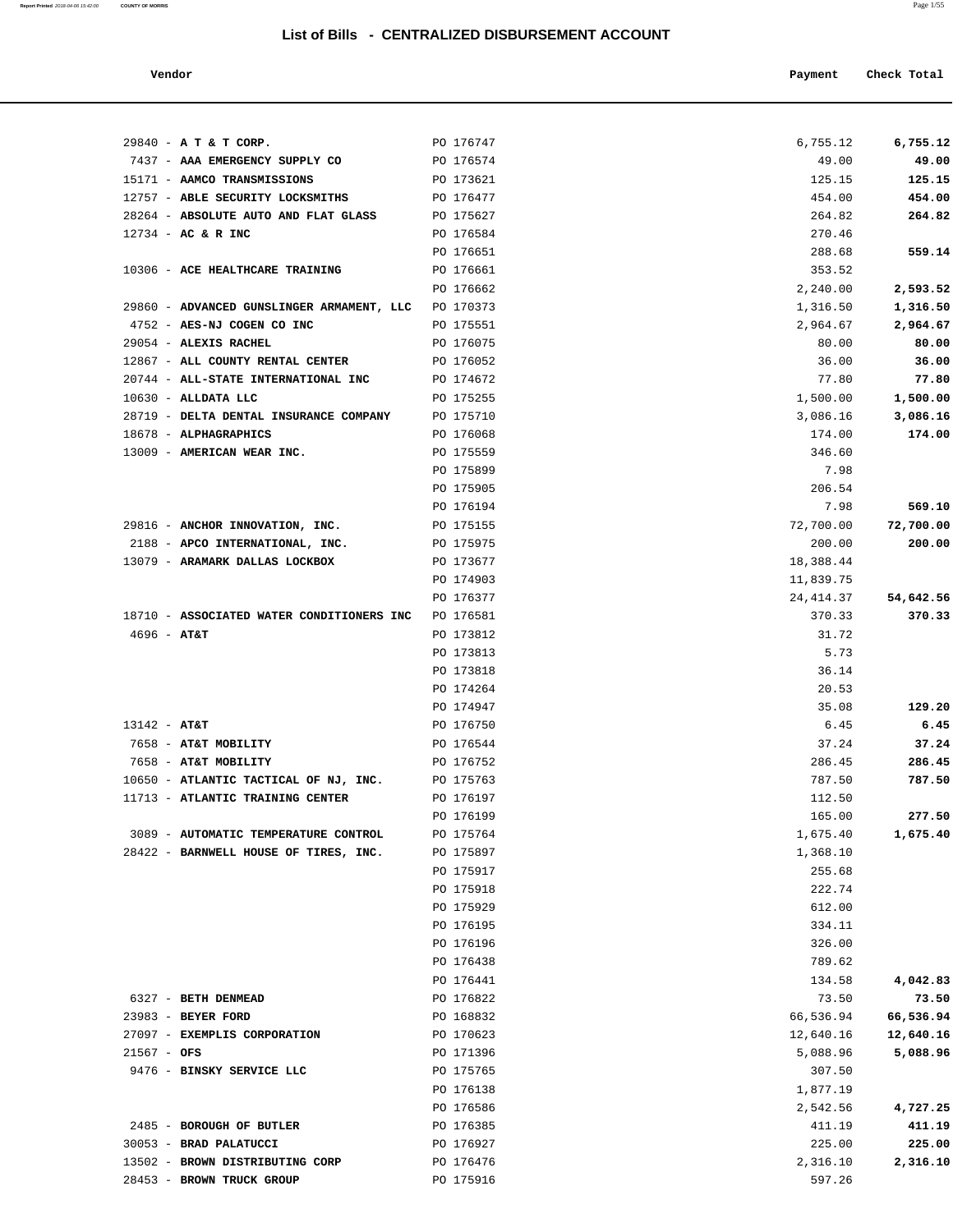#### **Vendor Payment** Check Total

**Report Printed** 2018-04-06 15:42:00 **COUNTY OF MORRIS** Page 2/55

| 984.64               |
|----------------------|
| 227.10               |
| 162.18               |
| 3,200.00             |
| 80.00                |
| 144.00               |
| 376.00               |
| 65.00                |
| 3,200.00             |
| 640.00               |
| 640.00               |
|                      |
| 264.50               |
|                      |
|                      |
|                      |
|                      |
|                      |
| 4,250.00<br>1,000.93 |
|                      |
| 486.70               |
| 188.22               |
| 5,130.64             |
| 140.00               |
|                      |
|                      |
|                      |
|                      |
| 10,977.52            |
| 202.48               |
| 2,355.00             |
| 386.00               |
| 1,125.00             |
| 2,925.00             |
| 3,510.00             |
| 4,640.00             |
| 1,778.00             |
| 26.90                |
| 21,245.00            |
| 2,095.00             |
| 234.07               |
|                      |
| 111,967.82           |
| 160.00               |
| 2,316.00             |
| 249.17               |
| 899.54               |
|                      |
|                      |
| 100,277.66           |
| 584,687.30           |
| 584,687.30           |
| 900,000.00           |
| 2,624,500.00         |
| 36,593.31            |
| 148.24               |
| 6,761.74             |
|                      |
|                      |
| 86.10                |
|                      |

|                                                                       | PO 176198              | 387.38                    | 984.64            |
|-----------------------------------------------------------------------|------------------------|---------------------------|-------------------|
| 24321 - BROWN'S HUNTERDON                                             | PO 175901              | 227.10                    | 227.10            |
| 24321 - BROWN'S HUNTERDON<br>20985 - BTII INSTITUTE, LLC              | PO 176200<br>PO 176666 | 162.18                    | 162.18            |
| 20985 - BTII INSTITUTE, LLC                                           | PO 176667              | 3,200.00<br>80.00         | 3,200.00<br>80.00 |
| 20985 - BTII INSTITUTE, LLC                                           | PO 176668              | 144.00                    | 144.00            |
| 20985 - BTII INSTITUTE, LLC                                           | PO 176670              | 376.00                    | 376.00            |
| 20985 - BTII INSTITUTE, LLC                                           | PO 176671              | 65.00                     | 65.00             |
| 20985 - BTII INSTITUTE, LLC                                           | PO 176771              | 3,200.00                  | 3,200.00          |
| 20985 - BTII INSTITUTE, LLC                                           | PO 176772              | 640.00                    | 640.00            |
| 20985 - BTII INSTITUTE, LLC                                           | PO 176773              | 640.00                    | 640.00            |
| 13524 - BUDD LAKE DINER                                               | PO 176037              | 115.00                    |                   |
|                                                                       | PO 176038              | 149.50                    | 264.50            |
| 5643 - BUNKY'S HEAVY TOWING, LLC                                      | PO 176437              | 150.00                    |                   |
|                                                                       | PO 176442              | 350.00                    |                   |
|                                                                       | PO 176612              | 1,250.00                  |                   |
|                                                                       | PO 176613              | 1,250.00                  |                   |
|                                                                       | PO 176614              | 1,250.00                  | 4,250.00          |
| 13856 - CABLEVISION                                                   | PO 175104              | 1,000.93                  | 1,000.93          |
| 13856 - CABLEVISION                                                   | PO 176099              | 486.70                    | 486.70            |
| 13856 - CABLEVISION                                                   | PO 176553              | 188.22                    | 188.22            |
| 29247 - CABLEVISION LIGHTPATH NJ LLC                                  | PO 176753              | 5,130.64                  | 5,130.64          |
| 9273 - CARMAGNOLA & RITARDI LLC                                       | PO 176809              | 140.00                    | 140.00            |
| 4598 - CDW GOVERNMENT                                                 | PO 175136              | 4,102.25                  |                   |
|                                                                       | PO 175138              | 1,119.96                  |                   |
|                                                                       | PO 175799              | 278.40                    |                   |
|                                                                       | PO 175831              | 473.10                    |                   |
|                                                                       | PO 175815              | 5,003.81                  | 10,977.52         |
| 20487 - CENTURYLINK                                                   | PO 174946              | 202.48                    | 202.48            |
| 24625 - CFCS - HOPE HOUSE                                             | PO 176688              | 2,355.00                  | 2,355.00          |
| 24625 - CFCS - HOPE HOUSE                                             | PO 176765              | 386.00                    | 386.00            |
| 24625 - CFCS - HOPE HOUSE                                             | PO 176769              | 1,125.00                  | 1,125.00          |
| 24625 - CFCS - HOPE HOUSE                                             | PO 176770              | 2,925.00                  | 2,925.00          |
| 24625 - CFCS - HOPE HOUSE                                             | PO 176786              | 3,510.00                  | 3,510.00          |
| 24625 - CFCS - HOPE HOUSE                                             | PO 176835              | 4,640.00                  | 4,640.00          |
| 24625 - CFCS - HOPE HOUSE                                             | PO 176963              | 1,778.00                  | 1,778.00          |
| 29904 - CHARM-TEX, INC.                                               | PO 175291              | 26.90                     | 26.90             |
| 13857 - CLIFFSIDE BODY CORP                                           | PO 172937              | 21,245.00                 | 21,245.00         |
| 8454 - CLIFTON ELEVATOR SERVICE CO INC                                | PO 176731              | 2,095.00                  | 2,095.00          |
| 4605 - COACH & EQUIPMENT MANUFACTURING CO. PO 175919                  |                        | 234.07                    | 234.07            |
| 13895 - COLONNELLI BROTHERS INC                                       | PO 176760              | 106,943.82                |                   |
|                                                                       | PO 176760              | 5,024.00                  | 111,967.82        |
| 26074 - COMMUNICATIONS SERVICE                                        | PO 176067              | 160.00                    | 160.00            |
| 26101 - COOPER ELECTRIC SUPPLY CO.                                    | PO 175884<br>PO 176579 | 2,316.00                  | 2,316.00          |
| 26101 - COOPER ELECTRIC SUPPLY CO.                                    |                        | 249.17                    | 249.17            |
| 30015 - CORBO'S PUMP & METER, LLC<br>14029 - COUNTY COLLEGE OF MORRIS | PO 175940<br>PO 177153 | 899.54<br>7,750.00        | 899.54            |
|                                                                       | PO 177154              | 75,240.00                 |                   |
|                                                                       | PO 177167              | 17,287.66                 | 100,277.66        |
| 14022 - COUNTY COLLEGE OF MORRIS                                      | PO 177155              | 584,687.30                | 584,687.30        |
| 14022 - COUNTY COLLEGE OF MORRIS                                      | PO 177156              | 584,687.30                | 584,687.30        |
| 13 - COUNTY OF MORRIS                                                 | PO 177149              | 900,000.00                | 900,000.00        |
| 13 - COUNTY OF MORRIS                                                 | PO 177150              | 2,624,500.00 2,624,500.00 |                   |
| 13 - COUNTY OF MORRIS                                                 | PO 177152              | 36,593.31                 | 36,593.31         |
| 13 - COUNTY OF MORRIS                                                 | PO 177159              | 148.24                    | 148.24            |
| 13 - COUNTY OF MORRIS                                                 | PO 177161              | 6,761.74                  | 6,761.74          |
| 14041 - COUNTY WELDING SUPPLY CO                                      | PO 175471              | 60.55                     |                   |
|                                                                       | PO 175718              | 10.80                     |                   |
|                                                                       | PO 176039              | 14.75                     | 86.10             |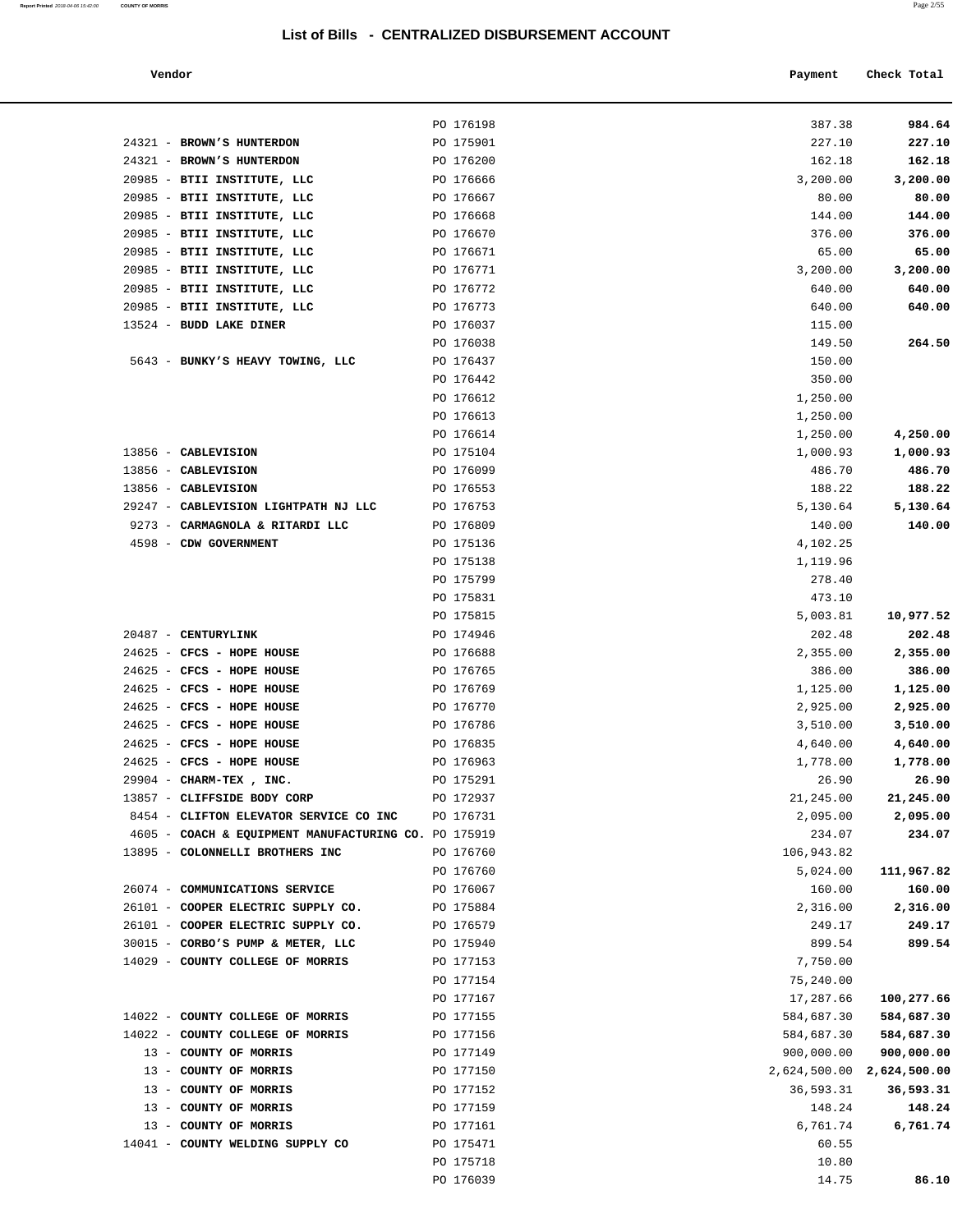13963 - **SAGE PUBLICATIONS, INC.** PO 168977

| Report Printed 2018-04-06 15:42:00 | <b>COUNTY OF MORRIS</b> | Page 3/55 |  |
|------------------------------------|-------------------------|-----------|--|
|                                    |                         |           |  |

| Vendor                       |           | Payment | Check Total |        |
|------------------------------|-----------|---------|-------------|--------|
| 63 - SAGE PUBLICATIONS, INC. | PO 168977 | 362.33  |             | 362.33 |

| 28647 - CURRENT ELEVATOR TECHNOLOGY<br>PO 175552<br>3,400.00<br>14102 - CY DRAKE LOCKSMITHS, INC.<br>PO 168585<br>55.49<br>PO 176560<br>247.04<br>27941 - D & M AUTO BODY<br>PO 175904<br>3,620.03<br>12523 - D&B AUTO SUPPLY<br>PO 175920<br>1,042.17<br>PO 176201<br>2,117.45<br>PO 176440<br>543.68<br>14123 - DAILY RECORD<br>PO 176726<br>81.01<br>14123 - DAILY RECORD<br>PO 176805<br>131.92<br>14123 - DAILY RECORD<br>PO 176806<br>94.34<br>27908 - DATA NETWORK SOLUTIONS<br>PO 176745<br>4,206.13<br>18414 - DAVID WEBER OIL COMPANY<br>PO 176203<br>398.06<br>11434 - DAWN CENTER FOR INDEPENDENT<br>PO 176844<br>542.00<br>PO 176845<br>2,289.00<br>PO 176846<br>3,183.00<br>14228 - DELL MARKETING L.P.<br>PO 175436<br>930.99<br>27767 - DESERT SNOW, LLC<br>PO 175220<br>39,600.00<br>PO 175403<br>39,600.00<br>29150 - DEWBERRY-NJ DESIGNERS PC<br>PO 175814<br>9,339.75<br>29659 - DIANA HEESEMANN<br>PO 176076<br>80.00<br>24349 - DIRECT ENERGY BUSINESS MARKETING<br>PO 176857<br>1,003.76<br>8735 - DIRECT TV INC<br>PO 176831<br>77.99<br>28255 - DISCOUNT OFFICE SOLUTIONS, LLC<br>4,109.00<br>PO 171292<br>29063 - DM MEDICAL BILLINGS, LLC<br>PO 176711<br>529.62<br>28409 - DOUGLAS R. LOIKITH FUNERAL<br>PO 175375<br>1,790.00<br>14379 - DOVER BRAKE & CLUTCH CO INC<br>PO 176204<br>163.94<br>PO 176443<br>102.90<br>PO 176448<br>161.60<br>28752 - CRYSTAL SPRINGS<br>PO 174263<br>85.99<br>PO 174171<br>85.42<br>PO 174314<br>180.89<br>PO 174419<br>21.98<br>PO 174299<br>15.99<br>PO 174430<br>31.98<br>PO 174346<br>28.49<br>PO 175812<br>10.99<br>28752 - CRYSTAL SPRINGS<br>PO 175854<br>32.97<br>PO 176217<br>241.41<br>PO 175958<br>190.89<br>20.99<br>PO 176033<br>PO 175880<br>1.98<br>PO 175891<br>107.92<br>PO 175942<br>23.49<br>PO 175998<br>51.98<br>14426 - DUNPHEY & ASSOCIATES SUPPLY CO<br>PO 176005<br>155.77<br>30035 - EASTERN DATA PAPER, LLC<br>4,070.00<br>PO 174324<br>18985 - EBSCO INFORMATION SERVICES<br>PO 175308<br>384.00<br>21799 - EDWARD SHAPLEY<br>PO 176535<br>12.00<br>14491 - EL PRIMER PASO, LTD.<br>PO 176691<br>7,363.00 | 1,260.00  |
|----------------------------------------------------------------------------------------------------------------------------------------------------------------------------------------------------------------------------------------------------------------------------------------------------------------------------------------------------------------------------------------------------------------------------------------------------------------------------------------------------------------------------------------------------------------------------------------------------------------------------------------------------------------------------------------------------------------------------------------------------------------------------------------------------------------------------------------------------------------------------------------------------------------------------------------------------------------------------------------------------------------------------------------------------------------------------------------------------------------------------------------------------------------------------------------------------------------------------------------------------------------------------------------------------------------------------------------------------------------------------------------------------------------------------------------------------------------------------------------------------------------------------------------------------------------------------------------------------------------------------------------------------------------------------------------------------------------------------------------------------------------------------------------------------------------------------------------------------------------------------------------------------------------------------------------------------------------------------------------------------------------------------------------------------------------------------------------------------|-----------|
|                                                                                                                                                                                                                                                                                                                                                                                                                                                                                                                                                                                                                                                                                                                                                                                                                                                                                                                                                                                                                                                                                                                                                                                                                                                                                                                                                                                                                                                                                                                                                                                                                                                                                                                                                                                                                                                                                                                                                                                                                                                                                                    | 3,400.00  |
|                                                                                                                                                                                                                                                                                                                                                                                                                                                                                                                                                                                                                                                                                                                                                                                                                                                                                                                                                                                                                                                                                                                                                                                                                                                                                                                                                                                                                                                                                                                                                                                                                                                                                                                                                                                                                                                                                                                                                                                                                                                                                                    |           |
|                                                                                                                                                                                                                                                                                                                                                                                                                                                                                                                                                                                                                                                                                                                                                                                                                                                                                                                                                                                                                                                                                                                                                                                                                                                                                                                                                                                                                                                                                                                                                                                                                                                                                                                                                                                                                                                                                                                                                                                                                                                                                                    | 302.53    |
|                                                                                                                                                                                                                                                                                                                                                                                                                                                                                                                                                                                                                                                                                                                                                                                                                                                                                                                                                                                                                                                                                                                                                                                                                                                                                                                                                                                                                                                                                                                                                                                                                                                                                                                                                                                                                                                                                                                                                                                                                                                                                                    | 3,620.03  |
|                                                                                                                                                                                                                                                                                                                                                                                                                                                                                                                                                                                                                                                                                                                                                                                                                                                                                                                                                                                                                                                                                                                                                                                                                                                                                                                                                                                                                                                                                                                                                                                                                                                                                                                                                                                                                                                                                                                                                                                                                                                                                                    |           |
|                                                                                                                                                                                                                                                                                                                                                                                                                                                                                                                                                                                                                                                                                                                                                                                                                                                                                                                                                                                                                                                                                                                                                                                                                                                                                                                                                                                                                                                                                                                                                                                                                                                                                                                                                                                                                                                                                                                                                                                                                                                                                                    |           |
|                                                                                                                                                                                                                                                                                                                                                                                                                                                                                                                                                                                                                                                                                                                                                                                                                                                                                                                                                                                                                                                                                                                                                                                                                                                                                                                                                                                                                                                                                                                                                                                                                                                                                                                                                                                                                                                                                                                                                                                                                                                                                                    | 3,703.30  |
|                                                                                                                                                                                                                                                                                                                                                                                                                                                                                                                                                                                                                                                                                                                                                                                                                                                                                                                                                                                                                                                                                                                                                                                                                                                                                                                                                                                                                                                                                                                                                                                                                                                                                                                                                                                                                                                                                                                                                                                                                                                                                                    | 81.01     |
|                                                                                                                                                                                                                                                                                                                                                                                                                                                                                                                                                                                                                                                                                                                                                                                                                                                                                                                                                                                                                                                                                                                                                                                                                                                                                                                                                                                                                                                                                                                                                                                                                                                                                                                                                                                                                                                                                                                                                                                                                                                                                                    | 131.92    |
|                                                                                                                                                                                                                                                                                                                                                                                                                                                                                                                                                                                                                                                                                                                                                                                                                                                                                                                                                                                                                                                                                                                                                                                                                                                                                                                                                                                                                                                                                                                                                                                                                                                                                                                                                                                                                                                                                                                                                                                                                                                                                                    | 94.34     |
|                                                                                                                                                                                                                                                                                                                                                                                                                                                                                                                                                                                                                                                                                                                                                                                                                                                                                                                                                                                                                                                                                                                                                                                                                                                                                                                                                                                                                                                                                                                                                                                                                                                                                                                                                                                                                                                                                                                                                                                                                                                                                                    | 4,206.13  |
|                                                                                                                                                                                                                                                                                                                                                                                                                                                                                                                                                                                                                                                                                                                                                                                                                                                                                                                                                                                                                                                                                                                                                                                                                                                                                                                                                                                                                                                                                                                                                                                                                                                                                                                                                                                                                                                                                                                                                                                                                                                                                                    | 398.06    |
|                                                                                                                                                                                                                                                                                                                                                                                                                                                                                                                                                                                                                                                                                                                                                                                                                                                                                                                                                                                                                                                                                                                                                                                                                                                                                                                                                                                                                                                                                                                                                                                                                                                                                                                                                                                                                                                                                                                                                                                                                                                                                                    |           |
|                                                                                                                                                                                                                                                                                                                                                                                                                                                                                                                                                                                                                                                                                                                                                                                                                                                                                                                                                                                                                                                                                                                                                                                                                                                                                                                                                                                                                                                                                                                                                                                                                                                                                                                                                                                                                                                                                                                                                                                                                                                                                                    | 6,014.00  |
|                                                                                                                                                                                                                                                                                                                                                                                                                                                                                                                                                                                                                                                                                                                                                                                                                                                                                                                                                                                                                                                                                                                                                                                                                                                                                                                                                                                                                                                                                                                                                                                                                                                                                                                                                                                                                                                                                                                                                                                                                                                                                                    | 930.99    |
|                                                                                                                                                                                                                                                                                                                                                                                                                                                                                                                                                                                                                                                                                                                                                                                                                                                                                                                                                                                                                                                                                                                                                                                                                                                                                                                                                                                                                                                                                                                                                                                                                                                                                                                                                                                                                                                                                                                                                                                                                                                                                                    |           |
|                                                                                                                                                                                                                                                                                                                                                                                                                                                                                                                                                                                                                                                                                                                                                                                                                                                                                                                                                                                                                                                                                                                                                                                                                                                                                                                                                                                                                                                                                                                                                                                                                                                                                                                                                                                                                                                                                                                                                                                                                                                                                                    | 79,200.00 |
|                                                                                                                                                                                                                                                                                                                                                                                                                                                                                                                                                                                                                                                                                                                                                                                                                                                                                                                                                                                                                                                                                                                                                                                                                                                                                                                                                                                                                                                                                                                                                                                                                                                                                                                                                                                                                                                                                                                                                                                                                                                                                                    | 9,339.75  |
|                                                                                                                                                                                                                                                                                                                                                                                                                                                                                                                                                                                                                                                                                                                                                                                                                                                                                                                                                                                                                                                                                                                                                                                                                                                                                                                                                                                                                                                                                                                                                                                                                                                                                                                                                                                                                                                                                                                                                                                                                                                                                                    | 80.00     |
|                                                                                                                                                                                                                                                                                                                                                                                                                                                                                                                                                                                                                                                                                                                                                                                                                                                                                                                                                                                                                                                                                                                                                                                                                                                                                                                                                                                                                                                                                                                                                                                                                                                                                                                                                                                                                                                                                                                                                                                                                                                                                                    | 1,003.76  |
|                                                                                                                                                                                                                                                                                                                                                                                                                                                                                                                                                                                                                                                                                                                                                                                                                                                                                                                                                                                                                                                                                                                                                                                                                                                                                                                                                                                                                                                                                                                                                                                                                                                                                                                                                                                                                                                                                                                                                                                                                                                                                                    | 77.99     |
|                                                                                                                                                                                                                                                                                                                                                                                                                                                                                                                                                                                                                                                                                                                                                                                                                                                                                                                                                                                                                                                                                                                                                                                                                                                                                                                                                                                                                                                                                                                                                                                                                                                                                                                                                                                                                                                                                                                                                                                                                                                                                                    | 4,109.00  |
|                                                                                                                                                                                                                                                                                                                                                                                                                                                                                                                                                                                                                                                                                                                                                                                                                                                                                                                                                                                                                                                                                                                                                                                                                                                                                                                                                                                                                                                                                                                                                                                                                                                                                                                                                                                                                                                                                                                                                                                                                                                                                                    | 529.62    |
|                                                                                                                                                                                                                                                                                                                                                                                                                                                                                                                                                                                                                                                                                                                                                                                                                                                                                                                                                                                                                                                                                                                                                                                                                                                                                                                                                                                                                                                                                                                                                                                                                                                                                                                                                                                                                                                                                                                                                                                                                                                                                                    | 1,790.00  |
|                                                                                                                                                                                                                                                                                                                                                                                                                                                                                                                                                                                                                                                                                                                                                                                                                                                                                                                                                                                                                                                                                                                                                                                                                                                                                                                                                                                                                                                                                                                                                                                                                                                                                                                                                                                                                                                                                                                                                                                                                                                                                                    |           |
|                                                                                                                                                                                                                                                                                                                                                                                                                                                                                                                                                                                                                                                                                                                                                                                                                                                                                                                                                                                                                                                                                                                                                                                                                                                                                                                                                                                                                                                                                                                                                                                                                                                                                                                                                                                                                                                                                                                                                                                                                                                                                                    |           |
|                                                                                                                                                                                                                                                                                                                                                                                                                                                                                                                                                                                                                                                                                                                                                                                                                                                                                                                                                                                                                                                                                                                                                                                                                                                                                                                                                                                                                                                                                                                                                                                                                                                                                                                                                                                                                                                                                                                                                                                                                                                                                                    | 428.44    |
|                                                                                                                                                                                                                                                                                                                                                                                                                                                                                                                                                                                                                                                                                                                                                                                                                                                                                                                                                                                                                                                                                                                                                                                                                                                                                                                                                                                                                                                                                                                                                                                                                                                                                                                                                                                                                                                                                                                                                                                                                                                                                                    |           |
|                                                                                                                                                                                                                                                                                                                                                                                                                                                                                                                                                                                                                                                                                                                                                                                                                                                                                                                                                                                                                                                                                                                                                                                                                                                                                                                                                                                                                                                                                                                                                                                                                                                                                                                                                                                                                                                                                                                                                                                                                                                                                                    |           |
|                                                                                                                                                                                                                                                                                                                                                                                                                                                                                                                                                                                                                                                                                                                                                                                                                                                                                                                                                                                                                                                                                                                                                                                                                                                                                                                                                                                                                                                                                                                                                                                                                                                                                                                                                                                                                                                                                                                                                                                                                                                                                                    |           |
|                                                                                                                                                                                                                                                                                                                                                                                                                                                                                                                                                                                                                                                                                                                                                                                                                                                                                                                                                                                                                                                                                                                                                                                                                                                                                                                                                                                                                                                                                                                                                                                                                                                                                                                                                                                                                                                                                                                                                                                                                                                                                                    |           |
|                                                                                                                                                                                                                                                                                                                                                                                                                                                                                                                                                                                                                                                                                                                                                                                                                                                                                                                                                                                                                                                                                                                                                                                                                                                                                                                                                                                                                                                                                                                                                                                                                                                                                                                                                                                                                                                                                                                                                                                                                                                                                                    |           |
|                                                                                                                                                                                                                                                                                                                                                                                                                                                                                                                                                                                                                                                                                                                                                                                                                                                                                                                                                                                                                                                                                                                                                                                                                                                                                                                                                                                                                                                                                                                                                                                                                                                                                                                                                                                                                                                                                                                                                                                                                                                                                                    |           |
|                                                                                                                                                                                                                                                                                                                                                                                                                                                                                                                                                                                                                                                                                                                                                                                                                                                                                                                                                                                                                                                                                                                                                                                                                                                                                                                                                                                                                                                                                                                                                                                                                                                                                                                                                                                                                                                                                                                                                                                                                                                                                                    |           |
|                                                                                                                                                                                                                                                                                                                                                                                                                                                                                                                                                                                                                                                                                                                                                                                                                                                                                                                                                                                                                                                                                                                                                                                                                                                                                                                                                                                                                                                                                                                                                                                                                                                                                                                                                                                                                                                                                                                                                                                                                                                                                                    | 461.73    |
|                                                                                                                                                                                                                                                                                                                                                                                                                                                                                                                                                                                                                                                                                                                                                                                                                                                                                                                                                                                                                                                                                                                                                                                                                                                                                                                                                                                                                                                                                                                                                                                                                                                                                                                                                                                                                                                                                                                                                                                                                                                                                                    |           |
|                                                                                                                                                                                                                                                                                                                                                                                                                                                                                                                                                                                                                                                                                                                                                                                                                                                                                                                                                                                                                                                                                                                                                                                                                                                                                                                                                                                                                                                                                                                                                                                                                                                                                                                                                                                                                                                                                                                                                                                                                                                                                                    |           |
|                                                                                                                                                                                                                                                                                                                                                                                                                                                                                                                                                                                                                                                                                                                                                                                                                                                                                                                                                                                                                                                                                                                                                                                                                                                                                                                                                                                                                                                                                                                                                                                                                                                                                                                                                                                                                                                                                                                                                                                                                                                                                                    |           |
|                                                                                                                                                                                                                                                                                                                                                                                                                                                                                                                                                                                                                                                                                                                                                                                                                                                                                                                                                                                                                                                                                                                                                                                                                                                                                                                                                                                                                                                                                                                                                                                                                                                                                                                                                                                                                                                                                                                                                                                                                                                                                                    |           |
|                                                                                                                                                                                                                                                                                                                                                                                                                                                                                                                                                                                                                                                                                                                                                                                                                                                                                                                                                                                                                                                                                                                                                                                                                                                                                                                                                                                                                                                                                                                                                                                                                                                                                                                                                                                                                                                                                                                                                                                                                                                                                                    |           |
|                                                                                                                                                                                                                                                                                                                                                                                                                                                                                                                                                                                                                                                                                                                                                                                                                                                                                                                                                                                                                                                                                                                                                                                                                                                                                                                                                                                                                                                                                                                                                                                                                                                                                                                                                                                                                                                                                                                                                                                                                                                                                                    |           |
|                                                                                                                                                                                                                                                                                                                                                                                                                                                                                                                                                                                                                                                                                                                                                                                                                                                                                                                                                                                                                                                                                                                                                                                                                                                                                                                                                                                                                                                                                                                                                                                                                                                                                                                                                                                                                                                                                                                                                                                                                                                                                                    | 671.63    |
|                                                                                                                                                                                                                                                                                                                                                                                                                                                                                                                                                                                                                                                                                                                                                                                                                                                                                                                                                                                                                                                                                                                                                                                                                                                                                                                                                                                                                                                                                                                                                                                                                                                                                                                                                                                                                                                                                                                                                                                                                                                                                                    | 155.77    |
|                                                                                                                                                                                                                                                                                                                                                                                                                                                                                                                                                                                                                                                                                                                                                                                                                                                                                                                                                                                                                                                                                                                                                                                                                                                                                                                                                                                                                                                                                                                                                                                                                                                                                                                                                                                                                                                                                                                                                                                                                                                                                                    | 4,070.00  |
|                                                                                                                                                                                                                                                                                                                                                                                                                                                                                                                                                                                                                                                                                                                                                                                                                                                                                                                                                                                                                                                                                                                                                                                                                                                                                                                                                                                                                                                                                                                                                                                                                                                                                                                                                                                                                                                                                                                                                                                                                                                                                                    | 384.00    |
|                                                                                                                                                                                                                                                                                                                                                                                                                                                                                                                                                                                                                                                                                                                                                                                                                                                                                                                                                                                                                                                                                                                                                                                                                                                                                                                                                                                                                                                                                                                                                                                                                                                                                                                                                                                                                                                                                                                                                                                                                                                                                                    | 12.00     |
|                                                                                                                                                                                                                                                                                                                                                                                                                                                                                                                                                                                                                                                                                                                                                                                                                                                                                                                                                                                                                                                                                                                                                                                                                                                                                                                                                                                                                                                                                                                                                                                                                                                                                                                                                                                                                                                                                                                                                                                                                                                                                                    | 7,363.00  |
| 8484 - ELEANOR THOMAS PROGRAM COORD.<br>PO 176055<br>800.00                                                                                                                                                                                                                                                                                                                                                                                                                                                                                                                                                                                                                                                                                                                                                                                                                                                                                                                                                                                                                                                                                                                                                                                                                                                                                                                                                                                                                                                                                                                                                                                                                                                                                                                                                                                                                                                                                                                                                                                                                                        | 800.00    |
| 21722 - ELITE TRANSCRIPTS INC.<br>60.06<br>PO 176065                                                                                                                                                                                                                                                                                                                                                                                                                                                                                                                                                                                                                                                                                                                                                                                                                                                                                                                                                                                                                                                                                                                                                                                                                                                                                                                                                                                                                                                                                                                                                                                                                                                                                                                                                                                                                                                                                                                                                                                                                                               | 60.06     |
| 2047 - EMPLOYMENT HORIZONS, INC.<br>55,989.00<br>PO 176812                                                                                                                                                                                                                                                                                                                                                                                                                                                                                                                                                                                                                                                                                                                                                                                                                                                                                                                                                                                                                                                                                                                                                                                                                                                                                                                                                                                                                                                                                                                                                                                                                                                                                                                                                                                                                                                                                                                                                                                                                                         | 55,989.00 |
| 14569 - ENVIRONMENTAL SYSTEMS<br>PO 176276<br>400.00                                                                                                                                                                                                                                                                                                                                                                                                                                                                                                                                                                                                                                                                                                                                                                                                                                                                                                                                                                                                                                                                                                                                                                                                                                                                                                                                                                                                                                                                                                                                                                                                                                                                                                                                                                                                                                                                                                                                                                                                                                               | 400.00    |
| 30006 - ERENI SEVASTI<br>PO 175304<br>300.00                                                                                                                                                                                                                                                                                                                                                                                                                                                                                                                                                                                                                                                                                                                                                                                                                                                                                                                                                                                                                                                                                                                                                                                                                                                                                                                                                                                                                                                                                                                                                                                                                                                                                                                                                                                                                                                                                                                                                                                                                                                       | 300.00    |
| $11270$ - ESCAPE RV, INC.<br>PO 175930<br>46.19                                                                                                                                                                                                                                                                                                                                                                                                                                                                                                                                                                                                                                                                                                                                                                                                                                                                                                                                                                                                                                                                                                                                                                                                                                                                                                                                                                                                                                                                                                                                                                                                                                                                                                                                                                                                                                                                                                                                                                                                                                                    |           |
| PO 175931<br>123.14                                                                                                                                                                                                                                                                                                                                                                                                                                                                                                                                                                                                                                                                                                                                                                                                                                                                                                                                                                                                                                                                                                                                                                                                                                                                                                                                                                                                                                                                                                                                                                                                                                                                                                                                                                                                                                                                                                                                                                                                                                                                                | 169.33    |
| PO 172768<br>629.40<br>6576 - ESTHER ROBERTS                                                                                                                                                                                                                                                                                                                                                                                                                                                                                                                                                                                                                                                                                                                                                                                                                                                                                                                                                                                                                                                                                                                                                                                                                                                                                                                                                                                                                                                                                                                                                                                                                                                                                                                                                                                                                                                                                                                                                                                                                                                       | 629.40    |
|                                                                                                                                                                                                                                                                                                                                                                                                                                                                                                                                                                                                                                                                                                                                                                                                                                                                                                                                                                                                                                                                                                                                                                                                                                                                                                                                                                                                                                                                                                                                                                                                                                                                                                                                                                                                                                                                                                                                                                                                                                                                                                    |           |
|                                                                                                                                                                                                                                                                                                                                                                                                                                                                                                                                                                                                                                                                                                                                                                                                                                                                                                                                                                                                                                                                                                                                                                                                                                                                                                                                                                                                                                                                                                                                                                                                                                                                                                                                                                                                                                                                                                                                                                                                                                                                                                    |           |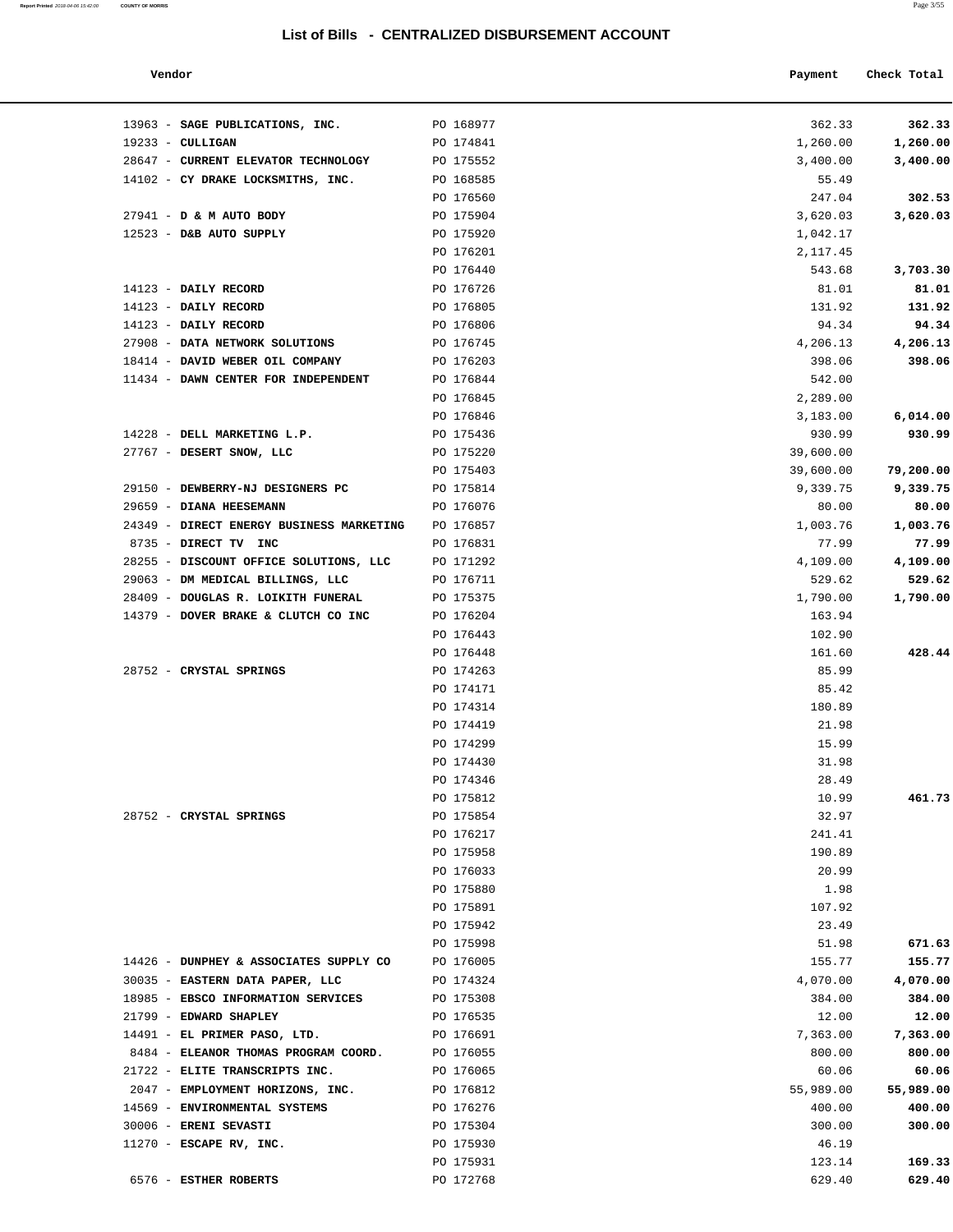| Report Printed 2018-04-06 15:42:00 COUNTY OF MORRIS | Page 4/55 |
|-----------------------------------------------------|-----------|
|                                                     |           |

| Vendor                                                |           | Payment   | Check Total |
|-------------------------------------------------------|-----------|-----------|-------------|
| 26562 - EVADNE ELLIOTT                                | PO 172011 | 629.40    | 629.40      |
| 27086 - EXTREME NETWORKS INC.                         | PO 169191 | 10,762.50 | 10,762.50   |
| 3549 - EZ WHEELS DRIVING SCHOOL                       | PO 176664 | 1,066.40  |             |
|                                                       | PO 176665 | 1,066.40  | 2,132.80    |
| 12515 - FASTENAL COMPANY                              | PO 174300 | 245.00    |             |
|                                                       | PO 175107 | 720.96    |             |
|                                                       | PO 176868 | 286.31    | 1,252.27    |
| $14668$ - FEDEX                                       | PO 176554 | 61.31     | 61.31       |
| 9388 - FF1 PROFESSIONAL SAFETY SERVICES               | PO 176386 | 33.75     | 33.75       |
| 25548 - FIRST PRIORITY EMERGENCY                      | PO 174169 | 1,311.90  | 1,311.90    |
| 25548 - FIRST PRIORITY EMERGENCY                      | PO 176193 | 1,646.70  | 1,646.70    |
| 28666 - FLAGSHIP HEALTH SYSTEMS, INC.                 | PO 176776 | 2,837.18  | 2,837.18    |
| 12151 - FLEMINGTON BUICK CHEVROLET                    | PO 176205 | 83.38     |             |
|                                                       | PO 176445 | 380.96    | 464.34      |
| 25330 - FLEMINGTON DEPT STORE INC                     | PO 167360 | 1,221.00  | 1,221.00    |
| 10628 - FRANK SCHOTT                                  | PO 176847 | 59.76     | 59.76       |
| 28260 - FRANKLIN-GRIFFITH LLC                         | PO 175498 | 1,040.40  | 1,040.40    |
| 25300 - FREDRIC M. KNAPP                              | PO 176915 | 300.00    | 300.00      |
| 14857 - GARDEN STATE HIGHWAY                          | PO 174123 | 2,125.00  | 2,125.00    |
| 27015 - GARY L KEEFER                                 | PO 172172 | 1,258.80  | 1,258.80    |
| $2444$ - GENE CASS                                    | PO 176496 | 59.88     | 59.88       |
| 14916 - GILL ID SYSTEMS                               | PO 176275 | 315.00    | 315.00      |
| $14983$ - GRAINGER                                    | PO 175777 | 1,383.34  | 1,383.34    |
| $14984$ - GRAINGER                                    | PO 176143 | 102.18    |             |
|                                                       | PO 176207 | 222.72    |             |
|                                                       | PO 176447 | 910.40    |             |
|                                                       | PO 176473 | 4,646.08  |             |
|                                                       | PO 176514 | 773.74    |             |
|                                                       | PO 176697 | 670.98    | 7,326.10    |
| 480 - GRAYBAR ELECTRIC COMPANY                        | PO 173734 | 13,989.81 | 13,989.81   |
| 20320 - HANNON FLOOR COVERING CORP                    | PO 176507 | 18,176.50 | 18,176.50   |
| 25522 - HARRY L. SCHWARZ & CO.                        | PO 176035 | 1,485.00  | 1,485.00    |
| $11102 - HELM$                                        | PO 175278 | 2,600.00  | 2,600.00    |
| $21940$ - HILLS SIGNS                                 | PO 175977 | 368.00    | 368.00      |
| 29472 - HOME BASE PHYSICAL THERAPY, LLC               | PO 175759 | 175.00    | 175.00      |
| 28404 - HOME DEPOT U.S.A., INC.                       | PO 176862 | 238.53    |             |
|                                                       | PO 176878 | 354.03    | 592.56      |
| 20737 - HOOVER TRUCK CENTERS INC                      | PO 176208 | 67.68     | 67.68       |
| 20737 - HOOVER TRUCK CENTERS INC                      | PO 176449 | 1,051.05  | 1,051.05    |
| 10414 - HUBER & ASSOCIATES                            | PO 176819 | 1,400.00  | 1,400.00    |
| $27650 - IAFN$                                        | PO 167650 | 1,946.76  | 1,946.76    |
| 29901 - IDEAL AUTO BODY, LLC                          | PO 176209 | 3,580.33  |             |
|                                                       | PO 176210 | 3,020.60  | 6,600.93    |
| 29846 - IMPERIAL BAG & PAPER CO. LLC                  | PO 175832 | 2,579.68  |             |
|                                                       | PO 176262 | 2,328.20  | 4,907.88    |
| 25019 - INSTITUTE FOR THERAPEUTIC                     | PO 176663 | 220.76    | 220.76      |
| 28991 - INTERBORO PACKAGING CORP.                     | PO 172379 | 2,740.00  | 2,740.00    |
| 15433 - J & D SALES & SERVICE LLC                     | PO 175923 | 395.00    |             |
|                                                       | PO 176450 | 659.00    | 1,054.00    |
| 7982 - J & J TRUCK EQUIPMENT                          | PO 176211 | 557.38    | 557.38      |
| 30017 - J. HARRIS ACADEMY OF POLICE TRAININ PO 175712 |           | 170.00    | 170.00      |
| 29630 - JACKIE LYNN MILLER                            | PO 176090 | 135.40    | 135.40      |
| 27446 - JAIME SHANAPHY                                | PO 176073 | 80.00     |             |
|                                                       | PO 176092 | 81.20     | 161.20      |
| 28871 - JAMES BRYANT                                  | PO 176780 | 171.85    | 171.85      |
| 30042 - JAMES VAN VALEN                               | PO 176892 | 611.59    | 611.59      |
| 14340 - JANET DONALDSON                               | PO 176983 | 45.00     | 45.00       |
| 20591 - JEFFREY PAUL                                  | PO 176830 | 1,011.55  | 1,011.55    |
| $28824$ - JERRY S SEIER                               | PO 177016 | 89.99     | 89.99       |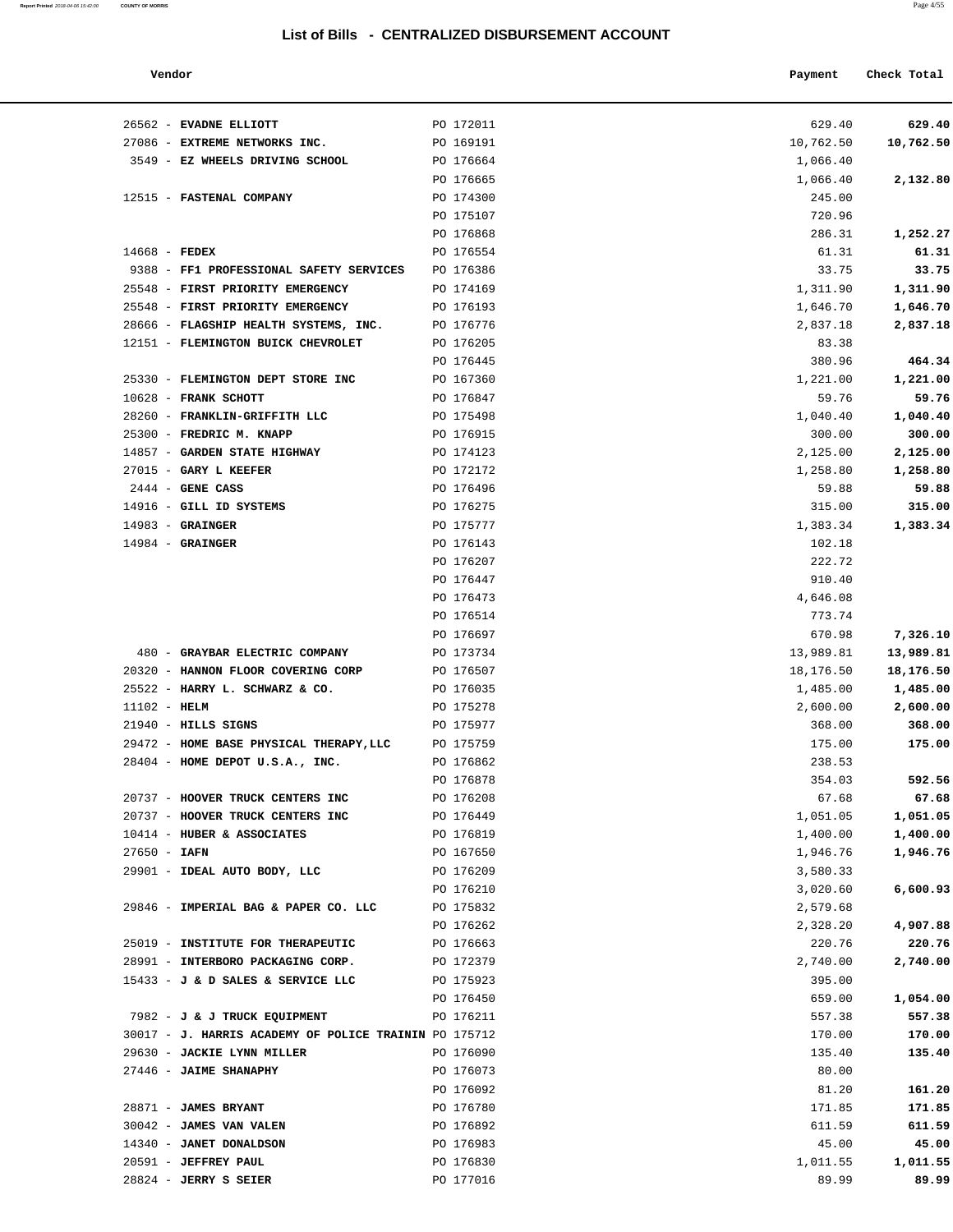| Report Printed 2018-04-06 15:42:00 COUNTY OF MORRIS |  | Page 5/55 |  |
|-----------------------------------------------------|--|-----------|--|
|-----------------------------------------------------|--|-----------|--|

| Payment   | Check Total                         |
|-----------|-------------------------------------|
| 1,271.00  | 1,271.00                            |
| 869.67    | 869.67                              |
| 16.28     | 16.28                               |
| 231.65    | 231.65                              |
| 34,408.76 | 34,408.76                           |
| 13,064.18 | 13,064.18                           |
| 7,151.41  | 7,151.41                            |
| 202.00    | 202.00                              |
| 42,215.00 | 42,215.00                           |
| 48,962.50 | 48,962.50                           |
| 69,557.00 | 69,557.00                           |
| 339.84    | 339.84                              |
| 322.63    | 322.63                              |
| 348.87    | 348.87                              |
| 1,857.75  | 1,857.75                            |
| 629.40    | 629.40                              |
| 145.00    | 145.00                              |
| 90.00     | 90.00                               |
| 160.00    |                                     |
| 146.10    | 306.10                              |
| 30.00     | 30.00                               |
| 27.85     | 27.85                               |
| 1,203.12  |                                     |
| 9,352.50  | 10,555.62                           |
| 145.70    | 145.70                              |
| 9.44      |                                     |
| 44.76     |                                     |
| 13.49     |                                     |
| 37.16     | 104.85                              |
| 17,342.63 | 17,342.63                           |
| 1,367.00  |                                     |
| 35,558.00 | 36,925.00                           |
| 80.00     | 80.00                               |
| 244.80    | 244.80                              |
| 629.40    | 629.40                              |
| 3,200.00  |                                     |
| 3,200.00  | 6,400.00                            |
| 9,913.45  | 9,913.45                            |
| 216.00    | 216.00                              |
| 1,440.95  | 1,440.95                            |
| 329.99    | 329.99                              |
| 133.37    | 133.37                              |
| 2,640.00  | 2,640.00                            |
| 216.00    | 216.00                              |
|           | 780.00                              |
|           | 620.00                              |
|           | 324.49                              |
|           | 80.00                               |
|           | 780.00<br>620.00<br>324.49<br>80.00 |

| 960 - JERSEY CENTRAL POWER & LIGHT                     | PO 176679              | 231.65             | 231.65               |
|--------------------------------------------------------|------------------------|--------------------|----------------------|
| 960 - JERSEY CENTRAL POWER & LIGHT                     | PO 176680              | 34,408.76          | 34,408.76            |
| 960 - JERSEY CENTRAL POWER & LIGHT                     | PO 176825              | 13,064.18          | 13,064.18            |
| 960 - JERSEY CENTRAL POWER & LIGHT                     | PO 176982              | 7,151.41           | 7,151.41             |
| 6313 - JILL BINKOSKI                                   | PO 176562              | 202.00             | 202.00               |
| 26156 - JJS SERVICES, INC.                             | PO 176948              | 42,215.00          | 42,215.00            |
| 26156 - JJS SERVICES, INC.                             | PO 176950              | 48,962.50          | 48,962.50            |
| 26156 - JJS SERVICES, INC.                             | PO 177022              | 69,557.00          | 69,557.00            |
| $20324$ - JOHN BAENA                                   | PO 176525              | 339.84             | 339.84               |
| 21515 - JOHNSON & TOWERS, INC.                         | PO 176444              | 322.63             | 322.63               |
| 15521 - JOHNSON TRUCK ACCESSORIES INC                  | PO 175676              | 348.87             | 348.87               |
| 2695 - JOHNSTONE SUPPLY                                | PO 176858              | 1,857.75           | 1,857.75             |
| $16252 - JOSE MOJICA$                                  | PO 172663              | 629.40             | 629.40               |
| 29495 - JOSEPH ELLIS                                   | PO 176928              | 145.00             | 145.00               |
| 10181 - JOSEPH MACDONALD                               | PO 176585              | 90.00              | 90.00                |
| 7432 - JUNE WITTY                                      | PO 176074              | 160.00             |                      |
|                                                        | PO 176094              | 146.10             | 306.10               |
| 29300 - KATHRYN A. DEFILLIPPO                          | PO 175798              | 30.00              | 30.00                |
| $30041$ - KATHY HALL                                   | PO 176684              | 27.85              | 27.85                |
| 15565 - KELLER & KIRKPATRICK                           | PO 161853              | 1,203.12           |                      |
|                                                        | PO 176569              | 9,352.50           | 10,555.62            |
| 24864 - KELLY DZIAK                                    | PO 176609              | 145.70             | 145.70               |
| 15574 - KENVIL POWER EQUIPMENT, INC.                   | PO 175747              | 9.44               |                      |
|                                                        | PO 175748              | 44.76              |                      |
|                                                        | PO 175731              | 13.49              |                      |
|                                                        | PO 176621              | 37.16              | 104.85               |
| 10144 - KEYBOARD CONSULTANTS INC                       | PO 171690              | 17,342.63          | 17,342.63            |
| 17948 - KFT FIRE TRAINERS, LLC                         | PO 168761              | 1,367.00           |                      |
|                                                        | PO 176577              | 35,558.00          | 36,925.00            |
| 28942 - KRISTINA DEJESUS                               | PO 176077              | 80.00              | 80.00                |
| 12726 - LANGUAGE LINE SERVICES<br>28359 - LARRY BRIGHT | PO 175766              | 244.80<br>629.40   | 244.80<br>629.40     |
|                                                        | PO 171891              |                    |                      |
| 20143 - LASCOMP INSTITUTE                              | PO 176672              | 3,200.00           |                      |
| 15709 - LAWMEN SUPPLY CO OF NJ, INC.                   | PO 176673<br>PO 173802 | 3,200.00           | 6,400.00<br>9,913.45 |
| 15716 - LAWYERS DIARY AND MANUAL, LLC PO 171665        |                        | 9,913.45           | 216.00               |
| 21265 - LEDGEWOOD POWER SPORTS INC PO 176346           |                        | 216.00<br>1,440.95 | 1,440.95             |
| 15816 - LONGFELLOWS SANDWICH DELI                      | PO 176817              | 329.99             | 329.99               |
| 29100 - LTC SCRIPTS INC.                               | PO 176516              | 133.37             | 133.37               |
| 28911 - M-TEC CONSTRUCTION SERVICE LLC                 | PO 165747              | 2,640.00           | 2,640.00             |
| 28265 - MALACHY MECHANICAL                             | PO 175775              | 216.00             | 216.00               |
| 4528 - MALICK AND SCHERER PC                           | PO 171434              | 780.00             | 780.00               |
| 29118 - KAREN MANCINELLI-PAIGE                         | PO 176498              | 620.00             | 620.00               |
| 27866 - MARK CARTER                                    | PO 176701              | 324.49             | 324.49               |
| 30027 - MATTHEW BEHRE                                  | PO 176393              | 80.00              | 80.00                |
| 4132 - MAYO MEDICAL LABORATORIES                       | PO 171736              | 390.00             | 390.00               |
| 25792 - MCGRATH MUNICIPAL EQUIPMENT, LLC               | PO 175909              | 313.50             | 313.50               |
| 25792 - MCGRATH MUNICIPAL EQUIPMENT, LLC               | PO 176212              | 974.00             | 974.00               |
| 13689 - MEGGIT TRAINING SYSTEMS INC.                   | PO 175956              | 60.02              | 60.02                |
| 16148 - METRO HYDRAULIC JACK CO.                       | PO 174874              | 614.00             | 614.00               |
| 16158 - MGL PRINTING SOLUTIONS                         | PO 174707              | 759.00             | 759.00               |
| 28987 - MICHAEL CARRIGAN                               | PO 176781              | 171.64             | 171.64               |
| 30030 - MICHAEL LYSICATOS - NJCPA TREASURER PO 176500  |                        | 30.00              | 30.00                |
| 30045 - MICHAEL PAGE                                   | PO 176699              | 90.00              | 90.00                |
| 26524 - MICHAEL ROSELLINI                              | PO 176700              | 110.45             | 110.45               |
| 23717 - MICHAEL SCARNEO                                | PO 176723              | 630.00             | 630.00               |
|                                                        |                        |                    |                      |
|                                                        |                        |                    |                      |
|                                                        |                        |                    |                      |
|                                                        |                        |                    |                      |
|                                                        |                        |                    |                      |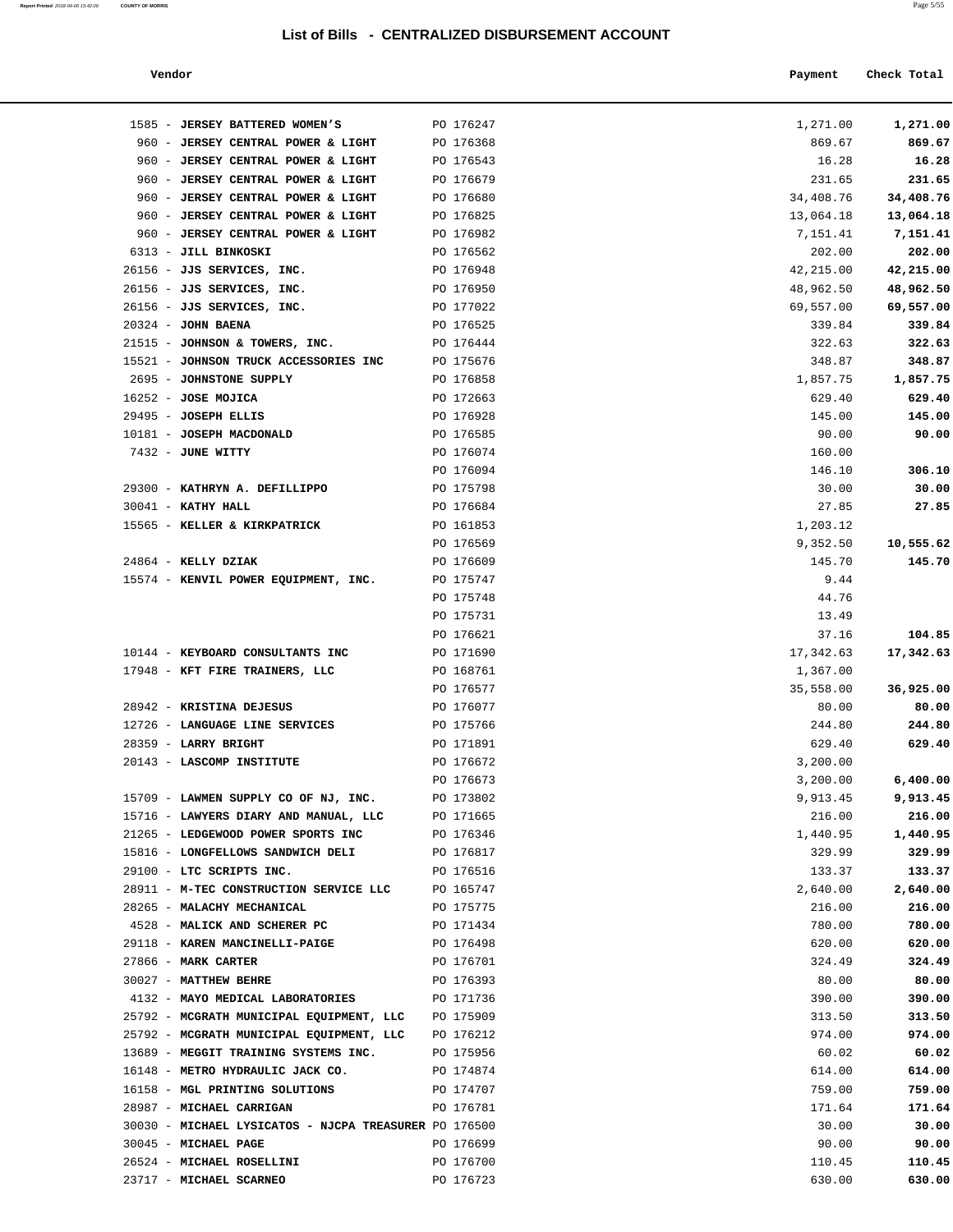| Report Printed 2018-04-06 15:42:00 COUNTY OF MORRIS | Page 6/55 |
|-----------------------------------------------------|-----------|
|                                                     |           |

| Vendor | Payment | Check Total |
|--------|---------|-------------|
|        |         |             |

| 20309 - MICHAEL VISCONTI                  | PO 176850 | 90.00     | 90.00                         |
|-------------------------------------------|-----------|-----------|-------------------------------|
| 16353 - MICHEAL MORSCH                    | PO 176526 | 370.10    | 370.10                        |
| 29766 - MOBILEODT, INC.                   | PO 168682 | 14,880.00 | 14,880.00                     |
| 10330 - MODERN HANDLING EQUIPMENT         | PO 175911 | 35.50     |                               |
|                                           | PO 175912 | 53.61     | 89.11                         |
| 20546 - MONMOUTH STREET FUNERAL           | PO 170280 | 2,400.00  | 2,400.00                      |
| 16283 - MORRIS BRICK AND STONE CO.        | PO 176460 | 49.90     | 49.90                         |
| 6213 - MORRIS COUNTY ENGRAVING LLC        | PO 175126 | 204.30    | 204.30                        |
| 12819 - MORRIS COUNTY MUA                 | PO 175776 | 1,049.57  | 1,049.57                      |
| 12819 - MORRIS COUNTY MUA                 | PO 176587 | 7,482.06  | 7,482.06                      |
| 19483 - MORRIS COUNTY MUNICIPAL           | PO 175544 | 16,536.57 | 16,536.57                     |
| 19483 - MORRIS COUNTY MUNICIPAL           | PO 176678 | 2,494.83  | 2,494.83                      |
| 1800 - MORRIS COUNTY PARK COMMISSION      | PO 175723 |           | $4,558,334.00$ $4,558,334.00$ |
| 1800 - MORRIS COUNTY PARK COMMISSION      | PO 176281 | 2,795.20  | 2,795.20                      |
| 10495 - MORRIS COUNTY PARK POLICE         | PO 175073 | 12,622.50 | 12,622.50                     |
| 4812 - MORRIS COUNTY PREVENTION           | PO 176415 | 5,302.00  | 5,302.00                      |
| 16297 - MORRIS MUSEUM                     | PO 176410 | 200.00    | 200.00                        |
| 16316 - MORRISTOWN AUTO BODY INC          | PO 175903 | 490.00    |                               |
|                                           | PO 176622 | 215.00    | 705.00                        |
| 26488 - MORRISTOWN CAR WASH               | PO 176130 | 500.00    | 500.00                        |
| 16318 - MORRISTOWN DINER                  | PO 176779 | 2,440.00  | 2,440.00                      |
| 16321 - MORRISTOWN LUMBER &               | PO 175770 | 270.90    |                               |
|                                           | PO 176051 | 39.29     |                               |
|                                           | PO 176053 | 1,319.21  |                               |
|                                           | PO 176263 | 58.10     |                               |
|                                           | PO 176461 | 713.31    | 2,400.81                      |
| 21573 - ATLANTIC CORPORATE                | PO 176509 | 8,567.10  | 8,567.10                      |
| 16340 - MORRISTOWN PARKING AUTHORITY      | PO 176682 | 2,194.17  | 2,194.17                      |
| $16342$ - POSTMASTER                      | PO 176813 | 225.00    | 225.00                        |
| 16342 - POSTMASTER                        | PO 176814 | 690.00    | 690.00                        |
| 27033 - MOTOR MASTERS                     | PO 175758 | 538.00    | 538.00                        |
| 10752 - MOTT MACDONALD LLC                | PO 176687 | 4,023.00  |                               |
|                                           | PO 176689 | 1,290.00  | 5,313.00                      |
| 19501 - MSC INDUSTRIAL SUPPLY CO.         | PO 175607 | 310.68    |                               |
|                                           | PO 175608 | 280.74    |                               |
|                                           | PO 175163 | 89.96     |                               |
|                                           | PO 175165 | 16.61     |                               |
|                                           | PO 175167 | 33.78     |                               |
|                                           | PO 175169 | 336.91    |                               |
|                                           | PO 175170 | 354.70    |                               |
|                                           | PO 175367 | 19.62     | 1,443.00                      |
| 25454 - MUTUALINK, INC.                   | PO 176870 | 16,210.07 | 16,210.07                     |
| 19523 - N.J. NATURAL GAS COMPANY          | PO 176729 | 1,189.48  | 1,189.48                      |
| 28785 - NAPA OF ROCKAWAY                  | PO 176280 | 77.60     | 77.60                         |
| 16533 - NEW HOPE FOUNDATION INC.          | PO 176549 | 4,200.00  | 4,200.00                      |
| 27224 - NEW JERSEY FIRE EQUIPMENT COMPANY | PO 170812 | 3,954.00  |                               |
|                                           | PO 171076 | 500.00    | 4,454.00                      |
| 23981 - NIELSEN DODGE - C-J-R             | PO 175913 | 347.37    | 347.37                        |
| 23981 - NIELSEN DODGE - C-J-R             | PO 176451 | 17.03     | 17.03                         |
| 23981 - NIELSEN DODGE - C-J-R             | PO 176452 | 74.00     | 74.00                         |
| 23981 - NIELSEN DODGE - C-J-R             | PO 176624 | 17.54     | 17.54                         |
| 16570 - NISIVOCCIA, LLP                   | PO 177170 | 52,520.00 |                               |
|                                           | PO 177169 | 8,383.00  |                               |
|                                           | PO 177172 | 42,016.00 |                               |
|                                           | PO 177171 | 10,000.00 | 112,919.00                    |
| 26971 - NJ ACDS INC.                      | PO 176767 | 75.00     | 75.00                         |
| 10693 - NJ CHILD SUPPORT COUNCIL          | PO 174900 | 450.00    | 450.00                        |
| 10594 - NJ STATE ASSOCIATION OF           | PO 176229 | 2,000.00  |                               |
|                                           | PO 176353 | 950.00    | 2,950.00                      |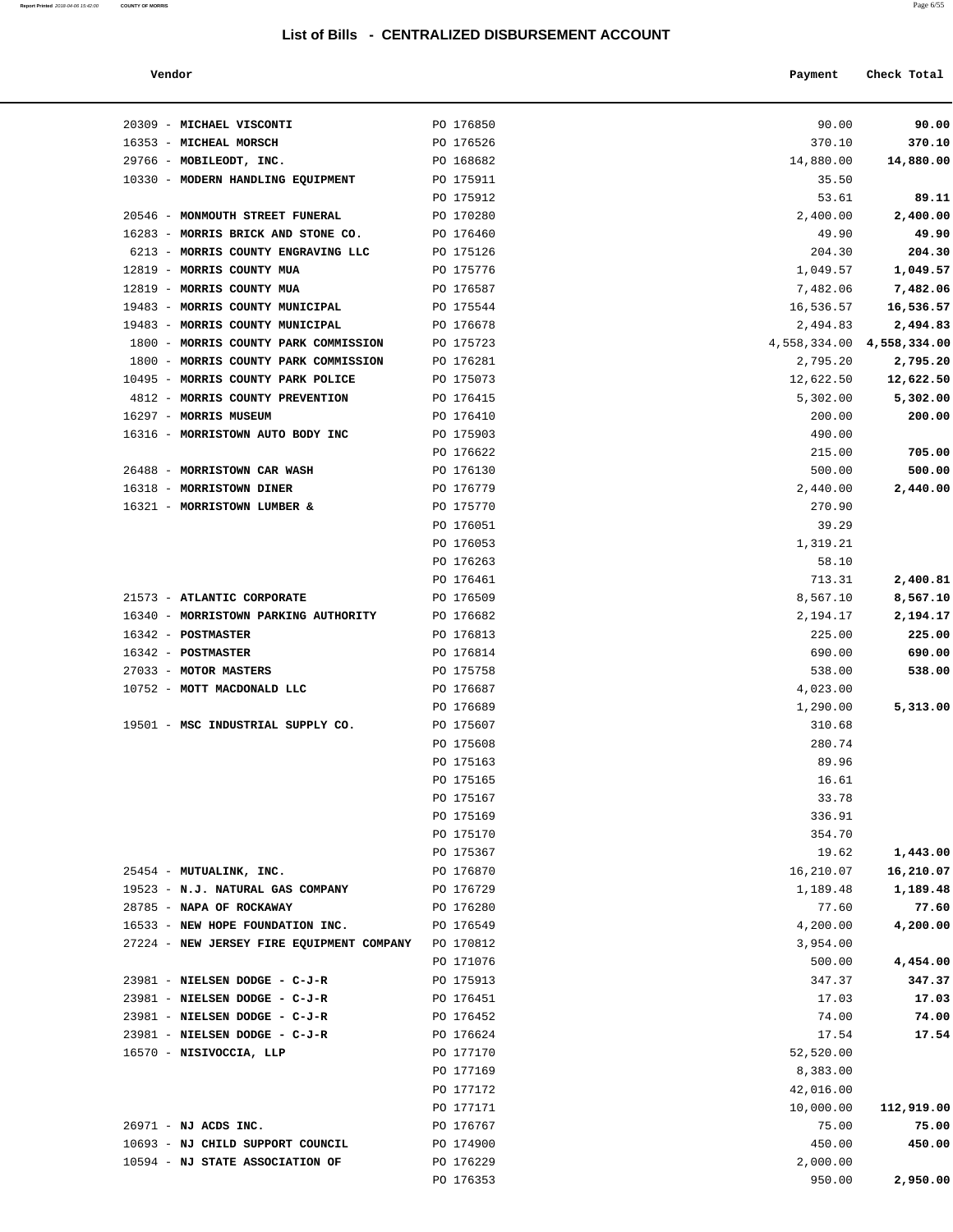**Report Printed** 2018-04-06 15:42:00 **COUNTY OF MORRIS** Page 7/55

| Vendor | Payment | Check Total<br>. |
|--------|---------|------------------|
|        |         |                  |

| 16638 - NJ STATE LEAGUE OF                                               | PO 174515              | 45.00                | 45.00                |
|--------------------------------------------------------------------------|------------------------|----------------------|----------------------|
| 8991 - NJHMFA-HMIS                                                       | PO 176861              | 6,500.00             | 6,500.00             |
| $10662$ - NMS LABS                                                       | PO 176085              | 782.00               |                      |
|                                                                          | PO 176508              | 5,314.00             | 6,096.00             |
| 26357 - NORTHEAST COMMUNICATIONS, INC.                                   | PO 175549              | 920.00               | 920.00               |
| 10911 - NORTHEAST ROOF MAINTENANCE                                       | PO 176469              | 4,500.00             | 4,500.00             |
| 30026 - NORTHWESTERN UNIVERSITY CENTER FOR PO 176106                     |                        | 1,595.00             |                      |
|                                                                          | PO 176282              | 1,595.00             | 3,190.00             |
| 16764 - NU-WAY CONCESSIONAIRES INC                                       | PO 175670              | 2,093.00             |                      |
|                                                                          | PO 176512              | 4,359.00             |                      |
|                                                                          | PO 176823              | 4,572.75             | 11,024.75            |
| $19739 - NV5$                                                            | PO 175535              | 1,566.98             | 1,566.98             |
| 26726 - OFFICE CONCEPTS GROUP, INC.                                      | PO 175612              | 1,311.70             | 1,311.70             |
| 26726 - OFFICE CONCEPTS GROUP, INC.                                      | PO 176097              | 26.69                | 26.69                |
| 26726 - OFFICE CONCEPTS GROUP, INC.                                      | PO 176338              | 415.29               | 415.29               |
| 26726 - OFFICE CONCEPTS GROUP, INC.                                      | PO 176465              | 252.04               | 252.04               |
| 26726 - OFFICE CONCEPTS GROUP, INC.                                      | PO 176869              | 18.32                | 18.32                |
| 25021 - ONE SOURCE OF NEW JERSEY LLC                                     | PO 176036              | 565.33               | 565.33               |
| 25021 - ONE SOURCE OF NEW JERSEY LLC                                     | PO 176213              | 138.99               | 138.99               |
| 25021 - ONE SOURCE OF NEW JERSEY LLC                                     | PO 176214              | 184.80               | 184.80               |
| 26965 - CABLEVISION LIGHTPATH INC.                                       | PO 176744              | 9,172.21             | 9,172.21             |
| 26965 - CABLEVISION LIGHTPATH INC.<br>10287 - PANCIELLO CONSTRUCTION LLC | PO 176778<br>PO 176984 | 2,805.13             | 2,805.13<br>9,680.00 |
| 16887 - PAPER MART INC                                                   | PO 175476              | 9,680.00<br>1,989.00 |                      |
|                                                                          | PO 177151              | 531.65               |                      |
|                                                                          | PO 177168              | 6,735.79             |                      |
|                                                                          | PO 177157              | 355.00               |                      |
|                                                                          | PO 177173              | 222.50               |                      |
|                                                                          | PO 177173              | 4,678.64             | 14,512.58            |
| 25411 - PATRICIA W. GIBBONS                                              | PO 176824              | 480.76               | 480.76               |
| 29544 - PAUL J. BRANDLEY                                                 | PO 176934              | 399.29               | 399.29               |
| 18102 - PEQUANNOCK TOWNSHIP                                              | PO 175746              | 690.00               | 690.00               |
| 19663 - PERFORMANCE TRAILERS INC.                                        | PO 171442              | 4,392.00             |                      |
|                                                                          | PO 176015              | 425.00               | 4,817.00             |
| 12426 - PETROCHOICE                                                      | PO 176231              | 1,471.50             |                      |
|                                                                          | PO 176232              | 3,285.83             |                      |
|                                                                          | PO 176454              | 1,036.73             | 5,794.06             |
| 27929 - PREMIER GLOBAL SERVICES                                          | PO 176816              | 227.04               |                      |
|                                                                          | PO 176759              | 1,299.45             | 1,526.49             |
| 17019 - PHILLIPSBURG SCHOOL BASED                                        | PO 176798              | 896.00               |                      |
|                                                                          | PO 176799              | 820.00               |                      |
|                                                                          | PO 176800              | 1,068.00             |                      |
|                                                                          | PO 176801              | 1,335.00             |                      |
|                                                                          | PO 176802              | 1,030.00             |                      |
|                                                                          | PO 176854              | 3,153.00             |                      |
|                                                                          | PO 176803              | 7,494.00             |                      |
|                                                                          | PO 176804              | 5,569.00             | 21,365.00            |
| 17019 - PHILLIPSBURG SCHOOL BASED                                        | PO 176855              | 552.00               |                      |
|                                                                          | PO 176856              | 1,600.00             | 2,152.00             |
| 17117 - POWER PLACE INC                                                  | PO 176628              | 27.46                | 27.46                |
| 26363 - PRAXAIR DISTRIBUTION                                             | PO 175933              | 291.60               | 291.60               |
| 26363 - PRAXAIR DISTRIBUTION                                             | PO 175934              | 50.12                | 50.12                |
| 28417 - PLIC SBD GRAND ISLAND                                            | PO 176289              | 190.68               | 190.68               |
| 4811 - PROJECT LIFESAVER, INC.                                           | PO 176131              | 3,328.65             | 3,328.65             |
| 7872 - QUENCH USA, INC.                                                  | PO 176972              | 48.00                | 48.00                |
| 264 - R & J CONTROL, INC.                                                | PO 176479              | 1,165.00             | 1,165.00             |
| 12473 - R.D. SALES DOOR & HARDWARE LLC                                   | PO 176142              | 1,288.18             |                      |
|                                                                          | PO 176480              | 1,395.00             | 2,683.18             |
| 17215 - R.S. KNAPP CO. INC.                                              | PO 176510              | 121.31               | 121.31               |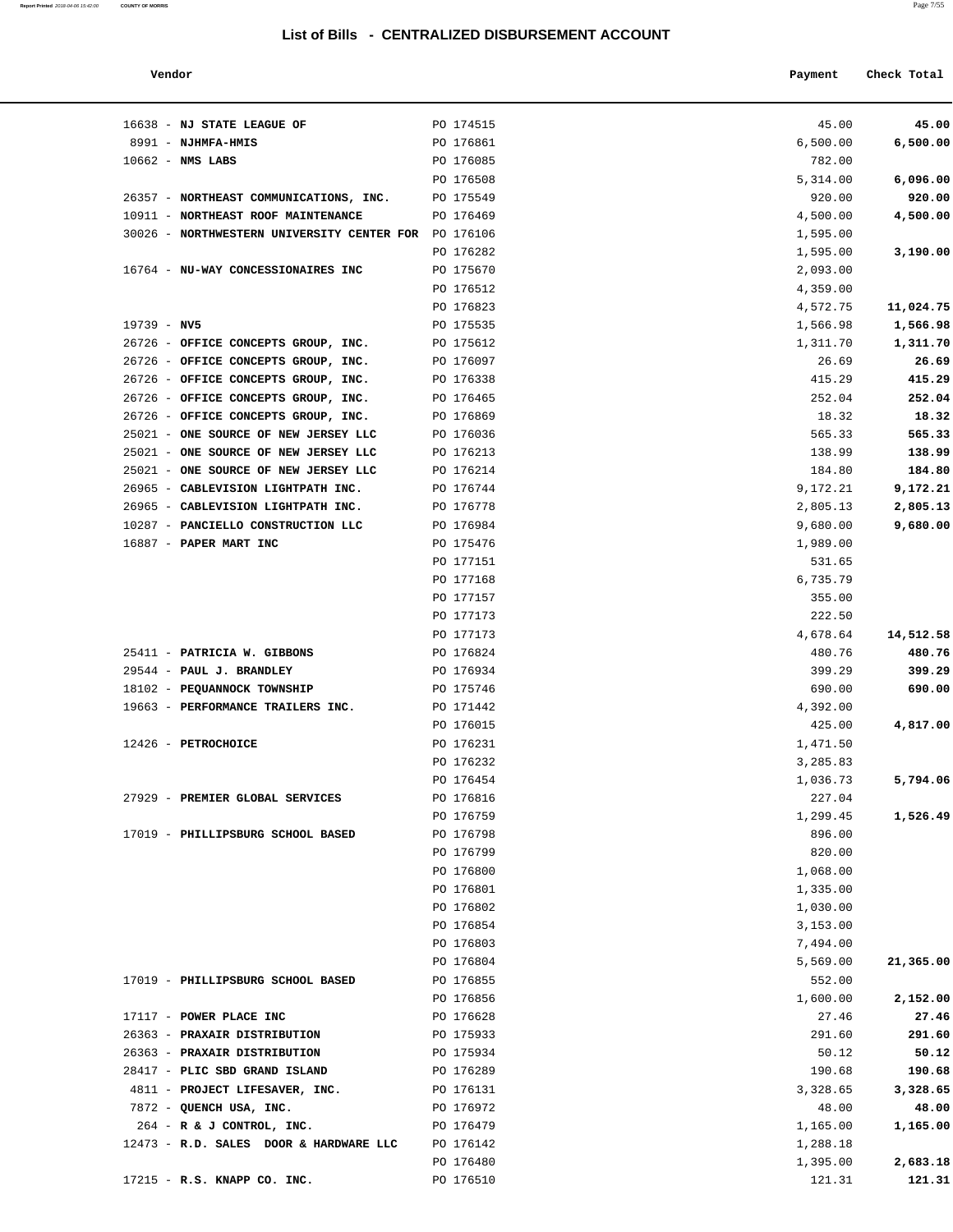| Report Printed 2018-04-06 15:42:00 | <b>COUNTY OF MORRIS</b> | Page 8/55 |
|------------------------------------|-------------------------|-----------|
|                                    |                         |           |

| Vendor | Payment | Check Total |
|--------|---------|-------------|
|        |         |             |

| 26223 - RE-TRON TECHNOLOGIES INC.                         | PO 176453              | 605.22          | 605.22    |
|-----------------------------------------------------------|------------------------|-----------------|-----------|
| 1578 - REED SYSTEMS, LTD.                                 | PO 176456              | 230.94          | 230.94    |
| 30034 - REINA FRANCESCHI                                  | PO 176394              | 1,178.39        | 1,178.39  |
| 28741 - RICOH USA, INC.                                   | PO 176044              | 198.32          | 198.32    |
| 28741 - RICOH USA, INC.                                   | PO 176045              | 99.16           | 99.16     |
| 28741 - RICOH USA, INC.                                   | PO 176233              | 926.05          | 926.05    |
| 7952 - RIOS' ENGRAVING                                    | PO 176023              | 89.00           |           |
|                                                           | PO 176474              | 109.00          | 198.00    |
| 8041 - ROBERT COOK                                        | PO 176702              | 30.00           | 30.00     |
| 15677 - ROBIN LAMOREAUX                                   | PO 172205              | 629.40          | 629.40    |
| 5345 - ROUTE 23 AUTOMALL LLC                              | PO 176457              | 76.08           | 76.08     |
| 26510 - RUSSELL BERGER                                    | PO 176602              | 465.79          | 465.79    |
| 9938 - RUTGERS CENTER FOR CONTINUING                      | PO 176677              | 3,164.00        | 3,164.00  |
| 17443 - RUTGERS STATE UNIVERSITY OF NJ                    | PO 176768              | 129.00          |           |
|                                                           | PO 176818              | 40.00           | 169.00    |
| $25252 - SAFE-T$                                          | PO 170817              | 816.26          | 816.26    |
| 29062 - SALMON BROS. INC.                                 | PO 175878              | 8,424.00        | 8,424.00  |
| 10234 - SAMSON METAL SERVICES                             | PO 176455              | 316.89          | 316.89    |
| $26340$ - SANDRA HOYER                                    | PO 176072              | 80.00           | 80.00     |
| 20899 - SGS TESTCOM INC                                   | PO 176470              | 84.08           | 84.08     |
| 24217 - SHAUN MACKEY                                      | PO 176851              | 90.00           | 90.00     |
| 19854 - SHEAFFER SUPPLY INC.                              | PO 176017              | 37.20           | 37.20     |
| 17621 - SHEAFFER SUPPLY, INC.<br>19858 - SHERWIN WILLIAMS | PO 176478<br>PO 175836 | 40.81           | 40.81     |
|                                                           |                        | 184.35          | 184.35    |
| 29094 - SMITH BROTHERS SERVICES LLC                       | PO 175936              | 91.00           | 91.00     |
| 17699 - SMITH MOTOR CO., INC.                             | PO 175925              | 88.50<br>676.25 |           |
|                                                           | PO 175926<br>PO 176234 | 1,018.83        |           |
|                                                           | PO 176629              | 151.80          |           |
|                                                           | PO 176639              | 178.21          | 2,113.59  |
| 6981 - SODEXO INC & AFFILIATES                            | PO 175885              | 53,134.00       | 53,134.00 |
| 11348 - SOMERSET COUNTY POLICE                            | PO 175771              | 210.00          | 210.00    |
| 4298 - STERICYCLE INC.                                    | PO 175772              | 326.71          | 326.71    |
| 8749 - STEVEN ORTIZ                                       | PO 176880              | 420.00          | 420.00    |
| 13152 - STEWART & STEVENSON                               | PO 174590              | 2,373.61        | 2,373.61  |
| 17875 - STORY TELLING ARTS INC                            | PO 176249              | 2,796.00        | 2,796.00  |
| 8621 - SUBURBAN PROPANE -2347                             | PO 176049              | 1,139.85        |           |
|                                                           | PO 176466              | 2,725.43        | 3,865.28  |
| 28733 - SULLIVAN AND GRABER                               | PO 176807              | 1,484.00        |           |
|                                                           | PO 177018              | 283.50          | 1,767.50  |
| 26682 - SUSAN BOND                                        | PO 176895              | 15.00           | 15.00     |
| 30005 - SYLWIA KLOC                                       | PO 175303              | 600.00          | 600.00    |
| 28779 - TARA CHOMINSKY                                    | PO 176071              | 160.00          | 160.00    |
| 5611 - TBS CONTROLS LLC                                   | PO 176952              | 68,447.00       |           |
|                                                           | PO 176481              | 2,898.00        | 71,345.00 |
| 17990 - TELESEARCH INC                                    | PO 176291              | 1,045.58        |           |
|                                                           | PO 176320              | 1,616.63        | 2,662.21  |
| 26513 - TERESA DUCKWORTH                                  | PO 176601              | 411.69          | 411.69    |
| 20797 - THE MUSIAL GROUP PA                               | PO 176681              | 990.00          |           |
|                                                           | PO 176821              | 3,796.00        |           |
|                                                           | PO 176838              | 2,992.50        |           |
|                                                           | PO 176840              | 3,105.00        | 10,883.50 |
| 9016 - THE STAR LEDGER                                    | PO 176914              | 507.00          | 507.00    |
| 24933 - THOMAS POLLIO                                     | PO 176748              | 59.85           | 59.85     |
| 18437 - THOMSON REUTERS-WEST                              | PO 174524              | 1,590.71        | 1,590.71  |
| 10812 - THOMSON REUTER-WEST                               | PO 176046              | 462.54          | 462.54    |
| 10812 - THOMSON REUTER-WEST                               | PO 176047              | 763.81          | 763.81    |
| 10812 - THOMSON REUTER-WEST                               | PO 176062              | 4,512.74        | 4,512.74  |
| 10812 - THOMSON REUTER-WEST                               | PO 176228              | 325.61          | 325.61    |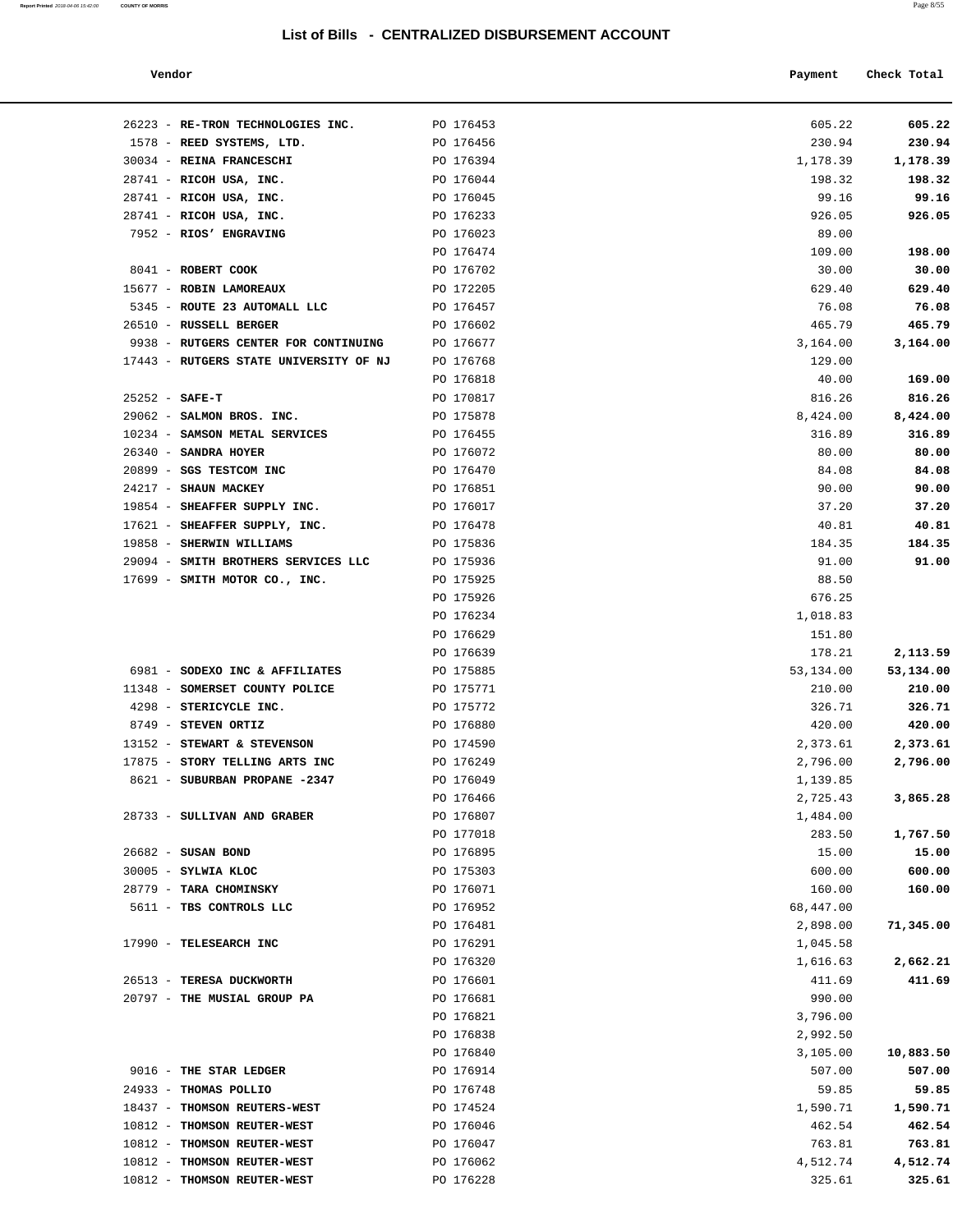#### **Vendor Payment Check Total**

| Report Printed 2018-04-06 15:42:00 COUNTY OF MORRIS | Page 9/55 |
|-----------------------------------------------------|-----------|
|                                                     |           |

| 122 - TILCON NEW YORK INC.             | PO 175881 | 2,672.85  | 2,672.85  |
|----------------------------------------|-----------|-----------|-----------|
| 25433 - TIMOTHY STEWART                | PO 176524 | 333.22    | 333.22    |
| 18067 - TJ'S SPORTWIDE TROPHY          | PO 175769 | 129.95    |           |
|                                        | PO 176089 | 140.00    | 269.95    |
| 281 - TOMAR INDUSTRIES INC             | PO 175914 | 408.05    | 408.05    |
| 9099 - TONY SANCHEZ LTD                | PO 175935 | 98.67     | 98.67     |
| 8952 - TREASURER STATE OF NEW JERSEY   | PO 174991 | 300.00    | 300.00    |
| 19995 - TREASURER-STATE OF NEW JERSEY  | PO 176009 | 1,269.00  | 1,269.00  |
| 12333 - TRIMBOLI & PRUSINOWSKI, LLC    | PO 176789 | 3,094.00  |           |
|                                        | PO 176791 |           |           |
|                                        |           | 1,372.00  |           |
|                                        | PO 176808 | 56.00     | 4,522.00  |
| 9285 - U.S. SECURITY ASSOCIATES, INC.  | PO 175611 | 2,618.24  |           |
|                                        | PO 175616 | 2,072.35  |           |
|                                        | PO 176216 | 2,075.92  |           |
|                                        | PO 176226 | 2,391.00  |           |
|                                        | PO 176284 | 12,012.00 | 21,169.51 |
| 18233 - UNITED PARCEL SERVICE          | PO 176335 | 108.00    | 108.00    |
| 15732 - UNIVERSAL UNIFORM SALES CO INC | PO 173654 | 2,309.49  | 2,309.49  |
| 15732 - UNIVERSAL UNIFORM SALES CO INC | PO 174839 | 5,680.30  | 5,680.30  |
| 18285 - VAN CLEEF ENGINEERING ASSOC    | PO 174352 | 375.00    |           |
|                                        | PO 175010 | 6,260.00  | 6,635.00  |
| $1286$ - VERIZON                       | PO 176326 | 382.06    | 382.06    |
| $1286 - VERIZON$                       | PO 176367 | 369.43    | 369.43    |
| $1286$ - VERIZON                       | PO 176746 | 191.96    | 191.96    |
| $1286 - VERIZON$                       | PO 176751 | 1,191.98  | 1,191.98  |
|                                        |           |           |           |
| 1286 - VERIZON                         | PO 176763 | 386.45    | 386.45    |
| $1286 - VERIZON$                       | PO 176777 | 108.68    | 108.68    |
| 1286 - VERIZON                         | PO 176815 | 7,047.02  | 7,047.02  |
| 10158 - VERIZON                        | PO 176820 | 961.50    | 961.50    |
| 10668 - VERIZON CABS                   | PO 176365 | 1,606.08  |           |
|                                        | PO 176366 | 1,297.44  | 2,903.52  |
| 1348 - VERIZON WIRELESS                | PO 176306 | 49.43     |           |
|                                        | PO 176372 | 476.89    |           |
|                                        | PO 176376 | 105.16    |           |
|                                        | PO 176563 | 60.02     |           |
|                                        | PO 176565 | 827.15    |           |
|                                        | PO 176567 | 80.04     | 1,598.69  |
| 7037 - VILLAGE SUPER MARKET, INC.      | PO 176493 | 93.96     |           |
|                                        | PO 176494 | 142.60    |           |
|                                        | PO 176495 | 141.60    |           |
|                                        | PO 176503 | 16.29     |           |
|                                        |           |           |           |
|                                        | PO 176829 | 96.50     |           |
|                                        | PO 176944 | 130.97    |           |
|                                        | PO 176949 | 96.73     | 718.65    |
| 29533 - VISUALIZE VISUAL SOLUTIONS     | PO 175417 | 675.00    | 675.00    |
| 25832 - VOIANCE LANGUAGE SERVICES, LLC | PO 176459 | 467.37    | 467.37    |
| 6146 - W.B. MASON COMPANY INC          | PO 176343 | 304.03    |           |
|                                        | PO 176513 | 161.81    |           |
|                                        | PO 176588 | 409.49    |           |
|                                        | PO 176606 | 241.52    |           |
|                                        | PO 176685 | 52.45     | 1,169.30  |
| 6146 - W.B. MASON COMPANY INC          | PO 176363 | 200.36    |           |
|                                        | PO 176337 | 280.73    |           |
|                                        | PO 175804 | 614.53    |           |
|                                        | PO 176364 | 98.26     |           |
|                                        |           |           |           |
|                                        | PO 176167 | 145.33    |           |
|                                        | PO 176132 | 183.25    |           |
|                                        | PO 176464 | 262.79    |           |
|                                        | PO 176243 | 61.00     | 1,846.25  |
|                                        |           |           |           |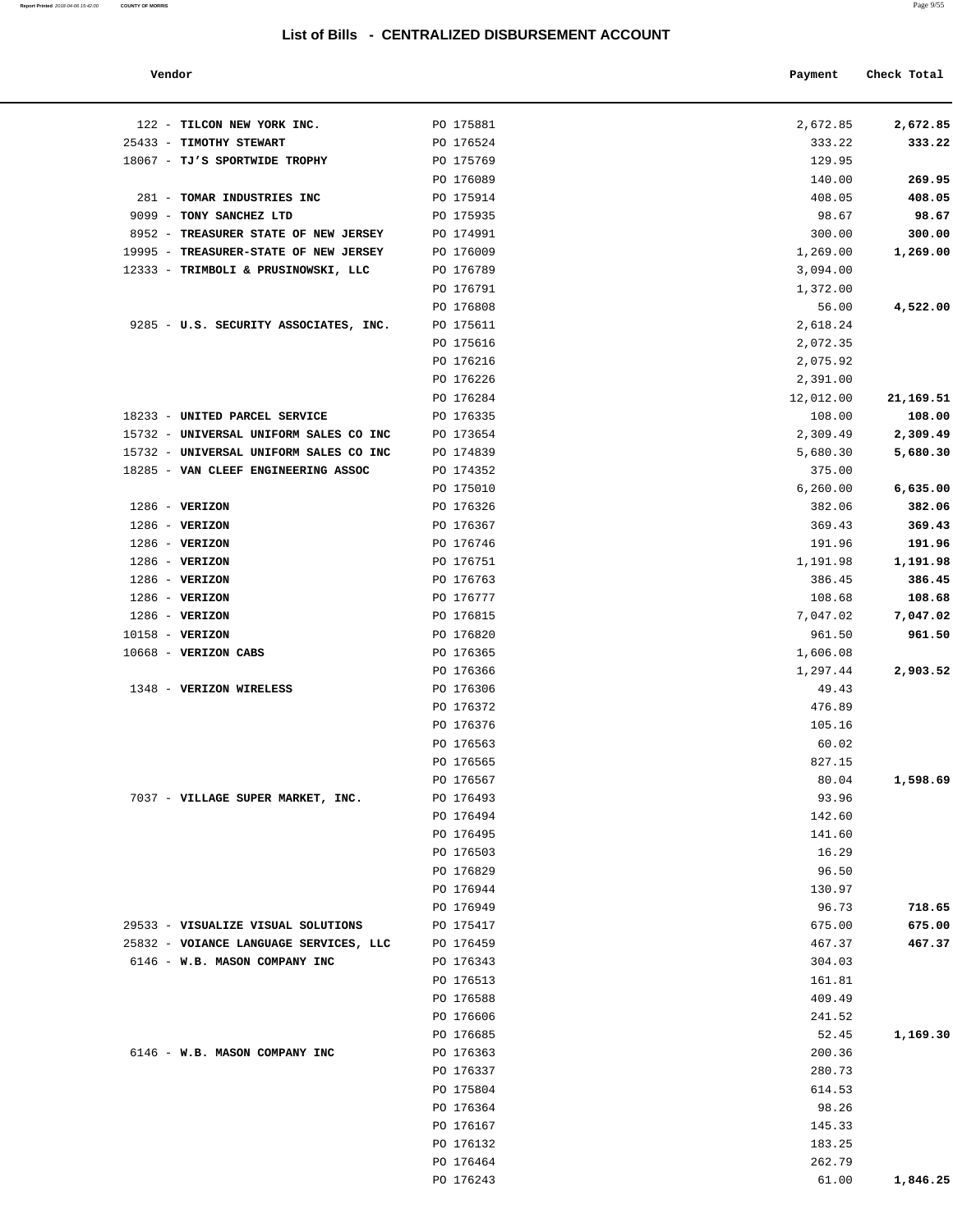| Vendor                                   |           | Payment | Check Total |
|------------------------------------------|-----------|---------|-------------|
|                                          |           |         |             |
| 633 - WALLACE DRY                        | PO 176848 | 90.00   | 90.00       |
| 24231 - WATERS, MCPHERSON, MCNEILL, P.C. | PO 176793 | 11.86   | 11.86       |
| 24231 - WATERS, MCPHERSON, MCNEILL, P.C. | PO 176795 | 644.00  | 644.00      |
| $24231$ – WATERS MODHERSON MONETII D C   | DO 176796 | 546 00  | 546 00      |

| 24231 - WATERS, MCPHERSON, MCNEILL, P.C. | PO 176795 | 644.00   | 644.00         |
|------------------------------------------|-----------|----------|----------------|
| 24231 - WATERS, MCPHERSON, MCNEILL, P.C. | PO 176796 | 546.00   | 546.00         |
| 13392 - WEBSTER PLUMBING &               | PO 175886 | 2,722.00 | 2,722.00       |
| 18435 - WEST CHESTER MACHINERY AND       | PO 176458 | 175.00   |                |
|                                          | PO 176580 | 40.08    | 215.08         |
| 4677 - WHITEMARSH CORPORATION            | PO 175896 | 1,248.58 |                |
|                                          | PO 175902 | 1,163.58 |                |
|                                          | PO 175915 | 64.70    |                |
|                                          | PO 176235 | 540.00   |                |
|                                          | PO 176236 | 85.00    | 3,101.86       |
| 26519 - WILLIAM KARLAK                   | PO 176603 | 314.66   | 314.66         |
| 8335 - WILLIAM PATERSON UNIVERSITY       | PO 176674 | 800.00   |                |
|                                          | PO 176675 | 1,755.71 |                |
|                                          | PO 176676 | 1,440.00 | 3,995.71       |
| 30024 - WILLIAM TROWBRIDGE               | PO 176330 | 1,072.00 | 1,072.00       |
| $18564 - XEROX CORP$                     | PO 176333 | 11.66    | 11.66          |
| 18599 - ACUITY SPECIALTY PRODUCTS, INC   | PO 176471 | 132.99   | 132.99         |
|                                          |           |          | -------------- |
| TOTAL                                    |           |          | 11,047,232.52  |

 **Total to be paid from Fund 01 Current Fund 10,338,196.62 Total to be paid from Fund 02 Grant Fund 395,833.02 Total to be paid from Fund 04 County Capital 307,901.72** Total to be paid from Fund 13 Dedicated Trust 5,301.16  **-------------**

**11,047,232.52**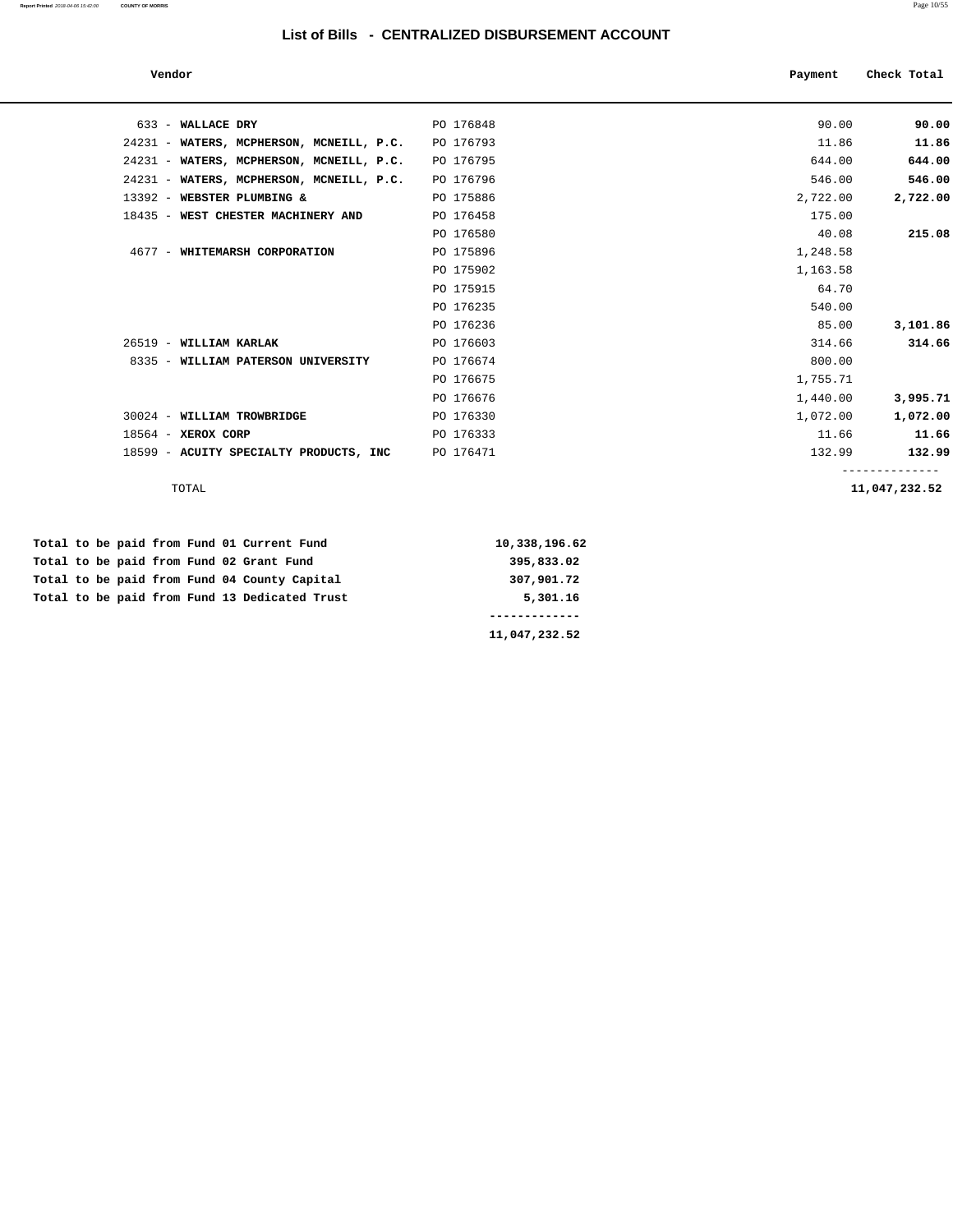**Report Printed** 2018-04-06 15:42:17 **COUNTY OF MORRIS** Page 11/55

# **List of Bills (Department/Account Detail) - CENTRALIZED DISBURSEMENT ACCOUNT**

| Account              | <b>PO #</b>                                                             | Vendor                | Description         | Account Total<br>Payment             |
|----------------------|-------------------------------------------------------------------------|-----------------------|---------------------|--------------------------------------|
| DEPARTMENT 040815    |                                                                         |                       | <b>Current Fund</b> |                                      |
| 01-160-05-040815-888 | 177151 PAPER MART INC<br>177151 PAPER MART INC<br>177157 PAPER MART INC | Bank Transfer Account | TOTAL FOR ACCOUNT   | 259.40<br>272.25<br>355.00<br>886.65 |
|                      | TOTAL for DEPARTMENT 040815                                             |                       |                     | ============<br>886.65               |

# **County Administrator**

| 175712 J. HARRIS ACADEMY OF POLICE TRAININ             | 85.00             |              |
|--------------------------------------------------------|-------------------|--------------|
| 175712 J. HARRIS ACADEMY OF POLICE TRAININ             | 85.00             |              |
| 01-201-20-100100-039<br>Education Schools & Training   | TOTAL FOR ACCOUNT | 170.00       |
|                                                        |                   |              |
| 177161 COUNTY OF MORRIS                                | 16.68             |              |
| 01-201-20-100100-068<br>Postage & Metered Mail         | TOTAL FOR ACCOUNT | 16.68        |
| 177173 PAPER MART INC                                  | 40.50             |              |
| 01-201-20-100100-069<br>Printing                       | TOTAL FOR ACCOUNT | 40.50        |
|                                                        |                   |              |
| 176496 GENE CASS                                       | 29.94             |              |
| 176496 GENE CASS                                       | 29.94             |              |
| 176498 KAREN MANCINELLI-PAIGE                          | 330.00            |              |
| 176498 KAREN MANCINELLI-PAIGE                          | 165.00            |              |
| 176498 KAREN MANCINELLI-PAIGE                          | 125.00            |              |
| $01-201-20-100100-084$ Other Outside Services          | TOTAL FOR ACCOUNT | 679.88       |
| 168832 BEYER FORD                                      | 22,178.98         |              |
| 168832 BEYER FORD                                      | 22,178.98         |              |
| 168832 BEYER FORD                                      | 22,178.98         |              |
| 01-203-20-100100-167<br>(2017) Transportation Vehicles | TOTAL FOR ACCOUNT | 66,536.94    |
|                                                        |                   | ============ |
| TOTAL for County Administrator                         |                   | 67,444.00    |

### **Personnel**

| 177168 PAPER MART INC<br>177173 PAPER MART INC                            |                   | 59.20<br>101.25 |
|---------------------------------------------------------------------------|-------------------|-----------------|
| Office Supplies & Stationery<br>01-201-20-105100-058                      | TOTAL FOR ACCOUNT | 160.45          |
| 177161 COUNTY OF MORRIS<br>Postage & Metered Mail<br>01-201-20-105100-068 | TOTAL FOR ACCOUNT | 62.40<br>62.40  |
|                                                                           |                   |                 |
| TOTAL for Personnel                                                       |                   | 222.85          |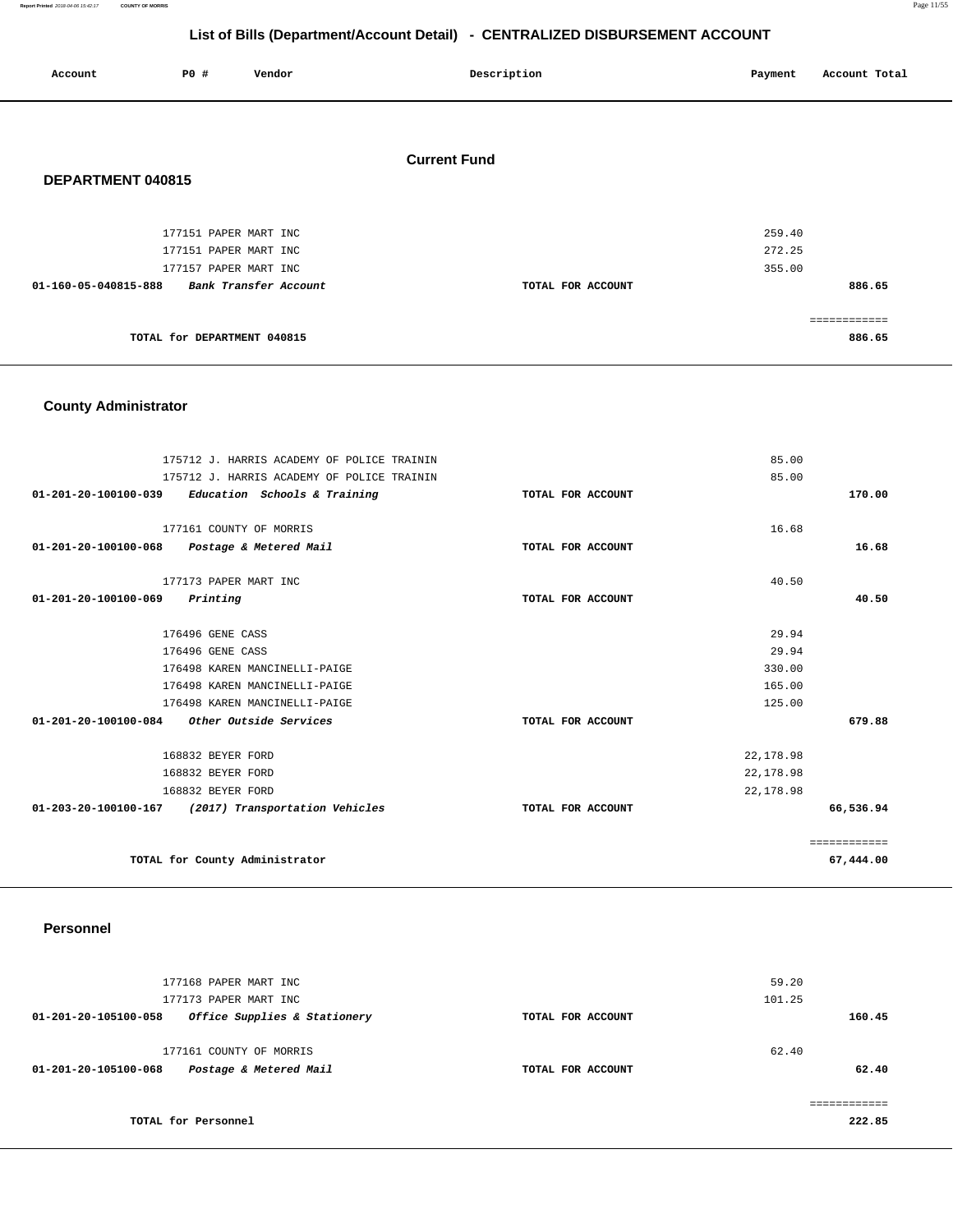| Account | PO# | Vendor | Description | Payment | Account Total |
|---------|-----|--------|-------------|---------|---------------|
|         |     |        |             |         |               |

#### **Board of Chosen Freeholders**

| 177168 PAPER MART INC                                |                   | 71.05  |              |
|------------------------------------------------------|-------------------|--------|--------------|
| 177173 PAPER MART INC                                |                   | 40.50  |              |
| Office Supplies & Stationery<br>01-201-20-110100-058 | TOTAL FOR ACCOUNT |        | 111.55       |
|                                                      |                   |        |              |
| 177161 COUNTY OF MORRIS                              |                   | 119.65 |              |
| 177161 COUNTY OF MORRIS                              |                   | 184.33 |              |
| 01-201-20-110100-068 Postage & Metered Mail          | TOTAL FOR ACCOUNT |        | 303.98       |
|                                                      |                   |        |              |
| 176493 VILLAGE SUPER MARKET, INC.                    |                   | 93.96  |              |
| 176494 VILLAGE SUPER MARKET, INC.                    |                   | 142.60 |              |
| 176495 VILLAGE SUPER MARKET, INC.                    |                   | 137.11 |              |
| 176495 VILLAGE SUPER MARKET, INC.                    |                   | 4.49   |              |
| 176829 VILLAGE SUPER MARKET, INC.                    |                   | 96.50  |              |
| 176944 VILLAGE SUPER MARKET, INC.                    |                   | 130.97 |              |
| 01-201-20-110100-079<br>Special Projects             | TOTAL FOR ACCOUNT |        | 605.63       |
| 175798 KATHRYN A. DEFILLIPPO                         |                   | 30.00  |              |
| 01-201-20-110100-082<br>Travel Expense               | TOTAL FOR ACCOUNT |        | 30.00        |
|                                                      |                   |        |              |
|                                                      |                   |        | ============ |
| TOTAL for Board of Chosen Freeholders                |                   |        | 1,051.16     |
|                                                      |                   |        |              |

#### **Clerk of the Board**

| 176726 DAILY RECORD                                   |                   | 81.01  |             |
|-------------------------------------------------------|-------------------|--------|-------------|
| 176805 DAILY RECORD                                   |                   | 131.92 |             |
| 176806 DAILY RECORD                                   |                   | 94.34  |             |
| Advertising<br>01-201-20-110105-022                   | TOTAL FOR ACCOUNT |        | 307.27      |
|                                                       |                   |        |             |
| 176983 JANET DONALDSON                                |                   | 45.00  |             |
| 01-201-20-110105-095<br>Other Administrative Supplies | TOTAL FOR ACCOUNT |        | 45.00       |
|                                                       |                   |        |             |
|                                                       |                   |        | ----------- |
| TOTAL for Clerk of the Board                          |                   |        | 352.27      |
|                                                       |                   |        |             |

# **County Clerk**

| 176333 XEROX CORP                                    |                   | 11.66    |          |
|------------------------------------------------------|-------------------|----------|----------|
| 01-201-20-120100-044<br>Equipment Service Agreements | TOTAL FOR ACCOUNT |          | 11.66    |
| 177161 COUNTY OF MORRIS                              |                   | 1,831.85 |          |
| 01-201-20-120100-068<br>Postage & Metered Mail       | TOTAL FOR ACCOUNT |          | 1,831.85 |
| 176275 GILL ID SYSTEMS                               |                   | 315.00   |          |
| 01-201-20-120100-069<br>Printing                     | TOTAL FOR ACCOUNT |          | 315.00   |
| 176335 UNITED PARCEL SERVICE                         |                   | 108.00   |          |
| 01-201-20-120100-084<br>Other Outside Services       | TOTAL FOR ACCOUNT |          | 108.00   |
|                                                      |                   |          |          |
| TOTAL for County Clerk                               |                   |          | 2,266.51 |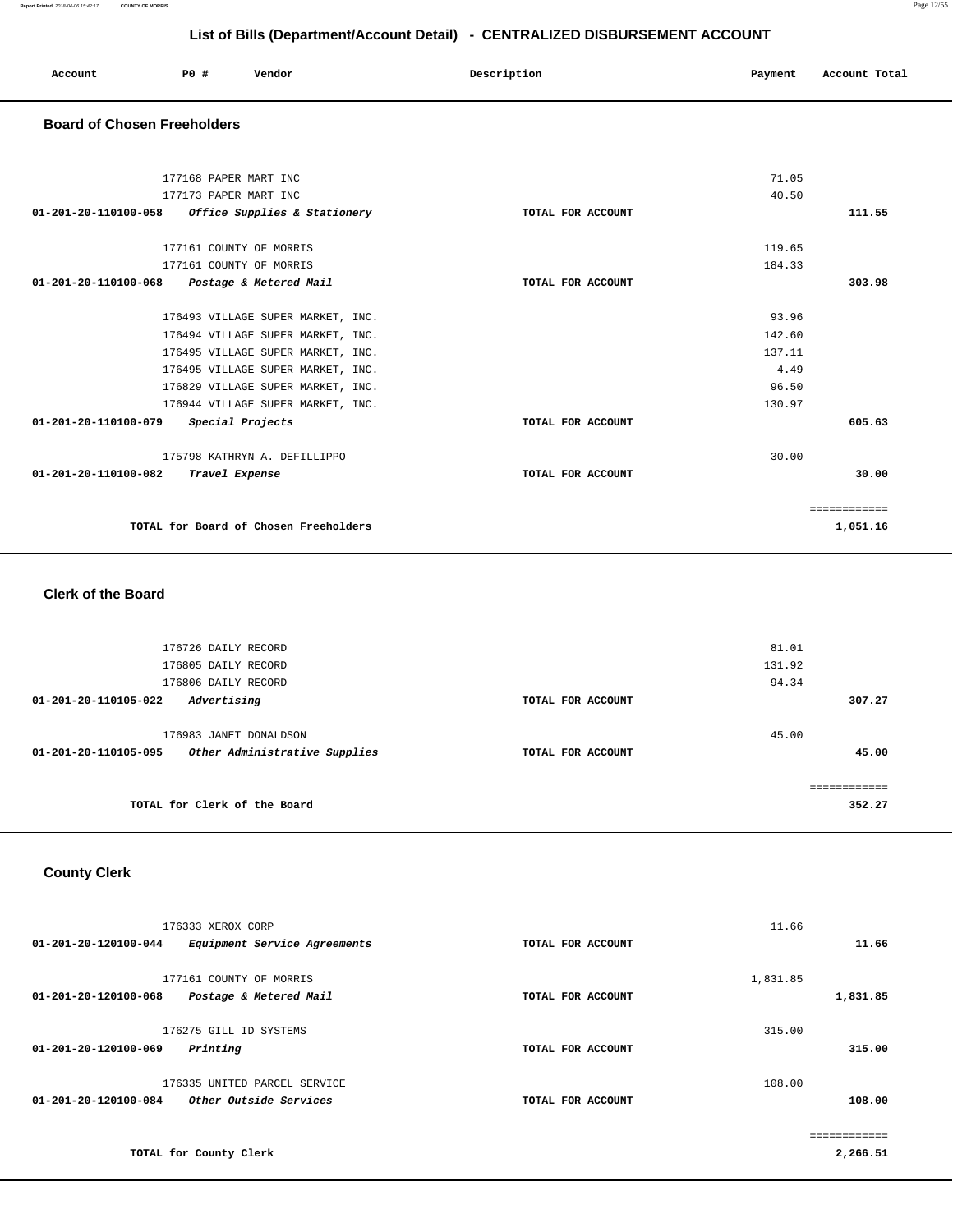| Account<br>. | PO# | Vendor | Description | Payment | Account Total<br>. |
|--------------|-----|--------|-------------|---------|--------------------|
|              |     |        |             |         |                    |

### **County Board of Elections**

| 177161 COUNTY OF MORRIS                         |                        |                   | 398.96   |
|-------------------------------------------------|------------------------|-------------------|----------|
| 01-201-20-121100-068                            | Postage & Metered Mail | TOTAL FOR ACCOUNT | 398.96   |
|                                                 |                        |                   |          |
| 176723 MICHAEL SCARNEO                          |                        |                   | 50.00    |
| 176723 MICHAEL SCARNEO                          |                        |                   | 75.00    |
| 176723 MICHAEL SCARNEO                          |                        |                   | 75.00    |
| 176723 MICHAEL SCARNEO                          |                        |                   | 75.00    |
| 176723 MICHAEL SCARNEO                          |                        |                   | 70.00    |
| 176723 MICHAEL SCARNEO                          |                        |                   | 75.00    |
| 176723 MICHAEL SCARNEO                          |                        |                   | 75.00    |
| 176723 MICHAEL SCARNEO                          |                        |                   | 60.00    |
| 176723 MICHAEL SCARNEO                          |                        |                   | 75.00    |
| 01-201-20-121100-096<br><i>Election Officer</i> |                        | TOTAL FOR ACCOUNT | 630.00   |
|                                                 |                        |                   |          |
| TOTAL for County Board of Elections             |                        |                   | 1,028.96 |

### **Superintendent of Elections**

| 177173 PAPER MART INC                               |                   | 1,402.25 |              |
|-----------------------------------------------------|-------------------|----------|--------------|
| 01-201-20-121105-057<br>National Voter Registration | TOTAL FOR ACCOUNT |          | 1,402.25     |
| 177161 COUNTY OF MORRIS                             |                   | 14.45    |              |
| 01-201-20-121105-068<br>Postage & Metered Mail      | TOTAL FOR ACCOUNT |          | 14.45        |
|                                                     |                   |          |              |
| 174324 EASTERN DATA PAPER, LLC                      |                   | 3,875.00 |              |
| 174324 EASTERN DATA PAPER, LLC                      |                   | 195.00   |              |
| 175476 PAPER MART INC                               |                   | 1,989.00 |              |
| 01-201-20-121105-104<br>Electronic Voting Machine   | TOTAL FOR ACCOUNT |          | 6,059.00     |
|                                                     |                   |          |              |
|                                                     |                   |          | ============ |
| TOTAL for Superintendent of Elections               |                   |          | 7,475.70     |

# **County Elections (Cty Clerk)**

|                      | 177161 COUNTY OF MORRIS                |                   | 27.93 |
|----------------------|----------------------------------------|-------------------|-------|
| 01-201-20-121110-068 | Postage & Metered Mail                 | TOTAL FOR ACCOUNT | 27.93 |
|                      |                                        |                   |       |
|                      | TOTAL for County Elections (Cty Clerk) |                   | 27.93 |

# **County Treasurer**

| 176588 W.B. MASON COMPANY INC | 216.10 |
|-------------------------------|--------|
| 176588 W.B. MASON COMPANY INC | 52.92  |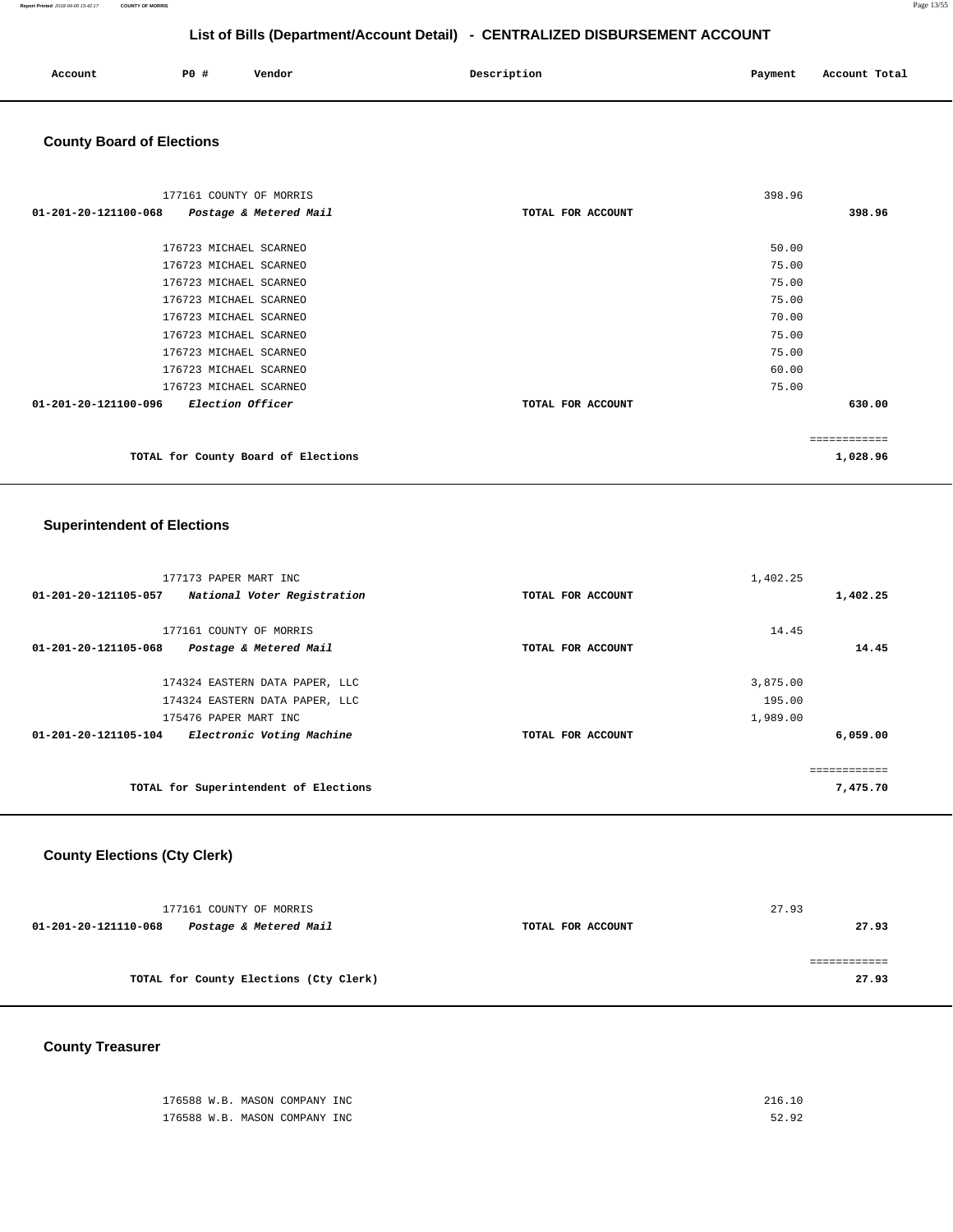#### **Report Printed** 2018-04-06 15:42:17 **COUNTY OF MORRIS** Page 14/55

# **List of Bills (Department/Account Detail) - CENTRALIZED DISBURSEMENT ACCOUNT**

| Account                                     | P0#                        | Vendor                                             | Description       | Payment | Account Total |
|---------------------------------------------|----------------------------|----------------------------------------------------|-------------------|---------|---------------|
| <b>County Treasurer</b>                     |                            |                                                    |                   |         |               |
|                                             |                            | 01-201-20-130100-058 Office Supplies & Stationery  | TOTAL FOR ACCOUNT |         | 703.02        |
|                                             | 177161 COUNTY OF MORRIS    |                                                    |                   | 392.65  |               |
| 01-201-20-130100-068 Postage & Metered Mail |                            |                                                    | TOTAL FOR ACCOUNT |         | 392.65        |
|                                             | 174430 CRYSTAL SPRINGS     |                                                    |                   | 0.99    |               |
|                                             | 174430 CRYSTAL SPRINGS     |                                                    |                   | 15.00   |               |
|                                             | 175998 CRYSTAL SPRINGS     |                                                    |                   | 27.50   |               |
|                                             | 175998 CRYSTAL SPRINGS     |                                                    |                   | 0.99    |               |
|                                             | 175998 CRYSTAL SPRINGS     |                                                    |                   | 17.50   |               |
| 01-201-20-130100-084 Other Outside Services |                            |                                                    | TOTAL FOR ACCOUNT |         | 61.98         |
|                                             | 174430 CRYSTAL SPRINGS     |                                                    |                   | 12.50   |               |
|                                             |                            | 01-203-20-130100-084 (2017) Other Outside Services | TOTAL FOR ACCOUNT |         | 12.50         |
|                                             |                            |                                                    |                   |         | ============  |
|                                             | TOTAL for County Treasurer |                                                    |                   |         | 1,170.15      |

# **Purchasing Division**

| 177161 COUNTY OF MORRIS                               |                   | 163.71       |
|-------------------------------------------------------|-------------------|--------------|
| 01-201-20-130105-068<br>Postage & Metered Mail        | TOTAL FOR ACCOUNT | 163.71       |
|                                                       |                   |              |
| 174707 MGL PRINTING SOLUTIONS                         |                   | 625.00       |
| 174707 MGL PRINTING SOLUTIONS                         |                   | 134.00       |
| 174299 CRYSTAL SPRINGS                                |                   | 15.99        |
| 175942 CRYSTAL SPRINGS                                |                   | 23.49        |
| 177173 PAPER MART INC                                 |                   | 57.00        |
| Other Administrative Supplies<br>01-201-20-130105-095 | TOTAL FOR ACCOUNT | 855.48       |
|                                                       |                   |              |
|                                                       |                   | ------------ |
| TOTAL for Purchasing Division                         |                   | 1,019.19     |
|                                                       |                   |              |

#### **Office Services**

| 174430 CRYSTAL SPRINGS                               |                   | 0.99        |
|------------------------------------------------------|-------------------|-------------|
| 174430 CRYSTAL SPRINGS                               |                   | 2.50        |
| 175998 CRYSTAL SPRINGS                               |                   | 5.00        |
| 175998 CRYSTAL SPRINGS                               |                   | 0.99        |
| Office Supplies & Stationery<br>01-201-20-130110-058 | TOTAL FOR ACCOUNT | 9.48        |
|                                                      |                   |             |
| 177167 COUNTY COLLEGE OF MORRIS                      |                   | 17,287.66   |
| Printing<br>01-201-20-130110-069                     | TOTAL FOR ACCOUNT | 17,287.66   |
|                                                      |                   |             |
|                                                      |                   | eeeeeeeeeee |
| TOTAL for Office Services                            |                   | 17,297.14   |
|                                                      |                   |             |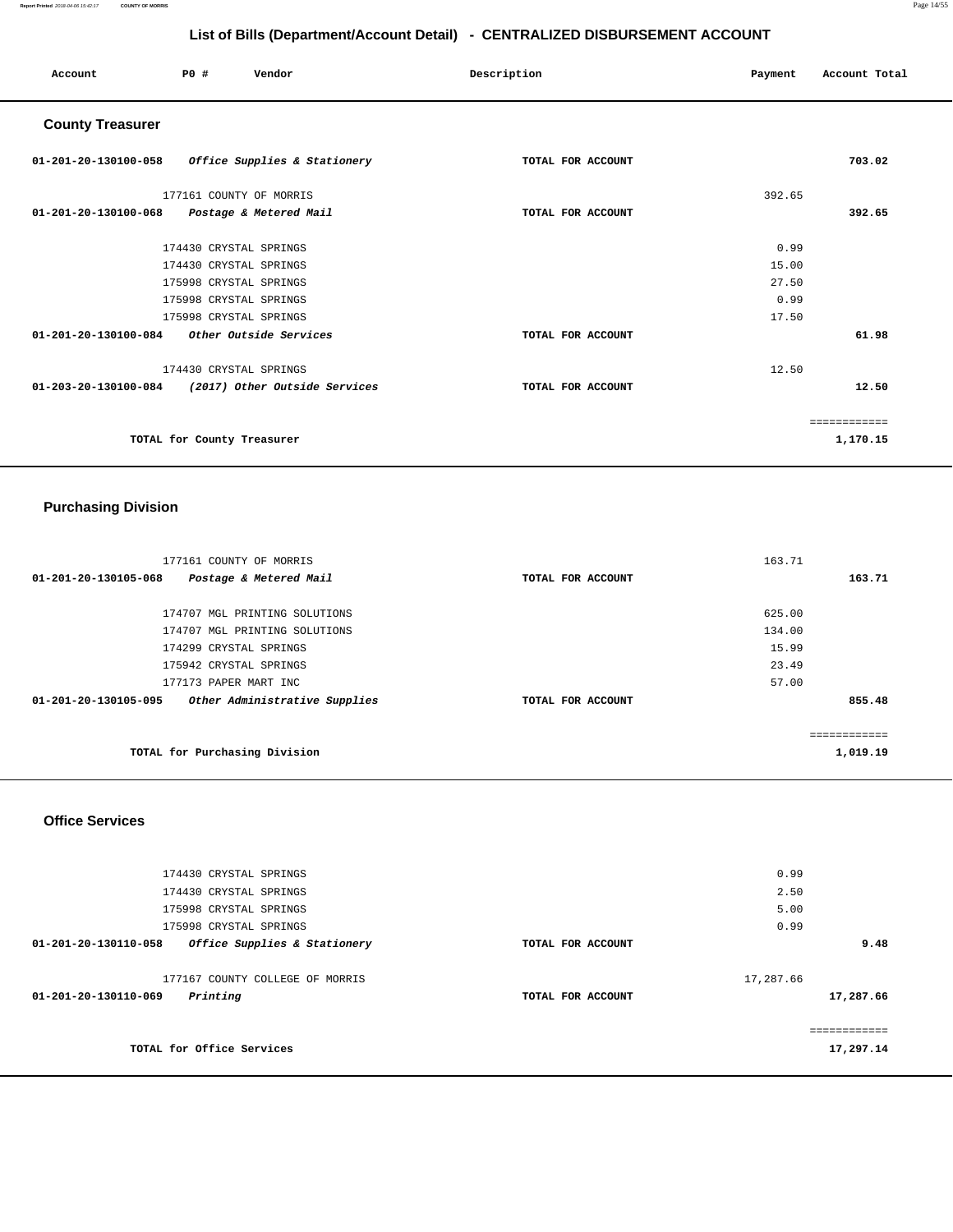**Report Printed** 2018-04-06 15:42:17 **COUNTY OF MORRIS** Page 15/55

# **List of Bills (Department/Account Detail) - CENTRALIZED DISBURSEMENT ACCOUNT**

| Account              | P0 #                   | Vendor                 | Description       | Payment      | Account Total |
|----------------------|------------------------|------------------------|-------------------|--------------|---------------|
|                      |                        |                        |                   |              |               |
|                      |                        | 177169 NISIVOCCIA, LLP |                   | 8,383.00     |               |
|                      |                        | 177170 NISIVOCCIA, LLP |                   | 52,520.00    |               |
|                      |                        | 177172 NISIVOCCIA, LLP |                   | 42,016.00    |               |
| 01-203-20-135100-024 | (2017) Audit           |                        | TOTAL FOR ACCOUNT | 102,919.00   |               |
|                      |                        |                        |                   | ============ |               |
|                      | TOTAL for Annual Audit |                        |                   | 102,919.00   |               |
|                      |                        |                        |                   |              |               |

# **Information Technology Div**

| 175815 CDW GOVERNMENT                                    |                   | 4,403.75 |              |
|----------------------------------------------------------|-------------------|----------|--------------|
| 175815 CDW GOVERNMENT                                    |                   | 600.06   |              |
| 01-201-20-140100-044<br>Equipment Service Agreements     | TOTAL FOR ACCOUNT |          | 5,003.81     |
|                                                          |                   |          |              |
| 175804 W.B. MASON COMPANY INC                            |                   | 178.50   |              |
| 175804 W.B. MASON COMPANY INC                            |                   | 436.03   |              |
| 176167 W.B. MASON COMPANY INC                            |                   | 28.70    |              |
| 176167 W.B. MASON COMPANY INC                            |                   | 46.68    |              |
| 176167 W.B. MASON COMPANY INC                            |                   | 69.95    |              |
| 01-201-20-140100-058<br>Office Supplies & Stationery     | TOTAL FOR ACCOUNT |          | 759.86       |
| 177161 COUNTY OF MORRIS                                  |                   | 4.23     |              |
| $01 - 201 - 20 - 140100 - 068$<br>Postage & Metered Mail | TOTAL FOR ACCOUNT |          | 4.23         |
| 175436 DELL MARKETING L.P.                               |                   | 856.02   |              |
| 175436 DELL MARKETING L.P.                               |                   | 74.97    |              |
| 01-201-20-140100-098<br>Other Operating&Repair Supply    | TOTAL FOR ACCOUNT |          | 930.99       |
|                                                          |                   |          | ============ |
| TOTAL for Information Technology Div                     |                   |          | 6,698.89     |

### **County Board of Taxation**

| 177173 PAPER MART INC                                          |                   | 615.50   |
|----------------------------------------------------------------|-------------------|----------|
| $01 - 201 - 20 - 150100 - 058$<br>Office Supplies & Stationery | TOTAL FOR ACCOUNT | 615.50   |
|                                                                |                   |          |
| 177161 COUNTY OF MORRIS                                        |                   | 88.89    |
| Postage & Metered Mail<br>01-201-20-150100-068                 | TOTAL FOR ACCOUNT | 88.89    |
|                                                                |                   |          |
| 171292 DISCOUNT OFFICE SOLUTIONS, LLC                          |                   | 3,500.00 |
| 171292 DISCOUNT OFFICE SOLUTIONS, LLC                          |                   | 359.00   |
| 171292 DISCOUNT OFFICE SOLUTIONS, LLC                          |                   | 250.00   |
| (2017) Office Machines - Rental<br>01-203-20-150100-164        | TOTAL FOR ACCOUNT | 4,109.00 |
|                                                                |                   |          |
|                                                                |                   |          |
| TOTAL for County Board of Taxation                             |                   | 4,813.39 |
|                                                                |                   |          |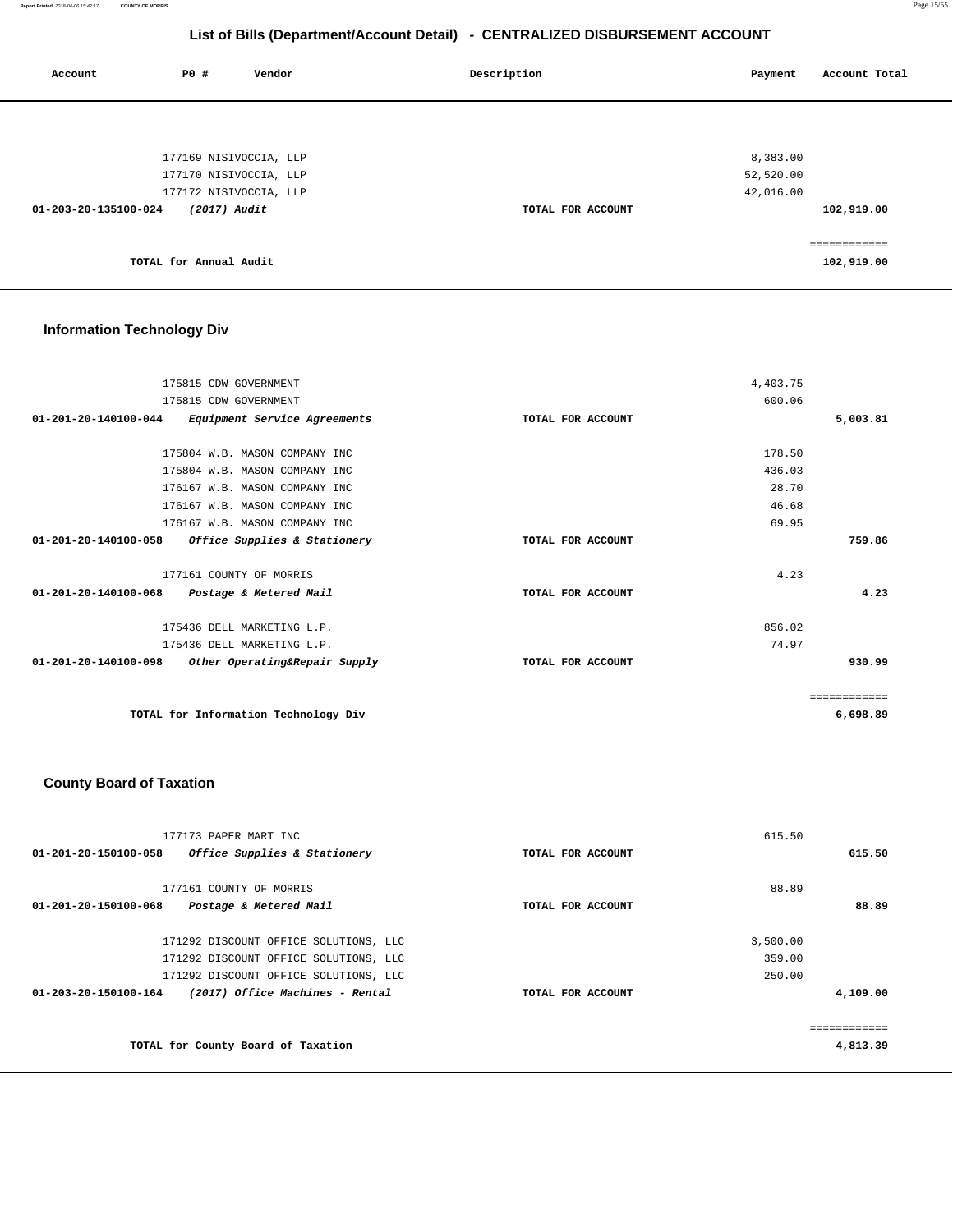| Account | P0 # | Vendor<br>. | Description | Payment | Account Total |
|---------|------|-------------|-------------|---------|---------------|
|         |      |             |             |         |               |

| 176046 THOMSON REUTER-WEST                                      |                   | 462.54   |              |
|-----------------------------------------------------------------|-------------------|----------|--------------|
| 176047 THOMSON REUTER-WEST                                      |                   | 763.81   |              |
| 01-201-20-155100-050<br>Law Books                               | TOTAL FOR ACCOUNT |          | 1,226.35     |
| 176809 CARMAGNOLA & RITARDI LLC                                 |                   | 140.00   |              |
| 176807 SULLIVAN AND GRABER                                      |                   | 812.00   |              |
| 176807 SULLIVAN AND GRABER                                      |                   | 672.00   |              |
| 176789 TRIMBOLI & PRUSINOWSKI, LLC                              |                   | 882.00   |              |
| 176789 TRIMBOLI & PRUSINOWSKI, LLC                              |                   | 686.00   |              |
| 176789 TRIMBOLI & PRUSINOWSKI, LLC                              |                   | 28.00    |              |
| 176789 TRIMBOLI & PRUSINOWSKI, LLC                              |                   | 168.00   |              |
| 176789 TRIMBOLI & PRUSINOWSKI, LLC                              |                   | 490.00   |              |
| 176789 TRIMBOLI & PRUSINOWSKI, LLC                              |                   | 504.00   |              |
| 176789 TRIMBOLI & PRUSINOWSKI, LLC                              |                   | 336.00   |              |
| 176791 TRIMBOLI & PRUSINOWSKI, LLC                              |                   | 1,120.00 |              |
| 176791 TRIMBOLI & PRUSINOWSKI, LLC                              |                   | 252.00   |              |
| 176808 TRIMBOLI & PRUSINOWSKI, LLC                              |                   | 56.00    |              |
| 01-201-20-155100-051<br>Legal                                   | TOTAL FOR ACCOUNT |          | 6,146.00     |
|                                                                 |                   |          |              |
| 174672 ALL-STATE INTERNATIONAL INC                              |                   | 77.80    |              |
| 01-201-20-155100-058<br><i>Office Supplies &amp; Stationery</i> | TOTAL FOR ACCOUNT |          | 77.80        |
| 177161 COUNTY OF MORRIS                                         |                   | 13.42    |              |
| 01-201-20-155100-068<br>Postage & Metered Mail                  | TOTAL FOR ACCOUNT |          | 13.42        |
| 171665 LAWYERS DIARY AND MANUAL, LLC                            |                   | 216.00   |              |
| 01-203-20-155100-050<br>(2017) Law Books                        | TOTAL FOR ACCOUNT |          | 216.00       |
| 177018 SULLIVAN AND GRABER                                      |                   | 283.50   |              |
| 01-203-20-155100-051<br>(2017) Legal                            | TOTAL FOR ACCOUNT |          | 283.50       |
|                                                                 |                   |          |              |
|                                                                 |                   |          | ============ |
| TOTAL for County Counsel                                        |                   |          | 7,963.07     |

# **County Surrogate**

| 177161 COUNTY OF MORRIS<br>$01 - 201 - 20 - 160100 - 068$<br>Postage & Metered Mail | TOTAL FOR ACCOUNT | 292.77<br>292.77 |
|-------------------------------------------------------------------------------------|-------------------|------------------|
| 177168 PAPER MART INC                                                               |                   | 497.30           |
| 177173 PAPER MART INC                                                               |                   | 251.38           |
| Other Administrative Supplies<br>01-201-20-160100-095                               | TOTAL FOR ACCOUNT | 748.68           |
|                                                                                     |                   | ==========       |
| TOTAL for County Surrogate                                                          |                   | 1,041.45         |

# **Engineering**

| 01-201-20-165100-058 | <i>Office Supplies &amp; Stationery</i> | TOTAL FOR ACCOUNT |        | 298.62 |
|----------------------|-----------------------------------------|-------------------|--------|--------|
|                      | 176364 W.B. MASON COMPANY INC           |                   | 47.13  |        |
|                      | 176364 W.B. MASON COMPANY INC           |                   | 51.13  |        |
|                      | 176363 W.B. MASON COMPANY INC           |                   | 200.36 |        |
|                      |                                         |                   |        |        |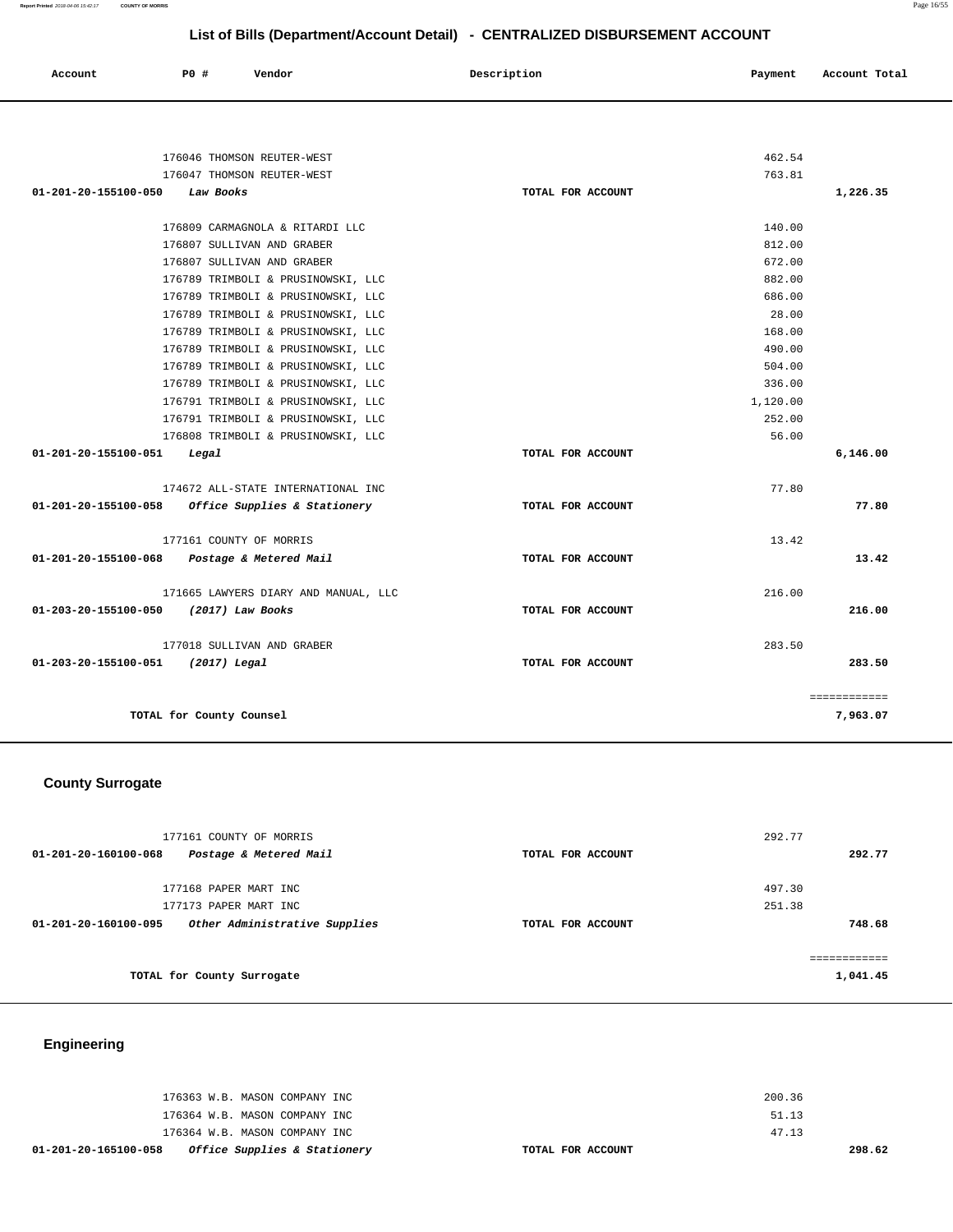**Report Printed** 2018-04-06 15:42:17 **COUNTY OF MORRIS** Page 17/55

# **List of Bills (Department/Account Detail) - CENTRALIZED DISBURSEMENT ACCOUNT**

| Account              | <b>PO #</b>             | Vendor                          | Description       | Account Total<br>Payment |
|----------------------|-------------------------|---------------------------------|-------------------|--------------------------|
| <b>Engineering</b>   |                         |                                 |                   |                          |
|                      | 177161 COUNTY OF MORRIS |                                 |                   | 11.07                    |
|                      | 177161 COUNTY OF MORRIS |                                 |                   | 1.41                     |
| 01-201-20-165100-068 |                         | Postage & Metered Mail          | TOTAL FOR ACCOUNT | 12.48                    |
|                      | 176544 AT&T MOBILITY    |                                 |                   | 37.24                    |
| 01-201-20-165100-164 |                         | <i>Office Machines - Rental</i> | TOTAL FOR ACCOUNT | 37.24                    |
|                      |                         |                                 |                   | ============             |
|                      | TOTAL for Engineering   |                                 |                   | 348.34                   |

# **Planning Board**

| 176500 MICHAEL LYSICATOS - NJCPA TREASURER                  |                   | 30.00        |
|-------------------------------------------------------------|-------------------|--------------|
| 01-201-20-180100-039<br>Education Schools & Training        | TOTAL FOR ACCOUNT | 30.00        |
|                                                             |                   |              |
| 174346 CRYSTAL SPRINGS                                      |                   | 20.00        |
| 174346 CRYSTAL SPRINGS                                      |                   | 0.99         |
| 176033 CRYSTAL SPRINGS                                      |                   | 20.00        |
| 176033 CRYSTAL SPRINGS                                      |                   | 0.99         |
| 176869 OFFICE CONCEPTS GROUP, INC.                          |                   | 11.16        |
| 176869 OFFICE CONCEPTS GROUP, INC.                          |                   | 7.16         |
| Office Supplies & Stationery<br>01-201-20-180100-058        | TOTAL FOR ACCOUNT | 60.30        |
|                                                             |                   |              |
| 176503 VILLAGE SUPER MARKET, INC.                           |                   | 16.29        |
| 01-201-20-180100-059<br>Other General Expenses              | TOTAL FOR ACCOUNT | 16.29        |
|                                                             |                   |              |
| 177161 COUNTY OF MORRIS                                     |                   | 36.16        |
| 01-201-20-180100-068<br>Postage & Metered Mail              | TOTAL FOR ACCOUNT | 36.16        |
|                                                             |                   |              |
| 174346 CRYSTAL SPRINGS                                      |                   | 7.50         |
| 01-203-20-180100-058<br>(2017) Office Supplies & Stationery | TOTAL FOR ACCOUNT | 7.50         |
|                                                             |                   |              |
|                                                             |                   | ============ |
| TOTAL for Planning Board                                    |                   | 150.25       |
|                                                             |                   |              |

# **County Weights & Measures**

| 177161 COUNTY OF MORRIS<br>01-201-22-201100-068<br>Postage & Metered Mail                       | TOTAL FOR ACCOUNT | 1.15<br>1.15              |
|-------------------------------------------------------------------------------------------------|-------------------|---------------------------|
| 175940 CORBO'S PUMP & METER, LLC<br>$01 - 201 - 22 - 201100 - 262$<br>Machinery Repairs & Parts | TOTAL FOR ACCOUNT | 899.54<br>899.54          |
| 177152 COUNTY OF MORRIS<br>$01 - 201 - 22 - 201100 - 329$<br>Hospital Insurance Premiums        | TOTAL FOR ACCOUNT | 36,593.31<br>36,593.31    |
| TOTAL for County Weights & Measures                                                             |                   | ============<br>37,494.00 |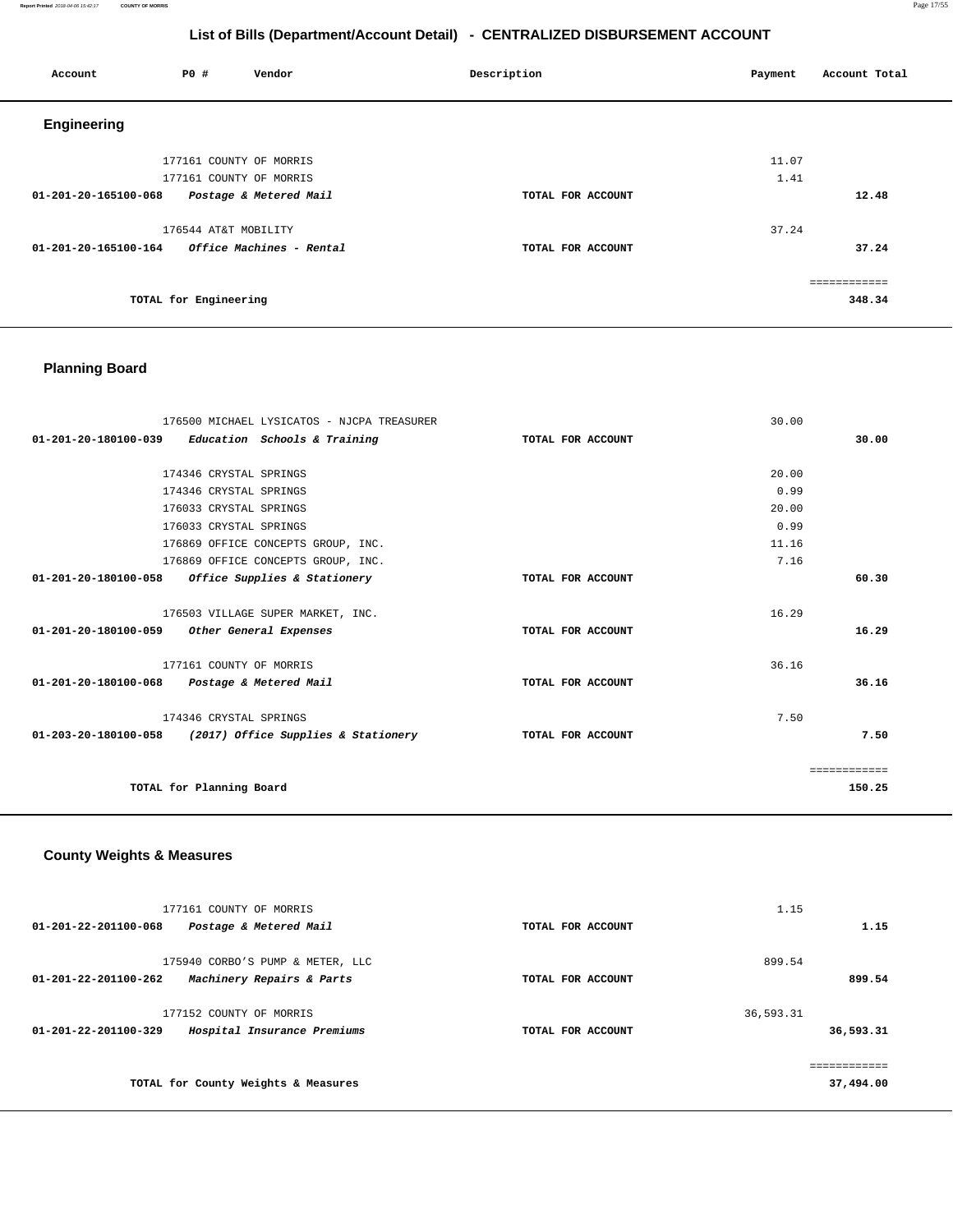**Report Printed** 2018-04-06 15:42:17 **COUNTY OF MORRIS** Page 18/55

# **List of Bills (Department/Account Detail) - CENTRALIZED DISBURSEMENT ACCOUNT**

| Account                        | PO# |                        | Vendor                                |                                          | Description |                   | Payment   | Account Total |
|--------------------------------|-----|------------------------|---------------------------------------|------------------------------------------|-------------|-------------------|-----------|---------------|
|                                |     |                        |                                       |                                          |             |                   |           |               |
|                                |     |                        | 176776 FLAGSHIP HEALTH SYSTEMS, INC.  |                                          |             |                   | 3,053.68  |               |
|                                |     |                        | 176776 FLAGSHIP HEALTH SYSTEMS, INC.  |                                          |             |                   | 31.16     |               |
|                                |     |                        | 176776 FLAGSHIP HEALTH SYSTEMS, INC.  |                                          |             |                   | $-30.89$  |               |
|                                |     |                        | 176776 FLAGSHIP HEALTH SYSTEMS, INC.  |                                          |             |                   | 62.32     |               |
|                                |     |                        | 176776 FLAGSHIP HEALTH SYSTEMS, INC.  |                                          |             |                   | 31.16     |               |
|                                |     |                        | 176776 FLAGSHIP HEALTH SYSTEMS, INC.  |                                          |             |                   | $-62.05$  |               |
|                                |     |                        | 176776 FLAGSHIP HEALTH SYSTEMS, INC.  |                                          |             |                   | $-248.20$ |               |
| $01 - 201 - 23 - 220100 - 090$ |     |                        | Employee Group Insurance Expenditures |                                          |             | TOTAL FOR ACCOUNT |           | 2,837.18      |
|                                |     |                        |                                       |                                          |             |                   |           |               |
|                                |     | 172768 ESTHER ROBERTS  |                                       |                                          |             |                   | 629.40    |               |
|                                |     | 172011 EVADNE ELLIOTT  |                                       |                                          |             |                   | 629.40    |               |
|                                |     | 172172 GARY L KEEFER   |                                       |                                          |             |                   | 1,258.80  |               |
|                                |     | 172663 JOSE MOJICA     |                                       |                                          |             |                   | 629.40    |               |
|                                |     | 172205 ROBIN LAMOREAUX |                                       |                                          |             |                   | 629.40    |               |
|                                |     |                        | 176330 WILLIAM TROWBRIDGE             |                                          |             |                   | 1,072.00  |               |
|                                |     | 171891 LARRY BRIGHT    |                                       |                                          |             |                   | 629.40    |               |
| 01-203-23-220100-090           |     |                        |                                       | (2017) Employee Group Insurance Expendit |             | TOTAL FOR ACCOUNT |           | 5,477.80      |
|                                |     |                        |                                       |                                          |             |                   |           | ============  |
|                                |     |                        | TOTAL for Employee Group Insurance    |                                          |             |                   |           | 8,314.98      |

### **Unemployment Insurance**

|                      | 177149 COUNTY OF MORRIS             |                   | 900,000.00 |
|----------------------|-------------------------------------|-------------------|------------|
| 01-201-23-225100-090 | Unemployment Insurance Expenditures | TOTAL FOR ACCOUNT | 900,000.00 |
|                      |                                     |                   |            |
|                      |                                     |                   |            |
|                      | TOTAL for Unemployment Insurance    |                   | 900,000.00 |

### **Office of Emergency Management**

| 176567 VERIZON WIRELESS                                  |                   | 80.04  |        |
|----------------------------------------------------------|-------------------|--------|--------|
| $01-201-25-252100-031$ Cellular Phones/Pagers            | TOTAL FOR ACCOUNT |        | 80.04  |
|                                                          |                   |        |        |
| 176132 W.B. MASON COMPANY INC                            |                   | 183.25 |        |
| 176972 QUENCH USA, INC.                                  |                   | 48.00  |        |
| 177168 PAPER MART INC                                    |                   | 59.20  |        |
| 177173 PAPER MART INC                                    |                   | 40.50  |        |
| 01-201-25-252100-058 Office Supplies & Stationery        | TOTAL FOR ACCOUNT |        | 330.95 |
|                                                          |                   |        |        |
| 175977 HILLS SIGNS                                       |                   | 360.00 |        |
| 175977 HILLS SIGNS                                       |                   | 8.00   |        |
| 176831 DIRECT TV INC                                     |                   | 77.99  |        |
| 176830 JEFFREY PAUL                                      |                   | 202.23 |        |
| 01-201-25-252100-059<br>Other General Expenses           | TOTAL FOR ACCOUNT |        | 648.22 |
|                                                          |                   |        |        |
| 177161 COUNTY OF MORRIS                                  |                   | 4.23   |        |
| 177161 COUNTY OF MORRIS                                  |                   | 0.94   |        |
| $01 - 201 - 25 - 252100 - 068$<br>Postage & Metered Mail | TOTAL FOR ACCOUNT |        | 5.17   |
| 176130 MORRISTOWN CAR WASH                               |                   | 500.00 |        |
| 01-201-25-252100-090<br>Program Expenditures             | TOTAL FOR ACCOUNT |        | 500.00 |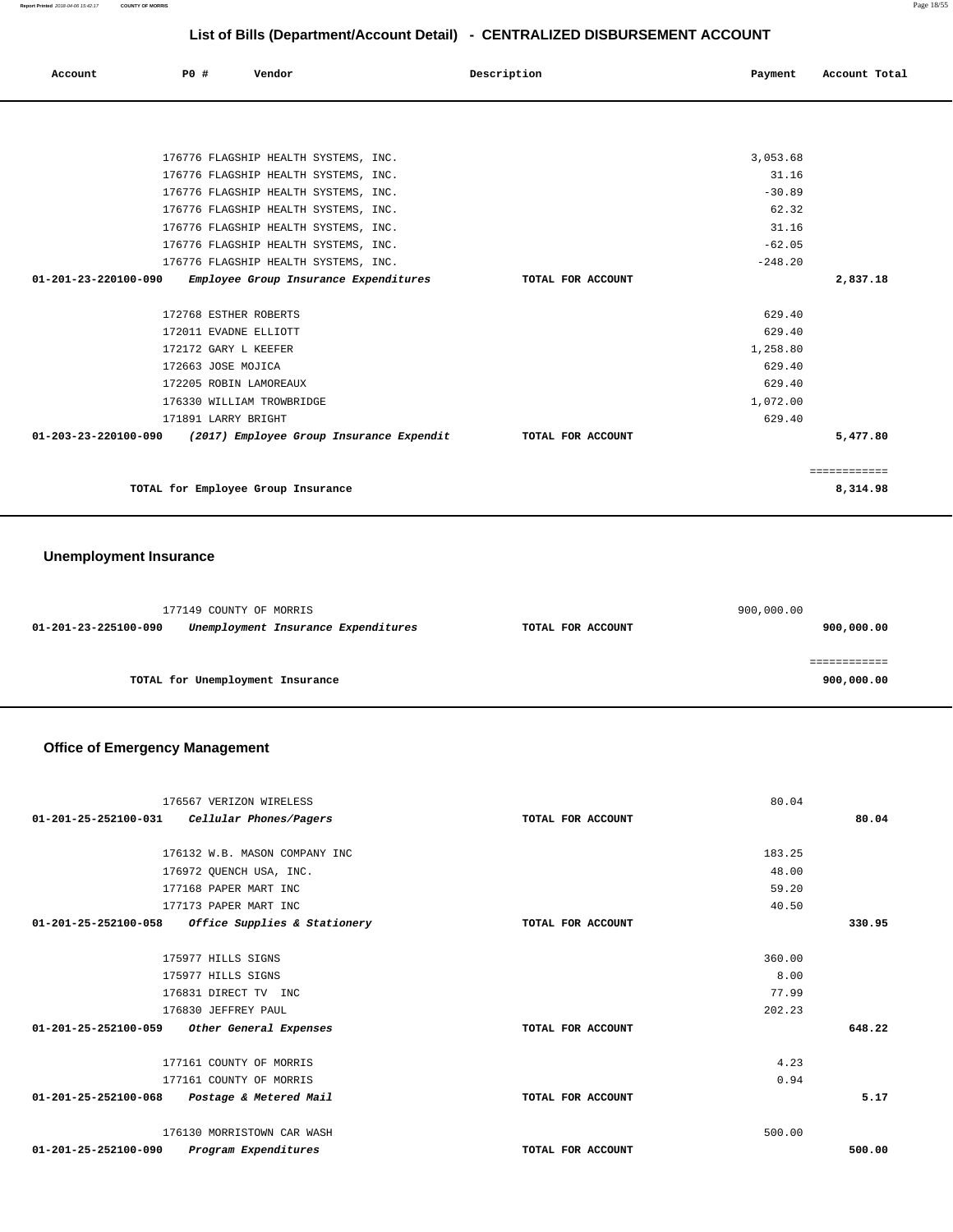**Report Printed** 2018-04-06 15:42:17 **COUNTY OF MORRIS** Page 19/55

# **List of Bills (Department/Account Detail) - CENTRALIZED DISBURSEMENT ACCOUNT**

| Account                               | PO#              | Vendor                                                           | Description       | Payment  | Account Total |
|---------------------------------------|------------------|------------------------------------------------------------------|-------------------|----------|---------------|
| <b>Office of Emergency Management</b> |                  |                                                                  |                   |          |               |
| 01-201-25-252100-091                  |                  | 176711 DM MEDICAL BILLINGS, LLC<br>Program Expend-Matching Share | TOTAL FOR ACCOUNT | 529.62   | 529.62        |
| 01-201-25-252100-146                  | Telephone        | 176759 PREMIER GLOBAL SERVICES                                   | TOTAL FOR ACCOUNT | 1,299.45 | 1,299.45      |
| 01-203-25-252100-258                  | (2017) Equipment | 176574 AAA EMERGENCY SUPPLY CO                                   | TOTAL FOR ACCOUNT | 49.00    | 49.00         |
|                                       |                  | TOTAL for Office of Emergency Management                         |                   |          | 3,442.45      |

#### **Communications Center**

| 176394 REINA FRANCESCHI                              |                   | 81.23        |
|------------------------------------------------------|-------------------|--------------|
| Education Schools & Training<br>01-201-25-252105-039 | TOTAL FOR ACCOUNT | 81.23        |
|                                                      |                   |              |
| 176393 MATTHEW BEHRE                                 |                   | 80.00        |
| 176830 JEFFREY PAUL                                  |                   | 809.32       |
| 176949 VILLAGE SUPER MARKET, INC.                    |                   | 96.73        |
| Office Supplies & Stationery<br>01-201-25-252105-058 | TOTAL FOR ACCOUNT | 986.05       |
| 177161 COUNTY OF MORRIS                              |                   | 7.52         |
| 01-201-25-252105-068 Postage & Metered Mail          | TOTAL FOR ACCOUNT | 7.52         |
| 176394 REINA FRANCESCHI                              |                   | 1,097.16     |
| 01-201-25-252105-082<br>Travel Expense               | TOTAL FOR ACCOUNT | 1,097.16     |
| 176459 VOIANCE LANGUAGE SERVICES, LLC                |                   | 467.37       |
| 01-201-25-252105-117<br>Interpretor Fees             | TOTAL FOR ACCOUNT | 467.37       |
| 175975 APCO INTERNATIONAL, INC.                      |                   | 100.00       |
| 175975 APCO INTERNATIONAL, INC.                      |                   | 100.00       |
| 01-201-25-252105-131<br>County Wide Radio System     | TOTAL FOR ACCOUNT | 200.00       |
|                                                      |                   |              |
| 176385 BOROUGH OF BUTLER                             |                   | 411.19       |
| 176368 JERSEY CENTRAL POWER & LIGHT                  |                   | 510.35       |
| 176368 JERSEY CENTRAL POWER & LIGHT                  |                   | 359.32       |
| 01-201-25-252105-137<br>Electricity                  | TOTAL FOR ACCOUNT | 1,280.86     |
| 176386 FF1 PROFESSIONAL SAFETY SERVICES              |                   | 33.75        |
| $01-201-25-252105-202$ Uniform And Accessories       | TOTAL FOR ACCOUNT | 33.75        |
| 175799 CDW GOVERNMENT                                |                   | 278.40       |
| 175831 CDW GOVERNMENT                                |                   | 473.10       |
| 01-201-25-252105-258<br>Equipment                    | TOTAL FOR ACCOUNT | 751.50       |
|                                                      |                   | ============ |
| TOTAL for Communications Center                      |                   | 4,905.44     |
|                                                      |                   |              |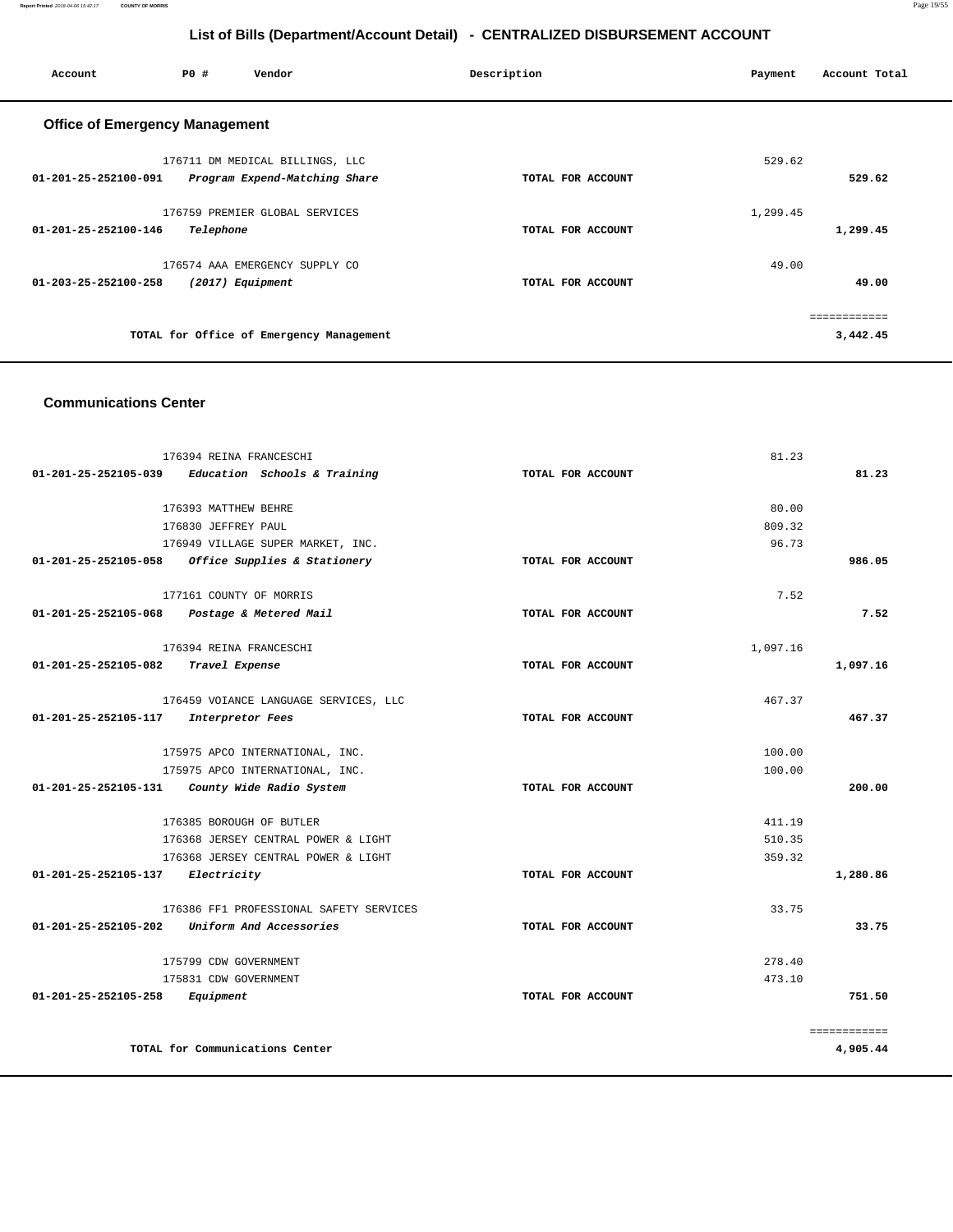| Account              | PO#                     | Vendor                                   | Description       | Payment  | Account Total |
|----------------------|-------------------------|------------------------------------------|-------------------|----------|---------------|
|                      |                         |                                          |                   |          |               |
|                      |                         | 175375 DOUGLAS R. LOIKITH FUNERAL        |                   | 895.00   |               |
|                      |                         | 175375 DOUGLAS R. LOIKITH FUNERAL        |                   | 895.00   |               |
| 01-201-25-254100-030 | Cartage                 |                                          | TOTAL FOR ACCOUNT |          | 1,790.00      |
|                      | 177173 PAPER MART INC   |                                          |                   | 99.50    |               |
| 01-201-25-254100-059 |                         | Other General Expenses                   | TOTAL FOR ACCOUNT |          | 99.50         |
|                      | 177161 COUNTY OF MORRIS |                                          |                   | 21.80    |               |
| 01-201-25-254100-068 |                         | Postage & Metered Mail                   | TOTAL FOR ACCOUNT |          | 21.80         |
|                      | 176508 NMS LABS         |                                          |                   | 2,690.00 |               |
|                      | 176508 NMS LABS         |                                          |                   | 539.00   |               |
|                      | 176508 NMS LABS         |                                          |                   | 2,085.00 |               |
| 01-201-25-254100-084 |                         | Other Outside Services                   | TOTAL FOR ACCOUNT |          | 5,314.00      |
|                      |                         | 170280 MONMOUTH STREET FUNERAL           |                   | 2,400.00 |               |
| 01-203-25-254100-030 | $(2017)$ Cartage        |                                          | TOTAL FOR ACCOUNT |          | 2,400.00      |
|                      |                         | 171736 MAYO MEDICAL LABORATORIES         |                   | 390.00   |               |
| 01-203-25-254100-203 |                         | (2017) X-Ray & Medical Supplies          | TOTAL FOR ACCOUNT |          | 390.00        |
|                      |                         |                                          |                   |          | ============  |
|                      |                         | TOTAL for County Medical Examiner Office |                   |          | 10,015.30     |

# **County Sheriff's Department**

| 176229 NJ STATE ASSOCIATION OF                    |                   | 2,000.00 |          |
|---------------------------------------------------|-------------------|----------|----------|
| 176282 NORTHWESTERN UNIVERSITY CENTER FOR         |                   | 1,595.00 |          |
| 176353 NJ STATE ASSOCIATION OF                    |                   | 950.00   |          |
| 176106 NORTHWESTERN UNIVERSITY CENTER FOR         |                   | 1,595.00 |          |
| 01-201-25-270100-039 Education Schools & Training | TOTAL FOR ACCOUNT |          | 6,140.00 |
| 174314 CRYSTAL SPRINGS                            |                   | 180.89   |          |
| 175958 CRYSTAL SPRINGS                            |                   | 190.89   |          |
|                                                   |                   |          |          |
| 176131 PROJECT LIFESAVER, INC.                    |                   | 1,500.00 |          |
| 176131 PROJECT LIFESAVER, INC.                    |                   | 1,500.00 |          |
| 176131 PROJECT LIFESAVER, INC.                    |                   | 175.00   |          |
| 176131 PROJECT LIFESAVER, INC.                    |                   | 45.00    |          |
| 176131 PROJECT LIFESAVER, INC.                    |                   | 47.50    |          |
| 176131 PROJECT LIFESAVER, INC.                    |                   | 17.50    |          |
| 176131 PROJECT LIFESAVER, INC.                    |                   | 43.65    |          |
| 176023 RIOS' ENGRAVING                            |                   | 89.00    |          |
| 01-201-25-270100-059 Other General Expenses       | TOTAL FOR ACCOUNT |          | 3,789.43 |
| 177161 COUNTY OF MORRIS                           |                   | 614.00   |          |
| 01-201-25-270100-068 Postage & Metered Mail       | TOTAL FOR ACCOUNT |          | 614.00   |
| 177168 PAPER MART INC                             |                   | 1,294.51 |          |
| 177173 PAPER MART INC                             |                   | 268.50   |          |
| 01-201-25-270100-069<br>Printing                  | TOTAL FOR ACCOUNT |          | 1,563.01 |
| 176284 U.S. SECURITY ASSOCIATES, INC.             |                   | 3,330.32 |          |
| 176284 U.S. SECURITY ASSOCIATES, INC.             |                   | 2,732.80 |          |
| 176284 U.S. SECURITY ASSOCIATES, INC.             |                   | 2,732.80 |          |
|                                                   |                   |          |          |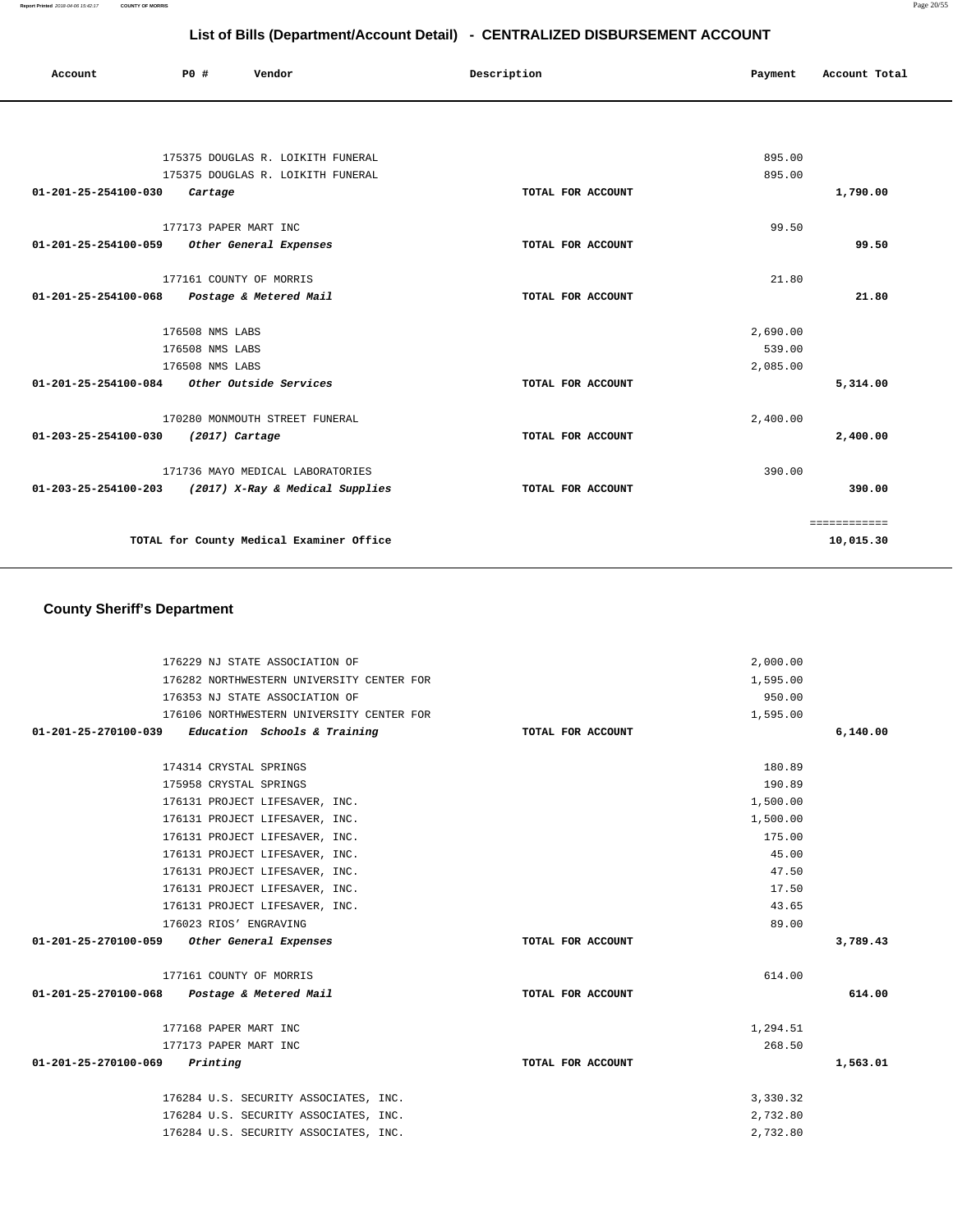**Report Printed** 2018-04-06 15:42:17 **COUNTY OF MORRIS** Page 21/55

# **List of Bills (Department/Account Detail) - CENTRALIZED DISBURSEMENT ACCOUNT**

| PO#<br>Vendor<br>Account                           | Description       | Payment  | Account Total             |
|----------------------------------------------------|-------------------|----------|---------------------------|
| <b>County Sheriff's Department</b>                 |                   |          |                           |
| Other Outside Services<br>01-201-25-270100-084     | TOTAL FOR ACCOUNT |          | 12,012.00                 |
| 174300 FASTENAL COMPANY                            |                   | 245.00   |                           |
| 173802 LAWMEN SUPPLY CO OF NJ, INC.                |                   | 1,503.45 |                           |
| 173802 LAWMEN SUPPLY CO OF NJ, INC.                |                   | 8,410.00 |                           |
| 01-201-25-270100-258<br>Equipment                  | TOTAL FOR ACCOUNT |          | 10,158.45                 |
| 176892 JAMES VAN VALEN                             |                   | 611.59   |                           |
| (2017) Travel Expense<br>01-203-25-270100-082      | TOTAL FOR ACCOUNT |          | 611.59                    |
| 170373 ADVANCED GUNSLINGER ARMAMENT, LLC           |                   | 855.00   |                           |
| 170373 ADVANCED GUNSLINGER ARMAMENT, LLC           |                   | 446.50   |                           |
| 170373 ADVANCED GUNSLINGER ARMAMENT, LLC           |                   | 15.00    |                           |
| $01 - 203 - 25 - 270100 - 258$<br>(2017) Equipment | TOTAL FOR ACCOUNT |          | 1,316.50                  |
| 171442 PERFORMANCE TRAILERS INC.                   |                   | 3,595.00 |                           |
| 171442 PERFORMANCE TRAILERS INC.                   |                   | 480.00   |                           |
| 171442 PERFORMANCE TRAILERS INC.                   |                   | 100.00   |                           |
| 171442 PERFORMANCE TRAILERS INC.                   |                   | 70.00    |                           |
| 171442 PERFORMANCE TRAILERS INC.                   |                   | 27.00    |                           |
| 171442 PERFORMANCE TRAILERS INC.                   |                   | 120.00   |                           |
| 01-203-25-270100-299<br>(2017) Transfers           | TOTAL FOR ACCOUNT |          | 4,392.00                  |
| TOTAL for County Sheriff's Department              |                   |          | ============<br>40,596.98 |

### **County Prosecutor's Office**

|                                               | 176092 JAIME SHANAPHY                             |                   | 16.80  |        |
|-----------------------------------------------|---------------------------------------------------|-------------------|--------|--------|
|                                               | 176092 JAIME SHANAPHY                             |                   | 15.00  |        |
|                                               | 176092 JAIME SHANAPHY                             |                   | 30.40  |        |
|                                               | 176092 JAIME SHANAPHY                             |                   | 19.00  |        |
|                                               | 176094 JUNE WITTY                                 |                   | 61.60  |        |
|                                               | 176094 JUNE WITTY                                 |                   | 9.50   |        |
|                                               | 176094 JUNE WITTY                                 |                   | 75.00  |        |
|                                               | 176090 JACKIE LYNN MILLER                         |                   | 38.40  |        |
|                                               | 176090 JACKIE LYNN MILLER                         |                   | 22.00  |        |
|                                               | 176090 JACKIE LYNN MILLER                         |                   | 75.00  |        |
| 01-201-25-275100-016 Outside Salaries & Wages |                                                   | TOTAL FOR ACCOUNT |        | 362.70 |
|                                               |                                                   |                   |        |        |
|                                               | 176927 BRAD PALATUCCI                             |                   | 225.00 |        |
|                                               | 176928 JOSEPH ELLIS                               |                   | 145.00 |        |
|                                               | 176880 STEVEN ORTIZ                               |                   | 225.00 |        |
|                                               | 176880 STEVEN ORTIZ                               |                   | 195.00 |        |
|                                               | 176895 SUSAN BOND                                 |                   | 15.00  |        |
|                                               | 01-201-25-275100-023 Associations and Memberships | TOTAL FOR ACCOUNT |        | 805.00 |
|                                               |                                                   |                   |        |        |
|                                               | 176563 VERIZON WIRELESS                           |                   | 60.02  |        |
|                                               | 176565 VERIZON WIRELESS                           |                   | 827.15 |        |
|                                               | 01-201-25-275100-031 Cellular Phones/Pagers       | TOTAL FOR ACCOUNT |        | 887.17 |
|                                               |                                                   |                   |        |        |
|                                               | 176055 ELEANOR THOMAS PROGRAM COORD.              |                   | 800.00 |        |
| 01-201-25-275100-039                          | Education Schools & Training                      | TOTAL FOR ACCOUNT |        | 800.00 |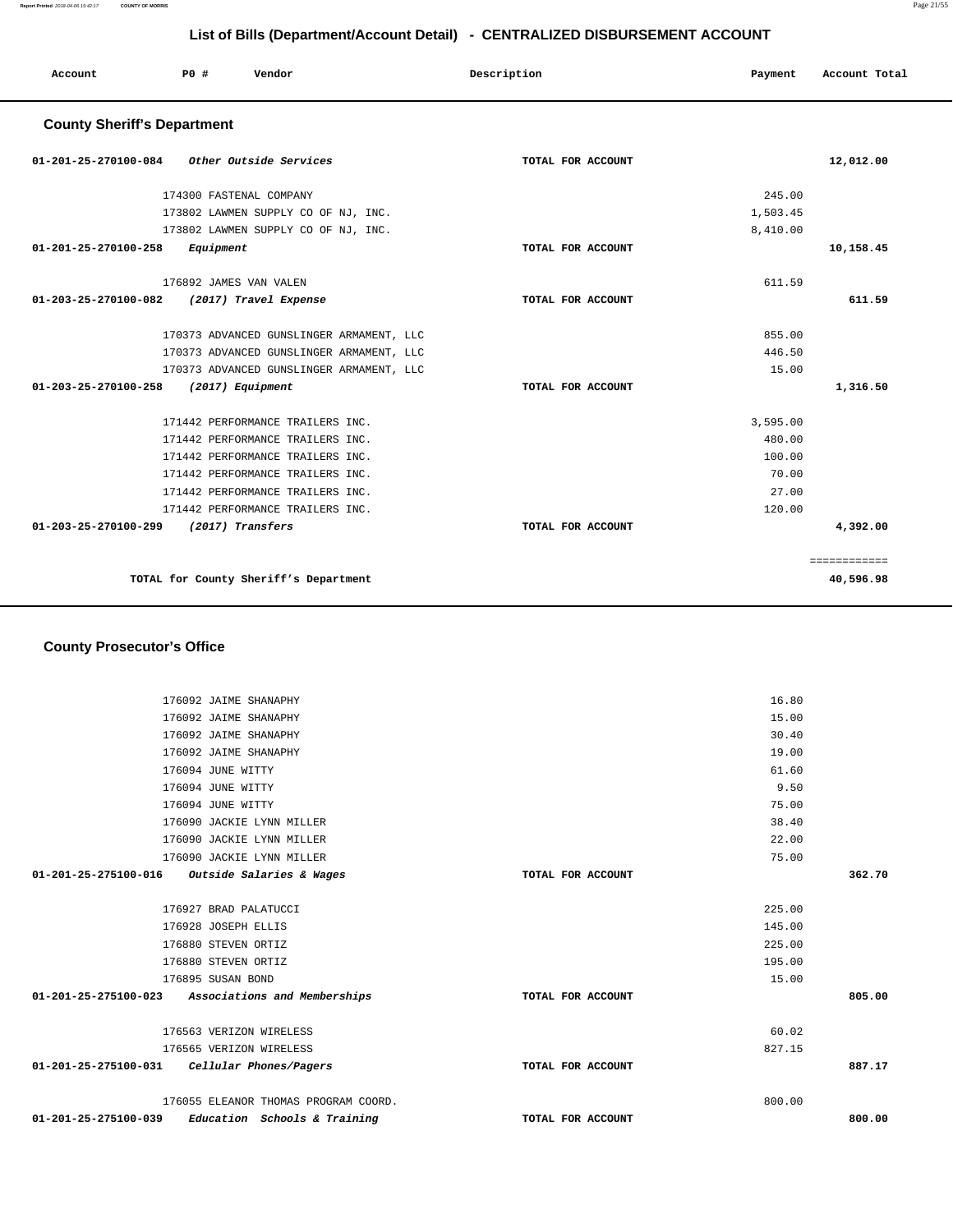| Account | P0 # | Vendor<br>. | Description | Payment | Account Total |
|---------|------|-------------|-------------|---------|---------------|
|         |      |             |             |         |               |

### **County Prosecutor's Office**

|                      | 176062 THOMSON REUTER-WEST                        |                   | 2,878.39 |              |
|----------------------|---------------------------------------------------|-------------------|----------|--------------|
| 01-201-25-275100-050 | Law Books                                         | TOTAL FOR ACCOUNT |          | 4,512.74     |
|                      |                                                   |                   |          |              |
|                      | 176068 ALPHAGRAPHICS                              |                   | 165.00   |              |
|                      | 176068 ALPHAGRAPHICS                              |                   | 9.00     |              |
|                      | 176097 OFFICE CONCEPTS GROUP, INC.                |                   | 26.69    |              |
|                      | 176089 TJ'S SPORTWIDE TROPHY                      |                   | 140.00   |              |
|                      | 177168 PAPER MART INC                             |                   | 949.65   |              |
|                      | 177173 PAPER MART INC                             |                   | 40.50    |              |
|                      | 01-201-25-275100-058 Office Supplies & Stationery | TOTAL FOR ACCOUNT |          | 1,330.84     |
|                      | 176554 FEDEX                                      |                   | 61.31    |              |
|                      | 177161 COUNTY OF MORRIS                           |                   | 701.88   |              |
|                      | 01-201-25-275100-068 Postage & Metered Mail       | TOTAL FOR ACCOUNT |          | 763.19       |
|                      | 176067 COMMUNICATIONS SERVICE                     |                   | 160.00   |              |
| 01-201-25-275100-072 | <i>Radio Repairs</i>                              | TOTAL FOR ACCOUNT |          | 160.00       |
|                      |                                                   |                   |          |              |
|                      | 176065 ELITE TRANSCRIPTS INC.                     |                   | 60.06    |              |
| 01-201-25-275100-081 | Transcripts                                       | TOTAL FOR ACCOUNT |          | 60.06        |
|                      | 176562 JILL BINKOSKI                              |                   |          |              |
|                      |                                                   | TOTAL FOR ACCOUNT | 202.00   |              |
| 01-201-25-275100-088 | Meeting Exp Advisory Board Etc                    |                   |          | 202.00       |
|                      | 175104 CABLEVISION                                |                   | 211.81   |              |
|                      | 175104 CABLEVISION                                |                   | 117.35   |              |
|                      | 175104 CABLEVISION                                |                   | 195.07   |              |
|                      | 175104 CABLEVISION                                |                   | 271.15   |              |
|                      | 175104 CABLEVISION                                |                   | 205.55   |              |
|                      | 176099 CABLEVISION                                |                   | 271.15   |              |
|                      | 176099 CABLEVISION                                |                   | 215.55   |              |
|                      | 176553 CABLEVISION                                |                   | 188.22   |              |
|                      | 176560 CY DRAKE LOCKSMITHS, INC.                  |                   | 247.04   |              |
|                      | 176914 THE STAR LEDGER                            |                   | 507.00   |              |
| 01-201-25-275100-118 | Investigation Expense                             | TOTAL FOR ACCOUNT |          | 2,429.89     |
|                      | 176915 FREDRIC M. KNAPP                           |                   | 300.00   |              |
|                      | 176934 PAUL J. BRANDLEY                           |                   | 399.29   |              |
| 01-201-25-275100-126 | Court Expenses-Extradition                        | TOTAL FOR ACCOUNT |          | 699.29       |
|                      |                                                   |                   |          |              |
|                      | 176085 NMS LABS                                   |                   | 782.00   |              |
| 01-203-25-275100-118 | (2017) Investigation Expense                      | TOTAL FOR ACCOUNT |          | 782.00       |
|                      | 171076 NEW JERSEY FIRE EQUIPMENT COMPANY          |                   | 500.00   |              |
| 01-203-25-275100-258 | (2017) Equipment                                  | TOTAL FOR ACCOUNT |          | 500.00       |
|                      |                                                   |                   |          | ============ |
|                      | TOTAL for County Prosecutor's Office              |                   |          | 14,294.88    |

**County Jail** 

176372 VERIZON WIRELESS 476.89  **01-201-25-280100-031 Cellular Phones/Pagers TOTAL FOR ACCOUNT 476.89**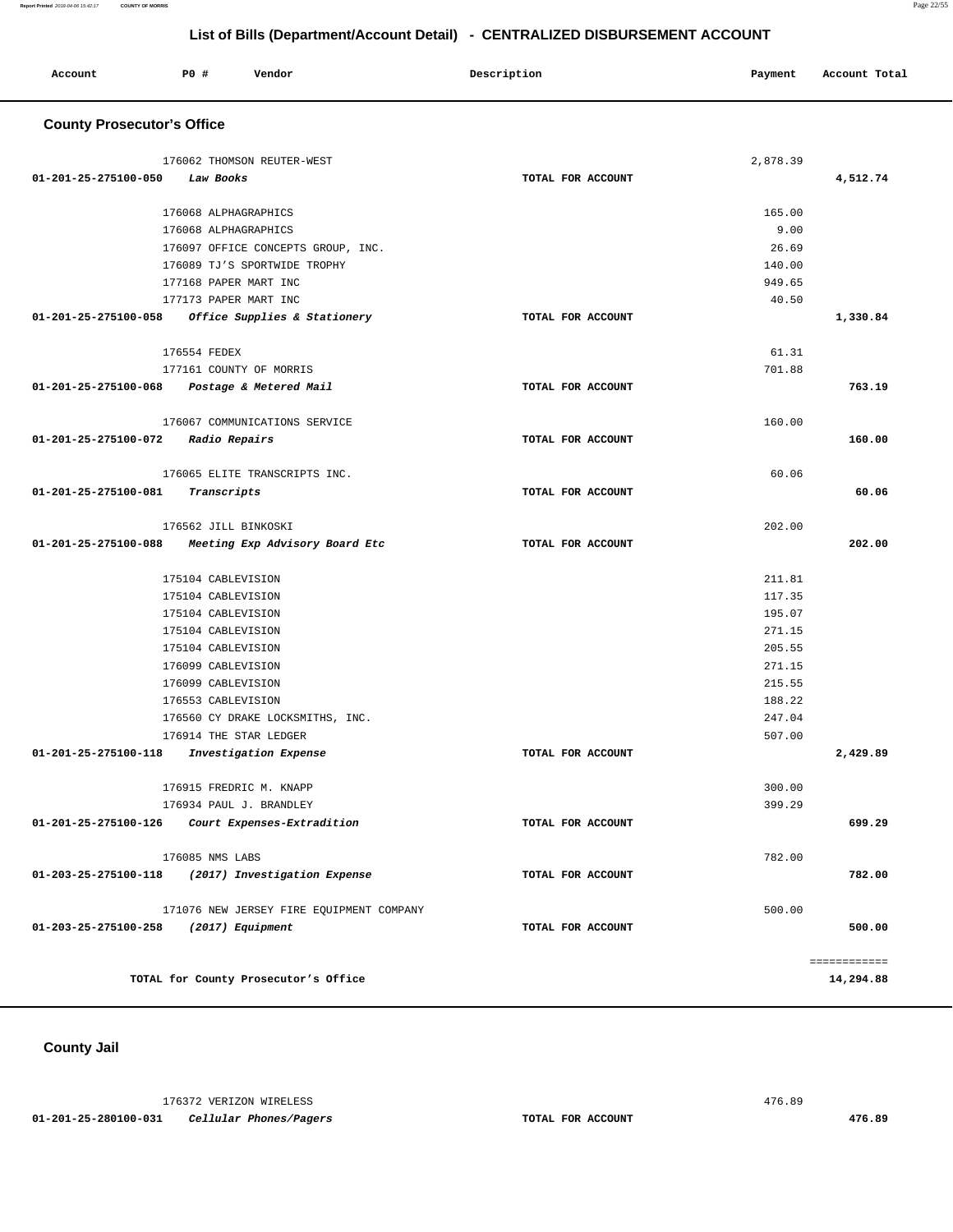| Account                             | P0 #                   | Vendor                                 | Description       | Payment   | Account Total |
|-------------------------------------|------------------------|----------------------------------------|-------------------|-----------|---------------|
| <b>County Jail</b>                  |                        |                                        |                   |           |               |
|                                     | 176525 JOHN BAENA      |                                        |                   | 20.00     |               |
|                                     | 176525 JOHN BAENA      |                                        |                   | 20.00     |               |
|                                     | 176525 JOHN BAENA      |                                        |                   | 10.39     |               |
|                                     | 176525 JOHN BAENA      |                                        |                   | 11.29     |               |
|                                     | 176526 MICHEAL MORSCH  |                                        |                   | 278.16    |               |
|                                     | 176526 MICHEAL MORSCH  |                                        |                   | 20.00     |               |
|                                     | 176526 MICHEAL MORSCH  |                                        |                   | 20.00     |               |
|                                     | 176526 MICHEAL MORSCH  |                                        |                   | 19.80     |               |
|                                     | 176526 MICHEAL MORSCH  |                                        |                   | 32.14     |               |
|                                     | 176524 TIMOTHY STEWART |                                        |                   | 278.16    |               |
|                                     | 176524 TIMOTHY STEWART |                                        |                   | 20.00     |               |
|                                     | 176524 TIMOTHY STEWART |                                        |                   | 20.00     |               |
|                                     | 176524 TIMOTHY STEWART |                                        |                   | 12.56     |               |
|                                     | 176524 TIMOTHY STEWART |                                        |                   | 2.50      |               |
| 01-201-25-280100-039                |                        | Education Schools & Training           | TOTAL FOR ACCOUNT |           | 1,043.16      |
|                                     | 177168 PAPER MART INC  |                                        |                   | 177.60    |               |
|                                     | 177173 PAPER MART INC  |                                        |                   | 50.63     |               |
| 01-201-25-280100-058                |                        | Office Supplies & Stationery           | TOTAL FOR ACCOUNT |           | 228.23        |
|                                     |                        | 175766 LANGUAGE LINE SERVICES          |                   | 244.80    |               |
|                                     |                        | 176376 VERIZON WIRELESS                |                   | 105.16    |               |
| 01-201-25-280100-059                |                        | Other General Expenses                 | TOTAL FOR ACCOUNT |           | 349.96        |
|                                     |                        | 177161 COUNTY OF MORRIS                |                   | 132.14    |               |
| 01-201-25-280100-068                |                        | Postage & Metered Mail                 | TOTAL FOR ACCOUNT |           | 132.14        |
|                                     |                        | 175765 BINSKY SERVICE LLC              |                   | 307.50    |               |
|                                     |                        | 175775 MALACHY MECHANICAL              |                   | 216.00    |               |
|                                     |                        | 174874 METRO HYDRAULIC JACK CO.        |                   | 614.00    |               |
|                                     |                        | 175776 MORRIS COUNTY MUA               |                   | 359.57    |               |
|                                     |                        | 175776 MORRIS COUNTY MUA               |                   | 690.00    |               |
|                                     |                        | 175769 TJ'S SPORTWIDE TROPHY           |                   | 129.95    |               |
| 01-201-25-280100-084                |                        | Other Outside Services                 | TOTAL FOR ACCOUNT |           | 2,317.02      |
|                                     |                        | 174903 ARAMARK DALLAS LOCKBOX          |                   | 11,590.25 |               |
|                                     |                        | 174903 ARAMARK DALLAS LOCKBOX          |                   | 108.75    |               |
|                                     |                        | 174903 ARAMARK DALLAS LOCKBOX          |                   | 108.75    |               |
|                                     |                        | 174903 ARAMARK DALLAS LOCKBOX          |                   | 32.00     |               |
|                                     |                        | 176377 ARAMARK DALLAS LOCKBOX          |                   | 12,015.48 |               |
|                                     |                        | 176377 ARAMARK DALLAS LOCKBOX          |                   | 22.00     |               |
|                                     |                        | 176377 ARAMARK DALLAS LOCKBOX          |                   | 11,885.64 |               |
|                                     |                        | 176377 ARAMARK DALLAS LOCKBOX          |                   | 108.75    |               |
|                                     |                        | 176377 ARAMARK DALLAS LOCKBOX          |                   | 75.00     |               |
|                                     |                        | 176377 ARAMARK DALLAS LOCKBOX          |                   | 24.00     |               |
|                                     |                        | 176377 ARAMARK DALLAS LOCKBOX          |                   | 112.50    |               |
|                                     |                        | 176377 ARAMARK DALLAS LOCKBOX          |                   | 171.00    |               |
| $01 - 201 - 25 - 280100 - 185$ Food |                        |                                        | TOTAL FOR ACCOUNT |           | 36,254.12     |
|                                     | 175291 CHARM-TEX, INC. |                                        |                   | 26.90     |               |
|                                     |                        | 175759 HOME BASE PHYSICAL THERAPY, LLC |                   | 175.00    |               |
|                                     | 175772 STERICYCLE INC. |                                        |                   | 326.71    |               |
| 01-201-25-280100-189 Medical        |                        |                                        | TOTAL FOR ACCOUNT |           | 528.61        |
|                                     |                        | 175770 MORRISTOWN LUMBER &             |                   | 270.90    |               |
|                                     | 174841 CULLIGAN        |                                        |                   | 1,260.00  |               |

**Report Printed** 2018-04-06 15:42:17 **COUNTY OF MORRIS** Page 23/55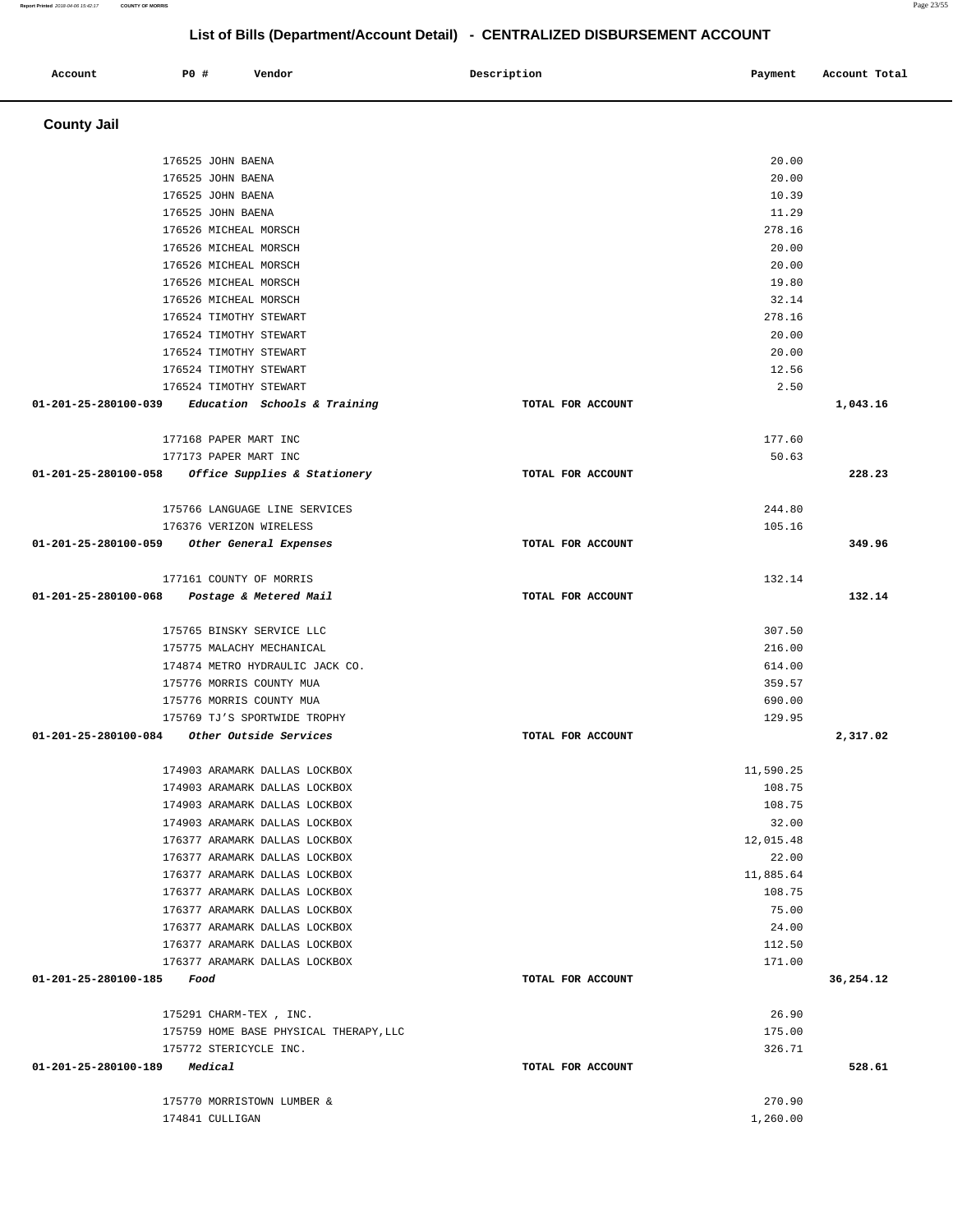| Account              | P0 #<br>Vendor                                                                            | Description       | Payment          | Account Total |
|----------------------|-------------------------------------------------------------------------------------------|-------------------|------------------|---------------|
| <b>County Jail</b>   |                                                                                           |                   |                  |               |
|                      | 175777 GRAINGER                                                                           |                   | 39.95            |               |
|                      | 175836 SHERWIN WILLIAMS                                                                   |                   | 184.35           |               |
|                      | 01-201-25-280100-249 Bldg Maintenance Supplies                                            | TOTAL FOR ACCOUNT |                  | 3,098.59      |
|                      |                                                                                           |                   |                  |               |
|                      | 175832 IMPERIAL BAG & PAPER CO. LLC                                                       |                   | 2,447.24         |               |
|                      | 175832 IMPERIAL BAG & PAPER CO. LLC                                                       |                   | 104.19           |               |
|                      | 175832 IMPERIAL BAG & PAPER CO. LLC                                                       | TOTAL FOR ACCOUNT | 28.25            | 2,579.68      |
|                      |                                                                                           |                   |                  |               |
|                      | 175764 AUTOMATIC TEMPERATURE CONTROL                                                      |                   | 1,675.40         |               |
|                      | 01-201-25-280100-262 Machinery Repairs & Parts                                            | TOTAL FOR ACCOUNT |                  | 1,675.40      |
|                      |                                                                                           |                   | 210.00           |               |
|                      | 175771 SOMERSET COUNTY POLICE<br>01-203-25-280100-039 (2017) Education Schools & Training | TOTAL FOR ACCOUNT |                  | 210.00        |
|                      |                                                                                           |                   |                  |               |
|                      | 175758 MOTOR MASTERS                                                                      |                   | 538.00           |               |
|                      | 01-203-25-280100-084 (2017) Other Outside Services                                        | TOTAL FOR ACCOUNT |                  | 538.00        |
|                      | 168585 CY DRAKE LOCKSMITHS, INC.                                                          |                   | 55.49            |               |
|                      | 01-203-25-280100-128 (2017) Security Equipment                                            | TOTAL FOR ACCOUNT |                  | 55.49         |
|                      |                                                                                           |                   |                  |               |
|                      | 173677 ARAMARK DALLAS LOCKBOX                                                             |                   | 11,644.46        |               |
|                      | 173677 ARAMARK DALLAS LOCKBOX                                                             |                   | 145.00           |               |
|                      | 173677 ARAMARK DALLAS LOCKBOX                                                             |                   | 6,490.23         |               |
|                      | 173677 ARAMARK DALLAS LOCKBOX                                                             |                   | 108.75           |               |
| 01-203-25-280100-185 | (2017) Food                                                                               | TOTAL FOR ACCOUNT |                  | 18,388.44     |
|                      | 174839 UNIVERSAL UNIFORM SALES CO INC                                                     |                   | 822.90           |               |
|                      | 174839 UNIVERSAL UNIFORM SALES CO INC                                                     |                   | 40.00            |               |
|                      | 174839 UNIVERSAL UNIFORM SALES CO INC                                                     |                   | 93.00            |               |
|                      | 174839 UNIVERSAL UNIFORM SALES CO INC                                                     |                   | 13.00            |               |
|                      | 174839 UNIVERSAL UNIFORM SALES CO INC                                                     |                   | 201.50           |               |
|                      | 174839 UNIVERSAL UNIFORM SALES CO INC                                                     |                   | 822.90           |               |
|                      | 174839 UNIVERSAL UNIFORM SALES CO INC                                                     |                   | 201.50           |               |
|                      | 174839 UNIVERSAL UNIFORM SALES CO INC                                                     |                   | 40.00            |               |
|                      | 174839 UNIVERSAL UNIFORM SALES CO INC                                                     |                   | 822.90           |               |
|                      | 174839 UNIVERSAL UNIFORM SALES CO INC                                                     |                   | 822.90           |               |
|                      | 174839 UNIVERSAL UNIFORM SALES CO INC                                                     |                   | 822.90           |               |
|                      | 174839 UNIVERSAL UNIFORM SALES CO INC                                                     |                   | 153.90           |               |
|                      | 174839 UNIVERSAL UNIFORM SALES CO INC                                                     |                   | 822.90           |               |
|                      | 175763 ATLANTIC TACTICAL OF NJ, INC.                                                      |                   | 787.50           |               |
|                      | 173654 UNIVERSAL UNIFORM SALES CO INC<br>173654 UNIVERSAL UNIFORM SALES CO INC            |                   | 161.50<br>105.00 |               |
|                      | 173654 UNIVERSAL UNIFORM SALES CO INC                                                     |                   | 105.00           |               |
|                      | 173654 UNIVERSAL UNIFORM SALES CO INC                                                     |                   | 105.00           |               |
|                      | 173654 UNIVERSAL UNIFORM SALES CO INC                                                     |                   | 135.00           |               |
|                      | 173654 UNIVERSAL UNIFORM SALES CO INC                                                     |                   | 105.00           |               |
|                      | 173654 UNIVERSAL UNIFORM SALES CO INC                                                     |                   | 278.99           |               |
|                      | 173654 UNIVERSAL UNIFORM SALES CO INC                                                     |                   | 105.00           |               |
|                      | 173654 UNIVERSAL UNIFORM SALES CO INC                                                     |                   | 199.00           |               |
|                      | 173654 UNIVERSAL UNIFORM SALES CO INC                                                     |                   | 11.00            |               |
|                      | 173654 UNIVERSAL UNIFORM SALES CO INC                                                     |                   | 162.00           |               |
|                      | 173654 UNIVERSAL UNIFORM SALES CO INC                                                     |                   | 424.00           |               |
|                      | 173654 UNIVERSAL UNIFORM SALES CO INC                                                     |                   | 60.00            |               |
|                      | 173654 UNIVERSAL UNIFORM SALES CO INC                                                     |                   | 248.00           |               |
|                      | 173654 UNIVERSAL UNIFORM SALES CO INC                                                     |                   | 105.00           |               |
|                      | 01-203-25-280100-202 (2017) Uniform And Accessories                                       | TOTAL FOR ACCOUNT |                  | 8,777.29      |

**Report Printed** 2018-04-06 15:42:17 **COUNTY OF MORRIS** Page 24/55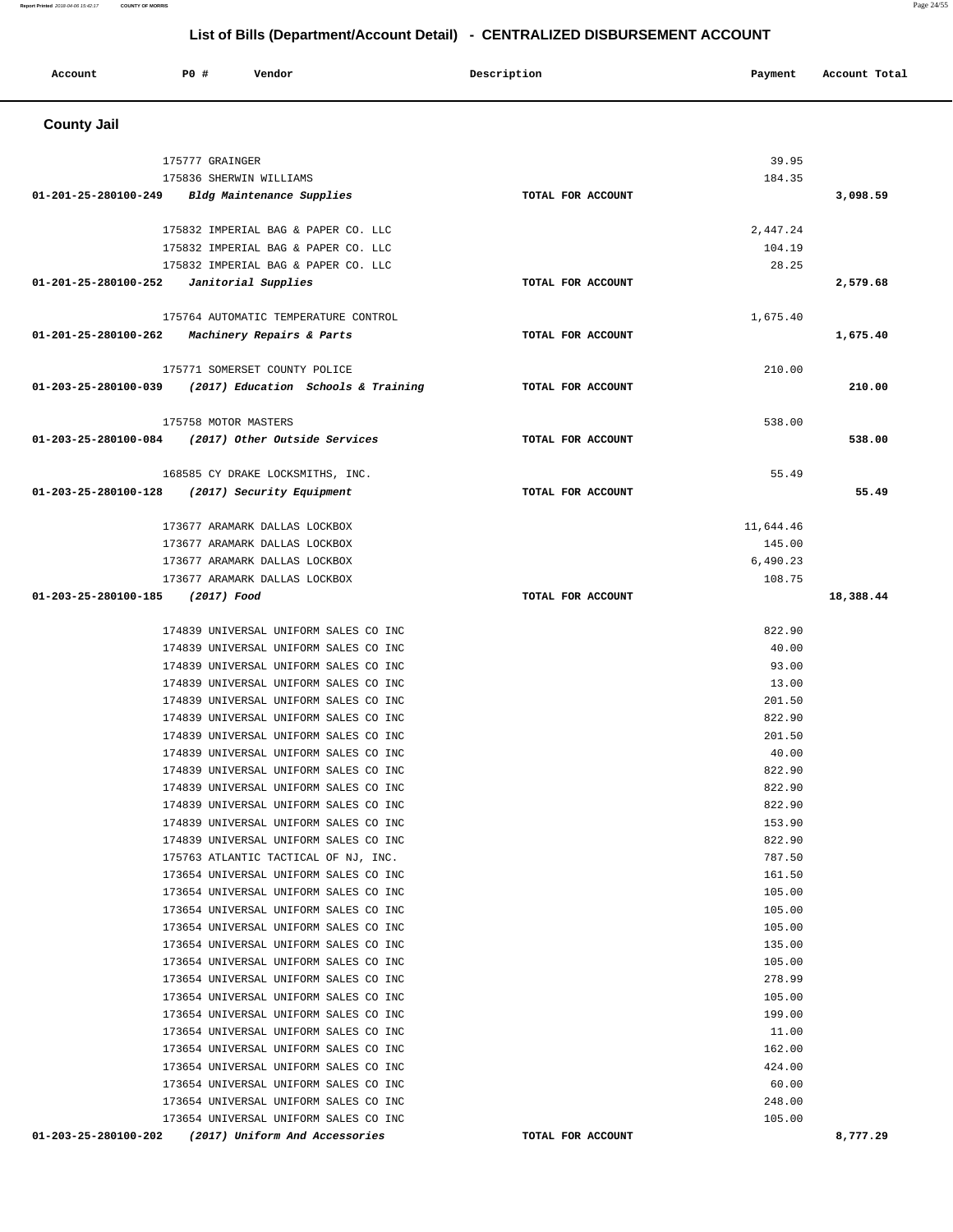**Report Printed** 2018-04-06 15:42:17 **COUNTY OF MORRIS** Page 25/55

# **List of Bills (Department/Account Detail) - CENTRALIZED DISBURSEMENT ACCOUNT**

| PO# | Vendor |                                                     |                   | Payment     | Account Total             |
|-----|--------|-----------------------------------------------------|-------------------|-------------|---------------------------|
|     |        |                                                     |                   |             |                           |
|     |        |                                                     | TOTAL FOR ACCOUNT |             | 2,740.00                  |
|     |        |                                                     |                   |             | ============<br>79,393.02 |
|     |        | (2017) Janitorial Supplies<br>TOTAL for County Jail |                   | Description |                           |

# **County Youth Detention Facilit**

| 176535 EDWARD SHAPLEY<br>176684 KATHY HALL<br>Education Schools & Training<br>01-201-25-281100-039 | TOTAL FOR ACCOUNT | 12.00<br>27.85<br>39.85 |
|----------------------------------------------------------------------------------------------------|-------------------|-------------------------|
| 177161 COUNTY OF MORRIS<br>01-201-25-281100-068<br>Postage & Metered Mail                          | TOTAL FOR ACCOUNT | 17.38<br>17.38          |
| 176748 THOMAS POLLIO<br>Furniture & Fixtures<br>01-201-25-281100-162                               | TOTAL FOR ACCOUNT | 59.85<br>59.85          |
| TOTAL for County Youth Detention Facilit                                                           |                   | 117.08                  |

# **Road Repairs**

| 177161 COUNTY OF MORRIS                              |                   | 1.21     |          |
|------------------------------------------------------|-------------------|----------|----------|
| 01-201-26-290100-068 Postage & Metered Mail          | TOTAL FOR ACCOUNT |          | 1.21     |
| 176038 BUDD LAKE DINER                               |                   | 130.00   |          |
| 176038 BUDD LAKE DINER                               |                   | 19.50    |          |
| 01-201-26-290100-188<br>Meals                        | TOTAL FOR ACCOUNT |          | 149.50   |
| 176847 FRANK SCHOTT                                  |                   | 59.76    |          |
| 176850 MICHAEL VISCONTI                              |                   | 90.00    |          |
| 176851 SHAUN MACKEY                                  |                   | 90.00    |          |
| 176848 WALLACE DRY                                   |                   | 90.00    |          |
| Uniform & Clothing Allowance<br>01-201-26-290100-207 | TOTAL FOR ACCOUNT |          | 329.76   |
| 175881 TILCON NEW YORK INC.                          |                   | 1,570.35 |          |
| 175881 TILCON NEW YORK INC.                          |                   | 1,102.50 |          |
| 01-201-26-290100-222 Bituminous Concrete             | TOTAL FOR ACCOUNT |          | 2,672.85 |
| 175878 SALMON BROS. INC.                             |                   | 4,416.00 |          |
| 175878 SALMON BROS. INC.                             |                   | 2,004.00 |          |
| 175878 SALMON BROS. INC.                             |                   | 2,004.00 |          |
| 175746 PEQUANNOCK TOWNSHIP                           |                   | 345.00   |          |
| 175746 PEQUANNOCK TOWNSHIP                           |                   | 345.00   |          |
| 01-201-26-290100-228 Contracted Snow/Ice Removal     | TOTAL FOR ACCOUNT |          | 9,114.00 |
| 176039 COUNTY WELDING SUPPLY CO                      |                   | 14.75    |          |
| 01-201-26-290100-238<br>Signage                      | TOTAL FOR ACCOUNT |          | 14.75    |
| 175854 CRYSTAL SPRINGS                               |                   | 32.97    |          |
| 01-201-26-290100-266<br>Safety Items                 | TOTAL FOR ACCOUNT |          | 32.97    |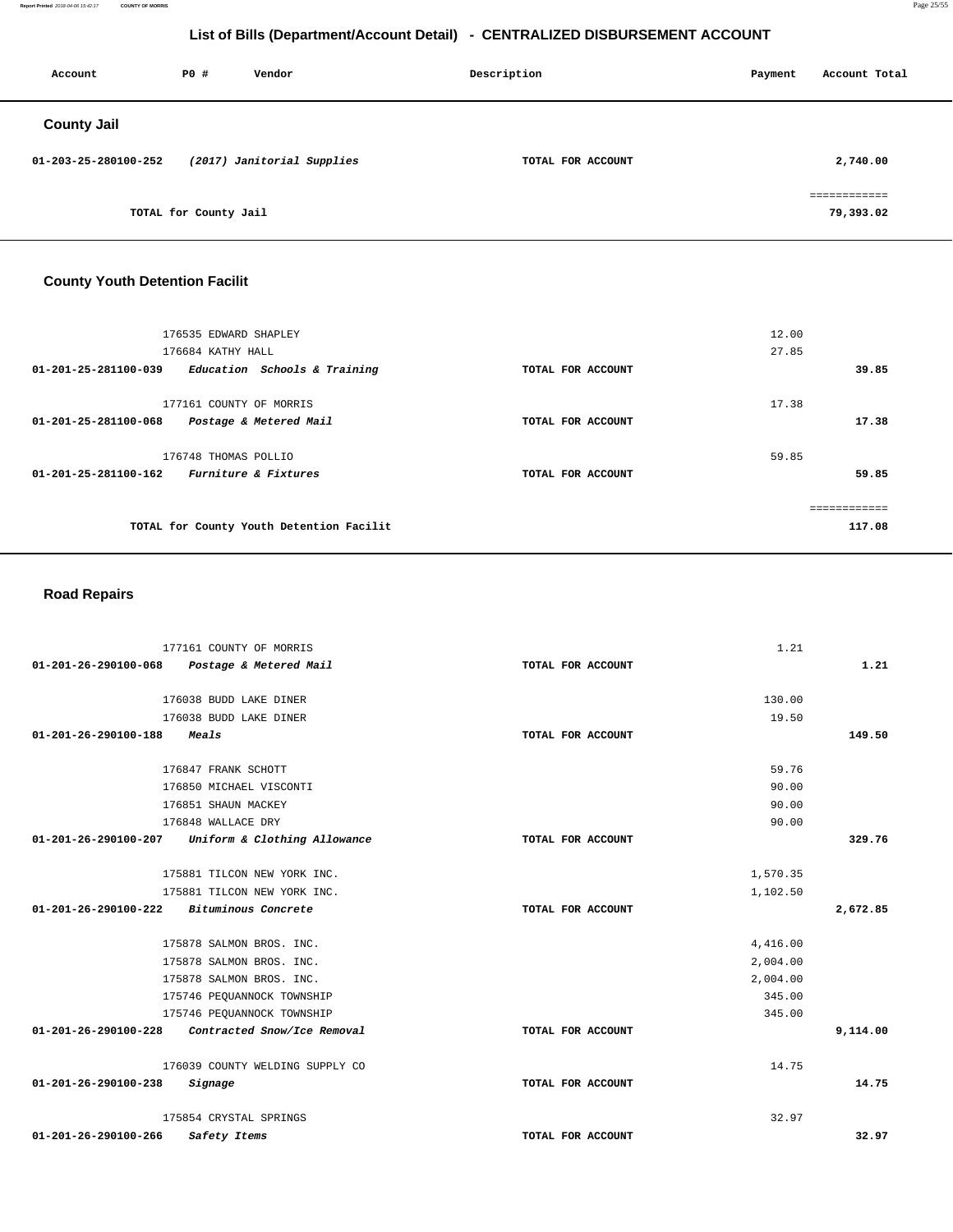**Report Printed** 2018-04-06 15:42:17 **COUNTY OF MORRIS** Page 26/55

# **List of Bills (Department/Account Detail) - CENTRALIZED DISBURSEMENT ACCOUNT**

| Account              | <b>PO #</b>                              | Vendor | Description       | Payment | Account Total             |
|----------------------|------------------------------------------|--------|-------------------|---------|---------------------------|
| <b>Road Repairs</b>  |                                          |        |                   |         |                           |
| 01-203-26-290100-188 | 176037 BUDD LAKE DINER<br>$(2017)$ Meals |        | TOTAL FOR ACCOUNT | 15.00   | 115.00                    |
|                      | TOTAL for Road Repairs                   |        |                   |         | ------------<br>12,430.04 |

# **Bridges and Culverts**

**TOTAL for Bridges and Culverts** 

| 177161 COUNTY OF MORRIS                             |                   | 1.89          |                    |
|-----------------------------------------------------|-------------------|---------------|--------------------|
| 01-201-26-292100-068<br>Postage & Metered Mail      | TOTAL FOR ACCOUNT |               | 1.89               |
|                                                     |                   |               |                    |
| 176017 SHEAFFER SUPPLY INC.                         |                   | 29.95         |                    |
| 176017 SHEAFFER SUPPLY INC.                         |                   | 2.99          |                    |
| 176017 SHEAFFER SUPPLY INC.                         |                   | 2.00          |                    |
| 176017 SHEAFFER SUPPLY INC.                         |                   | 2.26          |                    |
| 01-201-26-292100-239<br>Small Tools                 | TOTAL FOR ACCOUNT |               | 37.20              |
|                                                     |                   |               |                    |
| 175676 JOHNSON TRUCK ACCESSORIES INC                |                   | 80.97         |                    |
| 175676 JOHNSON TRUCK ACCESSORIES INC                |                   | 77.94         |                    |
| 175676 JOHNSON TRUCK ACCESSORIES INC                |                   | 79.99         |                    |
| 175676 JOHNSON TRUCK ACCESSORIES INC                |                   | 89.99         |                    |
| 175676 JOHNSON TRUCK ACCESSORIES INC                |                   | 6.99          |                    |
| 175676 JOHNSON TRUCK ACCESSORIES INC                |                   | 12.99         |                    |
| 175731 KENVIL POWER EQUIPMENT, INC.                 |                   | 13.49         |                    |
| 01-201-26-292100-246<br>Tools - Others              | TOTAL FOR ACCOUNT |               | 362.36             |
|                                                     |                   |               |                    |
| 175471 COUNTY WELDING SUPPLY CO                     |                   | 2.95          |                    |
| 175471 COUNTY WELDING SUPPLY CO                     |                   | 2.95          |                    |
| 175471 COUNTY WELDING SUPPLY CO                     |                   | 11.80         |                    |
| 175471 COUNTY WELDING SUPPLY CO                     |                   | 2.95          |                    |
| 175471 COUNTY WELDING SUPPLY CO                     |                   | 17.70         |                    |
| 175471 COUNTY WELDING SUPPLY CO                     |                   | 19.20         |                    |
| 175471 COUNTY WELDING SUPPLY CO                     |                   | 3.00<br>10.80 |                    |
| 175718 COUNTY WELDING SUPPLY CO                     |                   |               |                    |
| $01-201-26-292100-248$ Welding-Oxygen-Acetylene Etc | TOTAL FOR ACCOUNT |               | 71.35              |
| 176045 RICOH USA, INC.                              |                   | 99.16         |                    |
| 01-201-26-292100-259<br>Equipment Rental            | TOTAL FOR ACCOUNT |               | 99.16              |
|                                                     |                   |               |                    |
| 174123 GARDEN STATE HIGHWAY                         |                   | 2,125.00      |                    |
| 176015 PERFORMANCE TRAILERS INC.                    |                   | 425.00        |                    |
| 01-201-26-292100-260<br>Construction Materials      | TOTAL FOR ACCOUNT |               | 2,550.00           |
|                                                     |                   |               |                    |
| 176044 RICOH USA, INC.                              |                   | 198.32        |                    |
| 01-203-26-292100-259<br>(2017) Equipment Rental     | TOTAL FOR ACCOUNT |               | 198.32             |
| 175747 KENVIL POWER EQUIPMENT, INC.                 |                   | 9.44          |                    |
| 175748 KENVIL POWER EQUIPMENT, INC.                 |                   | 8.10          |                    |
| 175748 KENVIL POWER EQUIPMENT, INC.                 |                   | 12.66         |                    |
| 175748 KENVIL POWER EQUIPMENT, INC.                 |                   | 24.00         |                    |
| 01-203-26-292100-266<br>(2017) Safety Items         | TOTAL FOR ACCOUNT |               | 54.20              |
|                                                     |                   |               |                    |
|                                                     |                   |               | <b>EEEEEEEEEEE</b> |

**3,374.48**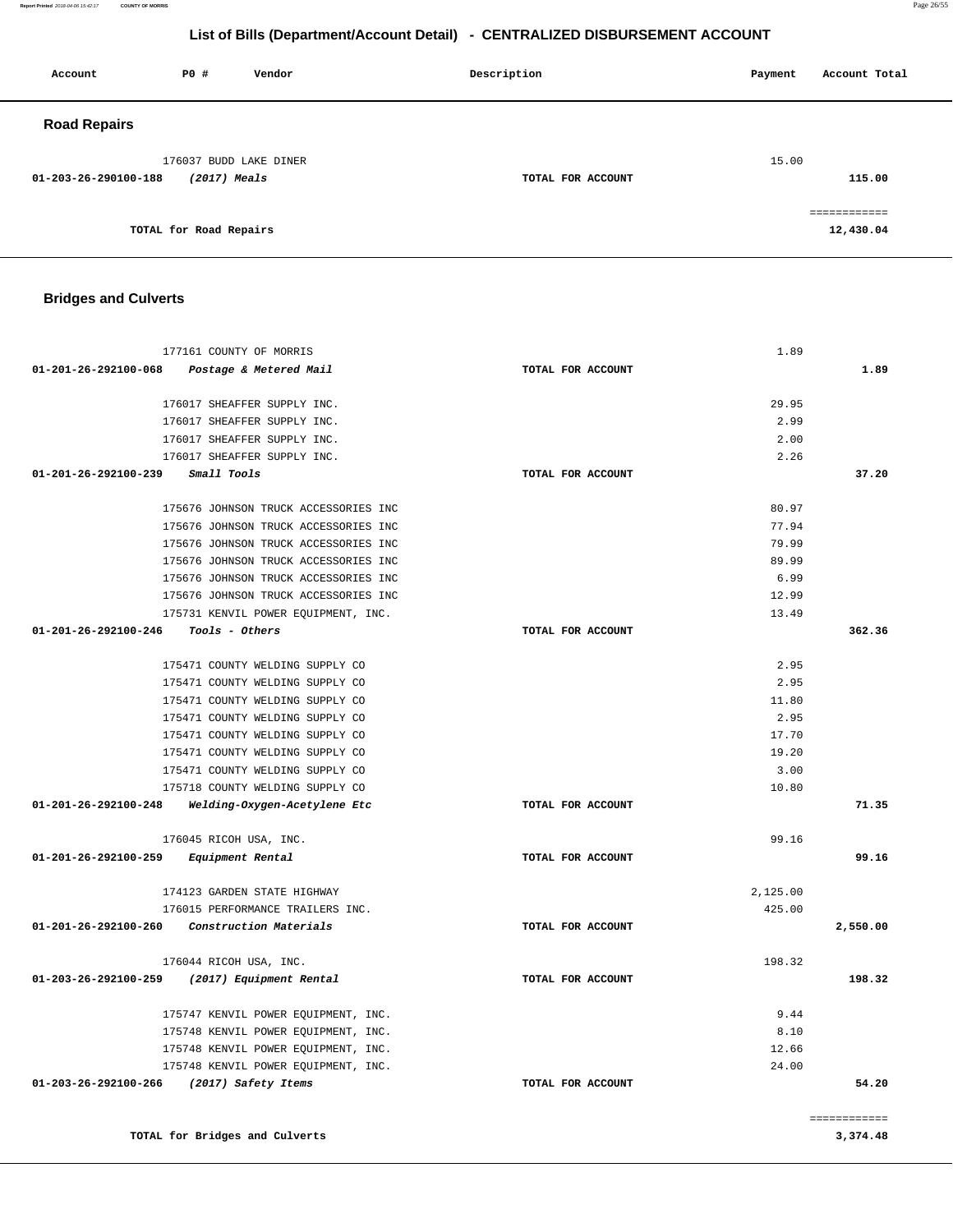**Report Printed** 2018-04-06 15:42:17 **COUNTY OF MORRIS** Page 27/55

# **List of Bills (Department/Account Detail) - CENTRALIZED DISBURSEMENT ACCOUNT**

| Account | P0 # | Vendor<br>. | Description | Payment | Account Total |
|---------|------|-------------|-------------|---------|---------------|
|         |      |             |             |         |               |

# **Shade Tree Commission**

| 175880 CRYSTAL SPRINGS                                |                   | 0.99   |  |
|-------------------------------------------------------|-------------------|--------|--|
| 175880 CRYSTAL SPRINGS                                |                   | 0.99   |  |
| Other Operating&Repair Supply<br>01-201-26-300100-098 | TOTAL FOR ACCOUNT | 1.98   |  |
|                                                       |                   |        |  |
| 176036 ONE SOURCE OF NEW JERSEY LLC                   |                   | 565.33 |  |
| 01-201-26-300100-251<br>Ground Maintenance Supplies   | TOTAL FOR ACCOUNT | 565.33 |  |
|                                                       |                   |        |  |
|                                                       |                   |        |  |
| TOTAL for Shade Tree Commission                       |                   | 567.31 |  |
|                                                       |                   |        |  |

### **Buildings & Grounds**

| 01-201-26-310100-036<br>Contracted Services<br>TOTAL FOR ACCOUNT                                  | 2,095.00  |
|---------------------------------------------------------------------------------------------------|-----------|
|                                                                                                   |           |
|                                                                                                   |           |
| 176651 AC & R INC<br>288.68                                                                       |           |
| 176481 TBS CONTROLS LLC<br>2,898.00                                                               |           |
| 176584 AC & R INC<br>270.46                                                                       |           |
| 176581 ASSOCIATED WATER CONDITIONERS INC<br>370.33                                                |           |
| 01-201-26-310100-044 Equipment Service Agreements<br>TOTAL FOR ACCOUNT                            | 3,827.47  |
| 176812 EMPLOYMENT HORIZONS, INC.<br>55,989.00                                                     |           |
| 176779 MORRISTOWN DINER<br>560.00                                                                 |           |
| 176779 MORRISTOWN DINER<br>320.00                                                                 |           |
| 176779 MORRISTOWN DINER<br>1,540.00                                                               |           |
| 20.00<br>176779 MORRISTOWN DINER                                                                  |           |
| 779.00<br>176009 TREASURER-STATE OF NEW JERSEY                                                    |           |
| 176009 TREASURER-STATE OF NEW JERSEY<br>232.00                                                    |           |
| 258.00<br>176009 TREASURER-STATE OF NEW JERSEY                                                    |           |
| 175417 VISUALIZE VISUAL SOLUTIONS<br>675.00                                                       |           |
| 01-201-26-310100-084 Other Outside Services<br>TOTAL FOR ACCOUNT                                  | 60,373.00 |
|                                                                                                   |           |
| 175891 CRYSTAL SPRINGS<br>107.92                                                                  |           |
| 176143 GRAINGER<br>60.00                                                                          |           |
| 27.20<br>176143 GRAINGER<br>109.00                                                                |           |
| 176474 RIOS' ENGRAVING<br>01-201-26-310100-095 Other Administrative Supplies<br>TOTAL FOR ACCOUNT | 304.12    |
|                                                                                                   |           |
| 176587 MORRIS COUNTY MUA<br>5,884.75                                                              |           |
| 176587 MORRIS COUNTY MUA<br>1,597.31                                                              |           |
| 176678 MORRIS COUNTY MUNICIPAL<br>2,494.83                                                        |           |
| 01-201-26-310100-143 Rubbish & Trash Removal<br>TOTAL FOR ACCOUNT                                 | 9,976.89  |
| 249.17<br>176579 COOPER ELECTRIC SUPPLY CO.                                                       |           |
| 175885 SODEXO INC & AFFILIATES<br>53,134.00                                                       |           |
| 01-201-26-310100-204 Plant Operations<br>TOTAL FOR ACCOUNT                                        | 53,383.17 |
| 90.00<br>176585 JOSEPH MACDONALD                                                                  |           |
| 176514 GRAINGER                                                                                   | 285.36    |
|                                                                                                   |           |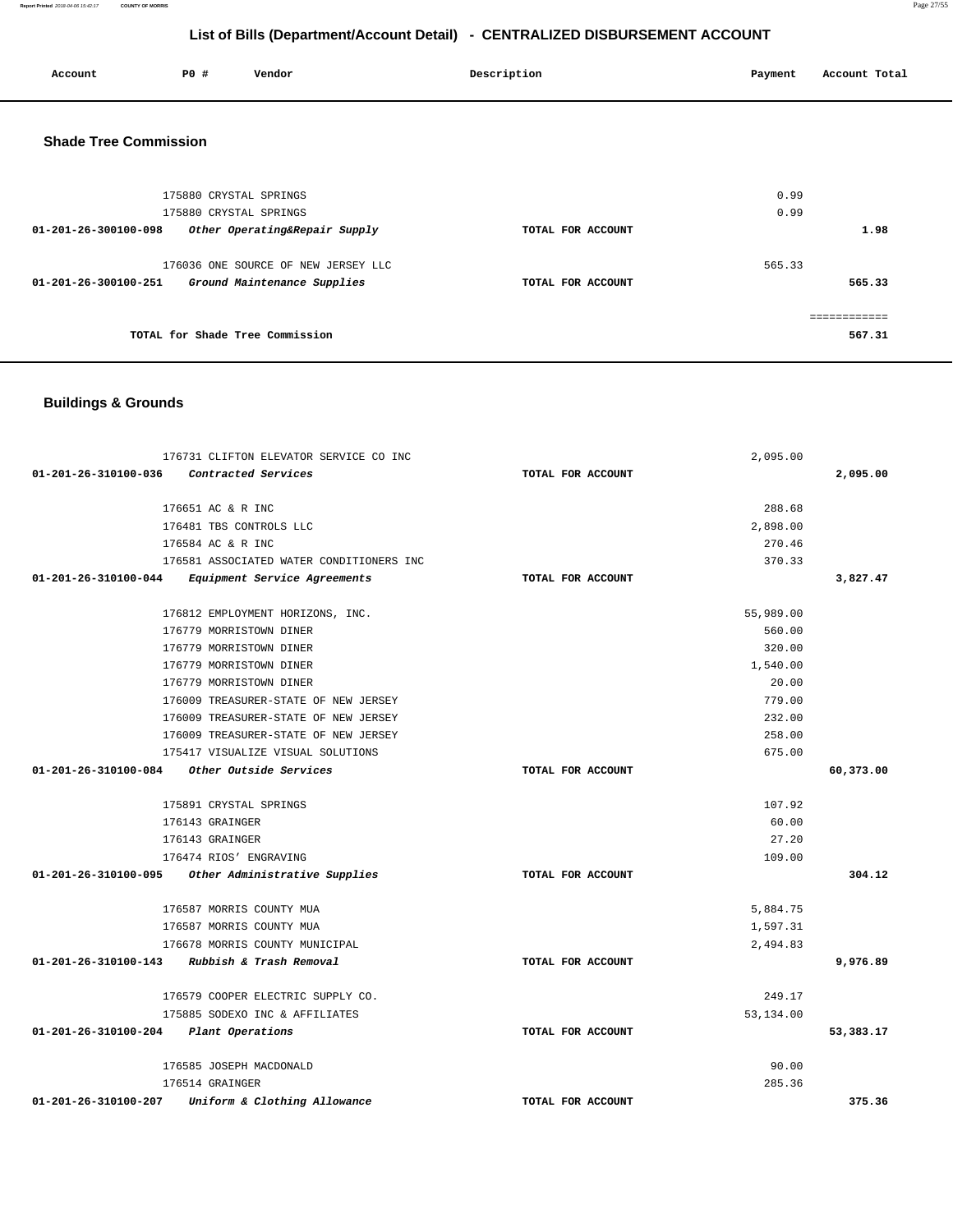| Account                        | P0 #            | Vendor                                                                   | Description       | Payment                | Account Total |
|--------------------------------|-----------------|--------------------------------------------------------------------------|-------------------|------------------------|---------------|
| <b>Buildings &amp; Grounds</b> |                 |                                                                          |                   |                        |               |
|                                |                 | 176460 MORRIS BRICK AND STONE CO.                                        |                   | 49.90                  |               |
| 01-201-26-310100-223           |                 | Building Repairs                                                         | TOTAL FOR ACCOUNT |                        | 144.01        |
|                                |                 |                                                                          |                   |                        |               |
| 01-201-26-310100-234           | Paint           | 176840 THE MUSIAL GROUP PA                                               | TOTAL FOR ACCOUNT | 3,105.00               | 3,105.00      |
|                                |                 |                                                                          |                   |                        |               |
|                                |                 | 176862 HOME DEPOT U.S.A., INC.                                           |                   | 238.53                 |               |
|                                |                 | 176868 FASTENAL COMPANY                                                  |                   | 286.31                 |               |
|                                | 176514 GRAINGER |                                                                          |                   | 325.60                 |               |
|                                | 176697 GRAINGER |                                                                          |                   | 670.98                 |               |
|                                |                 | 176478 SHEAFFER SUPPLY, INC.                                             |                   | 40.81                  |               |
| 01-201-26-310100-239           | Small Tools     |                                                                          | TOTAL FOR ACCOUNT |                        | 1,562.23      |
|                                | 176514 GRAINGER |                                                                          |                   | 162.78                 |               |
|                                |                 | 176950 JJS SERVICES, INC.                                                |                   | 14,190.00              |               |
|                                |                 | 176950 JJS SERVICES, INC.                                                |                   | 4,737.50               |               |
|                                |                 | 176950 JJS SERVICES, INC.                                                |                   | 11,485.00              |               |
|                                |                 | 176950 JJS SERVICES, INC.                                                |                   | 9,150.00               |               |
|                                |                 | 176950 JJS SERVICES, INC.                                                |                   | 3,800.00               |               |
|                                |                 | 176950 JJS SERVICES, INC.                                                |                   | 2,400.00               |               |
|                                |                 | 176950 JJS SERVICES, INC.                                                |                   | 3,200.00               |               |
|                                |                 | 176948 JJS SERVICES, INC.                                                |                   | 14,342.50              |               |
|                                |                 | 176948 JJS SERVICES, INC.                                                |                   | 4,837.50               |               |
|                                |                 | 176948 JJS SERVICES, INC.<br>176948 JJS SERVICES, INC.                   |                   | 10,860.00<br>12,175.00 |               |
|                                |                 | 177022 JJS SERVICES, INC.                                                |                   | 13,737.50              |               |
|                                |                 | 177022 JJS SERVICES, INC.                                                |                   | 24, 267.50             |               |
|                                |                 | 177022 JJS SERVICES, INC.                                                |                   | 26,547.50              |               |
|                                |                 | 177022 JJS SERVICES, INC.                                                |                   | 5,004.50               |               |
| $01 - 201 - 26 - 310100 - 242$ |                 | Snow Removal & Ice Control                                               | TOTAL FOR ACCOUNT |                        | 160,897.28    |
|                                |                 | 176005 DUNPHEY & ASSOCIATES SUPPLY CO                                    |                   | 155.77                 |               |
|                                |                 | 176263 MORRISTOWN LUMBER &                                               |                   | 58.10                  |               |
|                                |                 | 176142 R.D. SALES DOOR & HARDWARE LLC                                    |                   | 240.00                 |               |
|                                |                 | 176142 R.D. SALES DOOR & HARDWARE LLC                                    |                   | 171.00                 |               |
|                                |                 | 176142 R.D. SALES DOOR & HARDWARE LLC                                    |                   | 877.18                 |               |
|                                |                 | 176476 BROWN DISTRIBUTING CORP                                           |                   | 1,787.20               |               |
|                                |                 | 176476 BROWN DISTRIBUTING CORP                                           |                   | 528.90                 |               |
|                                | 176143 GRAINGER |                                                                          |                   | 14.98                  |               |
|                                | 176473 GRAINGER |                                                                          |                   | 106.72                 |               |
|                                | 176473 GRAINGER |                                                                          |                   | 14.45                  |               |
|                                | 176473 GRAINGER |                                                                          |                   | 530.64                 |               |
|                                | 176473 GRAINGER |                                                                          |                   | 2,391.90               |               |
|                                | 176473 GRAINGER |                                                                          |                   | 360.50                 |               |
|                                |                 | 176878 HOME DEPOT U.S.A., INC.                                           |                   | 354.03                 |               |
|                                |                 | 176461 MORRISTOWN LUMBER &                                               |                   | 713.31                 |               |
|                                |                 | 176480 R.D. SALES DOOR & HARDWARE LLC<br>176477 ABLE SECURITY LOCKSMITHS |                   | 1,395.00<br>454.00     |               |
| 01-201-26-310100-249           |                 | Bldg Maintenance Supplies                                                | TOTAL FOR ACCOUNT |                        | 10,153.68     |
|                                |                 |                                                                          |                   |                        |               |
|                                |                 | 176262 IMPERIAL BAG & PAPER CO. LLC                                      |                   | 978.20                 |               |
|                                |                 | 176262 IMPERIAL BAG & PAPER CO. LLC                                      |                   | 1,350.00               |               |
| 01-201-26-310100-252           |                 | Janitorial Supplies                                                      | TOTAL FOR ACCOUNT |                        | 2,328.20      |
|                                |                 | 176346 LEDGEWOOD POWER SPORTS INC                                        |                   | 1,407.98               |               |
|                                |                 | 176346 LEDGEWOOD POWER SPORTS INC                                        |                   | 32.97                  |               |

**Report Printed** 2018-04-06 15:42:17 **COUNTY OF MORRIS** Page 28/55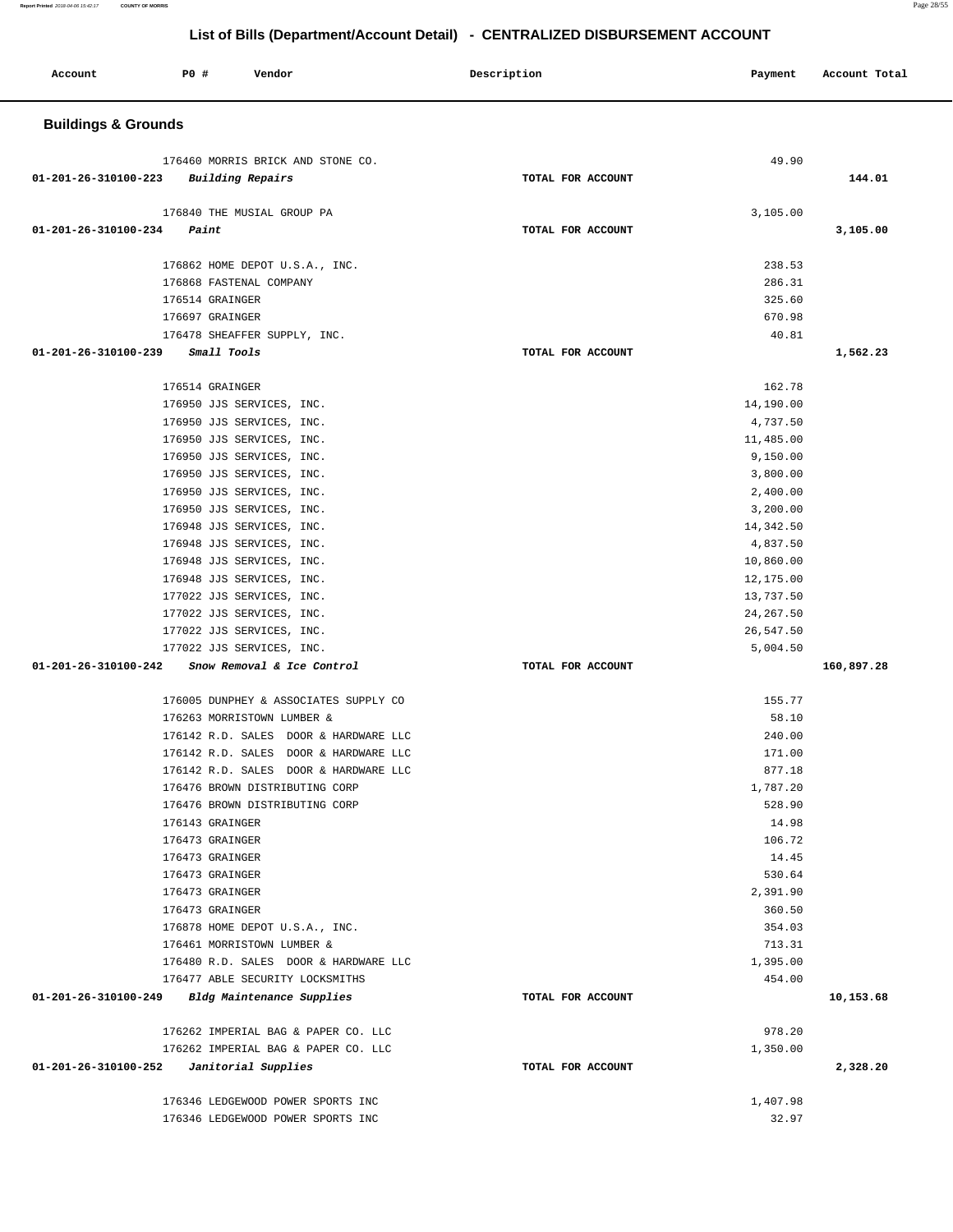**320,998.12** 

|                                |                           |                                   | List of Bills (Department/Account Detail) - CENTRALIZED DISBURSEMENT ACCOUNT |          |               |
|--------------------------------|---------------------------|-----------------------------------|------------------------------------------------------------------------------|----------|---------------|
| Account                        | PO#                       | Vendor                            | Description                                                                  | Payment  | Account Total |
| <b>Buildings &amp; Grounds</b> |                           |                                   |                                                                              |          |               |
| 01-201-26-310100-258           | Equipment                 |                                   | TOTAL FOR ACCOUNT                                                            |          | 1,481.03      |
|                                |                           | 176479 R & J CONTROL, INC.        |                                                                              | 220.00   |               |
|                                |                           | 176479 R & J CONTROL, INC.        |                                                                              | 945.00   |               |
| 01-201-26-310100-262           |                           | Machinery Repairs & Parts         | TOTAL FOR ACCOUNT                                                            |          | 1,165.00      |
|                                | 176138 BINSKY SERVICE LLC |                                   |                                                                              | 715.00   |               |
|                                | 176138 BINSKY SERVICE LLC |                                   |                                                                              | 1,162.19 |               |
|                                | 176473 GRAINGER           |                                   |                                                                              | 1,118.00 |               |
|                                | 176586 BINSKY SERVICE LLC |                                   |                                                                              | 414.00   |               |
|                                | 176586 BINSKY SERVICE LLC |                                   |                                                                              | 1,308.56 |               |
|                                | 176586 BINSKY SERVICE LLC |                                   |                                                                              | 820.00   |               |
|                                | 176858 JOHNSTONE SUPPLY   |                                   |                                                                              | 1,743.99 |               |
|                                | 176858 JOHNSTONE SUPPLY   |                                   |                                                                              | 113.76   |               |
| 01-201-26-310100-264           | Heat & $A/C$              |                                   | TOTAL FOR ACCOUNT                                                            |          | 7,395.50      |
|                                |                           | 175884 COOPER ELECTRIC SUPPLY CO. |                                                                              | 2,316.00 |               |
|                                | 176473 GRAINGER           |                                   |                                                                              | 29.76    |               |
| 01-201-26-310100-265           | Electrical                |                                   | TOTAL FOR ACCOUNT                                                            |          | 2,345.76      |

|                      | 174171 CRYSTAL SPRINGS               |                   | 85.42 |
|----------------------|--------------------------------------|-------------------|-------|
| 01-203-26-310100-095 | (2017) Other Administrative Supplies | TOTAL FOR ACCOUNT | 85.42 |
|                      |                                      |                   |       |
|                      |                                      |                   |       |

**TOTAL for Buildings & Grounds** 

#### **Motor Services Center**

| 176685 W.B. MASON COMPANY INC                        |                   | 6.72     |       |
|------------------------------------------------------|-------------------|----------|-------|
| 176685 W.B. MASON COMPANY INC                        |                   | 0.76     |       |
| 176685 W.B. MASON COMPANY INC                        |                   | 14.24    |       |
| 176685 W.B. MASON COMPANY INC                        |                   | 8.34     |       |
| 176685 W.B. MASON COMPANY INC                        |                   | 8.09     |       |
| 176685 W.B. MASON COMPANY INC                        |                   | 14.30    |       |
| 01-201-26-315100-058<br>Office Supplies & Stationery | TOTAL FOR ACCOUNT |          | 52.45 |
| 175278 HELM                                          |                   | 2,600.00 |       |
| 176701 MARK CARTER                                   |                   | 14.22    |       |
| 176701 MARK CARTER                                   |                   | 60.00    |       |
| 176701 MARK CARTER                                   |                   | 60.00    |       |
| 176701 MARK CARTER                                   |                   | 60.00    |       |
| 176701 MARK CARTER                                   |                   | 60.00    |       |
| 176701 MARK CARTER                                   |                   | 60.00    |       |
| 176233 RICOH USA, INC.                               |                   | 926.05   |       |
| 176702 ROBERT COOK                                   |                   | 10.00    |       |
| 176702 ROBERT COOK                                   |                   | 20.00    |       |
| 175914 TOMAR INDUSTRIES INC                          |                   | 64.00    |       |
| 175914 TOMAR INDUSTRIES INC                          |                   | 78.00    |       |
| 175896 WHITEMARSH CORPORATION                        |                   | 1,248.58 |       |
| 175902 WHITEMARSH CORPORATION                        |                   | 1,163.58 |       |
| 175915 WHITEMARSH CORPORATION                        |                   | 56.64    |       |
| 175915 WHITEMARSH CORPORATION                        |                   | 8.06     |       |
| 176471 ACUITY SPECIALTY PRODUCTS, INC                |                   | 114.00   |       |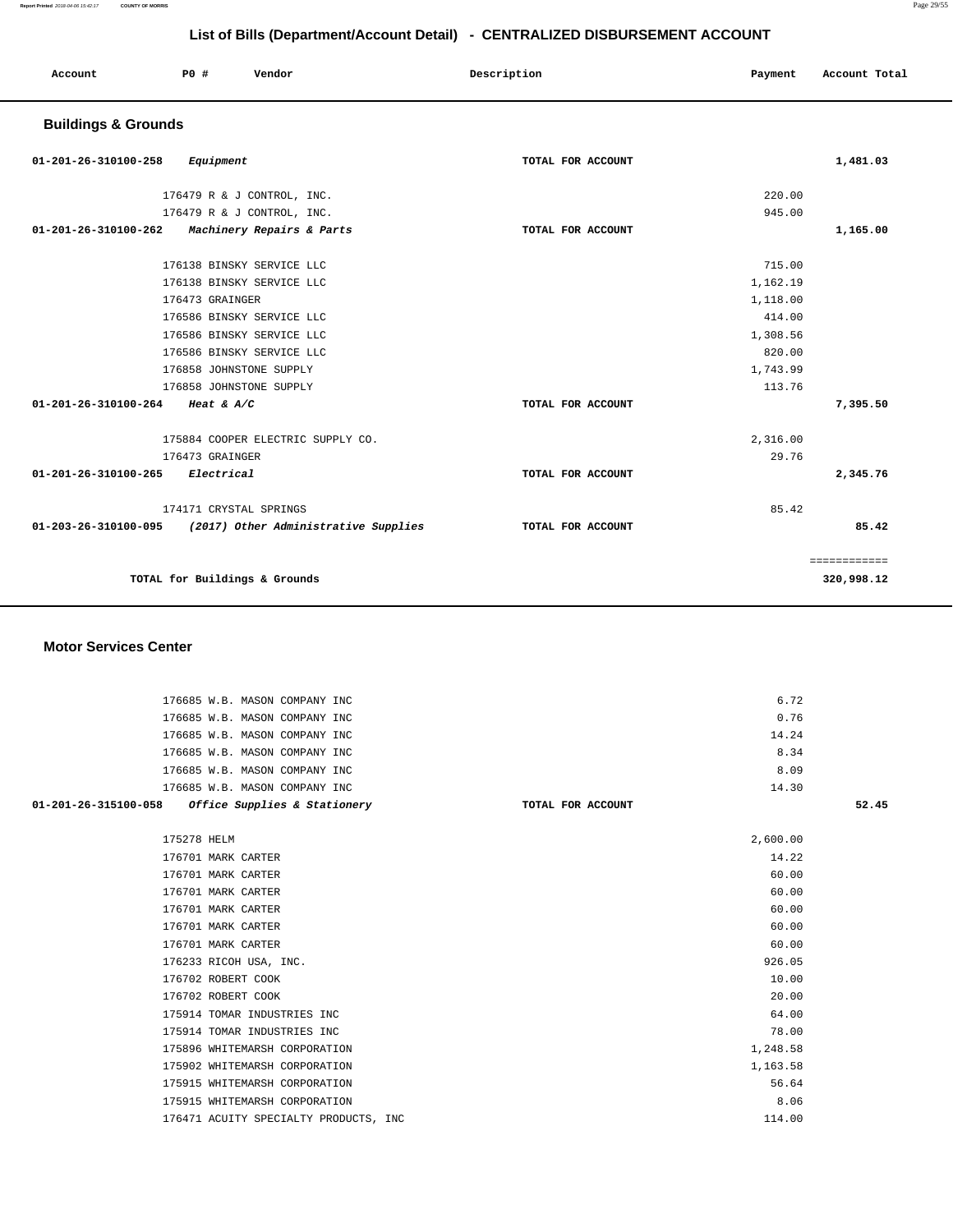### **Account P0 # Vendor Description Payment Account Total Motor Services Center**  176207 GRAINGER 222.72 176444 JOHNSON & TOWERS, INC. 280.00 176444 JOHNSON & TOWERS, INC. 42.63 175163 MSC INDUSTRIAL SUPPLY CO. 89.96 175165 MSC INDUSTRIAL SUPPLY CO. 16.61 175167 MSC INDUSTRIAL SUPPLY CO. 33.78 175169 MSC INDUSTRIAL SUPPLY CO. 69.96 175169 MSC INDUSTRIAL SUPPLY CO. 12.08 175169 MSC INDUSTRIAL SUPPLY CO. 17.79 175169 MSC INDUSTRIAL SUPPLY CO. 11.96 175169 MSC INDUSTRIAL SUPPLY CO. 65.40 175169 MSC INDUSTRIAL SUPPLY CO. 102.90 175169 MSC INDUSTRIAL SUPPLY CO. 36.24 175169 MSC INDUSTRIAL SUPPLY CO. 20.58 175170 MSC INDUSTRIAL SUPPLY CO. 70.90 175170 MSC INDUSTRIAL SUPPLY CO. 31.96 175170 MSC INDUSTRIAL SUPPLY CO. 22.32 175170 MSC INDUSTRIAL SUPPLY CO. 4.39 175170 MSC INDUSTRIAL SUPPLY CO. 7.99 175170 MSC INDUSTRIAL SUPPLY CO. 1.32 175170 MSC INDUSTRIAL SUPPLY CO. 34.88 175170 MSC INDUSTRIAL SUPPLY CO. 14.06 175170 MSC INDUSTRIAL SUPPLY CO. 14.16 175170 MSC INDUSTRIAL SUPPLY CO. 18.12 175170 MSC INDUSTRIAL SUPPLY CO. 134.60 175367 MSC INDUSTRIAL SUPPLY CO. 19.62 175607 MSC INDUSTRIAL SUPPLY CO. 266.86 175607 MSC INDUSTRIAL SUPPLY CO. 43.82 175608 MSC INDUSTRIAL SUPPLY CO. 248.82 175608 MSC INDUSTRIAL SUPPLY CO. 31.92 176213 ONE SOURCE OF NEW JERSEY LLC 138.99 176214 ONE SOURCE OF NEW JERSEY LLC 38 and the state of the state of the state of the state of the 184.80 176470 SGS TESTCOM INC 84.08 176235 WHITEMARSH CORPORATION 540.00 176236 WHITEMARSH CORPORATION 85.00  **01-201-26-315100-098 Other Operating&Repair Supply TOTAL FOR ACCOUNT 9,643.34** 175899 AMERICAN WEAR INC. 7.98 175905 AMERICAN WEAR INC. 206.54 176699 MICHAEL PAGE 90.00 176194 AMERICAN WEAR INC. 2008 2014 17:398 2014 17:41 2015 2020 2031 2040 2051 2062 207:498 207:498 207:498 20 177016 JERRY S SEIER 89.99  **01-201-26-315100-207 Uniform & Clothing Allowance TOTAL FOR ACCOUNT 402.49** 175923 J & D SALES & SERVICE LLC 395.00 176450 J & D SALES & SERVICE LLC 265.00 176450 J & D SALES & SERVICE LLC 209.00 176450 J & D SALES & SERVICE LLC 185.00  **01-201-26-315100-225 Chemicals & Sprays TOTAL FOR ACCOUNT 1,054.00** 176203 DAVID WEBER OIL COMPANY 256.80 176203 DAVID WEBER OIL COMPANY 211.26 176203 DAVID WEBER OIL COMPANY 50.00 176203 DAVID WEBER OIL COMPANY  $-120.00$ 176231 PETROCHOICE 1,471.50

 $176232$  PETROCHOICE  $\overline{3}$ , 285.83

**Report Printed** 2018-04-06 15:42:17 **COUNTY OF MORRIS** Page 30/55

#### **List of Bills (Department/Account Detail) - CENTRALIZED DISBURSEMENT ACCOUNT**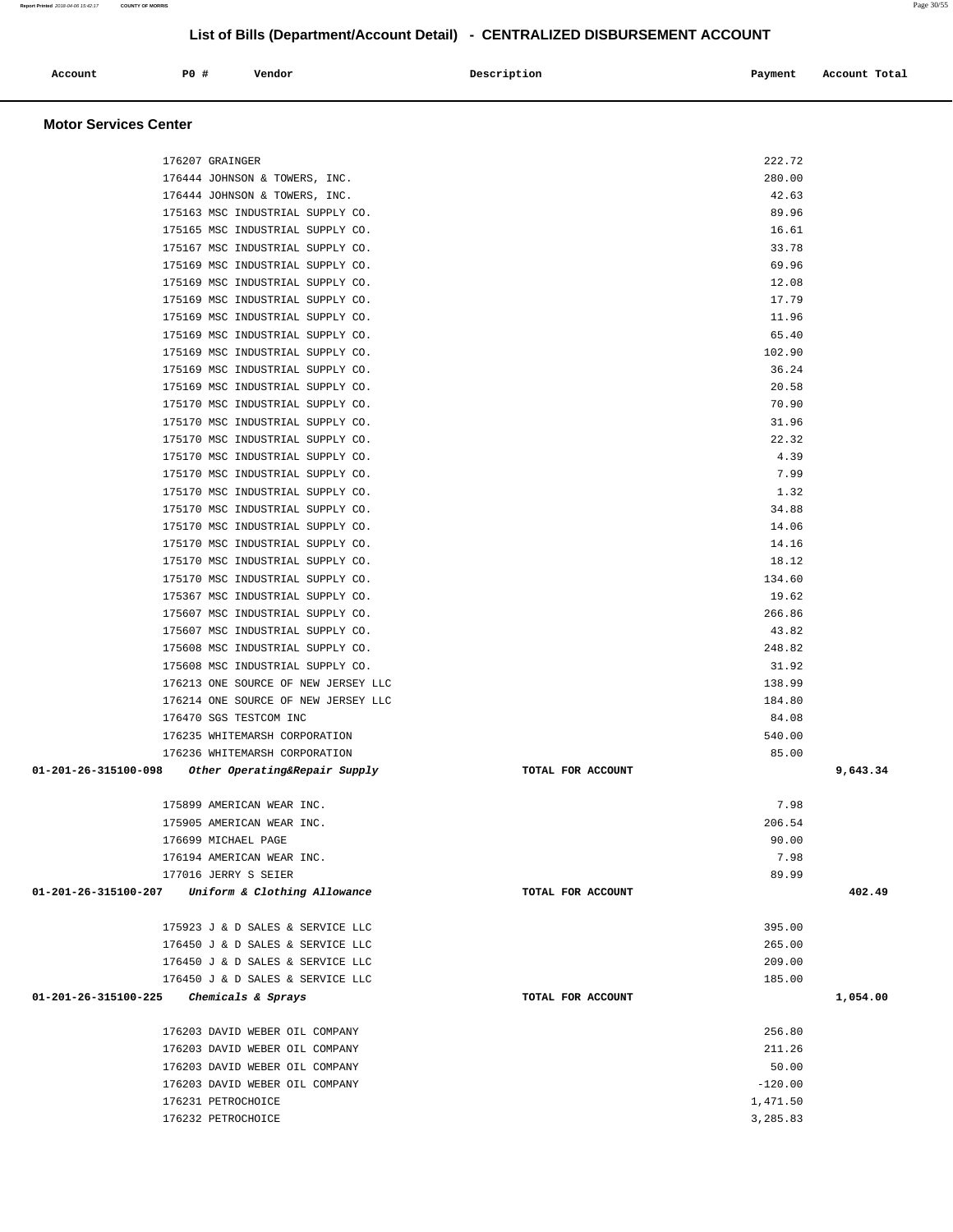| Account                      | P0 #                     | Vendor                                                                       | Description       | Payment          | Account Total |
|------------------------------|--------------------------|------------------------------------------------------------------------------|-------------------|------------------|---------------|
| <b>Motor Services Center</b> |                          |                                                                              |                   |                  |               |
| 01-201-26-315100-232         |                          | Lubricants & Anti Freeze                                                     | TOTAL FOR ACCOUNT |                  | 6,192.12      |
|                              | 175904 D & M AUTO BODY   |                                                                              |                   | 3,620.03         |               |
|                              |                          | 176209 IDEAL AUTO BODY, LLC                                                  |                   | 3,580.33         |               |
|                              |                          | 176210 IDEAL AUTO BODY, LLC                                                  |                   | 3,020.60         |               |
| 01-201-26-315100-234         | Paint                    |                                                                              | TOTAL FOR ACCOUNT |                  | 10,220.96     |
|                              | 176447 GRAINGER          |                                                                              |                   | 910.40           |               |
| 01-201-26-315100-239         | Small Tools              |                                                                              | TOTAL FOR ACCOUNT |                  | 910.40        |
|                              |                          |                                                                              |                   |                  |               |
|                              |                          | 176455 SAMSON METAL SERVICES                                                 |                   | 316.89           |               |
| 01-201-26-315100-243         | Steel                    |                                                                              | TOTAL FOR ACCOUNT |                  | 316.89        |
|                              |                          |                                                                              |                   |                  |               |
|                              |                          | 175897 BARNWELL HOUSE OF TIRES, INC.                                         |                   | 706.82<br>511.36 |               |
|                              |                          | 175897 BARNWELL HOUSE OF TIRES, INC.<br>175897 BARNWELL HOUSE OF TIRES, INC. |                   | 149.92           |               |
|                              |                          | 175917 BARNWELL HOUSE OF TIRES, INC.                                         |                   | 255.68           |               |
|                              |                          | 175918 BARNWELL HOUSE OF TIRES, INC.                                         |                   | 222.74           |               |
|                              |                          | 175929 BARNWELL HOUSE OF TIRES, INC.                                         |                   | 292.00           |               |
|                              |                          | 175929 BARNWELL HOUSE OF TIRES, INC.                                         |                   | 60.00            |               |
|                              |                          | 175929 BARNWELL HOUSE OF TIRES, INC.                                         |                   | 45.00            |               |
|                              |                          | 175929 BARNWELL HOUSE OF TIRES, INC.                                         |                   | 14.00            |               |
|                              |                          | 175929 BARNWELL HOUSE OF TIRES, INC.                                         |                   | 5.00             |               |
|                              |                          | 175929 BARNWELL HOUSE OF TIRES, INC.                                         |                   | 170.00           |               |
|                              |                          | 175929 BARNWELL HOUSE OF TIRES, INC.                                         |                   | 26.00            |               |
|                              |                          | 176196 BARNWELL HOUSE OF TIRES, INC.                                         |                   | 326.00           |               |
|                              |                          | 176438 BARNWELL HOUSE OF TIRES, INC.                                         |                   | 578.12           |               |
|                              |                          | 176438 BARNWELL HOUSE OF TIRES, INC.                                         |                   | 45.00            |               |
|                              |                          | 176438 BARNWELL HOUSE OF TIRES, INC.                                         |                   | 10.00            |               |
|                              |                          | 176438 BARNWELL HOUSE OF TIRES, INC.                                         |                   | 64.00            |               |
|                              |                          | 176438 BARNWELL HOUSE OF TIRES, INC.                                         |                   | 60.00            |               |
|                              |                          | 176438 BARNWELL HOUSE OF TIRES, INC.                                         |                   | 10.00            |               |
|                              |                          | 176438 BARNWELL HOUSE OF TIRES, INC.<br>176195 BARNWELL HOUSE OF TIRES, INC. |                   | 22.50<br>334.11  |               |
|                              |                          | 176441 BARNWELL HOUSE OF TIRES, INC.                                         |                   | 134.58           |               |
| 01-201-26-315100-245         | Tires                    |                                                                              | TOTAL FOR ACCOUNT |                  | 4,042.83      |
|                              |                          |                                                                              |                   |                  |               |
|                              |                          | 175934 PRAXAIR DISTRIBUTION                                                  |                   | 7.59             |               |
|                              |                          | 175934 PRAXAIR DISTRIBUTION                                                  |                   | 15.40            |               |
|                              |                          | 175934 PRAXAIR DISTRIBUTION                                                  |                   | 5.92             |               |
|                              |                          | 175934 PRAXAIR DISTRIBUTION                                                  |                   | 13.01            |               |
|                              |                          | 175934 PRAXAIR DISTRIBUTION                                                  |                   | 8.20             |               |
|                              |                          | 175933 PRAXAIR DISTRIBUTION                                                  |                   | 291.60           |               |
| 01-201-26-315100-248         |                          | Welding-Oxygen-Acetylene Etc                                                 | TOTAL FOR ACCOUNT |                  | 341.72        |
|                              |                          | 175914 TOMAR INDUSTRIES INC                                                  |                   | 98.00            |               |
|                              |                          | 175914 TOMAR INDUSTRIES INC                                                  |                   | 54.35            |               |
|                              |                          | 175914 TOMAR INDUSTRIES INC                                                  |                   | 25.50            |               |
|                              |                          | 175914 TOMAR INDUSTRIES INC                                                  |                   | 88.20            |               |
|                              |                          | 176606 W.B. MASON COMPANY INC                                                |                   | 241.52           |               |
| 01-201-26-315100-252         |                          | Janitorial Supplies                                                          | TOTAL FOR ACCOUNT |                  | 507.57        |
|                              | 175916 BROWN TRUCK GROUP |                                                                              |                   | 536.98           |               |
|                              | 175916 BROWN TRUCK GROUP |                                                                              |                   | 43.29            |               |
|                              | 175916 BROWN TRUCK GROUP |                                                                              |                   | 16.99            |               |
|                              | 176198 BROWN TRUCK GROUP |                                                                              |                   | 266.20           |               |

**Report Printed** 2018-04-06 15:42:17 **COUNTY OF MORRIS** Page 31/55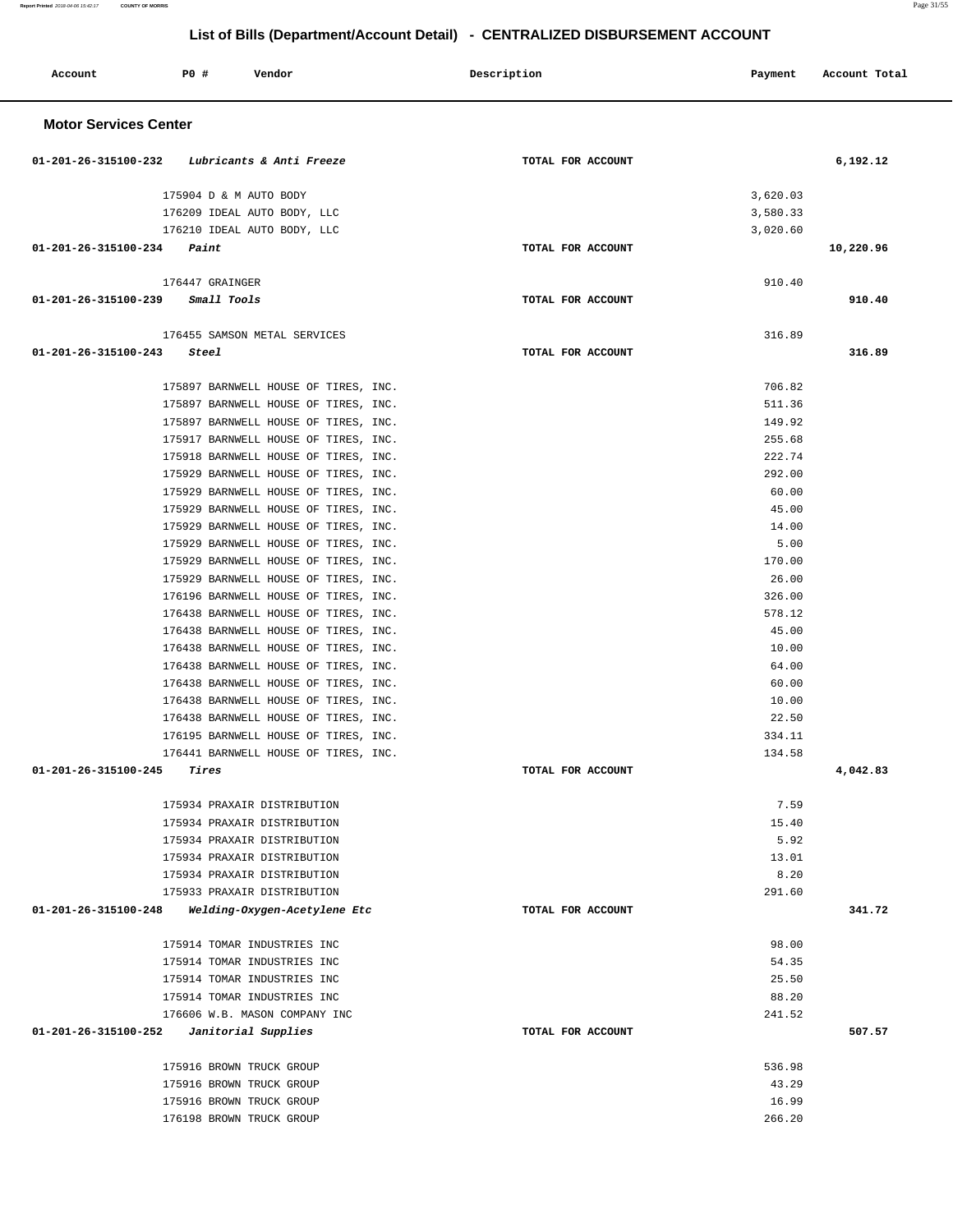| Account | <b>PO #</b> | Vendor | Description | Payment | Account Total |
|---------|-------------|--------|-------------|---------|---------------|
|         |             |        |             |         |               |

**Motor Services Center** 

| 175901 BROWN'S HUNTERDON                          | 227.10            |           |
|---------------------------------------------------|-------------------|-----------|
| 176200 BROWN'S HUNTERDON                          | 162.18            |           |
| 176204 DOVER BRAKE & CLUTCH CO INC                | 81.97             |           |
| 176204 DOVER BRAKE & CLUTCH CO INC                | 81.97             |           |
| 175930 ESCAPE RV, INC.                            | 35.82             |           |
| 175930 ESCAPE RV, INC.                            | 10.37             |           |
| 175931 ESCAPE RV, INC.                            | 102.02            |           |
| 175931 ESCAPE RV, INC.                            | 21.12             |           |
| 176193 FIRST PRIORITY EMERGENCY                   | 1,646.70          |           |
| 176208 HOOVER TRUCK CENTERS INC                   | 67.68             |           |
| 176212 MCGRATH MUNICIPAL EQUIPMENT, LLC           | 955.50            |           |
| 176212 MCGRATH MUNICIPAL EQUIPMENT, LLC           | 18.50             |           |
| 175912 MODERN HANDLING EQUIPMENT                  | 20.91             |           |
| 175912 MODERN HANDLING EQUIPMENT                  | 9.70              |           |
| 175912 MODERN HANDLING EQUIPMENT                  | 23.00             |           |
| 174590 STEWART & STEVENSON                        | 1,969.59          |           |
| 174590 STEWART & STEVENSON                        | 56.43             |           |
| 174590 STEWART & STEVENSON                        | 22.56             |           |
| 174590 STEWART & STEVENSON                        | 15.36             |           |
| 174590 STEWART & STEVENSON                        | 41.25             |           |
| 174590 STEWART & STEVENSON                        | 8.61              |           |
| 174590 STEWART & STEVENSON                        | 79.88             |           |
| 174590 STEWART & STEVENSON                        | 49.93             |           |
| 174590 STEWART & STEVENSON                        | 130.00            |           |
| 175935 TONY SANCHEZ LTD                           | 98.67             |           |
| 176443 DOVER BRAKE & CLUTCH CO INC                | 102.90            |           |
| 176448 DOVER BRAKE & CLUTCH CO INC                | 10.00             |           |
| 176448 DOVER BRAKE & CLUTCH CO INC                | 151.60            |           |
| 176445 FLEMINGTON BUICK CHEVROLET                 | 325.50            |           |
| 176445 FLEMINGTON BUICK CHEVROLET                 | 55.46             |           |
| 176612 BUNKY'S HEAVY TOWING, LLC                  | 1,250.00          |           |
| 176613 BUNKY'S HEAVY TOWING, LLC                  | 1,250.00          |           |
| 176614 BUNKY'S HEAVY TOWING, LLC                  | 1,250.00          |           |
| 176449 HOOVER TRUCK CENTERS INC                   | 604.85            |           |
| 176449 HOOVER TRUCK CENTERS INC                   | 416.35            |           |
| 176449 HOOVER TRUCK CENTERS INC                   | 29.85             |           |
| 176211 J & J TRUCK EQUIPMENT                      | 544.00            |           |
| 176211 J & J TRUCK EQUIPMENT                      | 13.38             |           |
| 176621 KENVIL POWER EQUIPMENT, INC.               | 37.16             |           |
| 175909 MCGRATH MUNICIPAL EQUIPMENT, LLC           | 165.00            |           |
| 175909 MCGRATH MUNICIPAL EQUIPMENT, LLC           | 132.00            |           |
| 175909 MCGRATH MUNICIPAL EQUIPMENT, LLC           | 16.50             |           |
| 175911 MODERN HANDLING EQUIPMENT                  | 9.50              |           |
| 175911 MODERN HANDLING EQUIPMENT                  | 26.00             |           |
| 176628 POWER PLACE INC                            | 9.64              |           |
| 176628 POWER PLACE INC                            | 14.51             |           |
| 176628 POWER PLACE INC                            | 3.31              |           |
| 176453 RE-TRON TECHNOLOGIES INC.                  | 359.40            |           |
| 176453 RE-TRON TECHNOLOGIES INC.                  | 245.82            |           |
| 176456 REED SYSTEMS, LTD.                         | 221.10            |           |
| 176456 REED SYSTEMS, LTD.                         | 9.84              |           |
| 176458 WEST CHESTER MACHINERY AND                 | 175.00            |           |
| 01-201-26-315100-261<br>Spare Parts for Equipment | TOTAL FOR ACCOUNT | 14,350.13 |
| 173621 AAMCO TRANSMISSIONS                        | 75.00             |           |
|                                                   |                   |           |

| 173621 AAMCO TRANSMISSIONS | 75.00 |
|----------------------------|-------|
| 173621 AAMCO TRANSMISSIONS | 50.15 |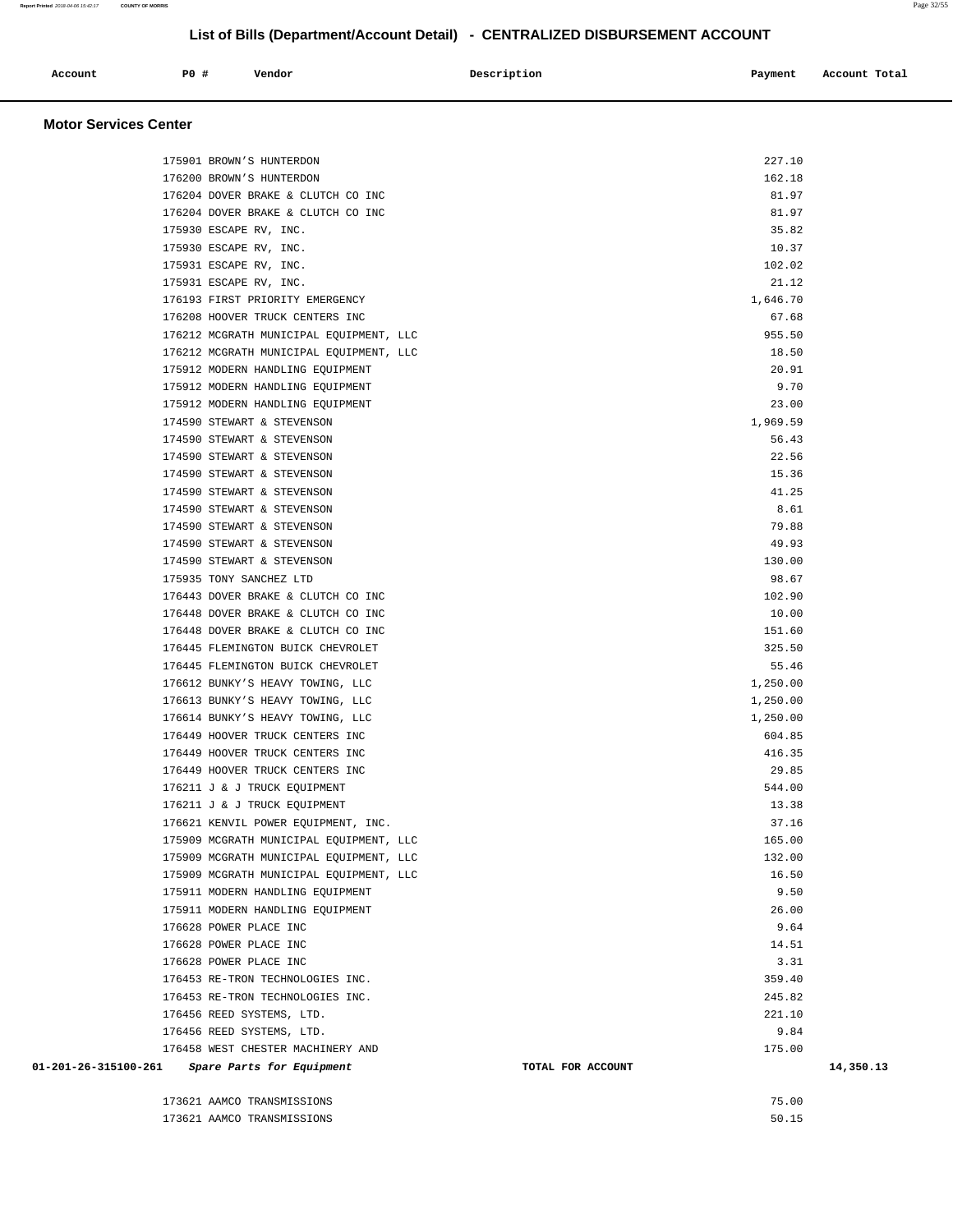| Account<br>. | <b>PO #</b> | Vendor<br>. | Description<br>$\sim$ $\sim$ | Payment | Account Total<br>.<br>. |
|--------------|-------------|-------------|------------------------------|---------|-------------------------|
|              |             |             |                              |         |                         |

#### **Motor Services Center**

|                                         | 175920 D&B AUTO SUPPLY                     |                   | 62.31     |          |
|-----------------------------------------|--------------------------------------------|-------------------|-----------|----------|
|                                         | 175920 D&B AUTO SUPPLY                     |                   | 935.02    |          |
|                                         | 175920 D&B AUTO SUPPLY                     |                   | 97.13     |          |
|                                         | 176201 D&B AUTO SUPPLY                     |                   | $-123.46$ |          |
|                                         | 176201 D&B AUTO SUPPLY                     |                   | $-253.14$ |          |
|                                         | 176201 D&B AUTO SUPPLY                     |                   | $-65.36$  |          |
|                                         | 176201 D&B AUTO SUPPLY                     |                   | $-84.57$  |          |
|                                         | 176201 D&B AUTO SUPPLY                     |                   | 203.60    |          |
|                                         | 176201 D&B AUTO SUPPLY                     |                   | 815.24    |          |
|                                         | 176201 D&B AUTO SUPPLY                     |                   | 760.04    |          |
|                                         | 176201 D&B AUTO SUPPLY                     |                   | 109.26    |          |
|                                         | 176201 D&B AUTO SUPPLY                     |                   | 755.84    |          |
|                                         | 176205 FLEMINGTON BUICK CHEVROLET          |                   | 83.38     |          |
|                                         | 175903 MORRISTOWN AUTO BODY INC            |                   | 180.00    |          |
|                                         | 175903 MORRISTOWN AUTO BODY INC            |                   | 135.00    |          |
|                                         | 175903 MORRISTOWN AUTO BODY INC            |                   | 175.00    |          |
|                                         | 175913 NIELSEN DODGE - C-J-R               |                   | 79.35     |          |
|                                         | 175913 NIELSEN DODGE - C-J-R               |                   | 109.83    |          |
|                                         | 175913 NIELSEN DODGE - C-J-R               |                   | 158.19    |          |
|                                         | 175936 SMITH BROTHERS SERVICES LLC         |                   | 79.00     |          |
|                                         | 175936 SMITH BROTHERS SERVICES LLC         |                   | 12.00     |          |
|                                         | 175926 SMITH MOTOR CO., INC.               |                   | 47.84     |          |
|                                         | 175926 SMITH MOTOR CO., INC.               |                   | 320.75    |          |
|                                         | 175926 SMITH MOTOR CO., INC.               |                   | 23.92     |          |
|                                         | 175926 SMITH MOTOR CO., INC.               |                   | 283.74    |          |
|                                         | 176442 BUNKY'S HEAVY TOWING, LLC           |                   | 350.00    |          |
|                                         | 175919 COACH & EQUIPMENT MANUFACTURING CO. |                   | 98.80     |          |
|                                         | 175919 COACH & EQUIPMENT MANUFACTURING CO. |                   | 117.94    |          |
|                                         | 175919 COACH & EQUIPMENT MANUFACTURING CO. |                   | 17.33     |          |
|                                         | 176440 D&B AUTO SUPPLY                     |                   | 106.65    |          |
|                                         | 176440 D&B AUTO SUPPLY                     |                   | 46.40     |          |
|                                         | 176440 D&B AUTO SUPPLY                     |                   | 25.64     |          |
|                                         | 176440 D&B AUTO SUPPLY                     |                   | 364.99    |          |
|                                         | 176451 NIELSEN DODGE - C-J-R               |                   | 17.03     |          |
|                                         | 176452 NIELSEN DODGE - C-J-R               |                   | 74.00     |          |
|                                         | 176624 NIELSEN DODGE - C-J-R               |                   | 17.54     |          |
|                                         | 176457 ROUTE 23 AUTOMALL LLC               |                   | 46.86     |          |
|                                         | 176457 ROUTE 23 AUTOMALL LLC               |                   | 29.22     |          |
|                                         | 176234 SMITH MOTOR CO., INC.               |                   | $-30.00$  |          |
|                                         | 176234 SMITH MOTOR CO., INC.               |                   | 88.76     |          |
|                                         | 176234 SMITH MOTOR CO., INC.               |                   | 881.69    |          |
|                                         | 176234 SMITH MOTOR CO., INC.               |                   | 34.28     |          |
|                                         | 176234 SMITH MOTOR CO., INC.               |                   | 44.10     |          |
|                                         | 176629 SMITH MOTOR CO., INC.               |                   | 132.28    |          |
|                                         | 176629 SMITH MOTOR CO., INC.               |                   | 19.52     |          |
|                                         | 176639 SMITH MOTOR CO., INC.               |                   | 178.21    |          |
|                                         | 175627 ABSOLUTE AUTO AND FLAT GLASS        |                   | 264.82    |          |
|                                         | 176437 BUNKY'S HEAVY TOWING, LLC           |                   | 150.00    |          |
| 01-201-26-315100-291    Vehicle Repairs |                                            | TOTAL FOR ACCOUNT |           | 8,048.83 |
|                                         | 176701 MARK CARTER                         |                   | 10.27     |          |
| 01-203-26-315100-098                    | (2017) Other Operating&Repair Supply       | TOTAL FOR ACCOUNT |           | 10.27    |
|                                         | 175925 SMITH MOTOR CO., INC.               |                   | $-50.00$  |          |
|                                         | 175925 SMITH MOTOR CO., INC.               |                   | 121.65    |          |
|                                         | 175925 SMITH MOTOR CO., INC.               |                   | 16.85     |          |

**Report Printed** 2018-04-06 15:42:17 **COUNTY OF MORRIS** Page 33/55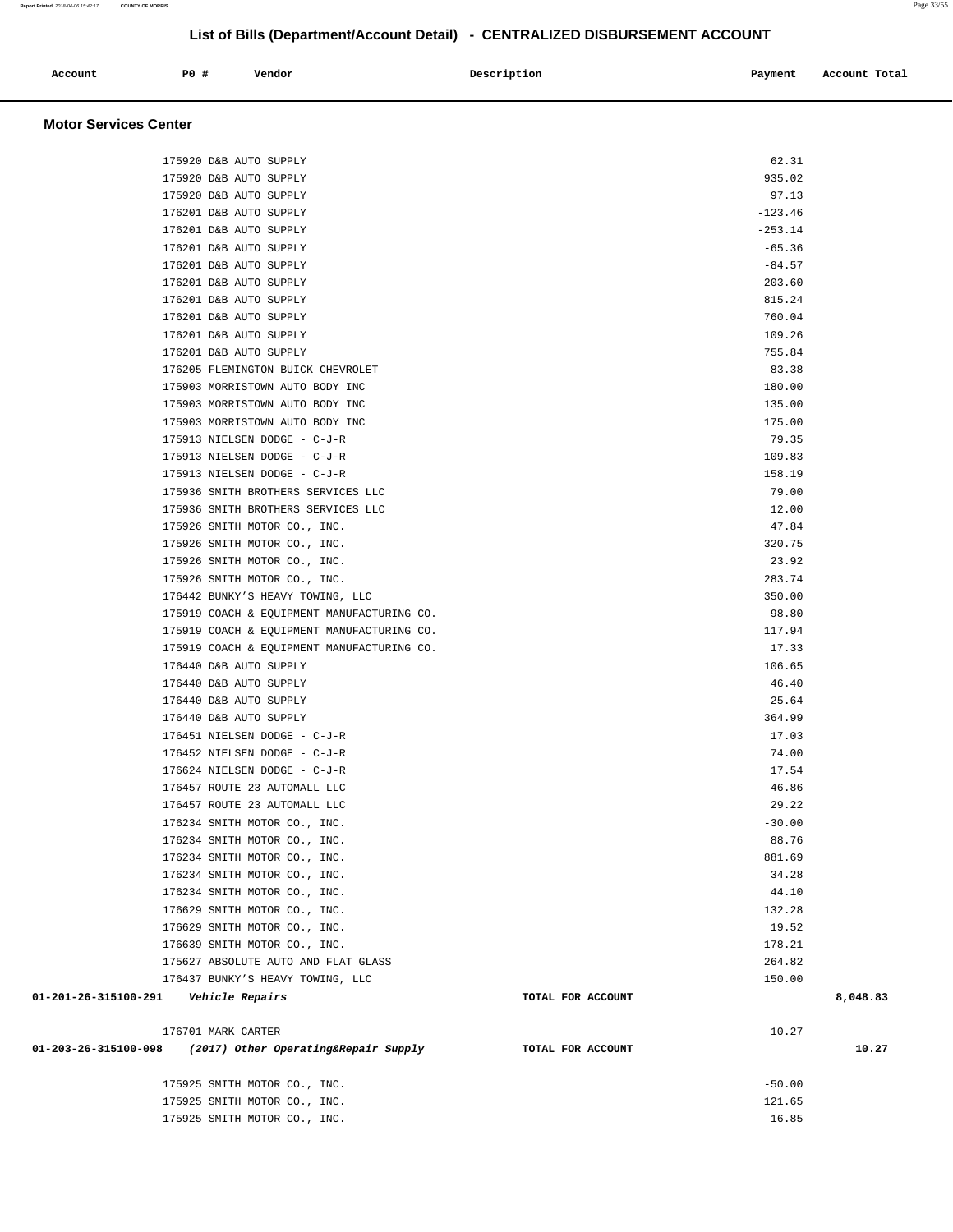**Report Printed** 2018-04-06 15:42:17 **COUNTY OF MORRIS** Page 34/55

# **List of Bills (Department/Account Detail) - CENTRALIZED DISBURSEMENT ACCOUNT**

| Account                      | PO# | Vendor                          | Description       | Payment | Account Total |
|------------------------------|-----|---------------------------------|-------------------|---------|---------------|
| <b>Motor Services Center</b> |     |                                 |                   |         |               |
| 01-203-26-315100-291         |     | (2017) Vehicle Repairs          | TOTAL FOR ACCOUNT |         | 303.50        |
|                              |     | TOTAL for Motor Services Center |                   |         | 56,397.50     |

# **Mosquito Extermination**

| 176700 MICHAEL ROSELLINI                               |                   | 102.20 |          |
|--------------------------------------------------------|-------------------|--------|----------|
| 176700 MICHAEL ROSELLINI                               |                   | 8.25   |          |
| 176602 RUSSELL BERGER                                  |                   | 251.10 |          |
| 176602 RUSSELL BERGER                                  |                   | 106.40 |          |
| 176602 RUSSELL BERGER                                  |                   | 86.29  |          |
| 176602 RUSSELL BERGER                                  |                   | 9.00   |          |
| 176602 RUSSELL BERGER                                  |                   | 13.00  |          |
| 176601 TERESA DUCKWORTH                                |                   | 251.10 |          |
| 176601 TERESA DUCKWORTH                                |                   | 116.20 |          |
| 176601 TERESA DUCKWORTH                                |                   | 30.39  |          |
| 176601 TERESA DUCKWORTH                                |                   | 9.00   |          |
| 176601 TERESA DUCKWORTH                                |                   | 5.00   |          |
| 176603 WILLIAM KARLAK                                  |                   | 167.40 |          |
| 176603 WILLIAM KARLAK                                  |                   | 106.40 |          |
| 176603 WILLIAM KARLAK                                  |                   | 28.36  |          |
| 176603 WILLIAM KARLAK                                  |                   | 10.50  |          |
| 176603 WILLIAM KARLAK                                  |                   | 2.00   |          |
| $01-201-26-320100-039$ Education Schools & Training    | TOTAL FOR ACCOUNT |        | 1,302.59 |
| 176343 W.B. MASON COMPANY INC                          |                   | 59.98  |          |
| 176343 W.B. MASON COMPANY INC                          |                   | 43.98  |          |
| 176343 W.B. MASON COMPANY INC                          |                   | 32.19  |          |
| 176343 W.B. MASON COMPANY INC                          |                   | 29.98  |          |
|                                                        |                   | 43.22  |          |
| 176343 W.B. MASON COMPANY INC                          |                   |        |          |
| 01-201-26-320100-058 Office Supplies & Stationery      | TOTAL FOR ACCOUNT |        | 209.35   |
| 176276 ENVIRONMENTAL SYSTEMS                           |                   | 400.00 |          |
| 01-201-26-320100-095 Other Administrative Supplies     | TOTAL FOR ACCOUNT |        | 400.00   |
| 176343 W.B. MASON COMPANY INC                          |                   | 25.74  |          |
| 176343 W.B. MASON COMPANY INC                          |                   | 68.94  |          |
| 01-201-26-320100-249 Bldg Maintenance Supplies         | TOTAL FOR ACCOUNT |        | 94.68    |
| 175559 AMERICAN WEAR INC.                              |                   | 86.65  |          |
|                                                        |                   | 86.65  |          |
| 175559 AMERICAN WEAR INC.<br>175559 AMERICAN WEAR INC. |                   | 86.65  |          |
|                                                        |                   | 86.65  |          |
| 175559 AMERICAN WEAR INC.                              |                   |        | 346.60   |
| 01-201-26-320100-251<br>Ground Maintenance Supplies    | TOTAL FOR ACCOUNT |        |          |
| 176280 NAPA OF ROCKAWAY                                |                   | 22.34  |          |
| 176280 NAPA OF ROCKAWAY                                |                   | 4.66   |          |
| 176280 NAPA OF ROCKAWAY                                |                   | 5.90   |          |
| 176280 NAPA OF ROCKAWAY                                |                   | 5.90   |          |
| 176280 NAPA OF ROCKAWAY                                |                   | 28.26  |          |
| 176280 NAPA OF ROCKAWAY                                |                   | 10.54  |          |
| 01-201-26-320100-291<br>Vehicle Repairs                | TOTAL FOR ACCOUNT |        | 77.60    |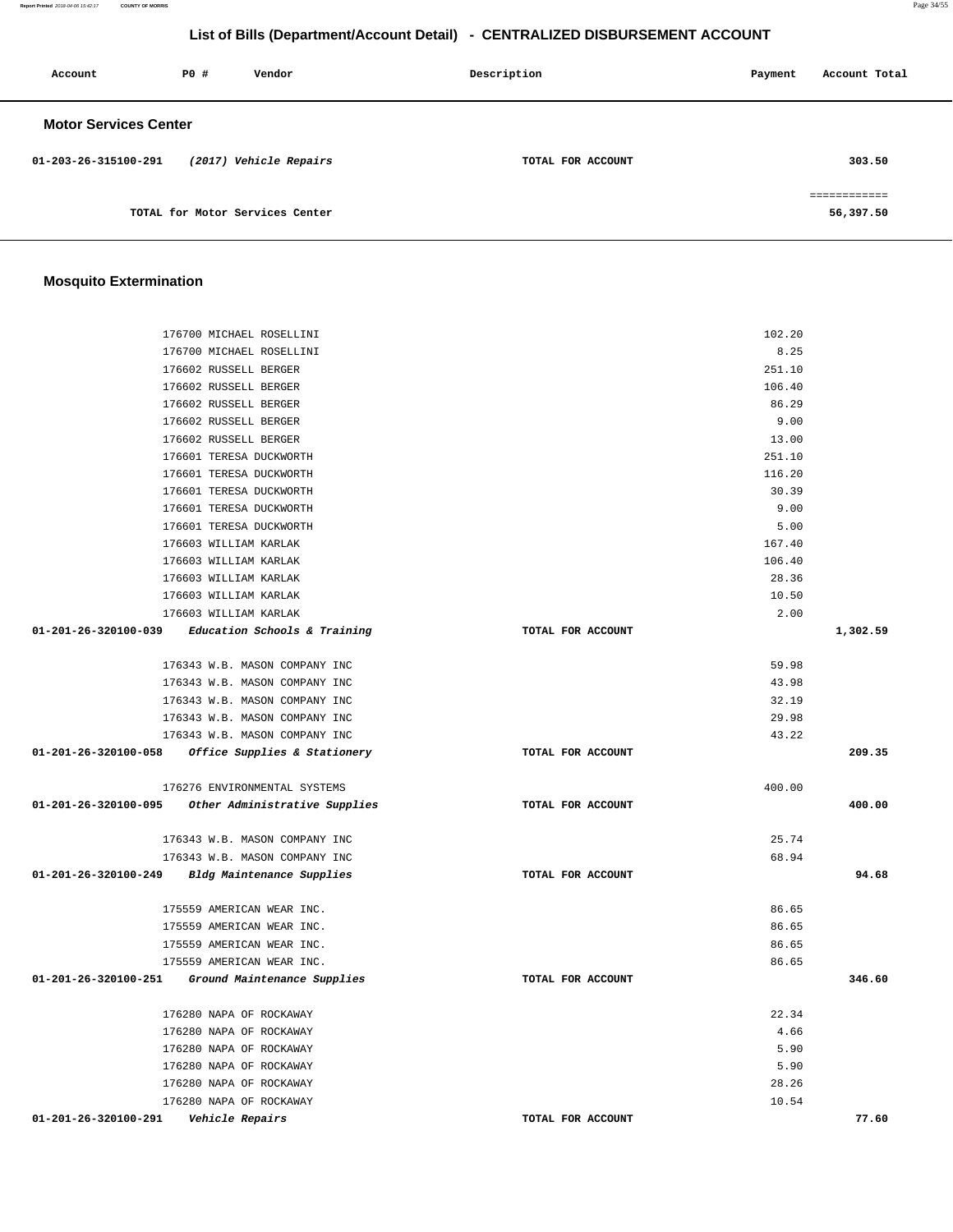**Report Printed** 2018-04-06 15:42:17 **COUNTY OF MORRIS** Page 35/55

# **List of Bills (Department/Account Detail) - CENTRALIZED DISBURSEMENT ACCOUNT**

| Account                       | P0 # | Vendor                              | Description       | Account Total<br>Payment |  |
|-------------------------------|------|-------------------------------------|-------------------|--------------------------|--|
| <b>Mosquito Extermination</b> |      |                                     |                   |                          |  |
| 01-203-26-320100-058          |      | (2017) Office Supplies & Stationery | TOTAL FOR ACCOUNT | 21.98                    |  |
|                               |      | TOTAL for Mosquito Extermination    |                   | ============<br>2,452.80 |  |

# **Health Management**

|                      | 177173 PAPER MART INC         |                   | 196.13 |
|----------------------|-------------------------------|-------------------|--------|
| 01-201-27-330100-084 | <i>Other Outside Services</i> | TOTAL FOR ACCOUNT | 196.13 |
|                      |                               |                   |        |
|                      |                               |                   |        |
|                      | TOTAL for Health Management   |                   | 196.13 |

### **Human Services**

| 175812 CRYSTAL SPRINGS<br>$01 - 201 - 27 - 331100 - 058$<br>Office Supplies & Stationery | TOTAL FOR ACCOUNT | 10.99    | 10.99                    |
|------------------------------------------------------------------------------------------|-------------------|----------|--------------------------|
| 177161 COUNTY OF MORRIS<br>$01 - 201 - 27 - 331100 - 068$<br>Postage & Metered Mail      | TOTAL FOR ACCOUNT | 30.02    | 30.02                    |
| 176861 NJHMFA-HMIS<br>Other Outside Services<br>$01 - 201 - 27 - 331100 - 084$           | TOTAL FOR ACCOUNT | 6.500.00 | 6,500.00                 |
| TOTAL for Human Services                                                                 |                   |          | ------------<br>6,541.01 |

### **Youth Shelter**

|        | 36.24 |                   | 176513 W.B. MASON COMPANY INC                           |
|--------|-------|-------------------|---------------------------------------------------------|
|        | 69.36 |                   | 176513 W.B. MASON COMPANY INC                           |
|        | 42.96 |                   | 176513 W.B. MASON COMPANY INC                           |
|        | 13.25 |                   | 176513 W.B. MASON COMPANY INC                           |
| 161.81 |       | TOTAL FOR ACCOUNT | 01-201-27-331110-058<br>Office Supplies & Stationery    |
|        |       |                   |                                                         |
|        | 0.47  |                   | 177161 COUNTY OF MORRIS                                 |
| 0.47   |       | TOTAL FOR ACCOUNT | 01-201-27-331110-068<br>Postage and Metered Mail        |
|        |       |                   |                                                         |
|        | 2.16  |                   | 176510 R.S. KNAPP CO. INC.                              |
|        | 19.44 |                   | 176510 R.S. KNAPP CO. INC.                              |
|        | 7.00  |                   | 176510 R.S. KNAPP CO. INC.                              |
|        | 28.08 |                   | 176510 R.S. KNAPP CO. INC.                              |
|        | 36.86 |                   | 176510 R.S. KNAPP CO. INC.                              |
|        | 17.50 |                   | 176510 R.S. KNAPP CO. INC.                              |
|        | 10.27 |                   | 176510 R.S. KNAPP CO. INC.                              |
| 121.31 |       | TOTAL FOR ACCOUNT | <b>Furniture &amp; Fixtures</b><br>01-201-27-331110-162 |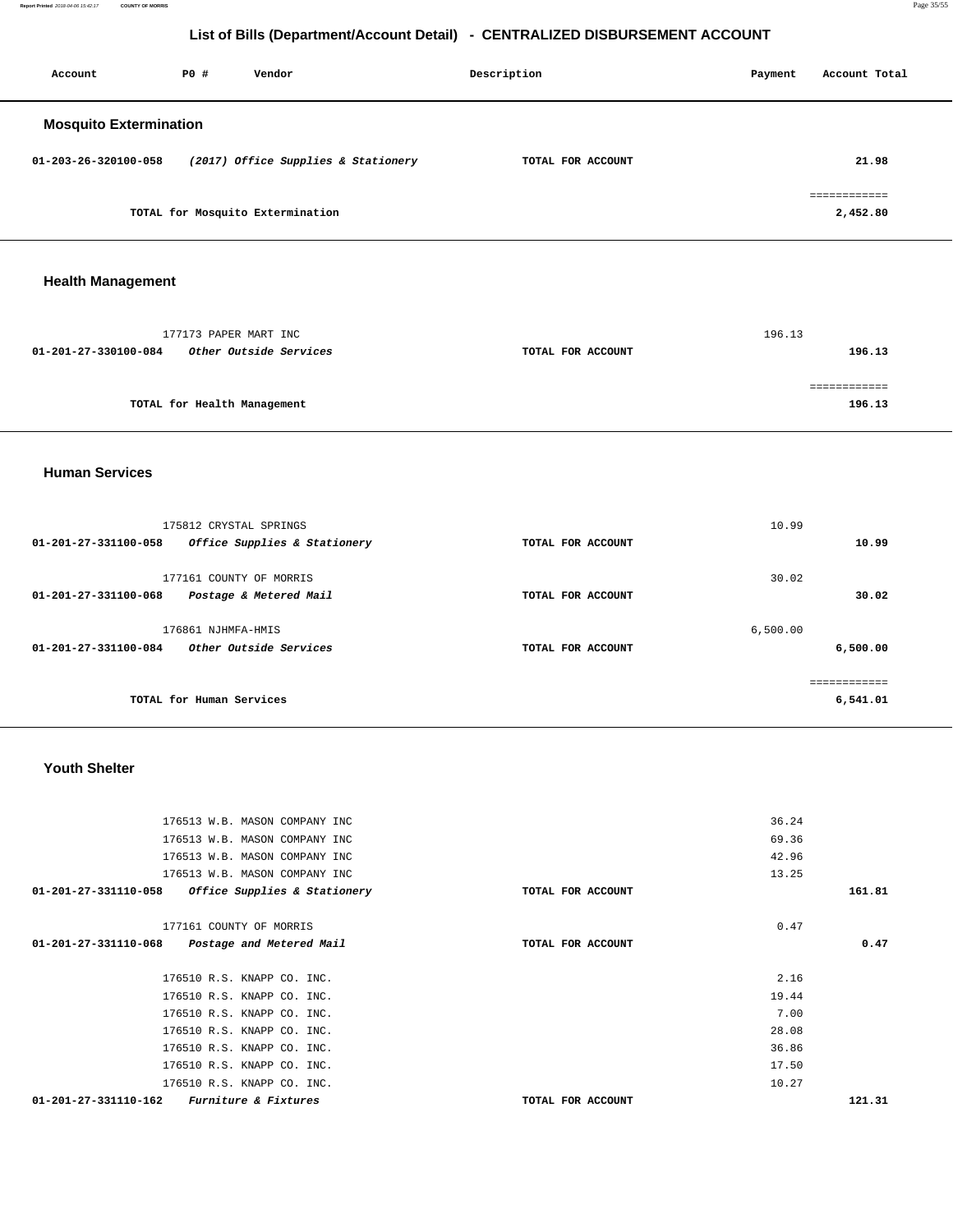| Account              | PO#                                                             | Vendor                                                                                                                                                                                                                                                                                                                                    | Description       | Payment                                                                                | Account Total             |
|----------------------|-----------------------------------------------------------------|-------------------------------------------------------------------------------------------------------------------------------------------------------------------------------------------------------------------------------------------------------------------------------------------------------------------------------------------|-------------------|----------------------------------------------------------------------------------------|---------------------------|
| <b>Youth Shelter</b> |                                                                 |                                                                                                                                                                                                                                                                                                                                           |                   |                                                                                        |                           |
|                      |                                                                 | 175670 NU-WAY CONCESSIONAIRES INC<br>175670 NU-WAY CONCESSIONAIRES INC<br>175670 NU-WAY CONCESSIONAIRES INC<br>176512 NU-WAY CONCESSIONAIRES INC<br>176512 NU-WAY CONCESSIONAIRES INC<br>176512 NU-WAY CONCESSIONAIRES INC<br>176512 NU-WAY CONCESSIONAIRES INC<br>176512 NU-WAY CONCESSIONAIRES INC<br>176512 NU-WAY CONCESSIONAIRES INC |                   | 782.00<br>264.50<br>264.50<br>897.00<br>897.00<br>425.50<br>425.50<br>652.96<br>528.43 |                           |
| 01-201-27-331110-185 | Food                                                            | 176512 NU-WAY CONCESSIONAIRES INC                                                                                                                                                                                                                                                                                                         | TOTAL FOR ACCOUNT | 532.61                                                                                 | 6,452.00                  |
| 01-201-27-331110-189 | 176509 ATLANTIC CORPORATE<br>176516 LTC SCRIPTS INC.<br>Medical |                                                                                                                                                                                                                                                                                                                                           | TOTAL FOR ACCOUNT | 8,567.10<br>133.37                                                                     | 8,700.47                  |
|                      | TOTAL for Youth Shelter                                         |                                                                                                                                                                                                                                                                                                                                           |                   |                                                                                        | ============<br>15,436.06 |

# **Office on Aging**

| 176768 RUTGERS STATE UNIVERSITY OF NJ                       |                   | 129.00       |
|-------------------------------------------------------------|-------------------|--------------|
| 01-201-27-333100-039<br>Education Schools & Training        | TOTAL FOR ACCOUNT | 129.00       |
|                                                             |                   |              |
| 176822 BETH DENMEAD                                         |                   | 12.00        |
| 01-201-27-333100-048<br>Insurance                           | TOTAL FOR ACCOUNT | 12.00        |
| 177161 COUNTY OF MORRIS                                     |                   | 223.72       |
| 01-201-27-333100-068<br>Postage & Metered Mail              | TOTAL FOR ACCOUNT | 223.72       |
|                                                             |                   |              |
| 176822 BETH DENMEAD                                         |                   | 47.25        |
| 176822 BETH DENMEAD                                         |                   | 14.25        |
| 01-201-27-333100-082<br>Travel Expense                      | TOTAL FOR ACCOUNT | 61.50        |
| 176819 HUBER & ASSOCIATES                                   |                   | 1,400.00     |
| 01-201-27-333100-084<br>Other Outside Services              | TOTAL FOR ACCOUNT | 1,400.00     |
|                                                             |                   |              |
| 176818 RUTGERS STATE UNIVERSITY OF NJ                       |                   | 40.00        |
| 01-203-27-333100-039<br>(2017) Education Schools & Training | TOTAL FOR ACCOUNT | 40.00        |
|                                                             |                   |              |
|                                                             |                   | ============ |
| TOTAL for Office on Aging                                   |                   | 1,866.22     |
|                                                             |                   |              |

#### **Grant in Aid**

| 176688 CFCS - HOPE HOUSE        | 2,355.00 |
|---------------------------------|----------|
| 176691 EL PRIMER PASO, LTD.     | 7,363.00 |
| 176549 NEW HOPE FOUNDATION INC. | 1,400.00 |
| 176549 NEW HOPE FOUNDATION INC. | 2,800.00 |
| 176769 CFCS - HOPE HOUSE        | 1,125.00 |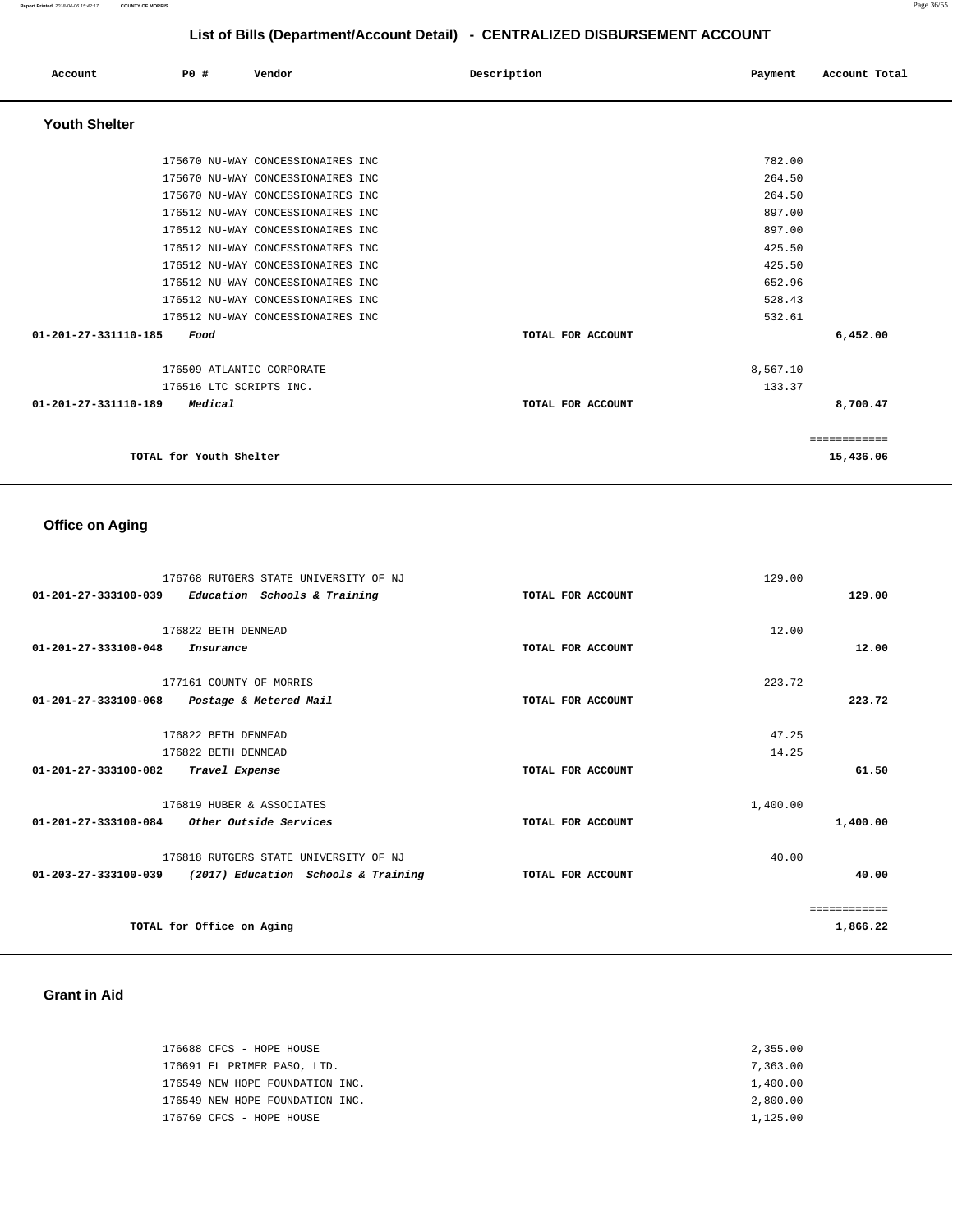| Account              | P0 #                   | Vendor                             | Description       | Payment  | Account Total |
|----------------------|------------------------|------------------------------------|-------------------|----------|---------------|
| <b>Grant in Aid</b>  |                        |                                    |                   |          |               |
|                      |                        | 176835 CFCS - HOPE HOUSE           |                   | 2,300.00 |               |
|                      |                        | 176844 DAWN CENTER FOR INDEPENDENT |                   | 542.00   |               |
|                      |                        | 176846 DAWN CENTER FOR INDEPENDENT |                   | 689.00   |               |
|                      |                        | 176846 DAWN CENTER FOR INDEPENDENT |                   | 1,130.00 |               |
|                      |                        | 176846 DAWN CENTER FOR INDEPENDENT |                   | 1,364.00 |               |
|                      |                        | 176963 CFCS - HOPE HOUSE           |                   | 1,778.00 |               |
| 01-201-27-342000-090 |                        | Grant in Aid: Program Expenditures | TOTAL FOR ACCOUNT |          | 25,186.00     |
|                      |                        |                                    |                   |          | ============  |
|                      | TOTAL for Grant in Aid |                                    |                   |          | 25,186.00     |

### **Seniors, Disabled & Veterans**

| 176767 NJ ACDS INC.                                  |                   | 75.00 |
|------------------------------------------------------|-------------------|-------|
| Associations and Memberships<br>01-201-27-343100-023 | TOTAL FOR ACCOUNT | 75.00 |
|                                                      |                   |       |
|                                                      |                   |       |
| TOTAL for Seniors, Disabled & Veterans               |                   | 75.00 |

### **County Board of Social Service**

| 174900 NJ CHILD SUPPORT COUNCIL                   |                   | 450.00   |          |
|---------------------------------------------------|-------------------|----------|----------|
| 01-201-27-345100-034 Conference Expenses          | TOTAL FOR ACCOUNT |          | 450.00   |
| 176217 CRYSTAL SPRINGS                            |                   | 6.93     |          |
| 176217 CRYSTAL SPRINGS                            |                   | 1.98     |          |
| 176217 CRYSTAL SPRINGS                            |                   | 232.50   |          |
| 175126 MORRIS COUNTY ENGRAVING LLC                |                   | 180.00   |          |
| 175126 MORRIS COUNTY ENGRAVING LLC                |                   | 24.30    |          |
| 175612 OFFICE CONCEPTS GROUP, INC.                |                   | 1,311.70 |          |
| 177168 PAPER MART INC                             |                   | 2,970.58 |          |
| 177173 PAPER MART INC                             |                   | 587.50   |          |
| 01-201-27-345100-058 Office Supplies & Stationery | TOTAL FOR ACCOUNT |          | 5,315.49 |
| 176228 THOMSON REUTER-WEST                        |                   | 310.91   |          |
| 176228 THOMSON REUTER-WEST                        |                   | 14.70    |          |
| 01-201-27-345100-059 Other General Expenses       | TOTAL FOR ACCOUNT |          | 325.61   |
| 175136 CDW GOVERNMENT                             |                   | 1,943.18 |          |
| 175136 CDW GOVERNMENT                             |                   | 1,210.83 |          |
| 175136 CDW GOVERNMENT                             |                   | 948.24   |          |
|                                                   | TOTAL FOR ACCOUNT |          | 4,102.25 |
| 175611 U.S. SECURITY ASSOCIATES, INC.             |                   | 2,618.24 |          |
| 175616 U.S. SECURITY ASSOCIATES, INC.             |                   | 2,072.35 |          |
| 176216 U.S. SECURITY ASSOCIATES, INC.             |                   | 2,075.92 |          |
| 176226 U.S. SECURITY ASSOCIATES, INC.             |                   | 2,391.00 |          |
| 01-201-27-345100-325 Special Services             | TOTAL FOR ACCOUNT |          | 9,157.51 |
| 175710 DELTA DENTAL INSURANCE COMPANY             |                   | 141.54   |          |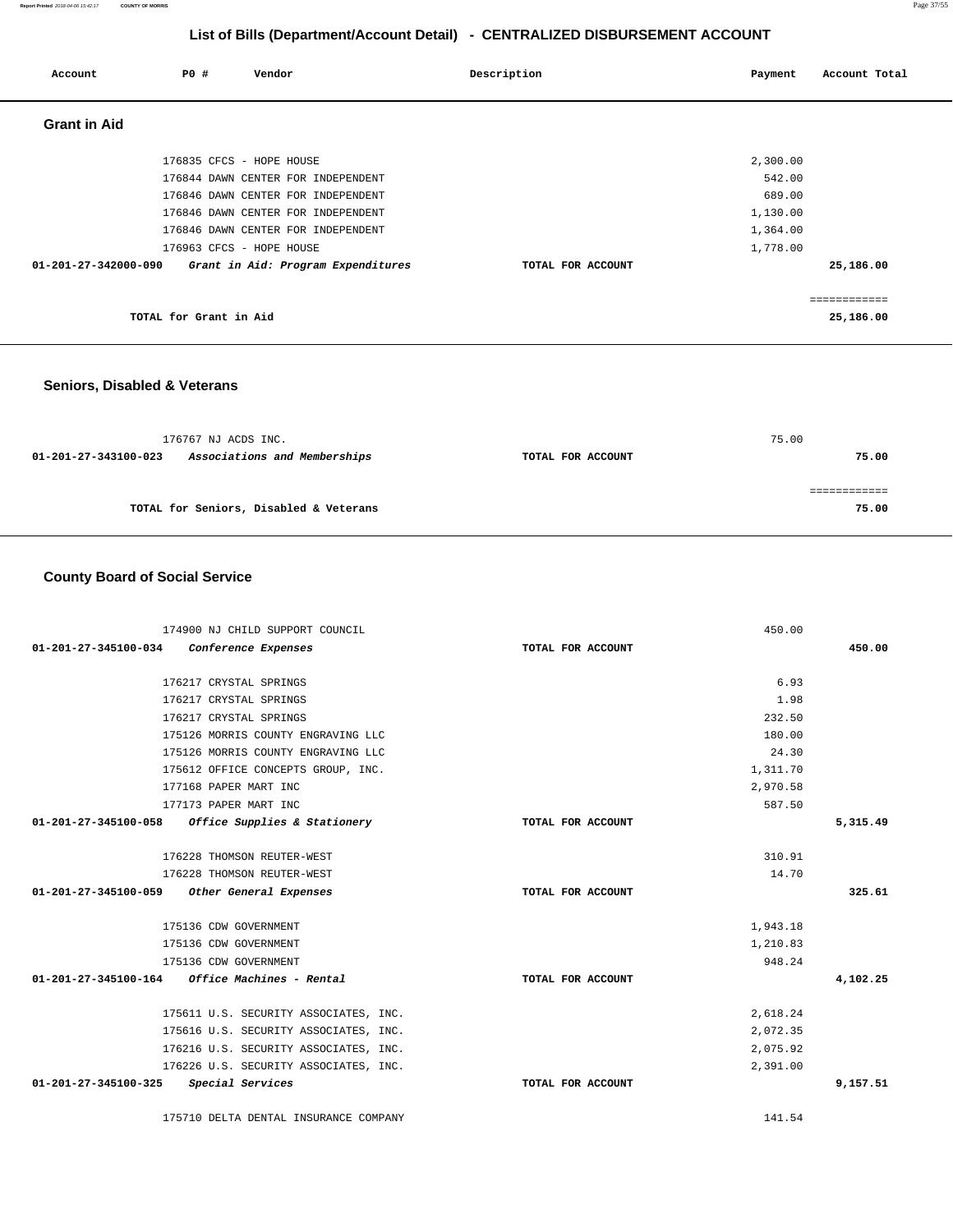**Report Printed** 2018-04-06 15:42:17 **COUNTY OF MORRIS** Page 38/55

# **List of Bills (Department/Account Detail) - CENTRALIZED DISBURSEMENT ACCOUNT**

| Account                               | PO# | Vendor                                   | Description       | Payment | Account Total             |
|---------------------------------------|-----|------------------------------------------|-------------------|---------|---------------------------|
| <b>County Board of Social Service</b> |     |                                          |                   |         |                           |
| 01-201-27-345100-329                  |     | Hospital Insurance Premiums              | TOTAL FOR ACCOUNT |         | 3,086.16                  |
|                                       |     | TOTAL for County Board of Social Service |                   |         | ============<br>22,437.02 |

#### **MV:Administration**

| 175552 CURRENT ELEVATOR TECHNOLOGY             |                   | 3,400.00     |
|------------------------------------------------|-------------------|--------------|
| 01-201-27-350100-036<br>Contracted Services    | TOTAL FOR ACCOUNT | 3,400.00     |
|                                                |                   |              |
| 177161 COUNTY OF MORRIS                        |                   | 25.20        |
| 01-201-27-350100-068<br>Postage & Metered Mail | TOTAL FOR ACCOUNT | 25.20        |
|                                                |                   |              |
| 175549 NORTHEAST COMMUNICATIONS, INC.          |                   | 900.00       |
| 175549 NORTHEAST COMMUNICATIONS, INC.          |                   | 20.00        |
| 01-201-27-350100-266<br>Safety Items           | TOTAL FOR ACCOUNT | 920.00       |
|                                                |                   |              |
|                                                |                   | ------------ |
| TOTAL for MV:Administration                    |                   | 4,345.20     |
|                                                |                   |              |

# **County Adjuster**

| 177161 COUNTY OF MORRIS<br>Postage & Metered Mail | TOTAL FOR ACCOUNT | 430.64 | 430.64 |
|---------------------------------------------------|-------------------|--------|--------|
| Office Supplies & Stationery                      | TOTAL FOR ACCOUNT |        | 517.77 |
| 177173 PAPER MART INC                             |                   | 99.50  |        |
| 177168 PAPER MART INC                             |                   | 277.80 |        |
| 176588 W.B. MASON COMPANY INC                     |                   | 140.47 |        |
|                                                   |                   |        |        |

### **Morris Cty Park Commission**

| 175723 MORRIS COUNTY PARK COMMISSION<br>175723 MORRIS COUNTY PARK COMMISSION |                                         |                   | 2,279,167.00<br>2,279,167.00 |
|------------------------------------------------------------------------------|-----------------------------------------|-------------------|------------------------------|
| 01-201-28-370100-090                                                         | Morris Cty Park Commission Expenditures | TOTAL FOR ACCOUNT | 4,558,334.00                 |
|                                                                              |                                         |                   |                              |
| TOTAL for Morris Cty Park Commission                                         |                                         |                   | 4,558,334.00                 |

**County Library**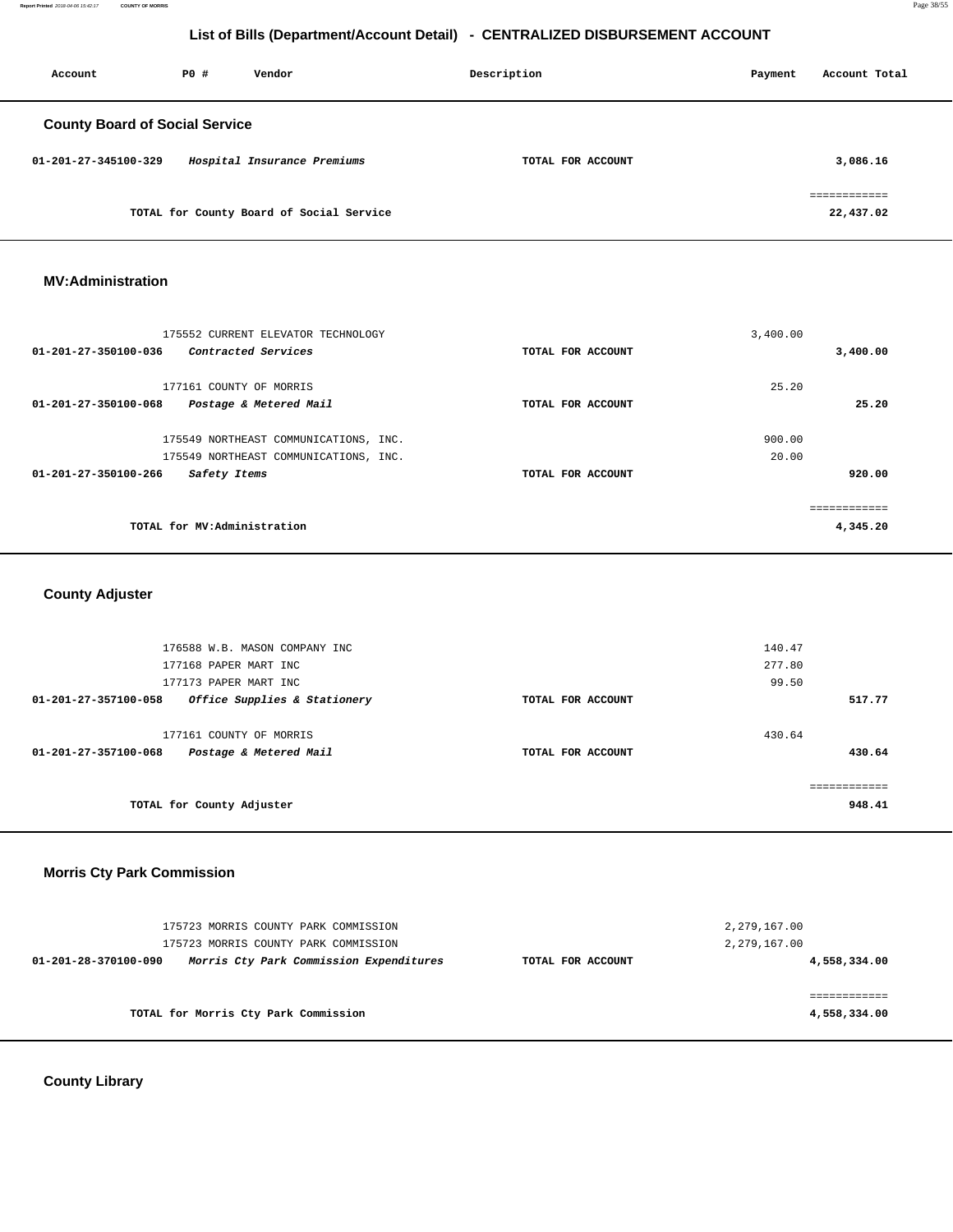#### **Report Printed** 2018-04-06 15:42:17 **COUNTY OF MORRIS** Page 39/55

# **List of Bills (Department/Account Detail) - CENTRALIZED DISBURSEMENT ACCOUNT**

| LIST OF BIIIS (Department/Account Detail) - CENTRALIZED DISBURSEMENT ACCOUNT |                          |                                    |                   |          |               |
|------------------------------------------------------------------------------|--------------------------|------------------------------------|-------------------|----------|---------------|
| Account                                                                      | PO#                      | Vendor                             | Description       | Payment  | Account Total |
| <b>County Library</b>                                                        |                          |                                    |                   |          |               |
| 01-201-29-390100-023                                                         |                          | Associations and Memberships       | TOTAL FOR ACCOUNT |          | 200.00        |
|                                                                              |                          | 174524 THOMSON REUTERS-WEST        |                   | 1,590.71 |               |
|                                                                              | 175255 ALLDATA LLC       |                                    |                   | 1,500.00 |               |
|                                                                              |                          | 175308 EBSCO INFORMATION SERVICES  |                   | 384.00   |               |
|                                                                              |                          | 174515 NJ STATE LEAGUE OF          |                   | 45.00    |               |
| 01-201-29-390100-028                                                         |                          | Books & Periodicals                | TOTAL FOR ACCOUNT |          | 3,519.71      |
|                                                                              |                          | 177161 COUNTY OF MORRIS            |                   | 674.13   |               |
| 01-201-29-390100-068                                                         |                          | Postage & Metered Mail             | TOTAL FOR ACCOUNT |          | 674.13        |
|                                                                              | 175304 ERENI SEVASTI     |                                    |                   | 300.00   |               |
|                                                                              | 175303 SYLWIA KLOC       |                                    |                   | 600.00   |               |
| 01-201-29-390100-090                                                         |                          | Program Expenditures               | TOTAL FOR ACCOUNT |          | 900.00        |
|                                                                              |                          | 176338 OFFICE CONCEPTS GROUP, INC. |                   | 415.29   |               |
|                                                                              |                          | 176337 W.B. MASON COMPANY INC      |                   | 291.93   |               |
|                                                                              |                          | 176337 W.B. MASON COMPANY INC      |                   | $-11.20$ |               |
|                                                                              |                          | 177173 PAPER MART INC              |                   | 154.50   |               |
| 01-201-29-390100-095                                                         |                          | Other Administrative Supplies      | TOTAL FOR ACCOUNT |          | 850.52        |
|                                                                              |                          | 168977 SAGE PUBLICATIONS, INC.     |                   | 362.33   |               |
| 01-203-29-390100-028                                                         |                          | (2017) Books & Periodicals         | TOTAL FOR ACCOUNT |          | 362.33        |
|                                                                              |                          |                                    |                   |          | ============  |
|                                                                              | TOTAL for County Library |                                    |                   |          | 6,506.69      |

# **County Superintendent of Schoo**

| 176243 W.B. MASON COMPANY INC<br>177168 PAPER MART INC |                   | 61.00<br>118.40 |
|--------------------------------------------------------|-------------------|-----------------|
| Office Supplies & Stationery<br>01-201-29-392100-058   | TOTAL FOR ACCOUNT | 179.40          |
| 177161 COUNTY OF MORRIS                                |                   | 99.02           |
| Postage & Metered Mail<br>01-201-29-392100-068         | TOTAL FOR ACCOUNT | 99.02           |
|                                                        |                   |                 |
| TOTAL for County Superintendent of Schoo               |                   | 278.42          |

# **Contribution to County College**

| 177155 COUNTY COLLEGE OF MORRIS<br>177156 COUNTY COLLEGE OF MORRIS |                   | 584,687.30<br>584,687.30 |
|--------------------------------------------------------------------|-------------------|--------------------------|
| Expenditures<br>01-201-29-395100-090                               | TOTAL FOR ACCOUNT | 1,169,374.60             |
|                                                                    |                   |                          |
| TOTAL for Contribution to County College                           |                   | 1,169,374.60             |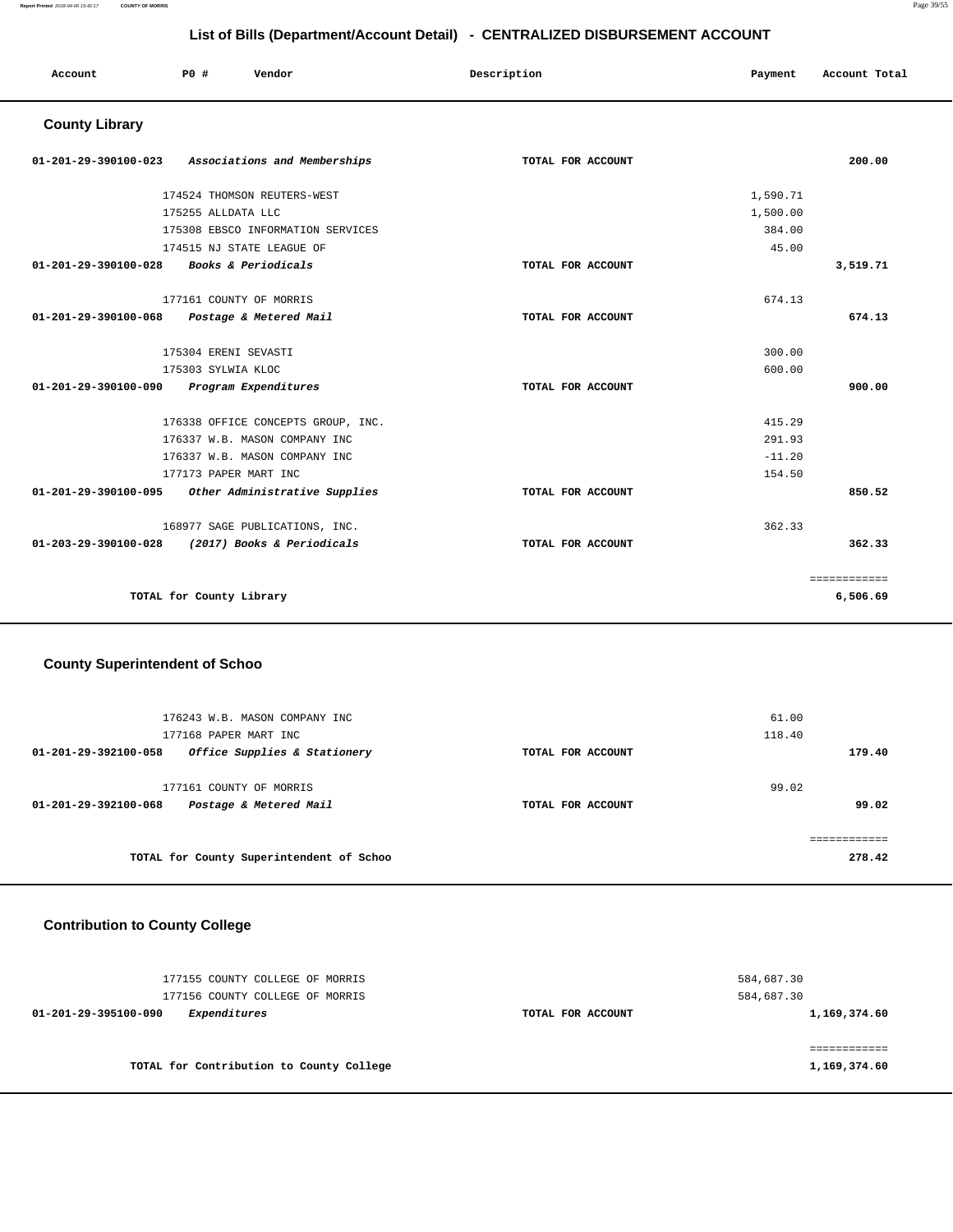**Report Printed** 2018-04-06 15:42:17 **COUNTY OF MORRIS** Page 40/55

# **List of Bills (Department/Account Detail) - CENTRALIZED DISBURSEMENT ACCOUNT**

| Account              | P0 #                    | Vendor                              | Description       | Payment | Account Total |
|----------------------|-------------------------|-------------------------------------|-------------------|---------|---------------|
|                      |                         |                                     |                   |         |               |
|                      | 177161 COUNTY OF MORRIS |                                     |                   | 5.64    |               |
| 01-201-29-396100-068 |                         | Postage & Metered Mail              | TOTAL FOR ACCOUNT |         | 5.64          |
|                      | 176609 KELLY DZIAK      |                                     |                   | 43.40   |               |
| 01-201-29-396100-082 | Travel Expense          |                                     | TOTAL FOR ACCOUNT |         | 43.40         |
|                      | 176609 KELLY DZIAK      |                                     |                   | 102.30  |               |
| 01-201-29-396100-095 |                         | Other Administrative Supplies       | TOTAL FOR ACCOUNT |         | 102.30        |
|                      |                         |                                     |                   |         |               |
|                      |                         | TOTAL for Rutgers Extension Service |                   |         | 151.34        |

# **Fire and Police Academy**

| 176577 KFT FIRE TRAINERS, LLC                               |                   | 35,558.00 |           |
|-------------------------------------------------------------|-------------------|-----------|-----------|
| 01-201-29-407100-044<br><i>Equipment Service Agreements</i> | TOTAL FOR ACCOUNT |           | 35,558.00 |
| 176465 OFFICE CONCEPTS GROUP, INC.                          |                   | 109.00    |           |
| 176465 OFFICE CONCEPTS GROUP, INC.                          |                   | 24.40     |           |
| 176465 OFFICE CONCEPTS GROUP, INC.                          |                   | 118.64    |           |
| 176464 W.B. MASON COMPANY INC                               |                   | 36.72     |           |
| 176464 W.B. MASON COMPANY INC                               |                   | 6.78      |           |
| 176464 W.B. MASON COMPANY INC                               |                   | 10.98     |           |
| 176464 W.B. MASON COMPANY INC                               |                   | 27.07     |           |
| 176464 W.B. MASON COMPANY INC                               |                   | 22.63     |           |
| 176464 W.B. MASON COMPANY INC                               |                   | 2.21      |           |
| 176464 W.B. MASON COMPANY INC                               |                   | 32.63     |           |
| 176464 W.B. MASON COMPANY INC                               |                   | 38.77     |           |
| 176464 W.B. MASON COMPANY INC                               |                   | 85.00     |           |
| 01-201-29-407100-058 Office Supplies & Stationery           | TOTAL FOR ACCOUNT |           | 514.83    |
| 176052 ALL COUNTY RENTAL CENTER                             |                   | 36.00     |           |
| 177168 PAPER MART INC                                       |                   | 260.50    |           |
| 177173 PAPER MART INC                                       |                   | 199.00    |           |
| 176199 ATLANTIC TRAINING CENTER                             |                   | 165.00    |           |
| 01-201-29-407100-059 Other General Expenses                 | TOTAL FOR ACCOUNT |           | 660.50    |
|                                                             |                   |           |           |
| 177161 COUNTY OF MORRIS                                     |                   | 108.20    |           |
| 01-201-29-407100-068 Postage & Metered Mail                 | TOTAL FOR ACCOUNT |           | 108.20    |
| 175956 MEGGIT TRAINING SYSTEMS INC.                         |                   | 40.32     |           |
| 175956 MEGGIT TRAINING SYSTEMS INC.                         |                   | 9.70      |           |
| 175956 MEGGIT TRAINING SYSTEMS INC.                         |                   | 10.00     |           |
| 01-201-29-407100-223<br>Building Repairs                    | TOTAL FOR ACCOUNT |           | 60.02     |
| 176053 MORRISTOWN LUMBER &                                  |                   | 447.50    |           |
| 176053 MORRISTOWN LUMBER &                                  |                   | 202.64    |           |
| 176053 MORRISTOWN LUMBER &                                  |                   | 209.28    |           |
| 176053 MORRISTOWN LUMBER &                                  |                   | 51.48     |           |
| 176053 MORRISTOWN LUMBER &                                  |                   | 49.98     |           |
| 176053 MORRISTOWN LUMBER &                                  |                   | 29.99     |           |
| 176053 MORRISTOWN LUMBER &                                  |                   | 312.50    |           |
| 176053 MORRISTOWN LUMBER &                                  |                   | 15.84     |           |
| 01-201-29-407100-258<br>Equipment                           | TOTAL FOR ACCOUNT |           | 1,319.21  |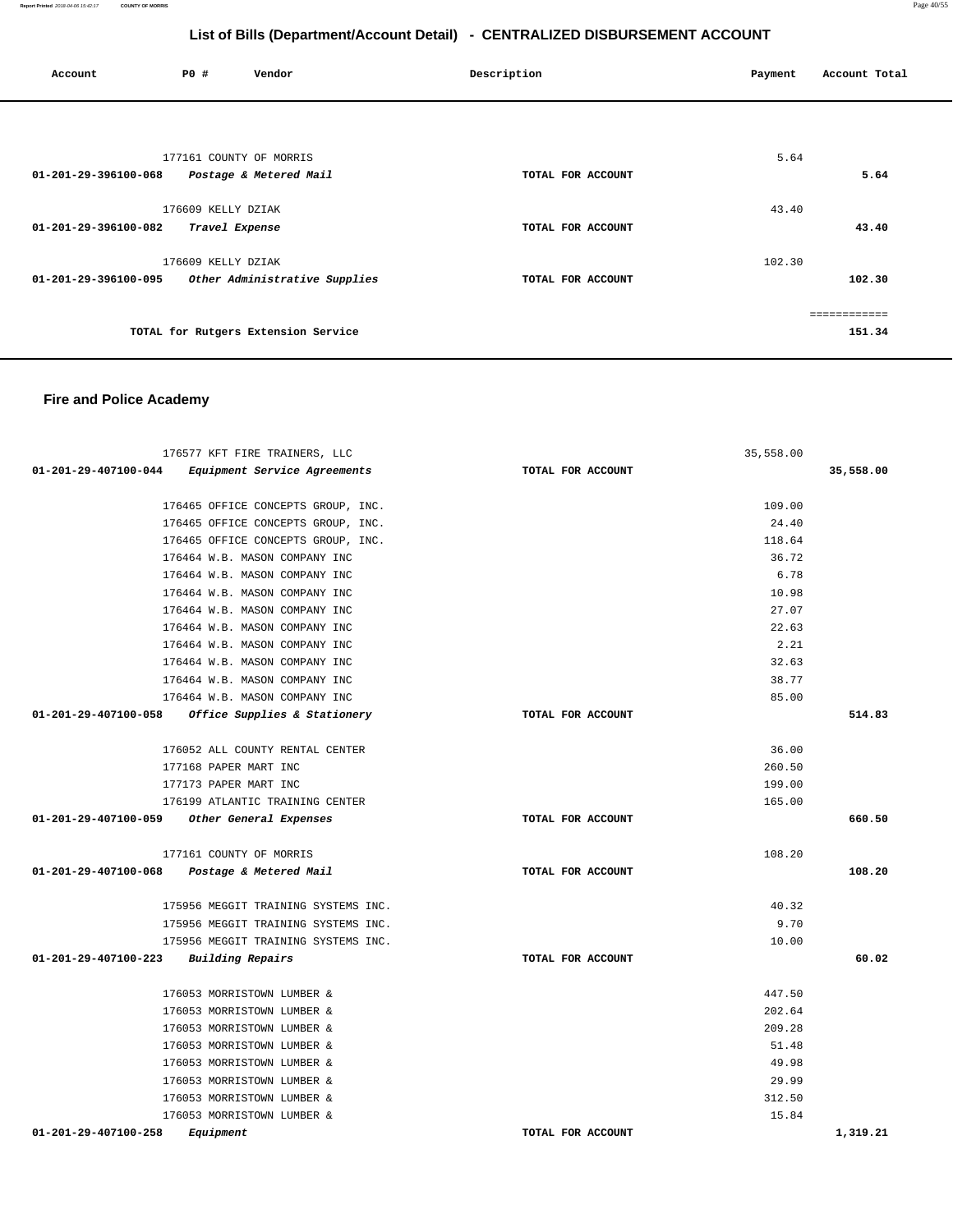| 01-201-31-430100-137<br><i>Electricity</i> | TOTAL FOR ACCOUNT | 60,031.12 |
|--------------------------------------------|-------------------|-----------|
|                                            |                   |           |
| 176729 N.J. NATURAL GAS COMPANY            | 1,189.48          |           |
| 176857 DIRECT ENERGY BUSINESS MARKETING    | 1,003.76          |           |
| 176049 SUBURBAN PROPANE -2347              | 1,126.78          |           |
| 176049 SUBURBAN PROPANE -2347              | 0.28              |           |
| 176049 SUBURBAN PROPANE -2347              | 2.87              |           |
| 176049 SUBURBAN PROPANE -2347              | 9.92              |           |
| 176466 SUBURBAN PROPANE -2347              | 2,711.97          |           |
| 176466 SUBURBAN PROPANE -2347              | 0.67              |           |
| 176466 SUBURBAN PROPANE -2347              | 2.87              |           |
| 176466 SUBURBAN PROPANE -2347              | 9.92              |           |
| 01-201-31-430100-141<br>Natural Gas        | TOTAL FOR ACCOUNT | 6,058.52  |
|                                            |                   |           |
| 176365 VERIZON CABS                        | 1,606.08          |           |
| 176366 VERIZON CABS                        | 1,297.44          |           |
| 176367 VERIZON                             | 34.69             |           |
| 176367 VERIZON                             | 34.69             |           |
| 176367 VERIZON                             | 39.19             |           |
| 176367 VERIZON                             | 149.45            |           |
| 176367 VERIZON                             | 39.19             |           |

#### **Utilities**

| 170812 NEW JERSEY FIRE EQUIPMENT COMPANY<br>170812 NEW JERSEY FIRE EQUIPMENT COMPANY |                   | 600.00<br>1,024.00 |              |
|--------------------------------------------------------------------------------------|-------------------|--------------------|--------------|
| 170812 NEW JERSEY FIRE EQUIPMENT COMPANY                                             |                   | 280.00             |              |
| 170812 NEW JERSEY FIRE EQUIPMENT COMPANY                                             |                   | 162.00             |              |
| 170812 NEW JERSEY FIRE EQUIPMENT COMPANY                                             |                   | 54.00              |              |
| 170812 NEW JERSEY FIRE EQUIPMENT COMPANY                                             |                   | 74.00              |              |
| 168761 KFT FIRE TRAINERS, LLC                                                        |                   | 1,367.00           |              |
| 01-203-29-407100-223<br>(2017) Building Repairs                                      | TOTAL FOR ACCOUNT |                    | 5,321.00     |
|                                                                                      |                   |                    |              |
| 176051 MORRISTOWN LUMBER &                                                           |                   | 5.96               |              |
| 176051 MORRISTOWN LUMBER &                                                           |                   | 2.18               |              |
| 176051 MORRISTOWN LUMBER &                                                           |                   | 17.16              |              |
| 176051 MORRISTOWN LUMBER &                                                           |                   | 13.99              |              |
| 170817 SAFE-T                                                                        |                   | 796.26             |              |
| 170817 SAFE-T                                                                        |                   | 20.00              |              |
| 01-203-29-407100-258<br>(2017) Equipment                                             | TOTAL FOR ACCOUNT |                    | 855.55       |
|                                                                                      |                   |                    |              |
|                                                                                      |                   |                    | ============ |
| TOTAL for Fire and Police Academy                                                    |                   |                    | 44,509.81    |
|                                                                                      |                   |                    |              |

176543 JERSEY CENTRAL POWER & LIGHT 16.28 176679 JERSEY CENTRAL POWER & LIGHT 231.65 176680 JERSEY CENTRAL POWER & LIGHT 34,408.76 176682 MORRISTOWN PARKING AUTHORITY 2,194.17 176825 JERSEY CENTRAL POWER & LIGHT 13,064.18 176982 JERSEY CENTRAL POWER & LIGHT 7,151.41 175551 AES-NJ COGEN CO INC 2,964.67

#### **Fire and Police Academy**

**Report Printed** 2018-04-06 15:42:17 **COUNTY OF MORRIS** Page 41/55

 **Account P0 # Vendor Description Payment Account Total** 

**01-203-29-407100-059 (2017) Other General Expenses TOTAL FOR ACCOUNT 112.50**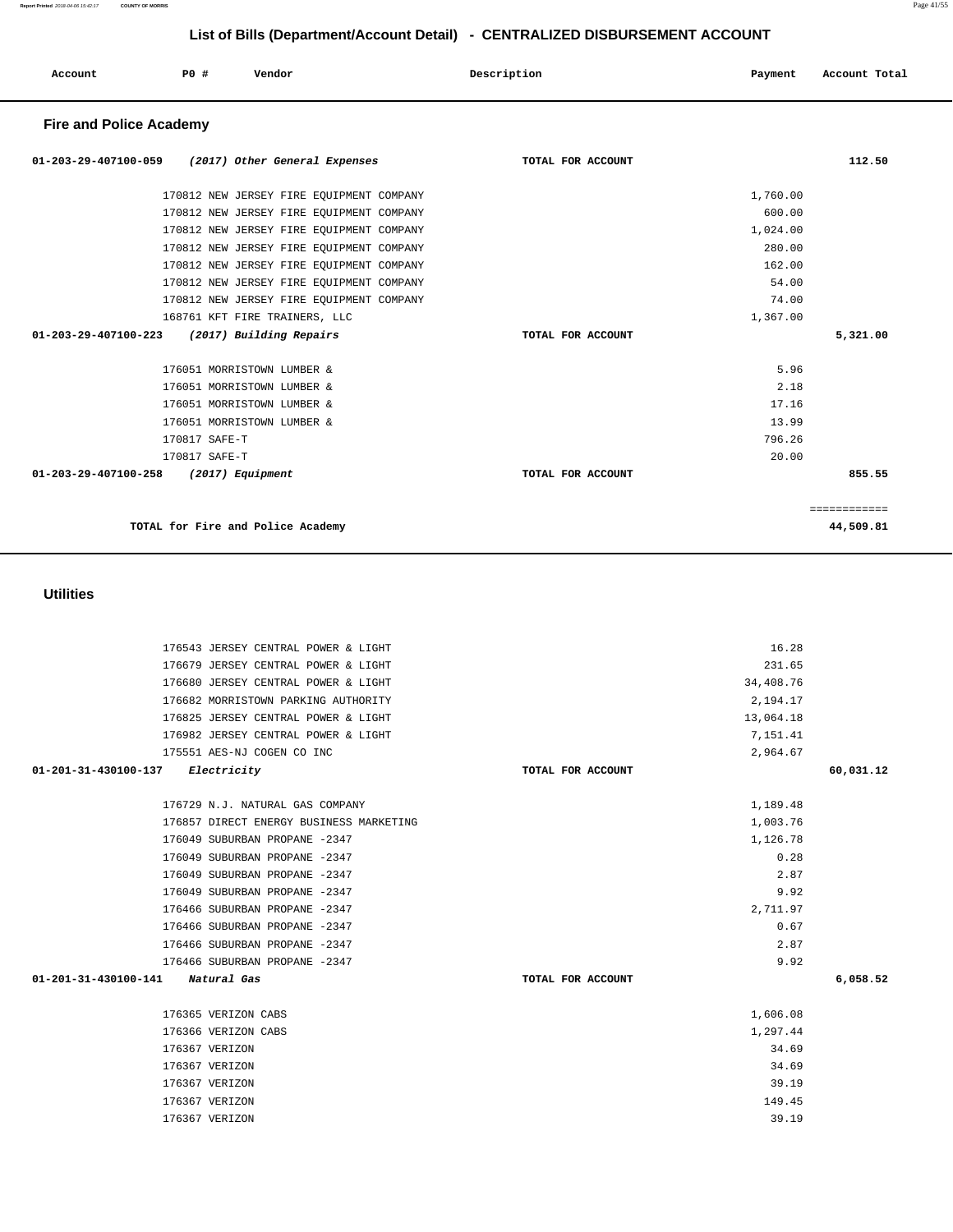| Account | P0 # | Vendor | Description | Payment | Account Total |
|---------|------|--------|-------------|---------|---------------|
|         |      |        |             |         |               |

# **Utilities**

| 176747 A T & T CORP.                                |                   | 6,755.12    |              |
|-----------------------------------------------------|-------------------|-------------|--------------|
| 176750 AT&T                                         |                   | 6.45        |              |
| 176752 AT&T MOBILITY                                |                   | 286.45      |              |
| 176753 CABLEVISION LIGHTPATH NJ LLC                 |                   | 5,130.64    |              |
| 176778 CABLEVISION LIGHTPATH INC.                   |                   | 2,805.13    |              |
| 176744 CABLEVISION LIGHTPATH INC.                   |                   | 9,172.21    |              |
| 176745 DATA NETWORK SOLUTIONS                       |                   | 8,968.34    |              |
| 176745 DATA NETWORK SOLUTIONS                       |                   | $-4,762.21$ |              |
| 176816 PREMIER GLOBAL SERVICES                      |                   | 227.04      |              |
| 176746 VERIZON                                      |                   | 191.96      |              |
| 176751 VERIZON                                      |                   | 1,191.98    |              |
| 176777 VERIZON                                      |                   | 39.30       |              |
| 176777 VERIZON                                      |                   | 34.69       |              |
| 176777 VERIZON                                      |                   | 34.69       |              |
| 176815 VERIZON                                      |                   | 7,047.02    |              |
| 176763 VERIZON                                      |                   | 386.45      |              |
| 01-201-31-430100-146<br>Telephone                   | TOTAL FOR ACCOUNT |             | 40,788.21    |
| 175544 MORRIS COUNTY MUNICIPAL                      |                   | 3, 472.47   |              |
| 175544 MORRIS COUNTY MUNICIPAL                      |                   | 2,456.00    |              |
| 175544 MORRIS COUNTY MUNICIPAL                      |                   | 3,906.78    |              |
| 175544 MORRIS COUNTY MUNICIPAL                      |                   | 2,721.00    |              |
| 175544 MORRIS COUNTY MUNICIPAL                      |                   | 2,699.32    |              |
| 175544 MORRIS COUNTY MUNICIPAL                      |                   | 1,281.00    |              |
| 01-203-31-430100-143 (2017) Rubbish & Trash Removal | TOTAL FOR ACCOUNT |             | 16,536.57    |
|                                                     |                   |             | ============ |
| TOTAL for Utilities                                 |                   |             | 123,414.42   |

# **Nutrition**

| 176824 PATRICIA W. GIBBONS<br>176824 PATRICIA W. GIBBONS          | 420.28                        | 60.48    |
|-------------------------------------------------------------------|-------------------------------|----------|
| 01-201-41-716100-084<br>Other Outside Services                    | TOTAL FOR ACCOUNT             | 480.76   |
| 176820 VERIZON<br>01-201-41-716100-146<br>Telephone               | 961.50<br>TOTAL FOR ACCOUNT   | 961.50   |
| 176823 NU-WAY CONCESSIONAIRES INC<br>01-201-41-716100-185<br>Food | 4,572.75<br>TOTAL FOR ACCOUNT | 4,572.75 |
| TOTAL for Nutrition                                               |                               | 6,015.01 |

#### **Area Plan Grant**

| 176765 CFCS - HOPE HOUSE<br>176786 CFCS - HOPE HOUSE |                   | 386.00<br>3,510.00 |
|------------------------------------------------------|-------------------|--------------------|
| Expenditures<br>01-201-41-716110-090                 | TOTAL FOR ACCOUNT | 3,896.00           |
|                                                      |                   |                    |
| TOTAL for Area Plan Grant                            |                   | 3,896.00           |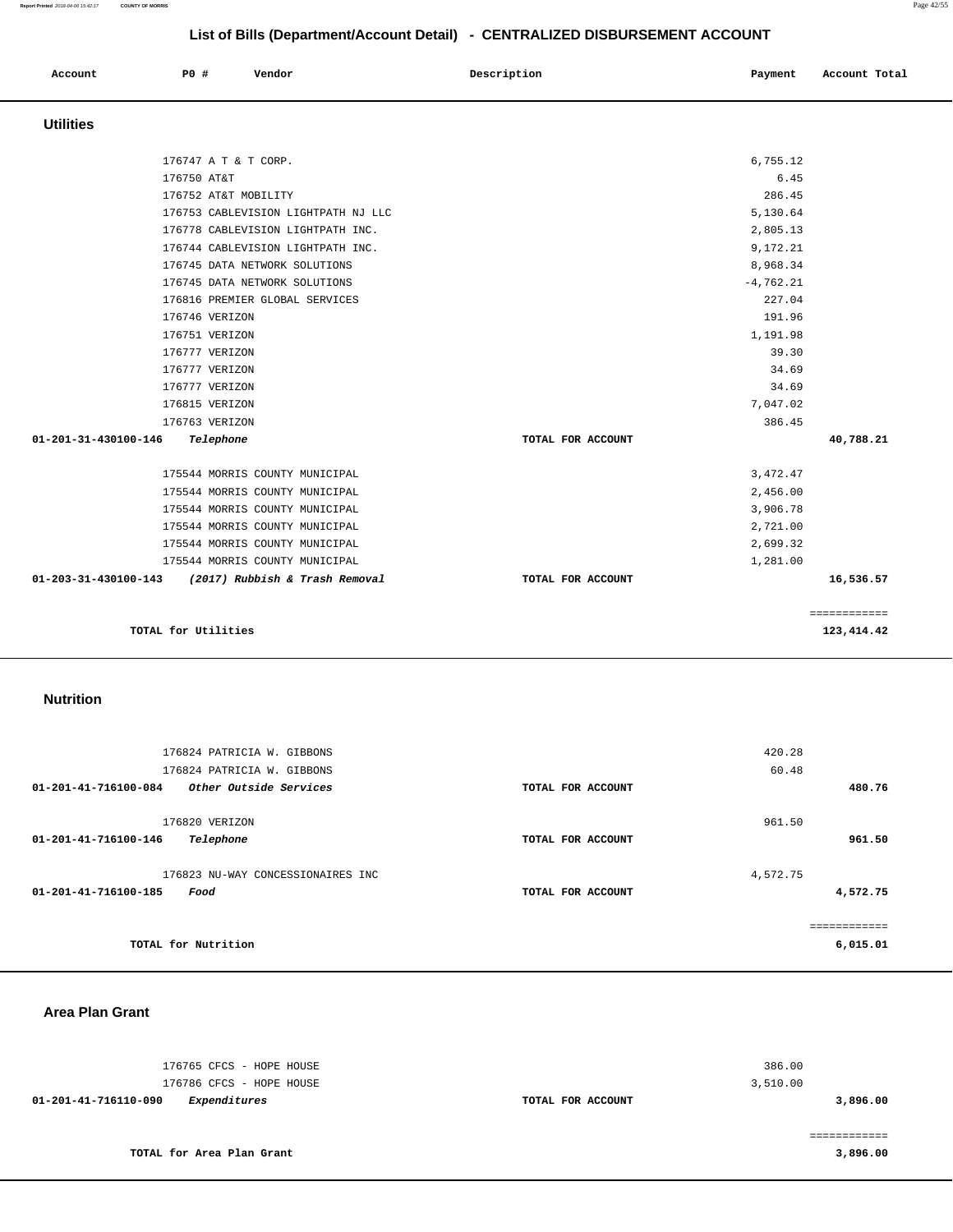**Report Printed** 2018-04-06 15:42:17 **COUNTY OF MORRIS** Page 43/55

# **List of Bills (Department/Account Detail) - CENTRALIZED DISBURSEMENT ACCOUNT**

| Account              | <b>PO #</b>    | Vendor                             | Description       | Payment  | Account Total |
|----------------------|----------------|------------------------------------|-------------------|----------|---------------|
| <b>ALPN</b>          |                |                                    |                   |          |               |
|                      |                | 176770 CFCS - HOPE HOUSE           |                   | 2,925.00 |               |
|                      |                | 176845 DAWN CENTER FOR INDEPENDENT |                   | 601.00   |               |
|                      |                | 176845 DAWN CENTER FOR INDEPENDENT |                   | 910.00   |               |
|                      |                | 176845 DAWN CENTER FOR INDEPENDENT |                   | 778.00   |               |
| 01-201-41-759000-063 |                | ALPN Peer Grouping                 | TOTAL FOR ACCOUNT |          | 5,214.00      |
|                      |                |                                    |                   |          |               |
|                      |                |                                    |                   |          | ------------  |
|                      | TOTAL for ALPN |                                    |                   |          | 5,214.00      |

# **Capital Improvement Fund**

| 177150 COUNTY OF MORRIS            |                                       |                   | 2,624,500.00 |
|------------------------------------|---------------------------------------|-------------------|--------------|
| 01-201-44-915100-090               | Capital Improvement Fund Expenditures | TOTAL FOR ACCOUNT | 2,624,500.00 |
|                                    |                                       |                   |              |
| TOTAL for Capital Improvement Fund |                                       |                   | 2,624,500.00 |
|                                    |                                       |                   |              |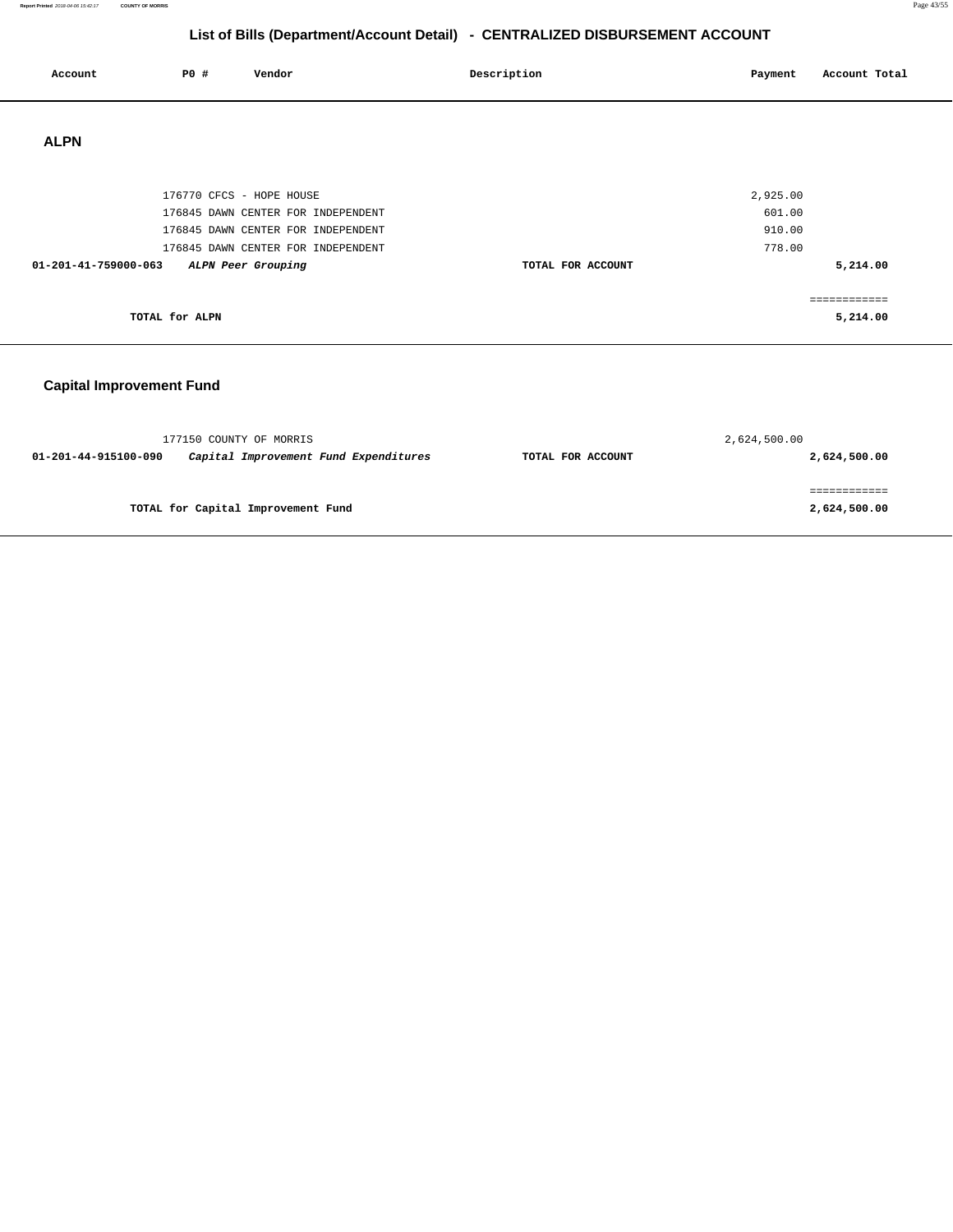**Report Printed** 2018-04-06 15:42:17 **COUNTY OF MORRIS** Page 44/55

**52.91** 

# **List of Bills (Department/Account Detail) - CENTRALIZED DISBURSEMENT ACCOUNT**

| Account                                         | P0 # | Vendor                        |                                               | Description       | Payment | Account Total          |
|-------------------------------------------------|------|-------------------------------|-----------------------------------------------|-------------------|---------|------------------------|
| <b>Grant Fund</b><br><b>Bio-Terrorism Grant</b> |      |                               |                                               |                   |         |                        |
| 02-213-41-718805-391                            |      | 177159 COUNTY OF MORRIS       | Public Health Emer Grant $(7/1/17 - 6/30/18)$ | TOTAL FOR ACCOUNT | 27.68   | 27.68                  |
|                                                 |      | TOTAL for Bio-Terrorism Grant |                                               |                   |         | -------------<br>27.68 |

#### **DEPARTMENT 741815**

| 02-213-41-741815-392 WFNJ-TANF (7/1/17-12/31/18) | TOTAL FOR ACCOUNT | 2,715.12 |
|--------------------------------------------------|-------------------|----------|
| 176814 POSTMASTER                                | 20.70             |          |
| 176813 POSTMASTER                                | 6.75              |          |
| 176306 VERIZON WIRELESS                          | 1.48              |          |
| 176326 VERIZON                                   | 11.46             |          |
| 176320 TELESEARCH INC                            | 859.28            |          |
| 176320 TELESEARCH INC                            | 757.35            |          |
| 176291 TELESEARCH INC                            | 666.90            |          |
| 176291 TELESEARCH INC                            | 378.68            |          |
| 174263 CRYSTAL SPRINGS                           | 2.58              |          |
| 174946 CENTURYLINK                               | 6.07              |          |
| 174947 AT&T                                      | 1.05              |          |
| 174264 AT&T                                      | 0.62              |          |
| 173818 AT&T                                      | 1.08              |          |
| 173813 AT&T                                      | 0.17              |          |
| 173812 AT&T                                      | 0.95              |          |

#### **DEPARTMENT 741820**

|                      |                                          |                   |       | ========= |
|----------------------|------------------------------------------|-------------------|-------|-----------|
| 02-213-41-741820-392 | WFNJ-General Assistance(7/1/17-12/31/18) | TOTAL FOR ACCOUNT |       | 52.91     |
|                      | 176814 POSTMASTER                        |                   | 20.70 |           |
|                      |                                          |                   |       |           |
|                      | 176813 POSTMASTER                        |                   | 6.75  |           |
|                      | 176306 VERIZON WIRELESS                  |                   | 1.48  |           |
|                      | 176326 VERIZON                           |                   | 11.46 |           |
|                      | 174263 CRYSTAL SPRINGS                   |                   | 2.58  |           |
|                      | 174946 CENTURYLINK                       |                   | 6.07  |           |
| 174947 AT&T          |                                          |                   | 1.05  |           |
| 174264 AT&T          |                                          |                   | 0.62  |           |
| 173818 AT&T          |                                          |                   | 1.08  |           |
| 173813 AT&T          |                                          |                   | 0.17  |           |
| 173812 AT&T          |                                          |                   | 0.95  |           |
|                      |                                          |                   |       |           |

**TOTAL for DEPARTMENT 741820**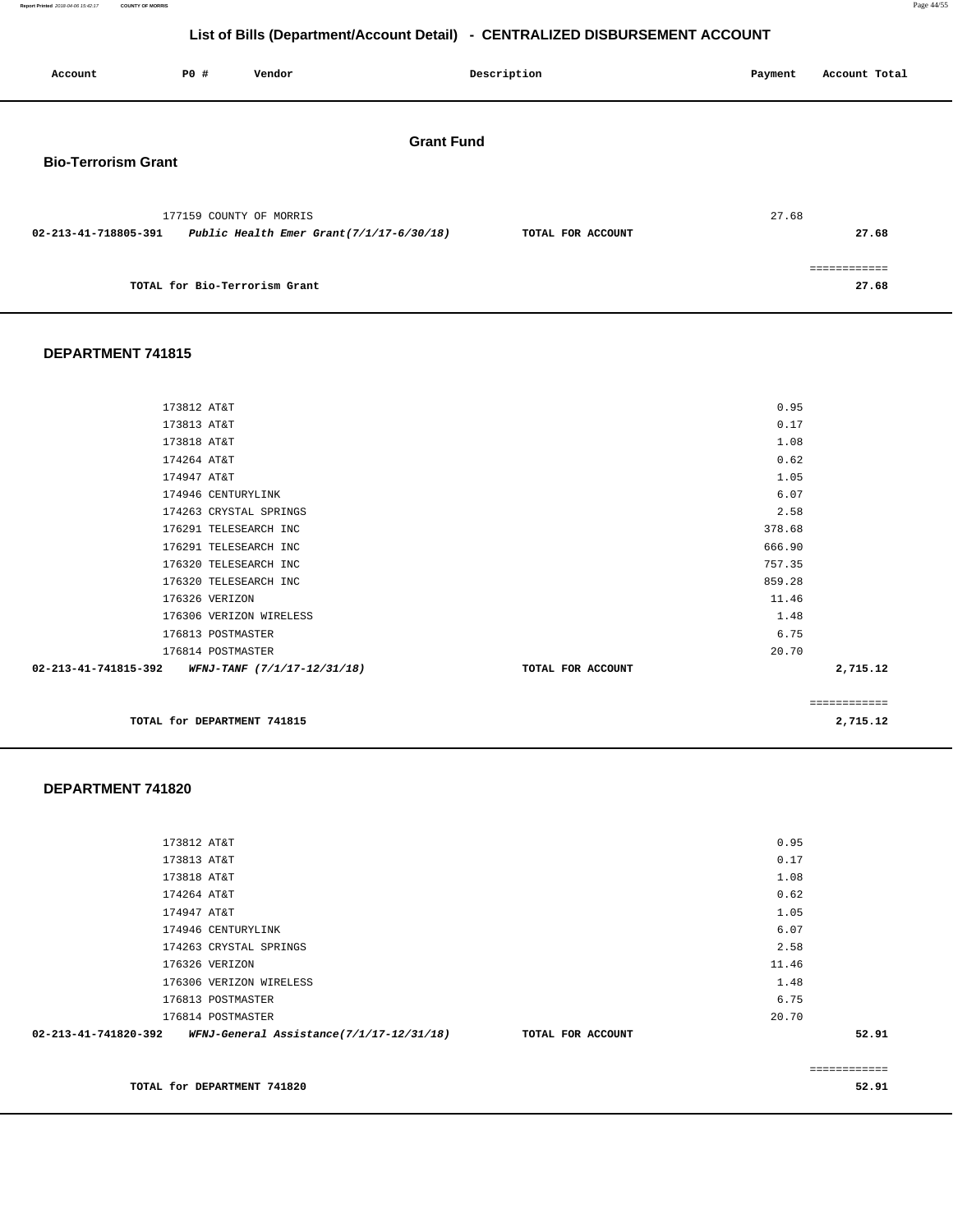**Report Printed** 2018-04-06 15:42:17 **COUNTY OF MORRIS** Page 45/55

# **List of Bills (Department/Account Detail) - CENTRALIZED DISBURSEMENT ACCOUNT**

| Account              | <b>PO #</b>                 | Vendor                                                          | Description       | Payment<br>Account Total |
|----------------------|-----------------------------|-----------------------------------------------------------------|-------------------|--------------------------|
| 02-213-41-742805-391 |                             | 176663 INSTITUTE FOR THERAPEUTIC<br>WIOA Adult (7/1/16-6/30/18) | TOTAL FOR ACCOUNT | 220.76<br>220.76         |
|                      | TOTAL for DEPARTMENT 742805 |                                                                 |                   | ============<br>220.76   |

|                                                  |                                                              |                   |               | ============ |
|--------------------------------------------------|--------------------------------------------------------------|-------------------|---------------|--------------|
|                                                  |                                                              |                   |               |              |
| 02-213-41-742820-391 WIOA Youth (7/1/16-6/30/18) |                                                              | TOTAL FOR ACCOUNT |               | 6,031.74     |
|                                                  | 176289 PLIC SBD GRAND ISLAND<br>176289 PLIC SBD GRAND ISLAND |                   | 5.72<br>5.72  |              |
|                                                  | 176289 PLIC SBD GRAND ISLAND                                 |                   | 51.49         |              |
|                                                  | 176802 PHILLIPSBURG SCHOOL BASED                             |                   | 206.00        |              |
|                                                  | 176802 PHILLIPSBURG SCHOOL BASED                             |                   | 206.00        |              |
|                                                  | 176802 PHILLIPSBURG SCHOOL BASED                             |                   | 206.00        |              |
|                                                  | 176802 PHILLIPSBURG SCHOOL BASED                             |                   | 206.00        |              |
|                                                  | 176802 PHILLIPSBURG SCHOOL BASED                             |                   | 206.00        |              |
|                                                  | 176801 PHILLIPSBURG SCHOOL BASED                             |                   | 603.00        |              |
|                                                  | 176801 PHILLIPSBURG SCHOOL BASED                             |                   | 244.00        |              |
|                                                  | 176801 PHILLIPSBURG SCHOOL BASED                             |                   | 244.00        |              |
|                                                  | 176801 PHILLIPSBURG SCHOOL BASED                             |                   | 244.00        |              |
|                                                  | 176800 PHILLIPSBURG SCHOOL BASED                             |                   | 244.00        |              |
|                                                  | 176800 PHILLIPSBURG SCHOOL BASED                             |                   | 206.00        |              |
|                                                  | 176800 PHILLIPSBURG SCHOOL BASED                             |                   | 206.00        |              |
|                                                  | 176800 PHILLIPSBURG SCHOOL BASED                             |                   | 206.00        |              |
|                                                  | 176800 PHILLIPSBURG SCHOOL BASED                             |                   | 206.00        |              |
|                                                  | 176799 PHILLIPSBURG SCHOOL BASED                             |                   | 205.00        |              |
|                                                  | 176799 PHILLIPSBURG SCHOOL BASED                             |                   | 205.00        |              |
|                                                  | 176799 PHILLIPSBURG SCHOOL BASED                             |                   | 205.00        |              |
|                                                  | 176799 PHILLIPSBURG SCHOOL BASED                             |                   | 205.00        |              |
|                                                  | 176798 PHILLIPSBURG SCHOOL BASED                             |                   | 205.00        |              |
|                                                  | 176798 PHILLIPSBURG SCHOOL BASED                             |                   | 205.00        |              |
|                                                  | 176798 PHILLIPSBURG SCHOOL BASED                             |                   | 243.00        |              |
|                                                  | 176798 PHILLIPSBURG SCHOOL BASED                             |                   | 243.00        |              |
|                                                  | 176814 POSTMASTER                                            |                   | 186.30        |              |
|                                                  | 176781 MICHAEL CARRIGAN                                      |                   | 171.64        |              |
|                                                  | 176780 JAMES BRYANT                                          |                   | 171.85        |              |
|                                                  | 176813 POSTMASTER                                            |                   | 60.75         |              |
|                                                  | 176306 VERIZON WIRELESS                                      |                   | 13.35         |              |
|                                                  | 176326 VERIZON                                               |                   | 103.16        |              |
|                                                  | 174263 CRYSTAL SPRINGS                                       |                   | 23.22         |              |
| 174947 AT&T                                      | 174946 CENTURYLINK                                           |                   | 9.47<br>54.67 |              |
| 174264 AT&T                                      |                                                              |                   | 5.53          |              |
| 173818 AT&T                                      |                                                              |                   | 9.76          |              |
| 173813 AT&T                                      |                                                              |                   | 1.55          |              |
| 173812 AT&T                                      |                                                              |                   | 8.56          |              |
|                                                  |                                                              |                   |               |              |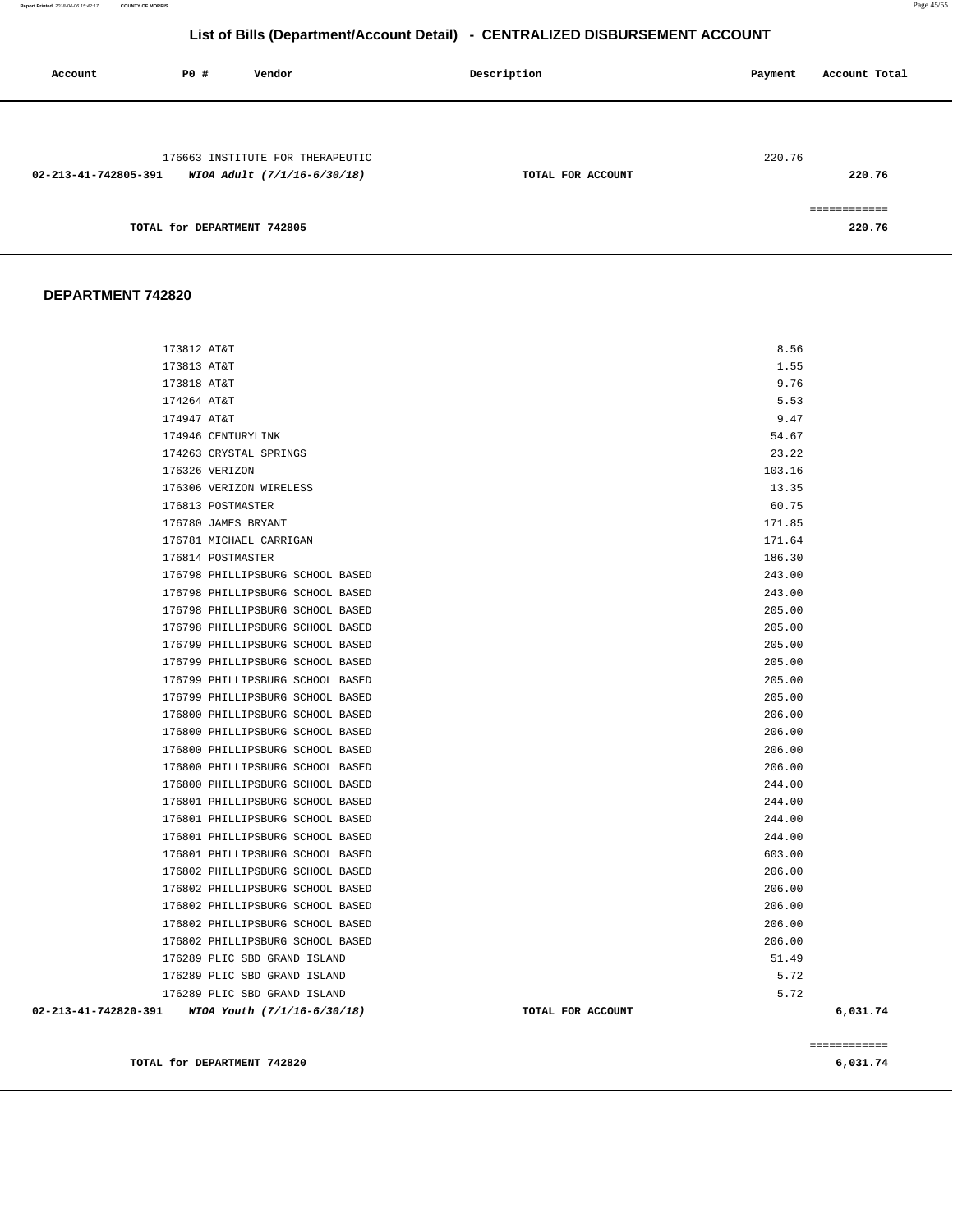| Account | PO# | Vendor<br>. | Description | Payment | Account Total |
|---------|-----|-------------|-------------|---------|---------------|
|         |     |             |             |         |               |

| 176661 ACE HEALTHCARE TRAINING                       |                   | 353.52 |              |
|------------------------------------------------------|-------------------|--------|--------------|
| 173812 AT&T                                          |                   | 4.76   |              |
| 173813 AT&T                                          |                   | 0.86   |              |
| 173818 AT&T                                          |                   | 5.42   |              |
| 174264 AT&T                                          |                   | 3.08   |              |
| 174947 AT&T                                          |                   | 5.26   |              |
| 174946 CENTURYLINK                                   |                   | 30.37  |              |
| 174263 CRYSTAL SPRINGS                               |                   | 12.90  |              |
| 176326 VERIZON                                       |                   | 57.31  |              |
| 176306 VERIZON WIRELESS                              |                   | 7.42   |              |
| 176813 POSTMASTER                                    |                   | 33.75  |              |
| 176814 POSTMASTER                                    |                   | 103.50 |              |
| 176289 PLIC SBD GRAND ISLAND                         |                   | 28.60  |              |
| 177173 PAPER MART INC                                |                   | 222.50 |              |
| 02-213-41-742905-391 WIA/WIOA Adult (7/1/17-6/30/19) | TOTAL FOR ACCOUNT |        | 869.25       |
|                                                      |                   |        |              |
|                                                      |                   |        | ------------ |
| TOTAL for WIA/ARRA Adult                             |                   |        | 869.25       |

**WIA/ARRA Dislocated Worker**

#### 176662 ACE HEALTHCARE TRAINING 2,240.00 173812 AT&T 16.50 173813 AT&T 2.98 173818 AT&T 18.80 174264 AT&T 10.68 174947 AT&T 18.25 176666 BTII INSTITUTE, LLC 3,200.00 176667 BTII INSTITUTE, LLC 80.00 176668 BTII INSTITUTE, LLC 144.00 176670 BTII INSTITUTE, LLC 376.00 174946 CENTURYLINK 105.30 174263 CRYSTAL SPRINGS 44.71 176664 EZ WHEELS DRIVING SCHOOL 1,066.40 176665 EZ WHEELS DRIVING SCHOOL 1,066.40 176672 LASCOMP INSTITUTE 3,200.00 176673 LASCOMP INSTITUTE 3,200.00 176677 RUTGERS CENTER FOR CONTINUING  $\begin{array}{ccc} 3,164.00 \end{array}$  176326 VERIZON 198.67 176306 VERIZON WIRELESS 25.70 176674 WILLIAM PATERSON UNIVERSITY 800.00 176675 WILLIAM PATERSON UNIVERSITY 1,755.71 176676 WILLIAM PATERSON UNIVERSITY 1,440.00 176771 BTII INSTITUTE, LLC 3,200.00 176773 BTII INSTITUTE, LLC 640.00 176671 BTII INSTITUTE, LLC 65.00 176772 BTII INSTITUTE, LLC 640.00 176813 POSTMASTER 117.00 176814 POSTMASTER 358.80 176289 PLIC SBD GRAND ISLAND 99.15 177159 COUNTY OF MORRIS 120.56  **02-213-41-742910-391 WIOA Dislocated Worker (7/1/17-6/30/19) TOTAL FOR ACCOUNT 27,414.61**

**TOTAL for WIA/ARRA Dislocated Worker 27,414.61** 

============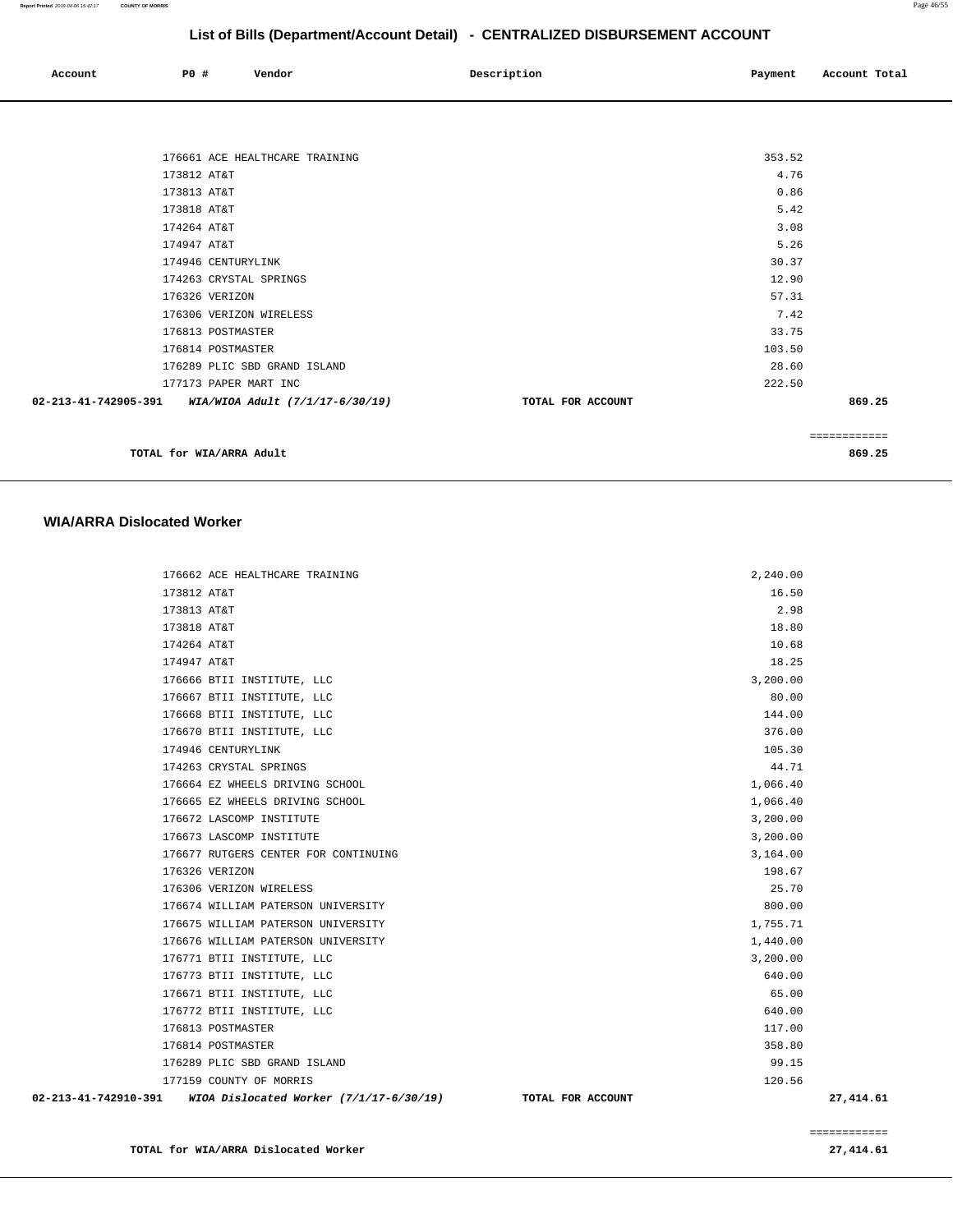| Account | P0 # | Vendor | Description | Payment | Account Total |
|---------|------|--------|-------------|---------|---------------|
|         |      |        |             |         |               |

#### **WIA/ARRA Youth**

|                      | TOTAL for WIA/ARRA Youth                                             |                   |                  | 18,368.00    |
|----------------------|----------------------------------------------------------------------|-------------------|------------------|--------------|
|                      |                                                                      |                   |                  | ============ |
| 02-213-41-742920-391 | WIOA Youth (7/1/17-6/30/19)                                          | TOTAL FOR ACCOUNT |                  | 18,368.00    |
|                      | 176803 PHILLIPSBURG SCHOOL BASED<br>176803 PHILLIPSBURG SCHOOL BASED |                   | 244.00<br>603.00 |              |
|                      | 176803 PHILLIPSBURG SCHOOL BASED                                     |                   | 971.00           |              |
|                      | 176803 PHILLIPSBURG SCHOOL BASED                                     |                   | 971.00           |              |
|                      | 176803 PHILLIPSBURG SCHOOL BASED                                     |                   | 921.00           |              |
|                      | 176803 PHILLIPSBURG SCHOOL BASED                                     |                   | 971.00           |              |
|                      | 176803 PHILLIPSBURG SCHOOL BASED                                     |                   | 921.00           |              |
|                      | 176803 PHILLIPSBURG SCHOOL BASED                                     |                   | 971.00           |              |
|                      | 176803 PHILLIPSBURG SCHOOL BASED                                     |                   | 921.00           |              |
|                      | 176856 PHILLIPSBURG SCHOOL BASED                                     |                   | 400.00           |              |
|                      | 176856 PHILLIPSBURG SCHOOL BASED                                     |                   | 400.00           |              |
|                      | 176856 PHILLIPSBURG SCHOOL BASED                                     |                   | 400.00           |              |
|                      | 176856 PHILLIPSBURG SCHOOL BASED                                     |                   | 400.00           |              |
|                      | 176855 PHILLIPSBURG SCHOOL BASED                                     |                   | 92.00            |              |
|                      | 176855 PHILLIPSBURG SCHOOL BASED                                     |                   | 92.00            |              |
|                      | 176855 PHILLIPSBURG SCHOOL BASED                                     |                   | 92.00            |              |
|                      | 176855 PHILLIPSBURG SCHOOL BASED                                     |                   | 92.00            |              |
|                      | 176855 PHILLIPSBURG SCHOOL BASED                                     |                   | 92.00            |              |
|                      | 176855 PHILLIPSBURG SCHOOL BASED                                     |                   | 92.00            |              |
|                      | 176854 PHILLIPSBURG SCHOOL BASED                                     |                   | 603.00           |              |
|                      | 176854 PHILLIPSBURG SCHOOL BASED                                     |                   | 244.00           |              |
|                      | 176854 PHILLIPSBURG SCHOOL BASED                                     |                   | 244.00           |              |
|                      | 176854 PHILLIPSBURG SCHOOL BASED                                     |                   | 971.00           |              |
|                      | 176854 PHILLIPSBURG SCHOOL BASED                                     |                   | 244.00           |              |
|                      | 176854 PHILLIPSBURG SCHOOL BASED                                     |                   | 244.00           |              |
|                      | 176854 PHILLIPSBURG SCHOOL BASED                                     |                   | 603.00           |              |
|                      | 176804 PHILLIPSBURG SCHOOL BASED                                     |                   | 603.00           |              |
|                      | 176804 PHILLIPSBURG SCHOOL BASED                                     |                   | 244.00           |              |
|                      | 176804 PHILLIPSBURG SCHOOL BASED                                     |                   | 971.00           |              |
|                      | 176804 PHILLIPSBURG SCHOOL BASED                                     |                   | 603.00           |              |
|                      | 176804 PHILLIPSBURG SCHOOL BASED                                     |                   | 603.00           |              |
|                      | 176804 PHILLIPSBURG SCHOOL BASED                                     |                   | 971.00           |              |
|                      | 176804 PHILLIPSBURG SCHOOL BASED                                     |                   | 603.00           |              |
|                      | 176804 PHILLIPSBURG SCHOOL BASED                                     |                   | 971.00           |              |

| 176247 JERSEY BATTERED WOMEN'S<br>176249 STORY TELLING ARTS INC |                   | 1,271.00<br>2,796.00 |
|-----------------------------------------------------------------|-------------------|----------------------|
| 02-213-41-752720-392<br>SCP-Program Services (1/1/17-12/31/17)  | TOTAL FOR ACCOUNT | 4,067.00             |
| TOTAL for DEPARTMENT 752720                                     |                   | 4,067.00             |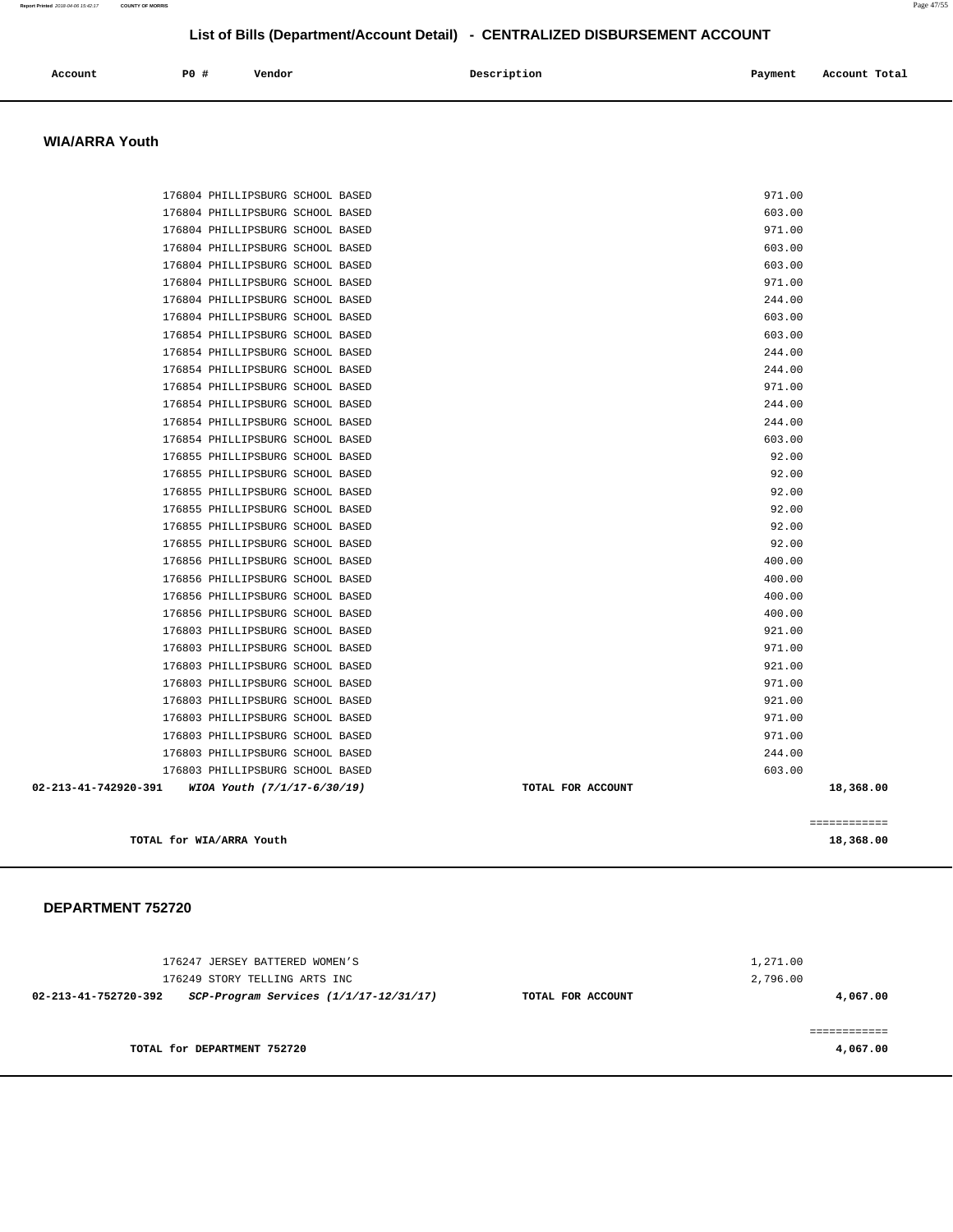**Report Printed** 2018-04-06 15:42:17 **COUNTY OF MORRIS** Page 48/55

# **List of Bills (Department/Account Detail) - CENTRALIZED DISBURSEMENT ACCOUNT**

| Account              | P0 #                        | Vendor                                                                                                                                     | Description       | Payment                          | Account Total             |
|----------------------|-----------------------------|--------------------------------------------------------------------------------------------------------------------------------------------|-------------------|----------------------------------|---------------------------|
|                      |                             | 176415 MORRIS COUNTY PREVENTION                                                                                                            |                   | 9,600.00                         |                           |
| 02-213-41-757705-392 |                             | 176415 MORRIS COUNTY PREVENTION<br>Chapter 51 (1/1/17-12/31/17)                                                                            | TOTAL FOR ACCOUNT | $-4, 298.00$                     | 5,302.00                  |
|                      | TOTAL for Chapter 51        |                                                                                                                                            |                   |                                  | ============<br>5,302.00  |
| DEPARTMENT 771710    |                             |                                                                                                                                            |                   |                                  |                           |
|                      |                             | 167360 FLEMINGTON DEPT STORE INC<br>167360 FLEMINGTON DEPT STORE INC                                                                       |                   | 518.00<br>703.00                 |                           |
| 02-213-41-771710-391 |                             | Multi-Juriscd Task Force(7/1/16-9/30/17)                                                                                                   | TOTAL FOR ACCOUNT |                                  | 1,221.00                  |
|                      | TOTAL for DEPARTMENT 771710 |                                                                                                                                            |                   |                                  | ============<br>1,221.00  |
| DEPARTMENT 774805    |                             |                                                                                                                                            |                   |                                  |                           |
| 02-213-41-774805-391 |                             | 175073 MORRIS COUNTY PARK POLICE<br>175073 MORRIS COUNTY PARK POLICE<br>175073 MORRIS COUNTY PARK POLICE<br>DRE Call Out (10/1/17-9/30/18) | TOTAL FOR ACCOUNT | 4,345.00<br>4,015.00<br>4,262.50 | 12,622.50                 |
|                      | TOTAL for DEPARTMENT 774805 |                                                                                                                                            |                   |                                  | ============<br>12,622.50 |
| DEPARTMENT 783710    |                             |                                                                                                                                            |                   |                                  |                           |
|                      | 176073 JAIME SHANAPHY       |                                                                                                                                            |                   | 80.00                            |                           |
|                      | 176074 JUNE WITTY           |                                                                                                                                            |                   | 80.00                            |                           |
|                      | 176074 JUNE WITTY           |                                                                                                                                            |                   | 80.00                            |                           |
|                      | 176075 ALEXIS RACHEL        |                                                                                                                                            |                   | 80.00                            |                           |
|                      | 176077 KRISTINA DEJESUS     |                                                                                                                                            |                   | 80.00                            |                           |
|                      | 176071 TARA CHOMINSKY       |                                                                                                                                            |                   | 80.00                            |                           |
|                      | 176071 TARA CHOMINSKY       |                                                                                                                                            |                   | 80.00                            |                           |
|                      | 167650 IAFN                 |                                                                                                                                            |                   | 1,946.76                         |                           |
|                      | 168682 MOBILEODT, INC.      |                                                                                                                                            |                   | 14,880.00                        |                           |
|                      | 176072 SANDRA HOYER         |                                                                                                                                            |                   | 80.00                            |                           |
|                      | 176076 DIANA HEESEMANN      |                                                                                                                                            |                   | 80.00                            |                           |
| 02-213-41-783710-391 |                             | SART/FNE(VS-36-15)(10/1/16-9/30/17)11/30                                                                                                   | TOTAL FOR ACCOUNT |                                  | 17,546.76                 |
|                      |                             |                                                                                                                                            |                   |                                  | ============              |
|                      | TOTAL for DEPARTMENT 783710 |                                                                                                                                            |                   |                                  | 17,546.76                 |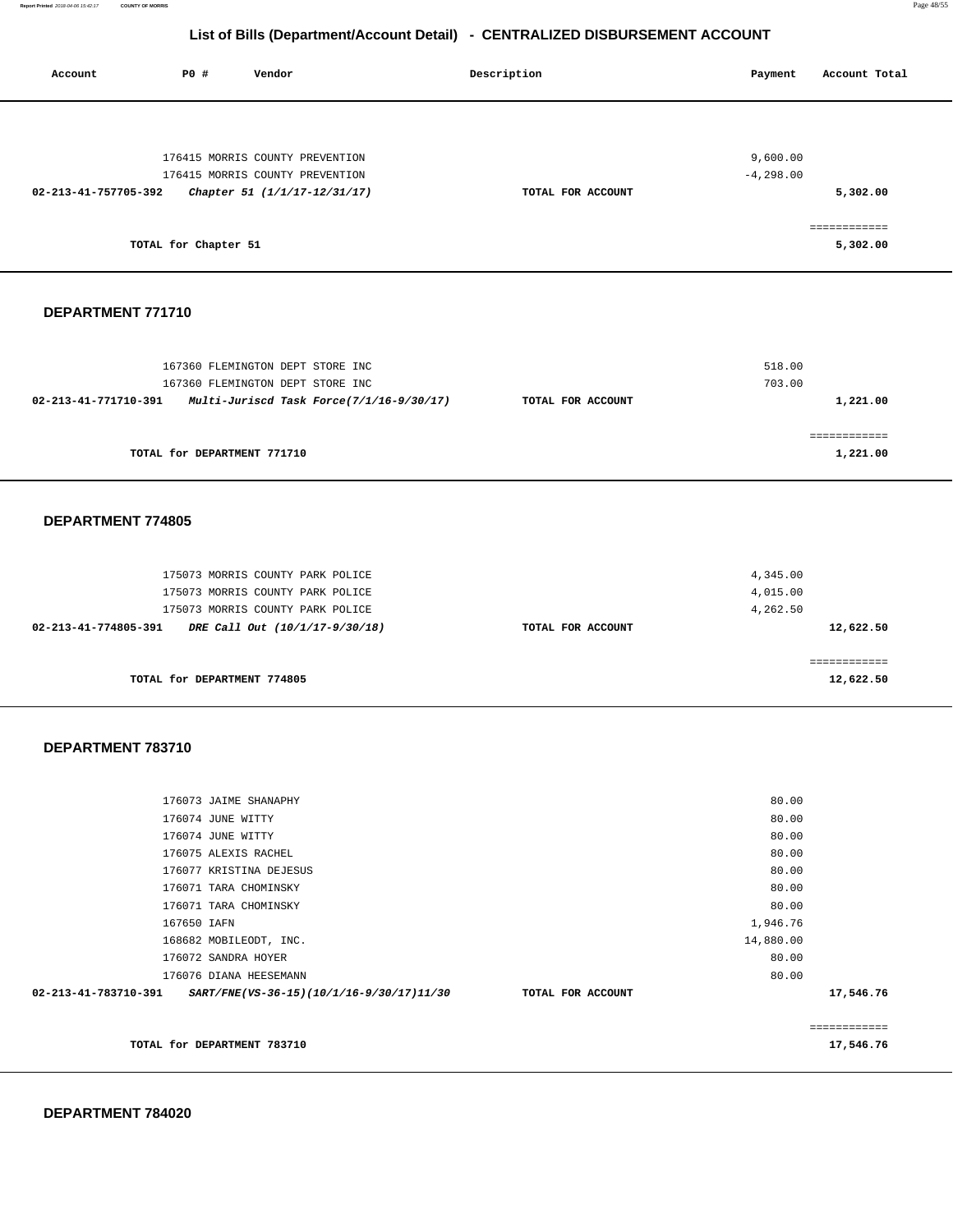**Report Printed** 2018-04-06 15:42:17 **COUNTY OF MORRIS** Page 49/55

# **List of Bills (Department/Account Detail) - CENTRALIZED DISBURSEMENT ACCOUNT**

| Account              | P0 #                        | Vendor                         | Description       | Payment   | Account Total |
|----------------------|-----------------------------|--------------------------------|-------------------|-----------|---------------|
| DEPARTMENT 784020    |                             |                                |                   |           |               |
|                      | 175403 DESERT SNOW, LLC     |                                |                   | 39,600.00 |               |
|                      |                             | 175155 ANCHOR INNOVATION, INC. |                   | 72,700.00 |               |
| 02-213-41-784020-391 |                             | FY17 UASI (10/10/17-8/31/20)   | TOTAL FOR ACCOUNT |           | 151,900.00    |
|                      |                             |                                |                   |           | .             |
|                      | TOTAL for DEPARTMENT 784020 |                                |                   |           | 151,900.00    |
|                      |                             |                                |                   |           |               |

#### **DEPARTMENT 784820**

| 173734 GRAYBAR ELECTRIC COMPANY                     |                   | 13,989.81 |
|-----------------------------------------------------|-------------------|-----------|
| 176870 MUTUALINK, INC.                              |                   | 16,210.07 |
| 177171 NISIVOCCIA, LLP                              |                   | 10,000.00 |
| 02-213-41-784820-391<br>FFY15 UASI (9/1/15-8/31/18) | TOTAL FOR ACCOUNT | 40,199.88 |
|                                                     |                   |           |
|                                                     |                   |           |
| TOTAL for DEPARTMENT 784820                         |                   | 40,199.88 |

#### **DEPARTMENT 786825**

| 176817 LONGFELLOWS SANDWICH DELI               |                   | 329.99 |
|------------------------------------------------|-------------------|--------|
| 02-213-41-786825-394<br>MAPS (1/1/18-12/31/18) | TOTAL FOR ACCOUNT | 329.99 |
|                                                |                   |        |
|                                                |                   |        |
| TOTAL for DEPARTMENT 786825                    |                   | 329.99 |

|                      | 176760 COLONNELLI BROTHERS INC         |                   | 106,943.82 |
|----------------------|----------------------------------------|-------------------|------------|
| 02-213-41-864903-392 | Ridgedale Ave Bridge (9/22/17-9/22/19) | TOTAL FOR ACCOUNT | 106,943.82 |
|                      | TOTAL for DEPARTMENT 864903            |                   | 106,943.82 |
|                      |                                        |                   |            |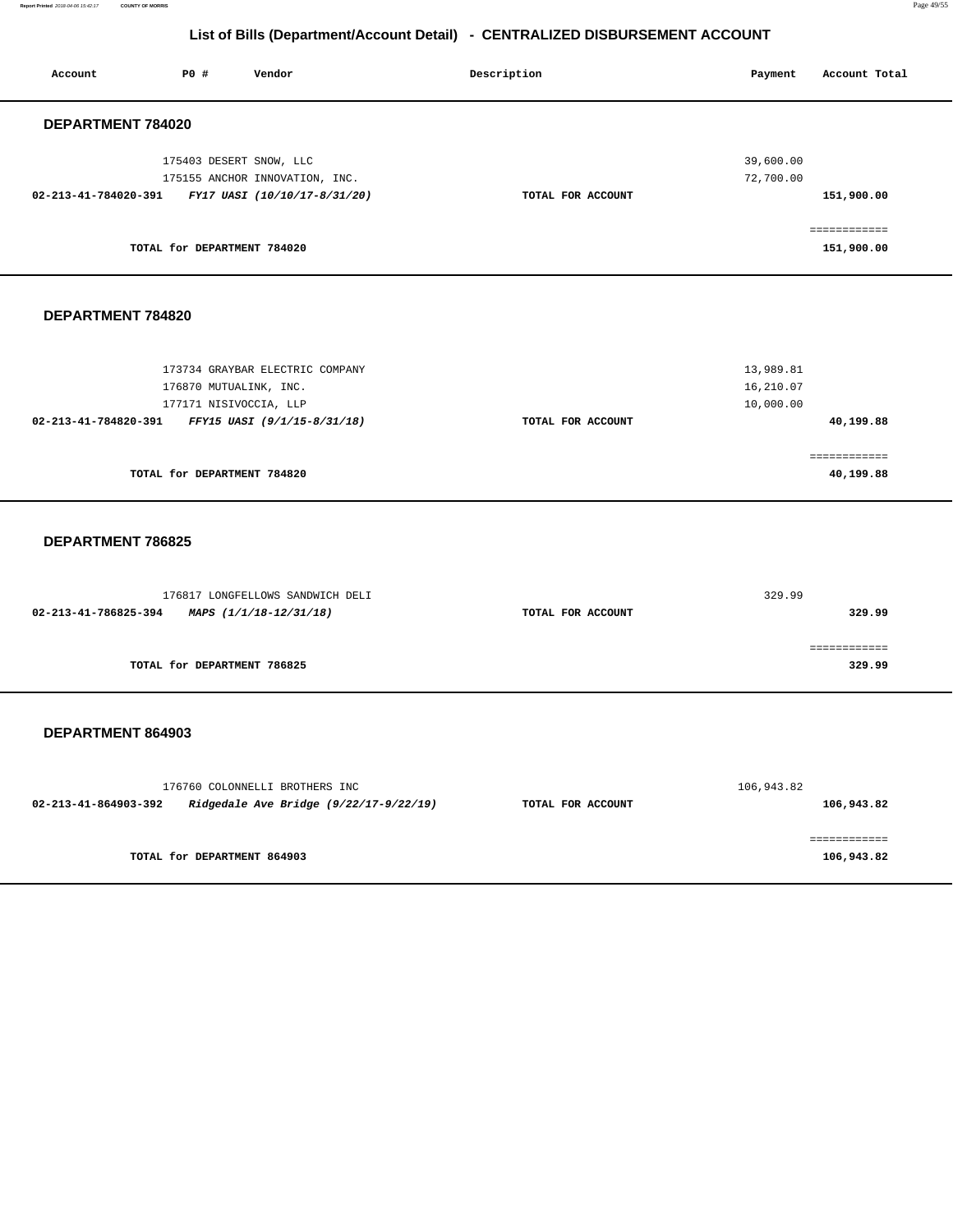**Report Printed** 2018-04-06 15:42:17 **COUNTY OF MORRIS** Page 50/55

# **List of Bills (Department/Account Detail) - CENTRALIZED DISBURSEMENT ACCOUNT**

| Account              | P0 #                        | Vendor                                                              |                                          | Description       | Payment  | Account Total            |
|----------------------|-----------------------------|---------------------------------------------------------------------|------------------------------------------|-------------------|----------|--------------------------|
| DEPARTMENT 075110    |                             |                                                                     | <b>County Capital</b>                    |                   |          |                          |
| 04-286-55-075110-888 |                             | 175814 DEWBERRY-NJ DESIGNERS PC<br>Reserve for Preliminary Expenses |                                          | TOTAL FOR ACCOUNT | 9,339.75 | 9,339.75                 |
|                      | TOTAL for DEPARTMENT 075110 |                                                                     |                                          |                   |          | ============<br>9,339.75 |
| DEPARTMENT 953259    |                             |                                                                     |                                          |                   |          |                          |
| 04-216-55-953259-909 |                             | 176821 THE MUSIAL GROUP PA                                          | RenovCentrlAveComplx-StClare/NonprofMall | TOTAL FOR ACCOUNT | 3,796.00 | 3,796.00                 |
|                      |                             | $1.77.700$ strategy came accepted maximal wave                      |                                          |                   | 0.721.42 |                          |

| TOTAL for DEPARTMENT 953259                                      |                   |           | 49,630.25 |
|------------------------------------------------------------------|-------------------|-----------|-----------|
| RenovCentrlAveComplx-StClare/NonprofMall<br>04-216-55-953259-951 | TOTAL FOR ACCOUNT |           | 45,834.25 |
| 171396 OFS                                                       |                   | 5,088.96  |           |
| 169191 EXTREME NETWORKS INC.                                     |                   | 10,762.50 |           |
| 170623 EXEMPLIS CORPORATION                                      |                   | 12,640.16 |           |
| 171690 KEYBOARD CONSULTANTS INC                                  |                   | 7,611.14  |           |
| 171690 KEYBOARD CONSULTANTS INC                                  |                   | 9,731.49  |           |
|                                                                  |                   |           |           |

### **DEPARTMENT 953269**

|                      | 176569 KELLER & KIRKPATRICK          |                   | 9,352.50 |
|----------------------|--------------------------------------|-------------------|----------|
| 04-216-55-953269-909 | Bridge Design/Constr - var locations | TOTAL FOR ACCOUNT | 9,352.50 |
|                      |                                      |                   |          |
|                      |                                      |                   |          |
|                      | TOTAL for DEPARTMENT 953269          |                   | 9,352.50 |
|                      |                                      |                   |          |

#### **DEPARTMENT 953310**

| 175886 WEBSTER PLUMBING &<br>175886 WEBSTER PLUMBING &           |                   | 1,228.00<br>1,494.00 |
|------------------------------------------------------------------|-------------------|----------------------|
| Rplc Plumbing Fixture VarFacil-BldgGrnds<br>04-216-55-953310-951 | TOTAL FOR ACCOUNT | 2,722.00             |
|                                                                  |                   |                      |
| TOTAL for DEPARTMENT 953310                                      |                   | 2,722.00             |

#### **DEPARTMENT 953348**

| 176469 NORTHEAST ROOF MAINTENANCE |                                    |                   | 4,500.00 |          |
|-----------------------------------|------------------------------------|-------------------|----------|----------|
| 04-216-55-953348-951              | Various Roof Replace - County Wide | TOTAL FOR ACCOUNT |          | 1,500.00 |

============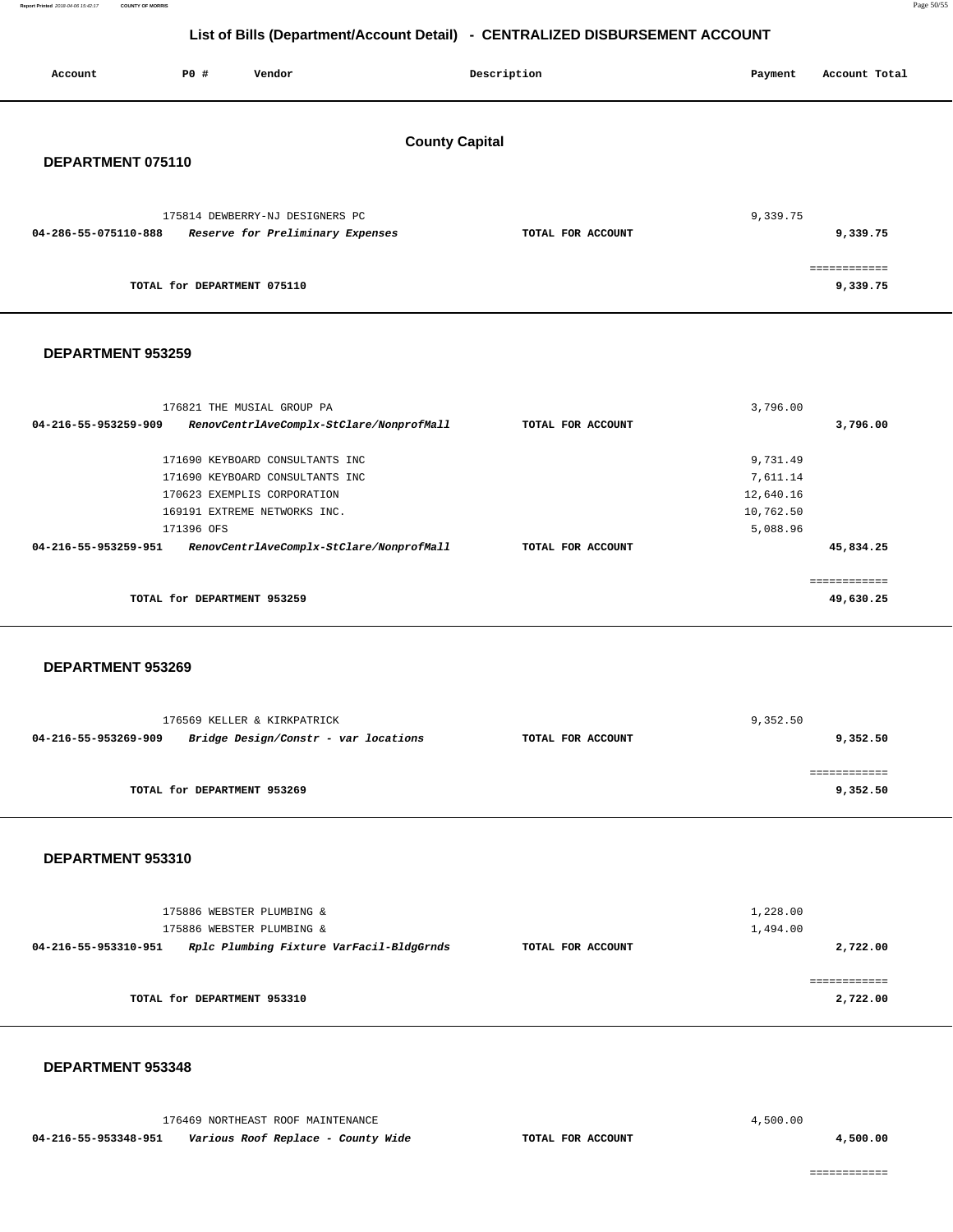| Account                  | P0#                         | Vendor | Description | Payment | Account Total |
|--------------------------|-----------------------------|--------|-------------|---------|---------------|
| <b>DEPARTMENT 953348</b> |                             |        |             |         |               |
|                          | TOTAL for DEPARTMENT 953348 |        |             |         | 4,500.00      |
|                          |                             |        |             |         |               |

### **DEPARTMENT 953354**

| 175498 FRANKLIN-GRIFFITH LLC<br>175498 FRANKLIN-GRIFFITH LLC   |                   | 533.40<br>507.00 |
|----------------------------------------------------------------|-------------------|------------------|
| VOIP System-Electric & Emergency Power<br>04-216-55-953354-955 | TOTAL FOR ACCOUNT | 1,040.40         |
| TOTAL for DEPARTMENT 953354                                    |                   | 1,040.40         |

#### **DEPARTMENT 953382**

|                      | 165747 M-TEC CONSTRUCTION SERVICE LLC<br>171434 MALICK AND SCHERER PC |                   | 2,640.00<br>780.00 |
|----------------------|-----------------------------------------------------------------------|-------------------|--------------------|
| 04-216-55-953382-909 | Road Resurfacing, MV arking lot, Railrd                               | TOTAL FOR ACCOUNT | 3,420,00           |
|                      | TOTAL for DEPARTMENT 953382                                           |                   | 3,420.00           |

#### **DEPARTMENT 953383**

| 176838 THE MUSIAL GROUP PA                                 |                   | 2,992.50  |
|------------------------------------------------------------|-------------------|-----------|
| B&G Interior Building Improvements<br>04-216-55-953383-909 | TOTAL FOR ACCOUNT | 2,992.50  |
| 176507 HANNON FLOOR COVERING CORP                          |                   | 11,926.50 |
| 176507 HANNON FLOOR COVERING CORP                          |                   | 2,464.65  |
|                                                            |                   |           |
| B&G Interior Building Improvements<br>04-216-55-953383-940 | TOTAL FOR ACCOUNT | 14,391.15 |
|                                                            |                   |           |
|                                                            |                   |           |
| TOTAL for DEPARTMENT 953383                                |                   | 17,383.65 |
|                                                            |                   |           |

| 176687 MOTT MACDONALD LLC<br>176793 WATERS, MCPHERSON, MCNEILL, P.C.                 |                   | 4,023.00<br>11.86 |
|--------------------------------------------------------------------------------------|-------------------|-------------------|
| Various Bridge Replacement<br>04-216-55-953387-909                                   | TOTAL FOR ACCOUNT | 4,034.86          |
| 176760 COLONNELLI BROTHERS INC<br>Various Bridge Replacement<br>04-216-55-953387-940 | TOTAL FOR ACCOUNT | 412.77<br>412.77  |
| TOTAL for DEPARTMENT 953387                                                          |                   | 4,447.63          |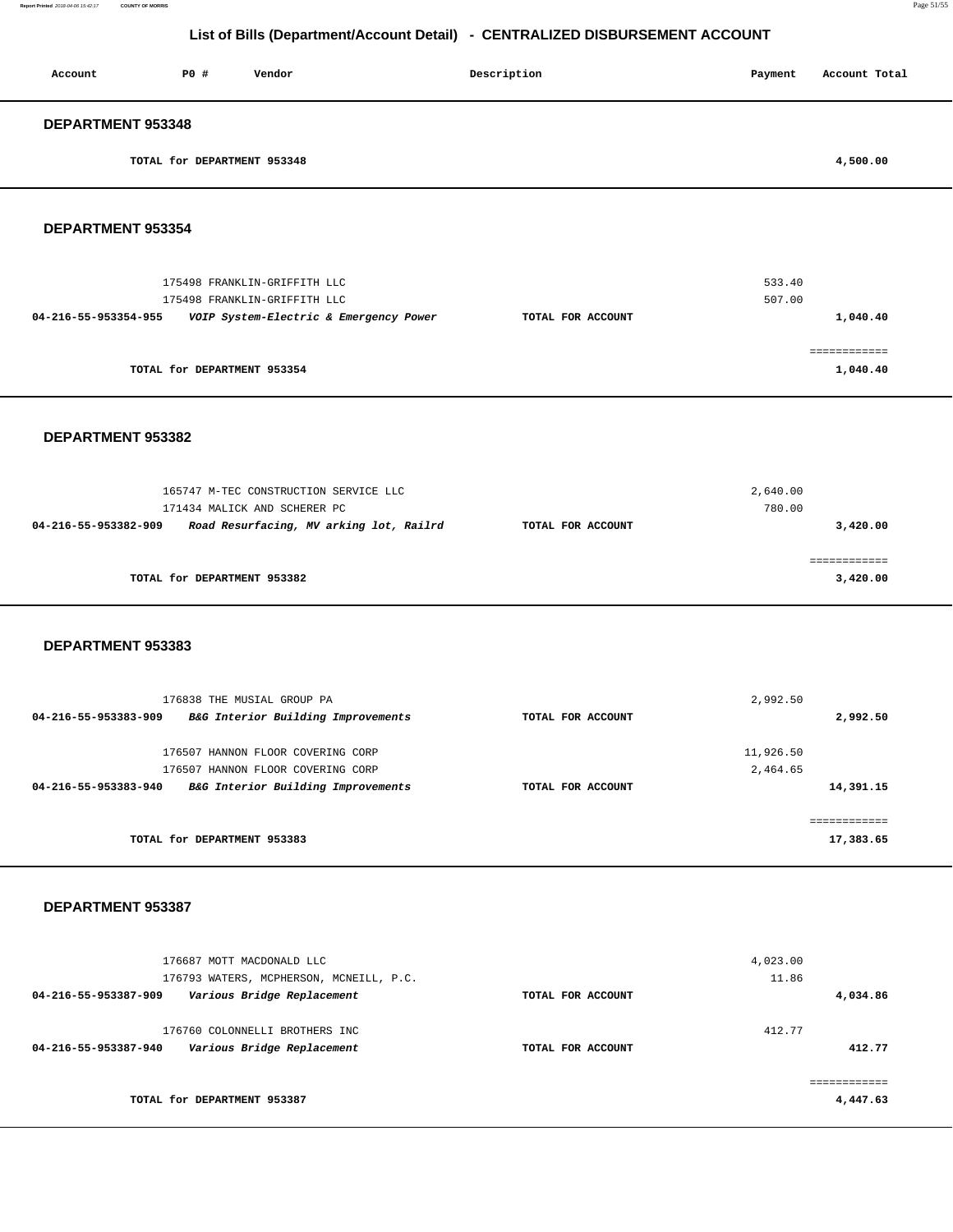| Account              | PO#                         | Vendor                                 | Description       | Payment   | Account Total |
|----------------------|-----------------------------|----------------------------------------|-------------------|-----------|---------------|
|                      |                             |                                        |                   |           |               |
|                      |                             | 172937 CLIFFSIDE BODY CORP             |                   | 10,488.93 |               |
| 04-216-55-953389-940 |                             | B&G-Equip./Vehicles, Ext. Improvements | TOTAL FOR ACCOUNT |           | 10,488.93     |
|                      |                             |                                        |                   |           | ------------  |
|                      | TOTAL for DEPARTMENT 953389 |                                        |                   |           | 10,488.93     |

#### **DEPARTMENT 953416**

| 176681 THE MUSIAL GROUP PA<br>B&G - Exterior Building Projects<br>04-216-55-953416-909        | TOTAL FOR ACCOUNT | 990.00<br>990.00          |
|-----------------------------------------------------------------------------------------------|-------------------|---------------------------|
| 176984 PANCIELLO CONSTRUCTION LLC<br>B&G - Exterior Building Projects<br>04-216-55-953416-951 | TOTAL FOR ACCOUNT | 9,680.00<br>9,680.00      |
| TOTAL for DEPARTMENT 953416                                                                   |                   | ------------<br>10,670.00 |

#### **DEPARTMENT 953418**

| 175010 VAN CLEEF ENGINEERING ASSOC                                                    | 6, 260.00   |
|---------------------------------------------------------------------------------------|-------------|
| 176796 WATERS, MCPHERSON, MCNEILL, P.C.                                               | 112.00      |
| 176796 WATERS, MCPHERSON, MCNEILL, P.C.                                               | 364.00      |
| 176796 WATERS, MCPHERSON, MCNEILL, P.C.                                               | 70.00       |
| 161853 KELLER & KIRKPATRICK                                                           | 1,203.12    |
| PublicWork-Bridge/DrainDesign&Recon/Repl<br>04-216-55-953418-909<br>TOTAL FOR ACCOUNT | 8,009.12    |
|                                                                                       |             |
|                                                                                       | =========== |
| TOTAL for DEPARTMENT 953418                                                           | 8,009.12    |

#### **DEPARTMENT 953419**

| 174352 VAN CLEEF ENGINEERING ASSOC                              |                   | 375.00   |
|-----------------------------------------------------------------|-------------------|----------|
| 176795 WATERS, MCPHERSON, MCNEILL, P.C.                         |                   | 56.00    |
| 176795 WATERS, MCPHERSON, MCNEILL, P.C.                         |                   | 168.00   |
| 176795 WATERS, MCPHERSON, MCNEILL, P.C.                         |                   | 420.00   |
| PublicWorks-Railroad&Road Constr/Resurf<br>04-216-55-953419-909 | TOTAL FOR ACCOUNT | 1,019.00 |
|                                                                 |                   |          |
|                                                                 |                   |          |
| TOTAL for DEPARTMENT 953419                                     |                   | 1,019.00 |
|                                                                 |                   |          |

#### **DEPARTMENT 953420**

| 176507 HANNON FLOOR COVERING CORP |                                      |                   | 3,785.35 |
|-----------------------------------|--------------------------------------|-------------------|----------|
| 04-216-55-953420-951              | B&G - Interior Building Improvements | TOTAL FOR ACCOUNT | 3,785.35 |
|                                   |                                      |                   |          |
|                                   |                                      |                   |          |

**TOTAL for DEPARTMENT 953420** 

**3,785.35**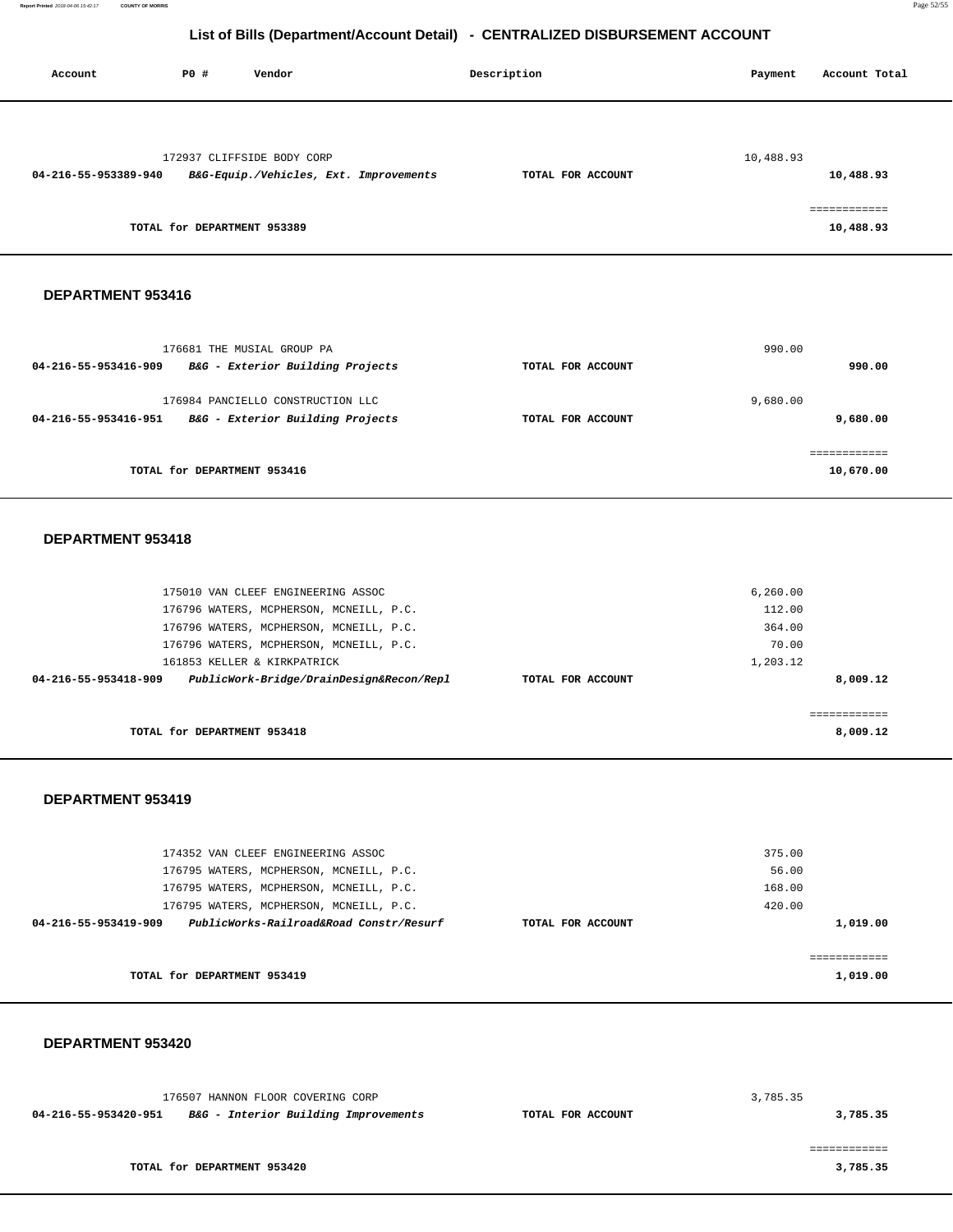**Report Printed** 2018-04-06 15:42:17 **COUNTY OF MORRIS** Page 53/55

# **List of Bills (Department/Account Detail) - CENTRALIZED DISBURSEMENT ACCOUNT**

| Account                                   | <b>PO #</b>                   | Vendor                                                               | Description       | Payment          | Account Total             |
|-------------------------------------------|-------------------------------|----------------------------------------------------------------------|-------------------|------------------|---------------------------|
| DEPARTMENT 953466                         |                               |                                                                      |                   |                  |                           |
|                                           |                               |                                                                      |                   |                  |                           |
| 04-216-55-953466-940                      |                               | 172937 CLIFFSIDE BODY CORP<br>ExterBldgUpgrVehcl/EquipRplcmnt-BldGrd | TOTAL FOR ACCOUNT | 10,756.07        | 10,756.07                 |
|                                           | TOTAL for DEPARTMENT 953466   |                                                                      |                   |                  | ============<br>10,756.07 |
|                                           |                               |                                                                      |                   |                  |                           |
| <b>Bridge Improvements</b>                |                               |                                                                      |                   |                  |                           |
|                                           |                               | 176760 COLONNELLI BROTHERS INC                                       |                   | 4,611.23         |                           |
| 04-216-55-953604-940                      | Hard Costs                    |                                                                      | TOTAL FOR ACCOUNT |                  | 4,611.23                  |
|                                           | TOTAL for Bridge Improvements |                                                                      |                   |                  | ============<br>4,611.23  |
|                                           |                               |                                                                      |                   |                  |                           |
| <b>Brdg Design &amp; Constr Var Local</b> |                               |                                                                      |                   |                  |                           |
|                                           |                               |                                                                      |                   |                  |                           |
|                                           |                               | 176689 MOTT MACDONALD LLC                                            |                   | 1,290.00         |                           |
| 04-216-55-953862-909                      |                               | Miscellaneous - Other                                                | TOTAL FOR ACCOUNT |                  | 1,290.00                  |
|                                           |                               | TOTAL for Brdg Design & Constr Var Local                             |                   |                  | ============<br>1,290.00  |
| DEPARTMENT 954449                         |                               |                                                                      |                   |                  |                           |
|                                           |                               |                                                                      |                   |                  |                           |
|                                           |                               | 174169 FIRST PRIORITY EMERGENCY                                      |                   | 533.33           |                           |
|                                           |                               | 174169 FIRST PRIORITY EMERGENCY<br>174169 FIRST PRIORITY EMERGENCY   |                   | 535.71<br>242.86 |                           |
| 04-216-55-954449-957                      |                               | Vehicle Replacement for Sheriff's Office                             | TOTAL FOR ACCOUNT |                  | 1,311.90                  |
|                                           | TOTAL for DEPARTMENT 954449   |                                                                      |                   |                  | ============              |
|                                           |                               |                                                                      |                   |                  | 1,311.90                  |
| DEPARTMENT 955306                         |                               |                                                                      |                   |                  |                           |
|                                           |                               |                                                                      |                   |                  |                           |
|                                           | 175535 NV5                    |                                                                      |                   | 1,566.98         |                           |
| 04-216-55-955306-951                      |                               | Renovate Resident Tub/Shower Area-MV                                 | TOTAL FOR ACCOUNT |                  | 1,566.98                  |

**TOTAL for DEPARTMENT 955306**  ============ **1,566.98**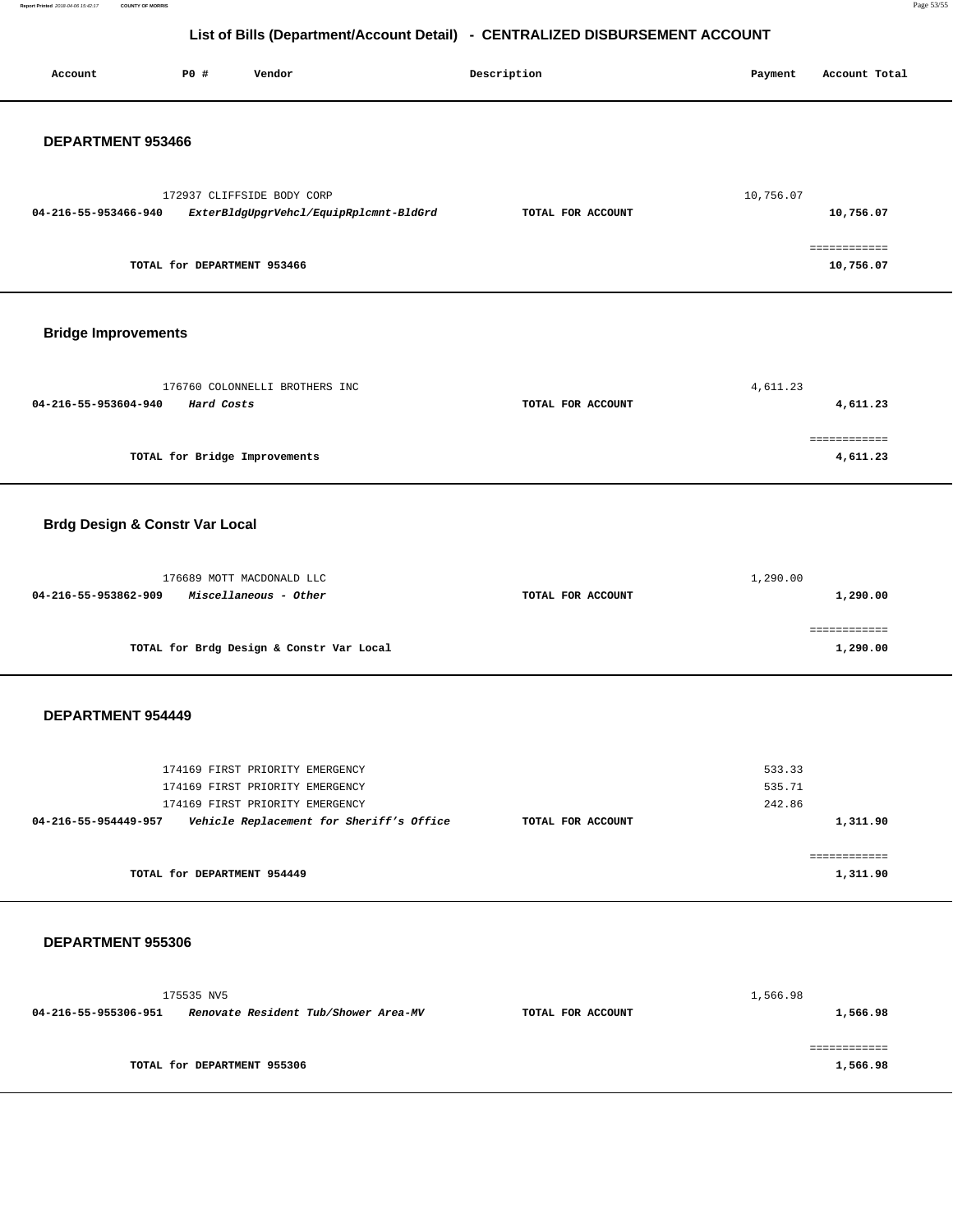**Report Printed** 2018-04-06 15:42:17 **COUNTY OF MORRIS** Page 54/55

# **List of Bills (Department/Account Detail) - CENTRALIZED DISBURSEMENT ACCOUNT**

| Account              | P0 #                        | Vendor                  |                                         | Description       | Payment    | Account Total |
|----------------------|-----------------------------|-------------------------|-----------------------------------------|-------------------|------------|---------------|
|                      |                             |                         |                                         |                   |            |               |
|                      |                             |                         |                                         |                   |            |               |
|                      |                             |                         |                                         |                   |            |               |
|                      |                             |                         |                                         |                   |            |               |
|                      |                             | 176952 TBS CONTROLS LLC |                                         |                   | 29,593.50  |               |
|                      |                             | 176952 TBS CONTROLS LLC |                                         |                   | 25, 232.10 |               |
|                      |                             | 176952 TBS CONTROLS LLC |                                         |                   | 13,621.40  |               |
| 04-216-55-955443-940 |                             |                         | Morris View - Various Imprvmnts & Equip | TOTAL FOR ACCOUNT |            | 68,447.00     |
|                      |                             |                         |                                         |                   |            | ============  |
|                      | TOTAL for DEPARTMENT 955443 |                         |                                         |                   |            | 68,447.00     |
|                      |                             |                         |                                         |                   |            |               |
|                      |                             |                         |                                         |                   |            |               |
|                      |                             |                         |                                         |                   |            |               |

### **DEPARTMENT 962462**

|                      | 175138 CDW GOVERNMENT                     |                   | 1,119.96 |
|----------------------|-------------------------------------------|-------------------|----------|
| 04-216-55-962462-940 | Upgrades-Network, Computer, Wiring etc-IT | TOTAL FOR ACCOUNT | 1,119.96 |
|                      |                                           |                   |          |
|                      |                                           |                   |          |
|                      | TOTAL for DEPARTMENT 962462               |                   | 1,119.96 |

#### **DEPARTMENT 969424**

|                      | 177154 COUNTY COLLEGE OF MORRIS        |                   | 75,240.00 |
|----------------------|----------------------------------------|-------------------|-----------|
| 04-216-55-969424-950 | CCM - Building Improvements & Upgrades | TOTAL FOR ACCOUNT | 75,240.00 |
|                      |                                        |                   |           |
|                      |                                        |                   |           |
|                      | TOTAL for DEPARTMENT 969424            |                   | 75,240.00 |

|                      | 177153 COUNTY COLLEGE OF MORRIS  |                   | 7,750.00 |
|----------------------|----------------------------------|-------------------|----------|
| 04-216-55-969470-909 | Bldg Improvements/Upgrades - CCM | TOTAL FOR ACCOUNT | 7,750.00 |
|                      | TOTAL for DEPARTMENT 969470      |                   | 7,750.00 |